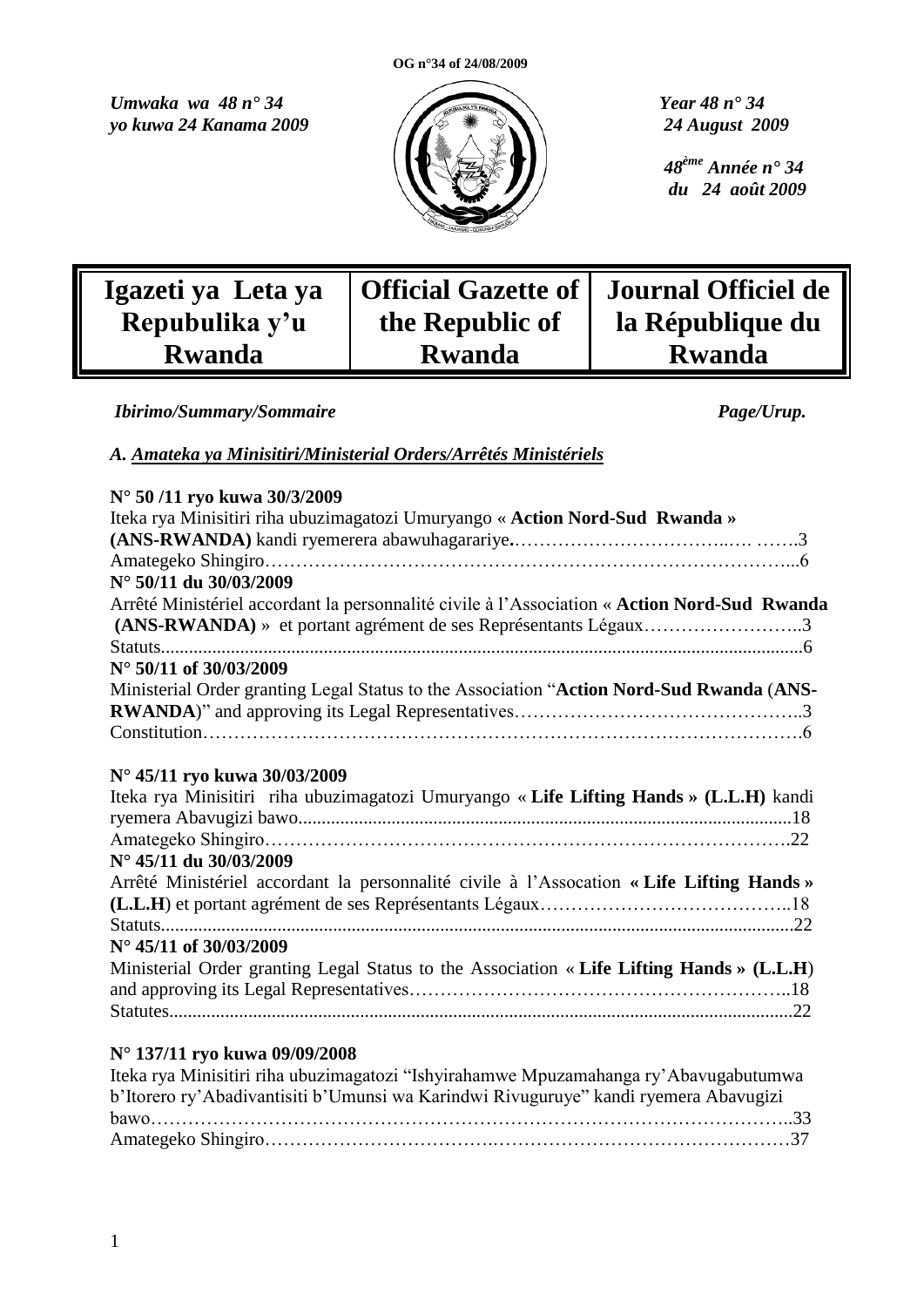# **N° 137/11 du 09/09/2008**

| Arrêté Ministériel accordant la personnalité civile à l'Association "Association Missionnaire |
|-----------------------------------------------------------------------------------------------|
| Internationale des Eglises Adventistes du Septième Jour Mouvement de Réforme » et portant     |
|                                                                                               |
| N° 137/11 of 09/09/2008                                                                       |
| Ministerial Order granting Legal Status to the Association "International Missionary Society" |
| Seventh Day Adventist Church Reform Movement" and approving its Legal                         |
|                                                                                               |
|                                                                                               |
|                                                                                               |

# *B. Sosiyete z'ubucuruzi/ Trading Companies/Sociétés Commerciales*

| <b>- KL TRUCKS SERVICE LTD:</b> Memorandum and Articles of Association53          |  |
|-----------------------------------------------------------------------------------|--|
| - RWANDA ESTATES S.A.R.L : Procès - Verbal de l'Assemblée Générale Extraordinaire |  |
|                                                                                   |  |
|                                                                                   |  |
| - Société Moderne d'Architecture et de Réalisation des Travaux, SMART s.a.r.l :   |  |
|                                                                                   |  |
| - Société Rwandaise de Fabrication des Foyers Améliorés, SORWAFFA s.a.r.l :       |  |
|                                                                                   |  |
|                                                                                   |  |

# *C. Amakoperative /Coopératives*

|                             | 97 |
|-----------------------------|----|
| $\mathcal{D}_{\mathcal{L}}$ |    |
| $\mathcal{F}$               |    |
| $\overline{4}$              |    |
| .5                          |    |
| б.                          |    |
| 7                           |    |
| 8 <sup>1</sup>              |    |
| 9.                          |    |
|                             |    |
|                             |    |
|                             |    |
|                             |    |
|                             |    |
|                             |    |
|                             |    |
|                             |    |
|                             |    |
| 19. KOIMERU.                |    |
|                             |    |
|                             |    |
|                             |    |
|                             |    |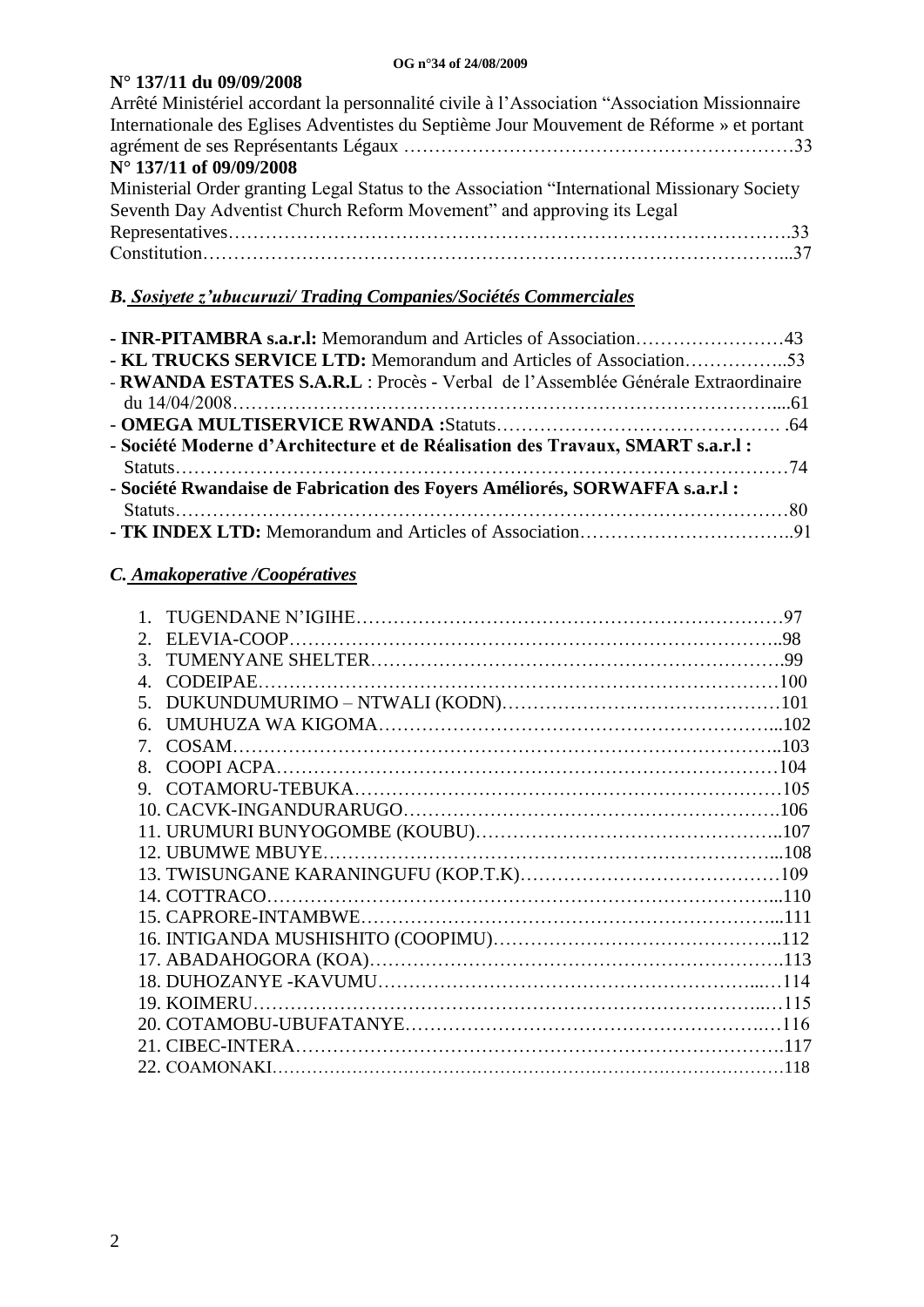gukurikizwa

| MINISITIRI N°<br>50/11 RYO<br>ITEKA<br>RYA<br>RIHA UBUZIMAGATOZI<br>KUWA 30/3/2009<br>"ACTION"<br><b>UMURYANGO</b><br><b>NORD-SUD</b><br><b>RWANDA</b> "<br>(ANS-RWANDA)<br><b>KANDI</b><br>RYEMERA ABAWUHAGARIYE. | <b>MINISTERIAL</b><br><b>ORDER</b><br>$N^{\circ}$<br>50/11<br>OF<br>30/03/2009 GRANTING LEGAL STATUS TO<br>THE ASSOCIATION "ACTION NORD-SUD<br>(ANS-RWANDA) AND APPROVING<br><b>ITS</b><br><b>LEGAL REPRESENTATIVES.</b> | ARRETE MINISTERIEL N° 50/11 DU<br><b>ACCORDANT</b><br>30/03/2009<br>LA<br><b>CIVILE</b><br><b>PERSONNALITE</b><br>A<br><b>NORD-</b><br>L'ASSOCIATION "ACTION<br>SUD RWANDA (ANS-RWANDA)" ET<br><b>AGREMENT</b><br><b>PORTANT</b><br><b>SES</b><br>DE<br>REPRESENTANTS LEGAUX. |
|--------------------------------------------------------------------------------------------------------------------------------------------------------------------------------------------------------------------|--------------------------------------------------------------------------------------------------------------------------------------------------------------------------------------------------------------------------|-------------------------------------------------------------------------------------------------------------------------------------------------------------------------------------------------------------------------------------------------------------------------------|
| <b>ISHAKIRO</b>                                                                                                                                                                                                    | <b>TABLE OF CONTENTS</b>                                                                                                                                                                                                 | <b>TABLE DES MATIERES</b>                                                                                                                                                                                                                                                     |
| Ingingo ya mbere: Izina n'icyicaro<br>by'umuryango.                                                                                                                                                                | <b>Article One:</b> Name and Head Office of the<br>Association                                                                                                                                                           | Article premier: Dénomination et siège de<br>l'Association                                                                                                                                                                                                                    |
| Ingigo ya 2: Intego z'umuryango                                                                                                                                                                                    | <b>Article 2: Objectives of the Association</b>                                                                                                                                                                          | <b>Article 2:</b> Objet de l'Association                                                                                                                                                                                                                                      |
| Ingingo ya 3: Abahagarariye umuryango                                                                                                                                                                              | <b>Article 3:</b> The Legal Representatives                                                                                                                                                                              | <b>Article 3:</b> Les Représentants Légaux                                                                                                                                                                                                                                    |
| Ingingo ya 4: Igihe Iteka ritangira                                                                                                                                                                                | <b>Article 4: Commencement</b>                                                                                                                                                                                           | <b>Article 4:</b> Entrée en vigueur                                                                                                                                                                                                                                           |

3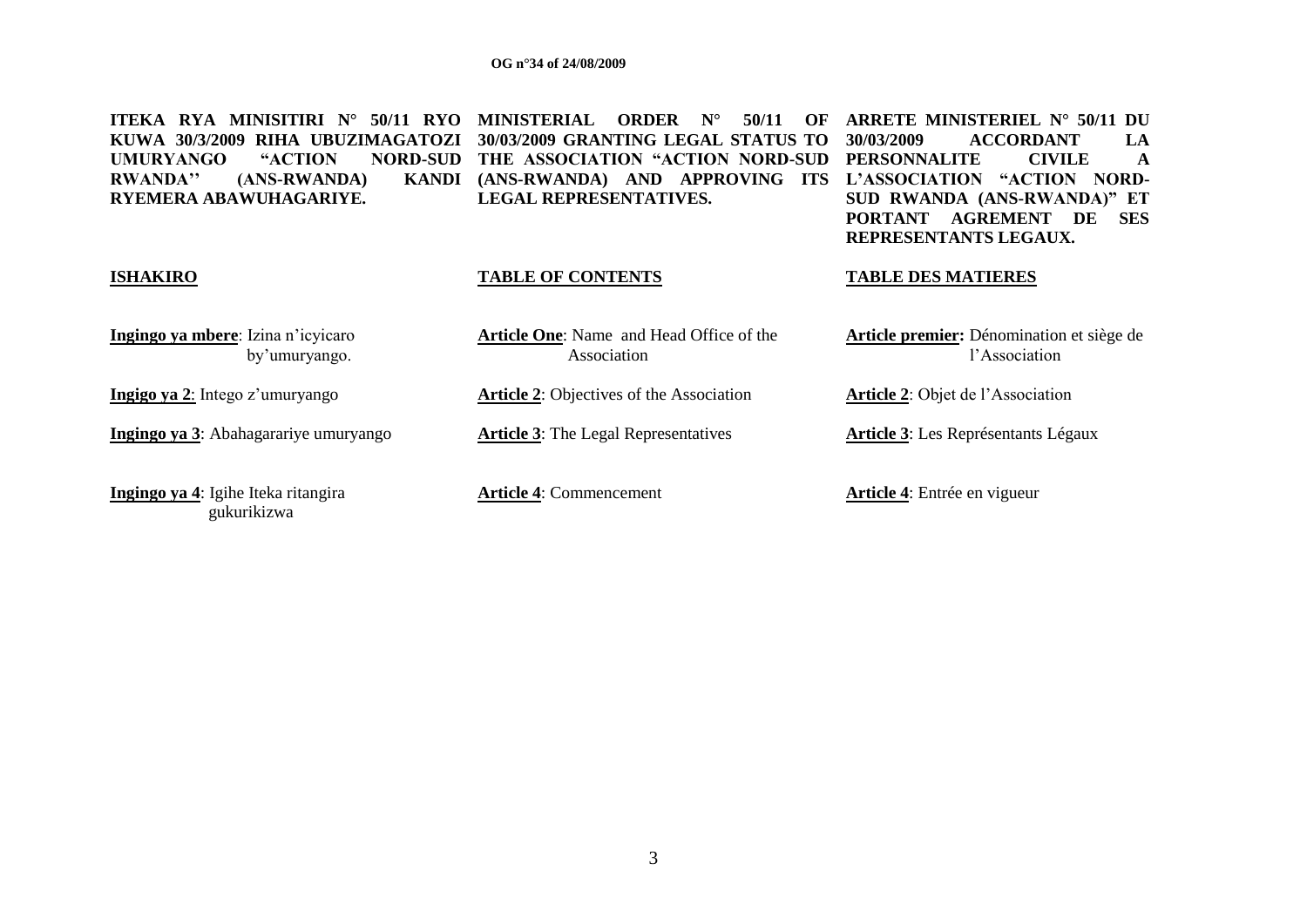**ITEKA RYA MINISITIRI N° 50/11 RYO MINISTERIAL ORDER N° 50/11 OF 30/03/2009 ARRETE MINISTERIEL N° 50/11 DU KUWA 30/3/2009 RIHA UBUZIMAGATOZI GRANTING LEGAL STATUS TO THE 30/03/2009 ACCORDANT LA PERSONNALITE UMURYANGO "ACTION" RWANDA''** (ANS-RWANDA) **RYEMERA ABAWUHAGARIYE NORD-SUD ASSOCIATION "ACTION NORD-SUD (ANS-RWANDA) AND APPROVING ITS LEGAL REPRESENTATIVES CIVILE A L'ASSOCIATION "ACTION NORD-SUD RWANDA (ANS-RWANDA)" ET PORTANT AGREMENT DE SES** 

#### **Minisitiri w'Ubutabera, Intumwa Nkuru ya The Minister of Justice, Attorney General, Leta,**

ryavuguruwe kugeza ubu, cyane cyane mu ingingo especially in Articles 120 and 121; zaryo ya 120 n'iya 121 ;

inyungu, cyane cyane mu ngigo ya 8, iya 9, iya10, article 8, 9,10 and 20; n"iya 20 ;

y"Abaminisitiri , cyane cyane mu ngingo yaryo ya Cabinet, especially in Article One; mbere ;

**RWANDA**)" mu rwandiko rwe rwakiriwe kuwa **(ANS-RWANDA**) on 26/01/2009; 26/01/2009 ;

#### **Ingingo ya mbere**: **Izina n'icyicaro by'Umuryango**

Ashingiye ku Itegeko n° 20/2000 ryo kuwa Pursuant to Law n° 20/2000 of 26/07/2000, relating Vu la Loi N° 20/2000 du 26/07/2000 relative aux 26/07/2000 ryerekeye imiryango idaharanira to Non Profit Making Organizations, especially in associations sans but lucratif, spécialement en ses

kuwa 18//07/2004 rigena amwe mu Mateka 18/07/2004, determining certain Ministerial Orders y"Abaminisitiri yemezwa atanyuze mu Nama which are adopted without consideration by the

Abisabwe n"Umuvugizi w"Umunryango Upon request lodged by the Legal Representative of Sur requête de la Représentante Légale de "**ACTION NORD-SUD RWANDA (ANS-**the Association "**ACTION NORD-SUD RWANDA**  l"Association "**ACTION NORD-SUD RWANDA** 

#### **ATEGETSE: HEREBY ODERS: ARRETE:**

#### **Article One**: **Name and Headquarters of the Association**

**REPRESENTANTS LEGAUX**

**Le Ministre de la Justice, Garde des Sceaux,**

Ashingiye ku Itegeko Nshinga rya Repubulika y"U Pursuant to the Constitution of the Republic of Vu la Constitution de la République du Rwanda du Rwanda ryo Kuwa 04 Kamena 2003, nk'uko Rwanda of 4 June 2003 as amended to date, 04 juin 2003, telle que révisée à ce jour, spécialement en ses articles 120 et 121 ;

articles 8, 9,10 et 20 ;

Ashingiye ku Iteka rya Perezida N° 27/01 ryo Pursuant to the Presidential Order N° 27/01 of Vu l"Arrêté Présidentiel N° 27/01 du 18/07/2004 déterminant certains Arrêtés Ministériels qui ne sont pas adoptés par le Conseil des Ministres, spécialement en son article premier ;

**(ANS-RWANDA**) réçu le 26/01/2008 ;

#### **Article premier**: **Dénomination et siège de l'Association**

Ubuzimagatozi buhawe Umuryango "ACTION Legal status is hereby granted to the Association La personnalité civile est accordée à l'Association " NORD-SUD RWANDA (ANS-RWANDA), ufite "**ACTION NORD-SUD RWANDA (ANS-ACTION NORD-SUD RWANDA (ANS**icyicaro cyawo mu Murenge wa Kimihurura, **RWANDA**) situate at Kimihurura, Sector, Gasabo **RWANDA**) dont le siège est dans le Secteur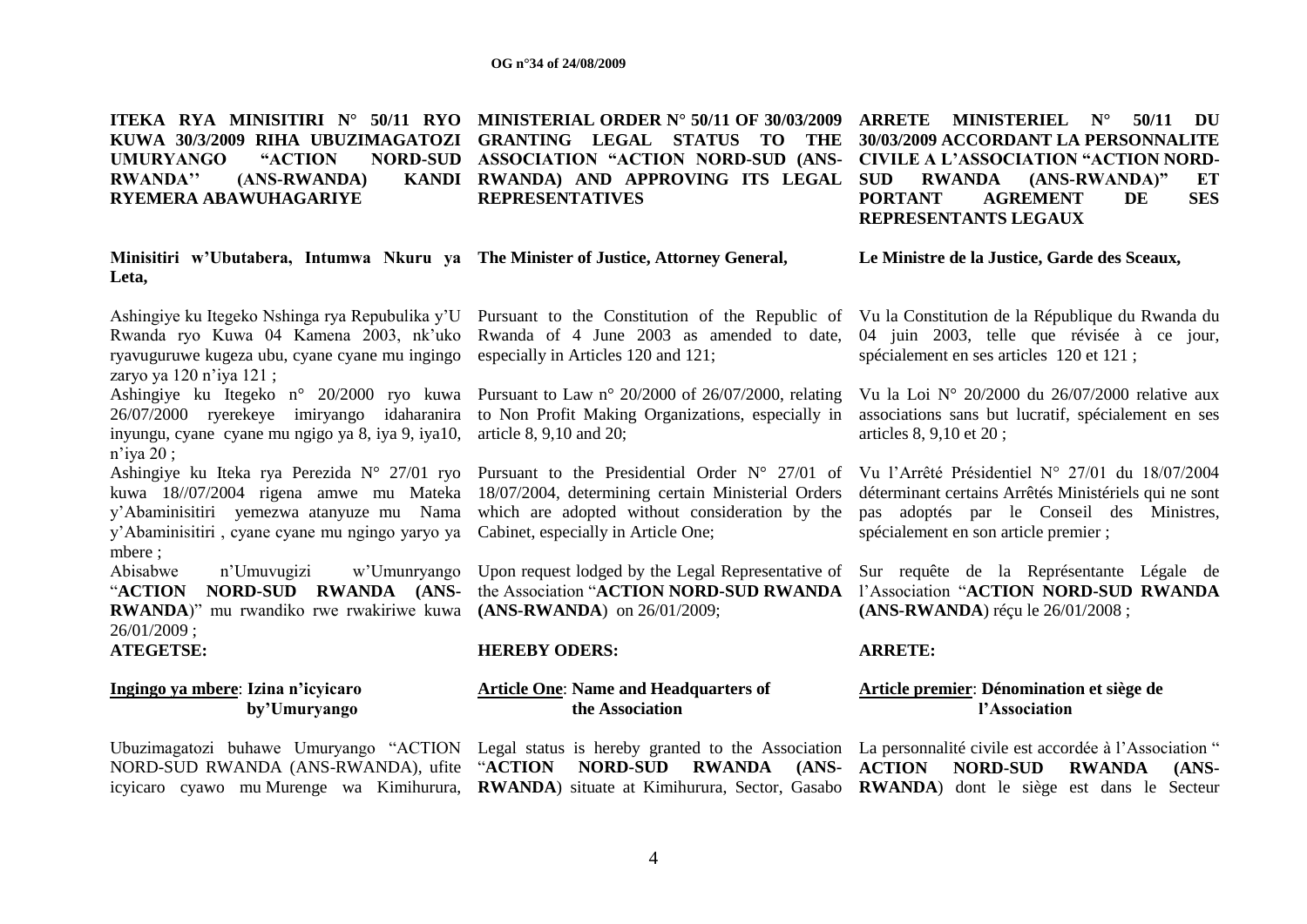#### **Ingingo ya 2**: **Intego z'Umuryango**

Umuryango ugamije:

-

- Kuzamura imibereho y"abaturage cyane cyane abari mu ngorane;

#### **Ingingo ya 3: Abavugizi b'Umuryango Article 3: The Legal Representatives Article 3: Les Représentants Légaux**

Uwemerewe guhagararira umuryango "**ACTION**  Mr MUTABAZI Havugimana Jean of Rwandan **NORD-SUD RWANDA (ANS-RWANDA)**, ni Bwana MUTABAZI Havugimana Jean, Umunyarwanda uba mu Murenge wa Kigarama, Akarere ka Kicukiro.

Uwemerewe kuba Umuvugizi w"Umuryango ni Bwana MUGABONAKE Gallican, Umunyarwanda uba mu murenge wa Niboye, Akarere ka Kicukiro, Umujyi wa Kigali.

## **Ingingo ya 4: Igihe Iteka ritangira gukurikizwa**

Iri teka ritangira gukurikizwa ritangarijweho mu Igazeti ya Leta ya Repubulika y"u Rwanda

Kigali, kuwa 30 Werurwe 2009

Intumwa Nkuru ya Leta/ Minisitiri w"Ubutabera, **KARUGARAMA Tharcisse**  $(s\acute{e})$ 

#### **Article 2**: **Objectives of the Association**

The Association has the following objectives: - To promote the well being of vulnerable

people.

Nationality, residing in Kigarama Sector, Kicukiro District, in Kigali City, is hereby autorised to be the Legal Representative of the Association "**ACTION NORD-SUD RWANDA (ANS-RWANDA).**

Wungirije Mr MUGABONAKE Gallican of Rwandan nationality, residing in Niboye Sector, Kicukiro District, in Kigali Cty, is hereby authorised to be the Second deputy Legal Representative of the same Association.

#### **Article 4: Commencement**

This Order shall come into force on the date of its publication in the Official Gazette of the Republic of Rwanda.

Kigali, on 30 Werurwe 2009

The Attorney General / Minister of Justice, **KARUGARAMA Tharcisse**  $(s\acute{e})$ 

Akarere ka Gasabo, Umujyi wa Kigali. District, in Kigali City. 
akarere ka Gasabo, Ville de Kigali.

## **Article 2**: **Objet de l'Association**

L'association a pour objet de :

- Améliorer les conditions de vie de la population, spécialement celle de couches les plus démunies.

Est agréé en qualité de Représentant Légal de l"Association "**ACTION NORD-SUD RWANDA (ANS-RWANDA**), Monsieur MUTABAZI Havugimana Jean de nationalité rwandaise, résident dans le Secteur de Kigarama, District de Kicukiro, Ville de Kigali.

Est agréé en qualité de Représentant Légal Suppléant de la même Association, Mugabonake Gallican, de Nationalité rwandaise, résidant dans le Secteur de Niboye, District de Kicukiro, dans la Ville de Kigali.

#### **Article 4: Entrée en vigeur**

Le présent arrêté entre en vigueur le jour de sa publication au Journal Officiel de la République du Rwanda.

Kigali, le 30 Werurwe 2009

Le Garde des Sceaux / Ministre de la Justice, **KARUGARAMA Tharcisse**  $(s<sub>é</sub>)$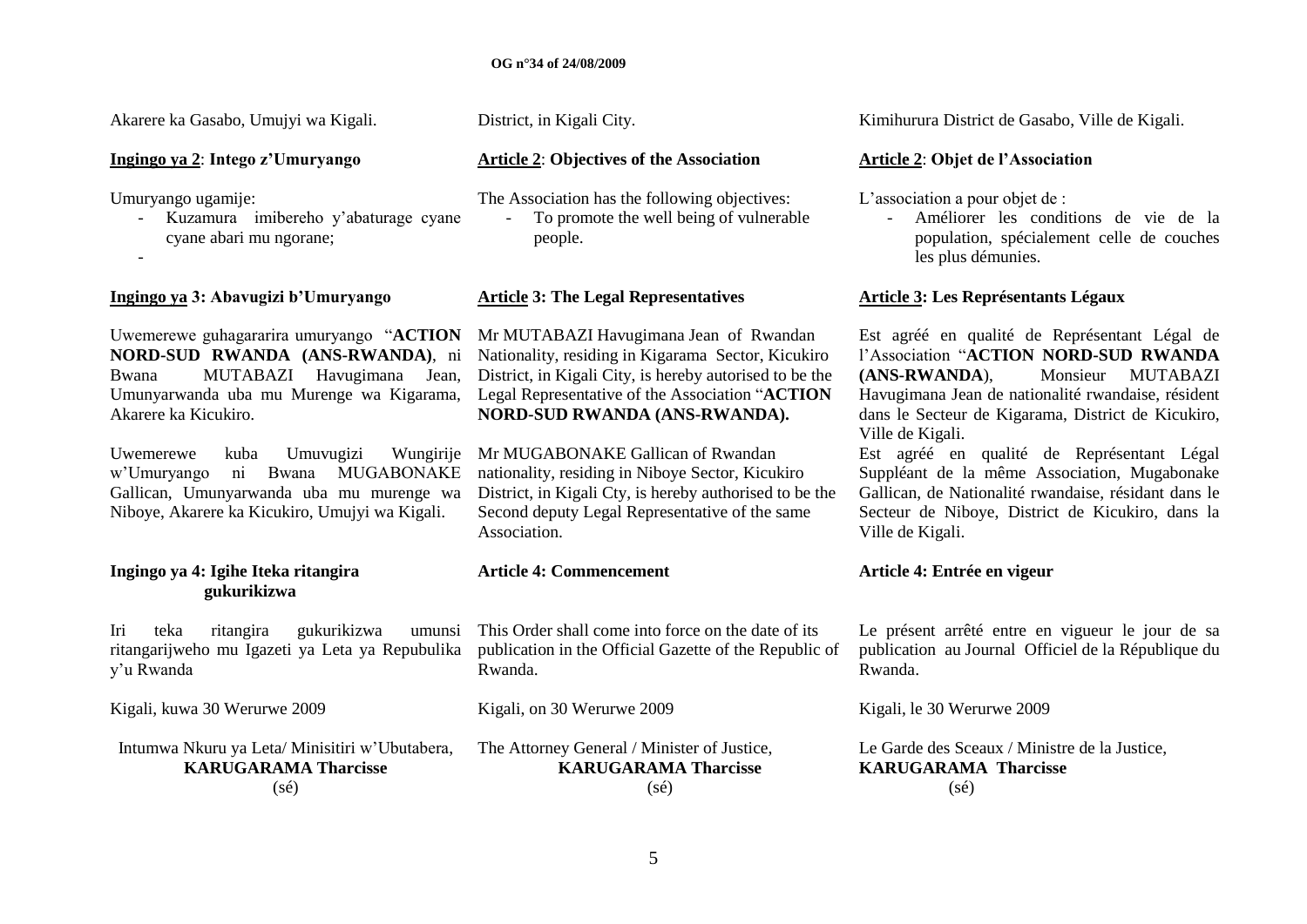#### **UMURYANGO UDAHARANIRA INYUNGU ACTION NORD-SUD RWANDA (ANS-Rwanda) AMATEGEKO SHINGIRO UMUTWE WA MBERE IZINA, INTEBE, IGIHE N'INTEGO Ingingo ya mbere : ORGANISATION SANS BUT LUCRATIF ACTION NORD-SUD RWANDA Rwanda) STATUTS CHAPITRE PREMIER DENOMINATION, SIEGE, DUREE ET OBJET Article premier : NON PROFIT MAKING ORGANIZATION ACTION NORD-SUD RWANDA (ANS-Rwanda) CONSTITUTION CHAPTER ONE NAME, HEAD OFFICE, DURATION AND OBJECTIVES Article One :**

Abashyize umukono kuri aya mategeko bashinze umuryango witwa "**ACTION NORD-SUD RWANDA (ANS-Rwanda**)", mu magambo ahinnye, ugengwa n"aya mategeko shingiro hamwe n"itegeko Nº 20/2000 ryo kuwa 26 Nyakanga 2000 ryerekeye imiryango idaharanira inyungu. Il est constitué entre les soussignés, une organisation

#### **Ingingo ya 2**:

Kimihurura, Akarere ka Gasabo, Umujyi wa Kigali. Secteur Kimihurura, District Gasabo, Ville de Gishobora ariko kwimurirwa ahandi mu Rwanda Kigali. Il peut néanmoins être transféré ailleurs au byemejwe n"inteko Rusange

#### **Ingingo ya 3**:

Umuryango ukorera imirimo yawo mu mujyi wa Kigali, L"organisation exerce ses activités dans la Ville de turere tw"u Rwanda byemejwe n" inteko Rusange. igihe uzamara ntikigenwe.

# **Article 2**:

sans but lucratif.

Rwanda sur Décision de l"Assemblée Générale.

dénommée « **ACTION NORD-SUD RWANDA (ANS-Rwanda)** » en sigle, régie par les présents statuts et soumise aux dispositions de la loi Nº 20/2000 du 26 juillet 2000 relative aux associations

#### **Article 3** :

l'Assemblée Générale. Elle est créée pour une durée created for an undetermined duration. indéterminée.

## The undersigned people convene to create an organization named "ACTION NORD-SUD RWANDA (ANS-**Rwanda**)", governed by the Law  $N^{\circ}$  20/2000 of July 26<sup>th</sup>, 2000, relating to none profit making organizations and submitted to the present constitution.

#### **Article 2**:

Icyicaro cy'umuryango gishyizwe mu murenge wa Le siège de l'organisation est établi dans le The registered office of the organization is located at Kimihurura Secteur, Gasabo District, Kigali City. It may however be shifted to Rwanda on decision of the General Assembly.

#### **Article 3:**

ariko ushobora kwagurira ibikorwa byawo mu tundi Kigali, mais peut faire l"extension des activités dans City, but can extend the activities in other areas of d"autres localités du Rwanda sur décision de Rwanda upon decision of the General Assembly. It is The organization shall carry out its activities in Kigali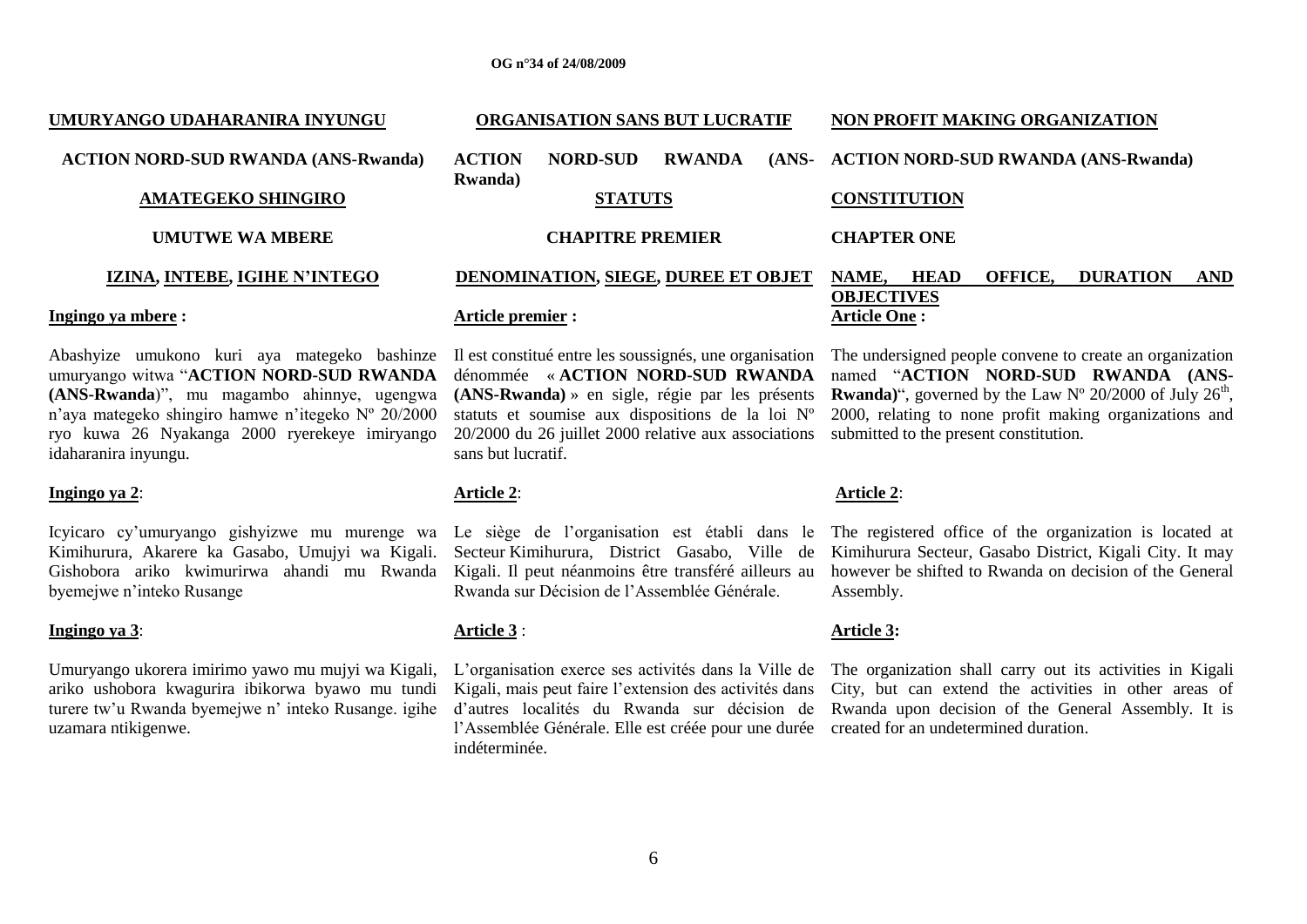#### **Ingingo ya 4**:

Umuryango ugamije «Kuzamura y"abaturage, cyane cyane abari mu ngorane ».

Umuryango ushobora gukora indi mirimo yemewe L'organisation peut réaliser d'autres opérations n"amategeko ituma ugera ku ntego yawo ku buryo buziguye cyangwa butaziguye.

# **UMUTWE WA II: IBYEREKEYE ABANYAMURYANGO**

#### **Ingingo ya 5**:

Umuryango ugizwe n"abanyamuryango bawushinze, abanyamuryango bawinjiramo ni ab"icyubahiro.

Abanyamuryango bawushinze ni abashyize umukono kuri aya mategeko shingiro.

Abanyamuryango bawinjiramo ni ababisaba bamaze kwiyemeza gukurikiza aya mategeko shingiro, bakemerwa n"Inteko Rusange.

Abanyamuryango b"icyubahiro ni abantu ku giti cyabo cyangwa imiryango bemerwa n"Inteko Rusange kubera inkunga ishimishije batera umuryango. Bagishwa inama gusa, ariko ntibatora.

#### **Ingingo ya 6** :

Abanyamuryango nyakuri biyemeza umuryango batizigama. Bagomba kuza mu nama z"Inteko Rusange bafite uburenganzira bwo gutora. Bagomba gutanga umusanzu ugenwa n"Inteko Rusange.

## **Article 4** :

L"organisation a pour objet « d"améliorer les conditions de vie des populations défavorisées ».

> légales se rattachant directement ou indirectement à son objet.

#### **CHAPITRE II : DES MEMBRES**

#### **Article 5 :**

L"organisation se compose des membres fondateurs, des membres adhérents et des membres d"honneur.

présents statuts

Sont membres adhérents les personnes physiques qui sur demande et après avoir souscrit aux présents statuts, sont agréées par l"assemblée Générale.

Les membres d"honneur sont des personnes physiques ou morales auxquelles l"Assemblée Générale décerne cette qualité pour leur soutien appréciable apporté à l"organisation.

Ils jouent un rôle consultatif mais ne prennent pas part aux votes.

#### **Article 6** :

participer inconditionnellement aux activités de l"organisation. Ils doivent participer aux réunions de l"Assemblée Générale avec voix délibérative. Ils ont

#### **Article 4**:

The aim of the organization is "to promote the well-being of vulnerable people.

The organization can carry out other legal activities related or not to its aim.

#### **CHAPTER II** : **MEMBERSHIP**

#### **Article 5 :**

The organization is composed of founder members, adherent members and honorary members.

Sont membres fondateurs, les signataires des The founders members are the signatories of the presents statutes

> Adherent members are physical persons who, upon request and after subscription to this constitution, are agreed by the General Assembly.

> Honorary members are physical or moral persons agreed by the General Assembly due to special support rendered to the organization.

Honorary members are

They play a consultative role, but have no right to votes.

#### **Article 6**:

Les membres effectifs prennent l'engagement de Founder members and adherent members constitute the le devoir de verser une cotisation dont le montant Assembly with the right to vote and have to give effective membership of the organization. They are committed to actively participate in all the activities of the organization. They attend all the meetings of the General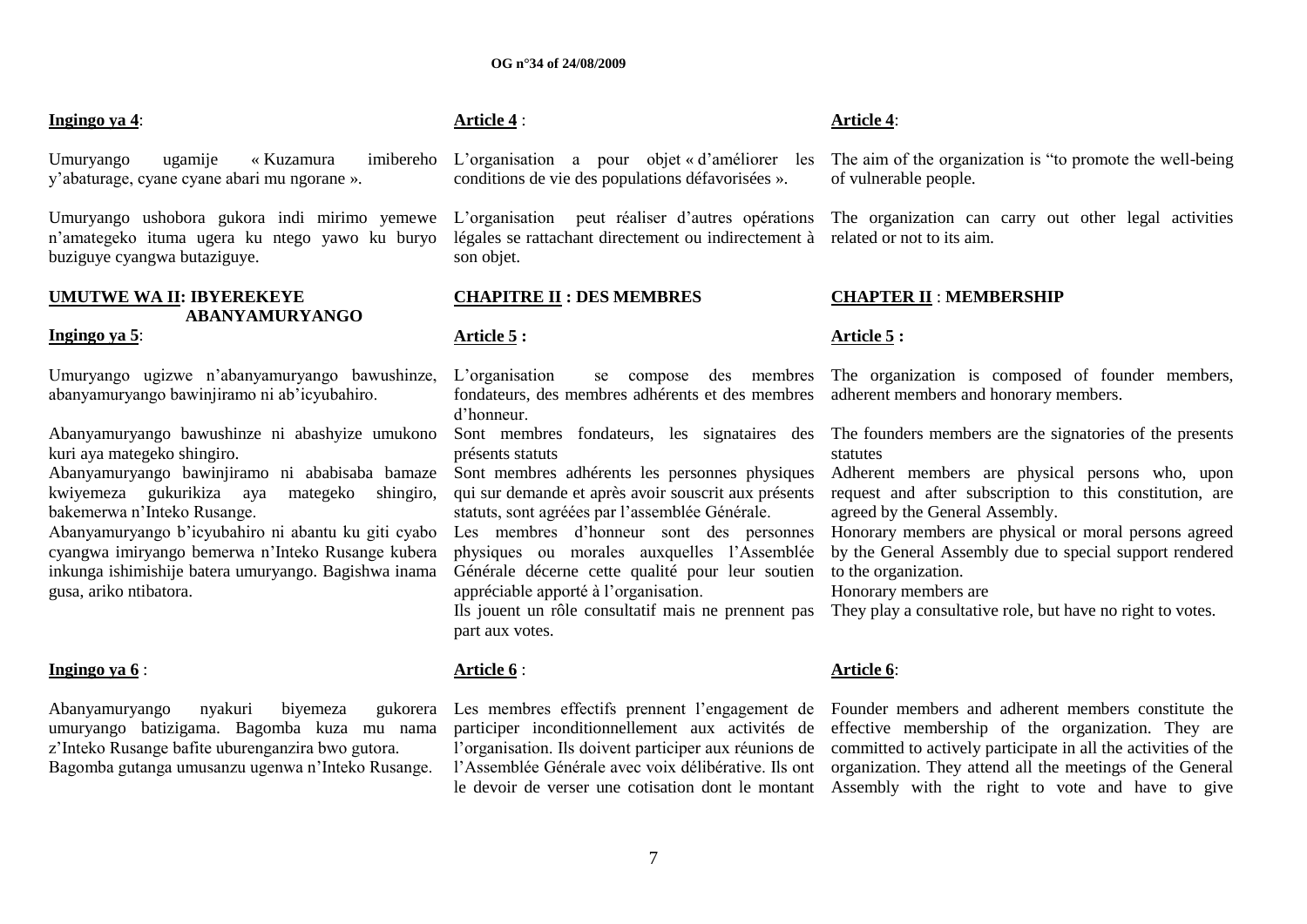est fixé par l"Assemblée Générale.

#### **Ingingo ya 7** :

Inzandiko zisaba kwinjira mu muryango zohererezwa Les demandes d"adhésion sont adressées par écrit au Perezida wa Komite Nyobozi, akazishyikiriza Inteko Rusange kugira ngo ibyemeze.

#### **Ingingo ya 8** :

ku bushake, kwirukanwa cyangwa ry"umuryango.

Nyobozi, bikemezwa n"Inteko Rusange.

Icyemezo cyo kwirukana umunyamuryango gifatwa L'exclusion est prononcée par l'assemblée Générale n"Inteko Rusange ku bwiganze bwa 2/3 by"amajwi iyo atacyubahiriza aya mategeko shingiro n"amabwiriza ngengamikorere y"umuryango.

#### **UMUTWE WA III: IBYEREKEYE UMUTUNGO**

#### **Ingingo ya 9** :

umuryango ushobora gutira, gukodesha cyangwa L"organisation peut posséder : soit en jouissance, gutunga ibintu byimukanwa n"ibitimukanwa ukeneye soit en location, soit en propriété, les biens meubles kugira ngo ugere ku ntego zawo.

#### **Ingingo ya 10**:

Umutungo w'umuryango ugizwe y'abanyamuryango, impano, imirage,

## **Article 7** :

Président du Comité Directeur et soumises à l"approbation de l"Assemblée Générale.

## **Article 8** :

l"organisation

l"approbation de l"assemblée Générale.

à la majorité de 2/3 des voix contre un membre qui ne se conforme plus aux présents statuts et au règlement d"ordre intérieur de l"organisation.

#### **CHAPITRE** III : **PATRIMOINE**

#### **Article 9 :**

et immeubles nécessaires à la réalisation de ses objectifs.

#### **Article 10**:

contributions decided by the General Assembly.

#### **Article 7** :

Applications for membership are addressed to the President of the Executive Committee and agreed by the General Assembly.

#### **Article 8** :

Gutakaza ubunyamuryango biterwa n'urupfu, gusezera La qualité de membre se perd par décès, le retrait Loss of membership is caused by death, voluntary volontaire, l"exclusion ou la dissolution de resignation, exclusion or dissolution of the organization.

Usezeye ku bushake yandikira Perezida wa Komite Le retrait volontaire est adressé par écrit au Voluntary resignation is written and addressed to the Président du Comité Directeur et soumis à President of the Executive Committee and is approved by the General Assembly.

> Exclusion is adopted by the General Assembly upon the 2/3 majority votes against any member who no longer conforms to this constitution and the internal regulations of the organization.

# **CHAPITRE III : THE ASSETS OF THE ORGANIZATION**

#### **Article 9** :

The organization may hire or own movable and immovable properties needed to realize its objectives.

#### **Article 10**:

Le patrimoine de l'organisation est constitué des The assets of the organization come from the contributions cotisations des membres, des dons, des legs, des of the members, donations, legacies, various subsidies and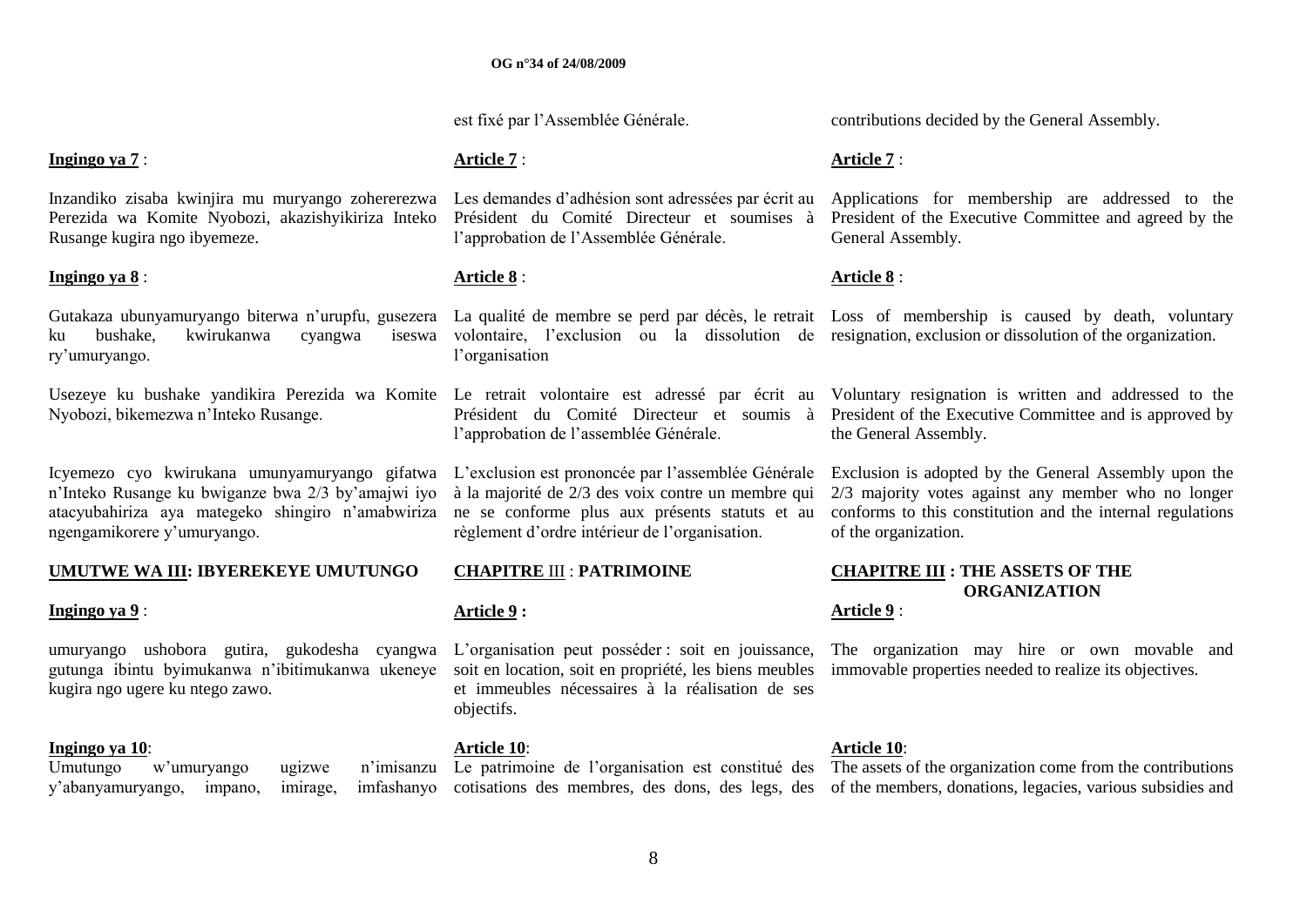by"umuryango.

#### **Ingingo ya 11**:

umuryango ugenera umutungo wawo igikorwa cyose L"organisation affecte ses ressources à tout ce qui cyatuma ugera ku ntego yawo ku buryo buziguye cyangwa butaziguye. Nta munyamuryango ushobora kuwiyitirira cyangwa ngo agire umugabane asaba igihe asezeye, iyo yirukanwe cyangwa igihe umuryango usheshwe.

#### **Ingingo ya 12**:

Igihe umuryango usheshwe, Inteko Rusange ishyiraho umuntu umwe cyangwa benshi bashinzwe kurangiza iryo seswa.

Iyo hamaze gukorwa ibarura ry"ibintu byimukanwa n"ibitimukanwa by"umuryango no kwishyura imyenda, umutungo usigaye uhabwa undi muryango bihuje intego cyangwa ugashyirwa mu gikorwa cy"ubugiraneza.

#### **UMUTWE WA IV: IBYEREKEYE INZEGO**

#### **Ingingo ya 13**:

Nyobozi n"Ubugenzuzi bw"imari.

zinyuranye, n'umusaruro ukomoka ku bikorwa subventions diverses, ainsi que des revenus issus des revenues generated by its activities. activités de l"organisation.

#### **Article 11**:

concourt directement ou indirectement à la réalisation de son objet.

Aucun membre ne peut s"en arroger le droit de possession ni en exiger une part quelconque en cas de retrait volontaire, d"exclusion ou de dissolution de l"organisation.

#### **Article 12**:

En cas de dissolution, l"Assemblée Générale désigne un ou plusieurs curateurs chargés de procéder à la liquidation des biens de l"organisation. Après inventaire des biens meubles et immeubles de l"organisation et apurement du passif, l"actif du patrimoine sera cédé à une autre organisation poursuivant des objectifs similaires ou affecté à une œuvre philanthropique.

#### **CHAPITRE IV : DES ORGANES**

#### **Article13**:

aux comptes.

#### **Article 11**:

The organization designs its assets to all that can directly or indirectly contribute to the realization of its objectives. N member has the right to own it or claim any share in case of voluntary resignation, exclusion or dissolution of the organization.

#### **Article 12**:

In case of dissolution, the General Assembly will appoint one or many curators in charge of liquidation of properties of the organization.

After inventory of movable and immovable properties and payment of debts, the remaining assets shall be transferred to another organization pursuing similar objectives or be appointed to a philanthropic organization.

#### **CHAPTER IV : THE ORGANS**

#### **Article 13**:

Inzego z'umuryango ni Inteko Rusange, Komite Les organes de l'organisation sont l'Assemblée The organisation are the General Assembly, Générale, le Comité Directeur et le Commissariat the Executive Committee and the Auditing Committee.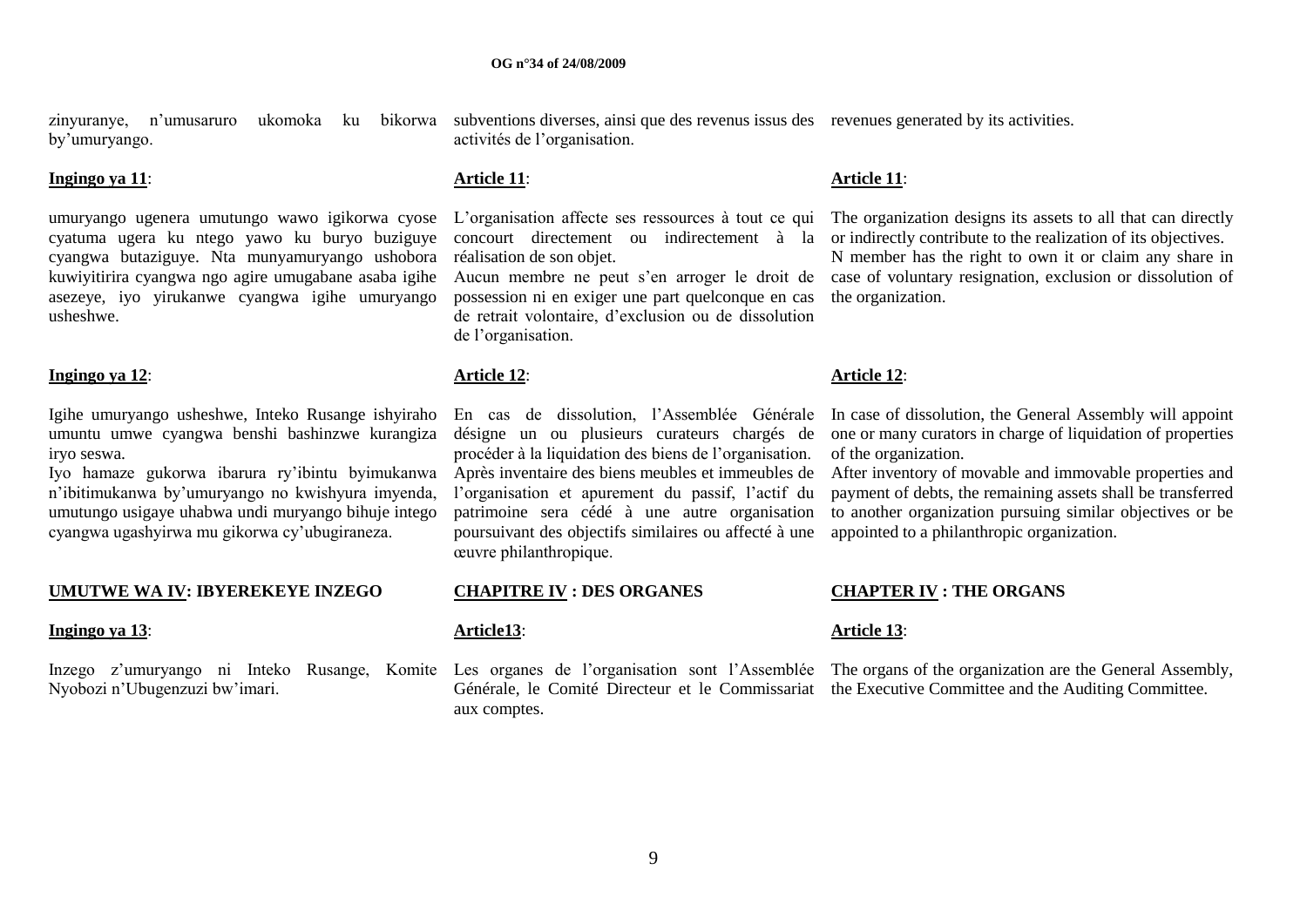**Igice cya mbere**: **Ibyerekeye Inteko Rusange**

#### **Ingingo ya 14** :

Inteko Rusange ni rwo rwego rw"umuryango.

Igizwe n"abanyamuryango nyakuri bose.

#### **Ingingo ya 15**:

Inteko Rusange ihamagarwa kandi ikayoborwa na L"assemblée Générale est convoquée et dirigée par Perezida wa Komite Nyobozi; yaba adahari cyangwa le Président du Comité Directeur ou à défaut, par le atabonetse, bigakorwa na Visi-Perezida. Igihe Perezida na Visi-Perezida bombi badahari, En cas d"absence, d"empêchement ou de défaillance batabonetse cyangwa banze, Inteko ihamagarwa mu nyandiko isinyweho cy'ababyamuryango nyakuri. yitoramo Perezida w"inama.

#### **Ingingo ya 16**:

Inteko Rusange iterana kabiri mu mwaka mu nama L"Assemblée Générale se réunit deux fois par an en zisanzwe.

Inzandiko z"ubutumire zikubiyemo ibiri ku murongo w"ibyigwa, ahantu, itariki n"isaha inama izateraniraho, zohererezwa abanyamuryango nibura mbere y"iminsi 30.

#### **Ingingo ya 17**:

Inteko Rusange iterana kandi igafata ibyemezo iyo 2/3 L'Assemblée Générale siège et délibère valablement The General Assembly legally meets when it gathers the by"abanyamuryango nyakuri bahari. Iyo uwo mubare lorsque les 2/3 des membres effectifs sont présents. utuzuye, indi nama itumirwa mu minsi 15. icyo gihe, Si ce quorum n"est pas atteint, une nouvelle

#### **Section première**: **De l'Assemblée Générale**

#### **Article 14** :

L"Assemblée Générale est l"organe suprême de l"organisation. Elle est composée de tous les membres effectifs de l"Organisation.

#### **Article 15**:

Vice-Président.

simultanés du Président et du Vice-président, na  $1/3$  L'Assemblée Générale est convoquée par écrit par 1/3 des membres effectifs. Pour la circonstance, l"Assemblée élit en son sein un Président de la session.

#### **Article 16**:

sessions ordinaires. Les invitations contenant l"ordre du jour, le lieu, la date et l"heure de la réunion sont adressées aux membres au moins 30 jours avant la réunion.

#### **Article 17**:

#### **Section one**: **The General Assembly**

#### **Article 14**:

The General Assembly is the supreme body of the organisation. It is composed of all the effective membership.

#### **Article 15**:

The General Assembly is convened and chaired by the President of the Executive Committee or in case of absence, by the Vice- President.

In case absence, impediment or simultaneous defaulting of the president and the vice president; the General Assembly is summoned in writing by 1/3 of the effective members. In this case, the General Assembly elects a among the members present president of that particular meeting.

#### **Article 16**:

The General Assembly gathers twice a year in ordinary sessions. Invitation announcement containing the agenda is addreed to members at least 30 days before the meeting.

#### **Article 17**:

two third (2/3) effective membership.

Inteko Rusange iraterana kandi igafata ibyemezo bifite convocation est lancée dans un délai de 15 jours. A convened within fifteen days. In that case, the General In case the quorum is not attained, a second meeting is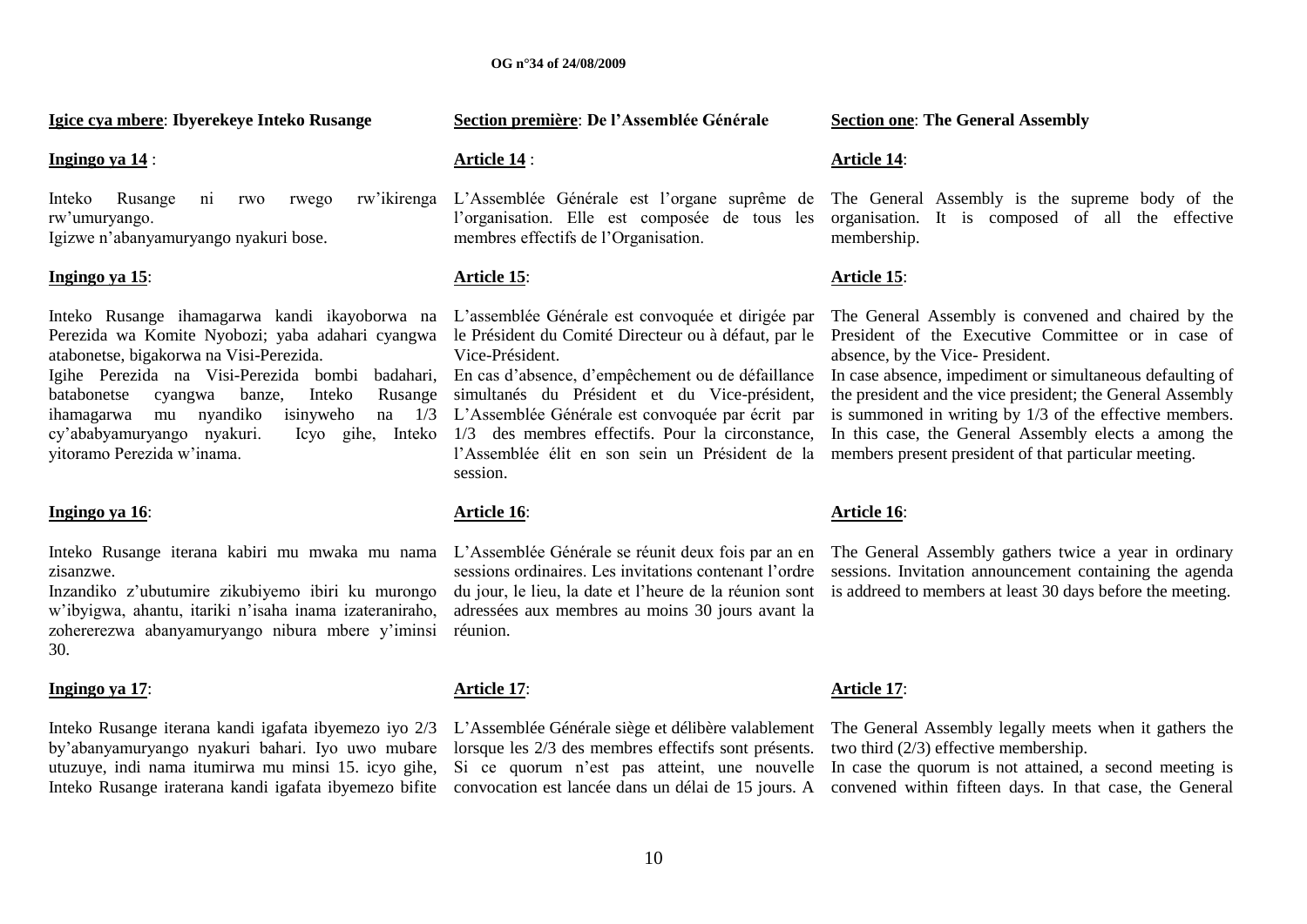agaciro ititaye ku mubare w"abaje.

#### **Ingingo ya 18** :

Inteko Rusange idasanzwe iterana igihe bibaye L"Assemblée Générale extraordinaire se tient autant ngombwa. Ihamagarwa kandi ikayoborwa mu buryo bumwe nk"ubw"Inteko Rusange isanzwe.

Igihe cyo kuyitumiza gishingira ku bwihutirwe celles de l"Assemblée Générale ordinaire. bw"ikigamijwe.

Icyo gihe, impaka zigibwa gusa ku kibazo cyateganyijwe ku murongo w"ibyigwa.

#### **Ingingo ya 19**:

Uretse ibiteganywa ukundi n"itegeko ryerekeye Sauf pour les cas expressément prévus par la loi imiryango idaharanira inyungu n"aya mategeko relative aux organisations sans but lucratif et par les shingiro, ibyemezo by"Inteko Rusange bifatwa présents statuts, les décisions de l"Assemblée hakurikijwe ubwiganze busesuye bw"amajwi. Iyo Générale sont prises à la majorité absolue des voix. amajwi angana, irya Perezida rigira uburemere bw"abiri. En cas de partie, celle du Président compte double.

#### **Ingingo ya 20**:

Inteko Rusange ifite ububasha bukurikira:

- kwemeza no guhindura amategeko agenga umuryango n"amabwiriza mbonezamikorere yawo;
- gutora no kuvanaho abagize komite nyobozi n"abagenzuzi b"imari;
- kwemeza ibyo umuryango uzakora;
- kwemerera, guhagarika no kwirukana umunyamuryango;
- kwemeza buri mwaka imicungire y"imari;

délibère valablement quel que soit les nombres de irrespectively of the number of participants. participants.

# **Article 18** :

de fois que de besoin. Les modalités de sa convocation et de sa Présidence sont les mêmes que

Les délais de sa convocation dépendent de l'urgence de la question à traiter. Dans ce cas, les débats ne portent que sur la question inscrite à l"ordre du jour.

#### **Article 19**:

#### **Article 20**:

L'Assemblée Générale est dotée des pouvoirs ci- The General Assembly has the following powers : après :

- Adopter et modifier les statuts et le règlement d"ordre intérieur de l'organisation;
- Elire et révoquer les membres du Comité Exécutif et les Commissaires aux comptes ;
- Déterminer les activités de l'organisation ;
- Admettre, suspendre ou exclure un membre ;
- Approuver les comptes annuels ;

cette échéance, l"Assemblée Générale siège et Assembly gathers and takes valuable resolutions

#### **Article 18** :

The extraordinary General Assembly is convened as it deems necessary. The modalities in which it is convened and chaired are the same as for ordinary one.

The deadline to convene the General Assembly depends upon the emergency of the matter. Debates shall deal only with the matter on agenda.

#### **Article 19**:

Save for cases willingly provided for by the law governing the non profit making organizations and the present constitution, the resolutions of the General Assembly are valuable when adopted by the absolute majority votes. In case of equal votes, the President has the casting vote.

#### **Article 20**:

- To adopt and to modify the constitution and internal regulations of the organization;
- To appoint and to dismiss members of the Executive Committee and the Auditing committee;
- To state on the organization"s activities;
- To admit, to suspend and to exclude a member;
- To approve the yearly accounts of the organization;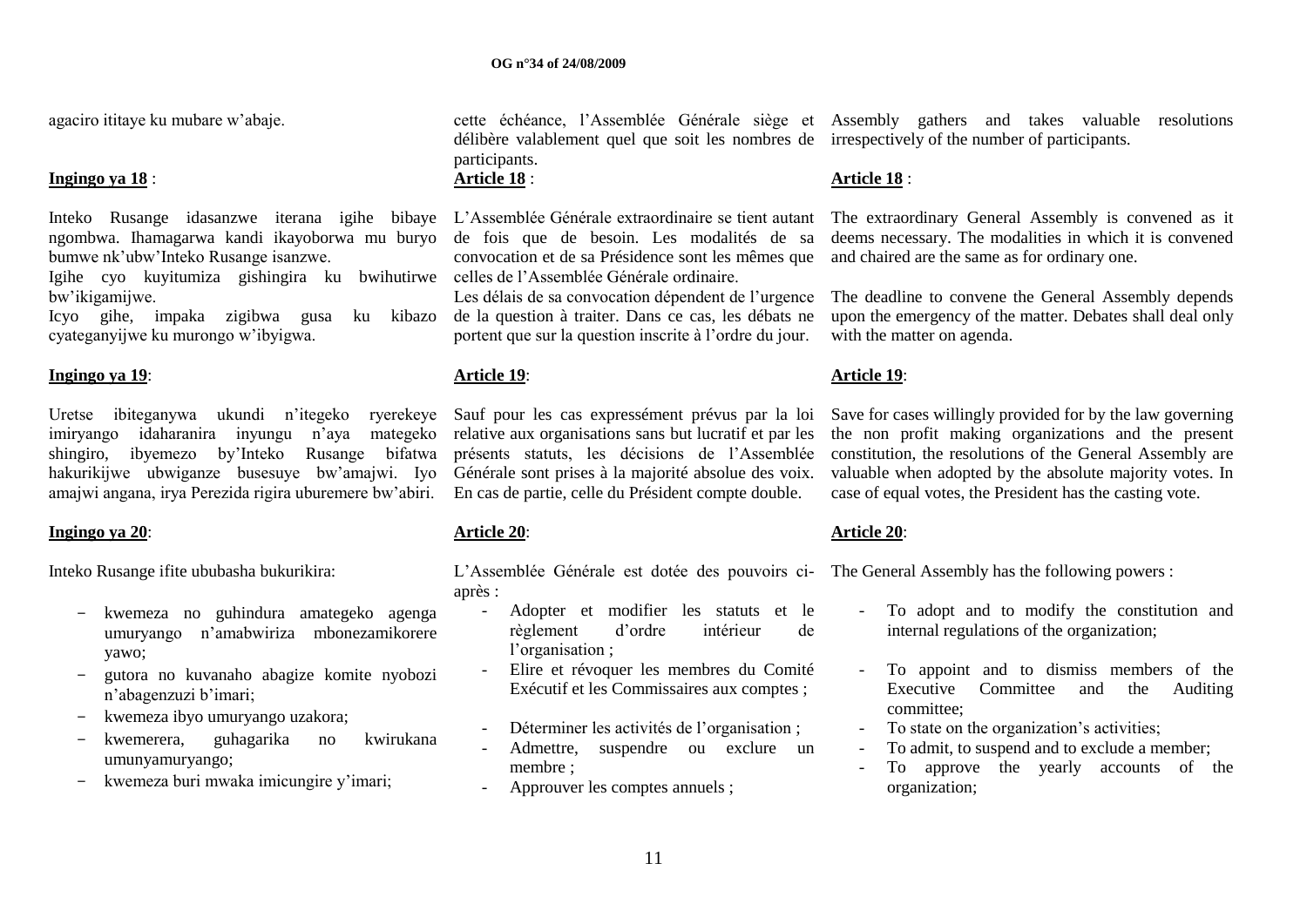- kwemera impano n'indagano:
- gusesa umuryango.

#### **Igice cya kabiri: Ibyerekeye Komite Nyobozi**

#### **Ingingo ya 21**:

Komite Nyobozi igizwe na :

- Perezida : Umuvugizi w"umuryango;
- Visi-Perezida : Umuvugizi wungirije;
- Umunyamabanga;
- Umubitsi.

## **Ingingo ya 22**:

Abagize Komite Nyobozi batorwa n"Inteko Rusange mu banyamuryango nyakuri mu gihe cy"imyaka itatu gishobora kongerwa.

#### **Ingingo ya 23**:

Komite Nyobozi iterana igihe cyose bibaye ngombwa mu nama idasanzwe, ariko byanze bikunze rimwe mu gihembwe, ihamagawe kandi iyobowe na Perezida wayo; bitashoboka, bigakorwa na Visi-Perezida.

Iterana kandi igafata ibyemezo bifite agaciro hakurikijwe ubwiganze busesuye bw"abayigize. Ibyemezo bifatwa ku bwiganze busanzwe bw"amajwi. Iyo amajwi angana, irya Perezida rigira uburemere bw"abiri.

- Accepter les dons et legs ;
- Décider de la dissolution de l'organisation.

## **Section deuxième : Du Comité Directeur**

## **Article 21:**

Le Comité Directeur est composé :

- du Président : Représentant Légal de l'organisation ;
- du Vice-président : Représentant Légal Suppléant ;
- du Secrétaire ;
- du Trésorier.

## **Article 22**:

Les membres du Comité Directeur sont élus par l"Assemblée Générale parmi les membres effectifs pour un mandat de trois ans renouvelable.

## **Article 23**:

besoin extra ordinairement, mais obligatoirement une fois par trimestre, sur convocation et sous la direction, soit de son Président ou à défaut, du Vice-Vice-president. Président.

Il siège et délibère valablement à la majorité absolue de membres. Ses décisions sont prises à la majorité simple de voix. En cas de parité de voix, celle du Président compte double.

- To accept grants and inheritances;
- To decide upon the dissolution of the organization.

## **Section two: The Executive Committee**

## **Article 21**:

The Executive Committee is composed of :

- The President : Legal Representative of the organization;
- The Vice-president : Deputy Legal Representative;
- The Secretary;
- The Treasurer.

## **Article 22**:

The Executive Committee members are elected among the effective membership by the General Assembly for three years renewable.

## **Article 23**:

Le Comité Directeur se réunit autant de fois que de The Executive Committee gathers as necessary extra ordinary but obligatorily once in three months. It is convened by the President or in case of absence, by the

> It legally meets and takes valuable resolutions when it gathers the absolute majority of the members. Its resolutions are valuable when voted by the simple majority. In case of equal votes, the President has the casting vote.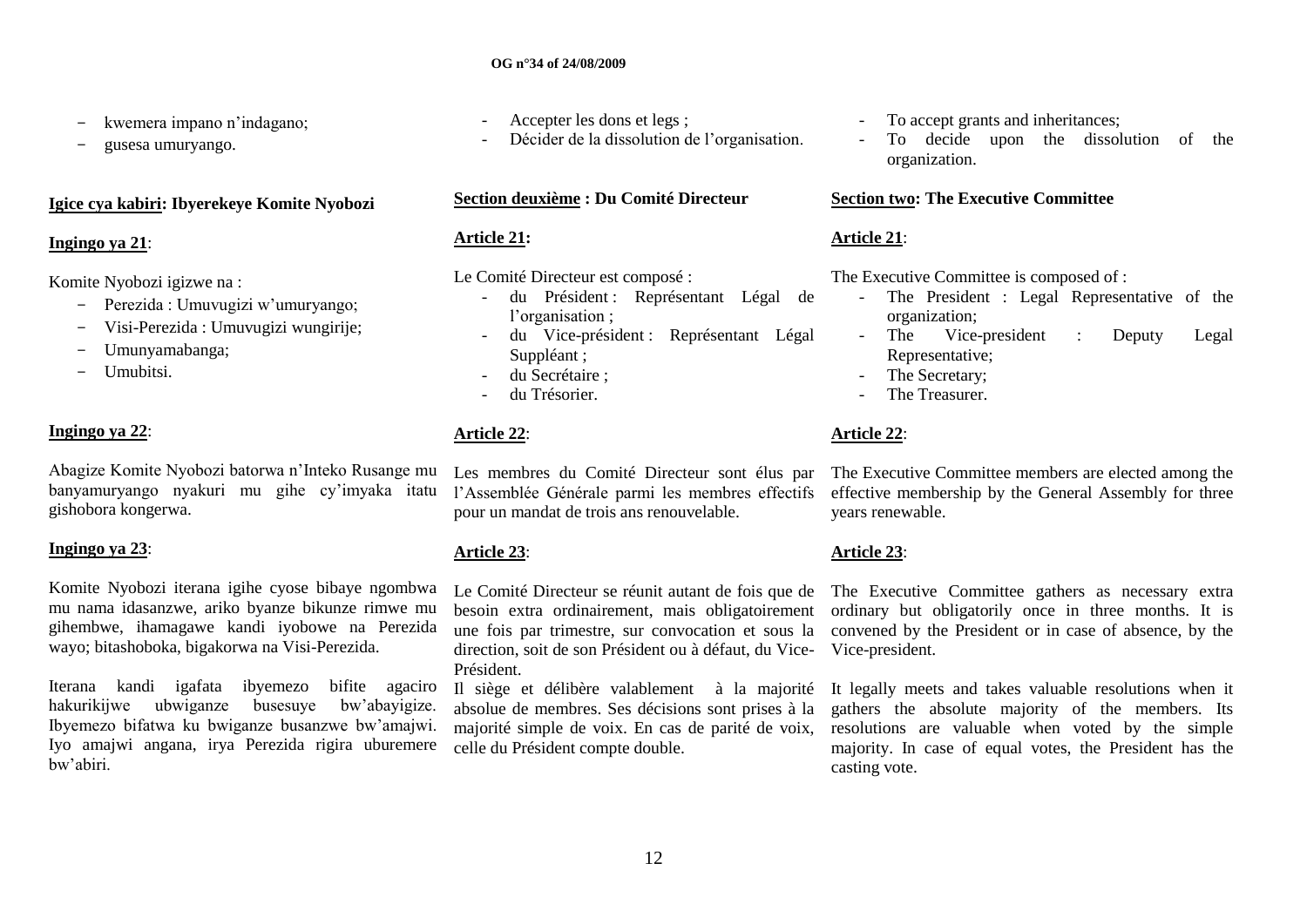## **Ingingo ya 24** :

Komite Nyobozi ishinzwe :

- gushyira mu bikorwa ibyemezo n"ibyifuzo by"Inteko Rusange;
- kwita ku micungire ya buri munsi y"umuryango;
- gukora raporo y"ibyakozwe mu mwaka urangiye;
- gutegura ingengo y"imari igomba gushyikirizwa Inteko Rusange;
- gushyikiriza Inteko Rusange ingingo z"amategeko n"iz"amabwiriza ngengamikorere zigomba guhinduka;
- gutegura no kuyobora inama z"Inteko Rusange;
- Kugirana imishyikirano n"indi miryango igamije ubutwererane no gushaka inkunga;
- Gushaka, gushyiraho no gusezerera abakozi bo mu nzego zinyuranye z"umuryango.

## **Igice cya gatatu: Ibyerekeye Ubugenzuzi bw'imari**

#### **Ingingo ya 25** :

Inteko Rusange ishyiraho buri mwaka abagenzuzi b"imari babiri bafite inshingano zo kugenzura buri gihe imicungire y'imari n'indi mitungo y'umuryango no kuyikorera raporo.

Bafite uburenganzira bwo kureba mu bitabo n"inyandiko z"ibaruramari by"umuryango ariko batabijyanye hanze y"ububiko. Batanga raporo zabo mu Nteko Rusange.

## **Article 24** :

Le Comité Directeur est chargé de :

- mettre en exécution les décisions et les recommandations de l"Assemblée Générale ;
- veiller à la gestion quotidienne de l'organisation:
- rédiger le rapport annuel d"activités de l"exercice écoulé ;
- élaborer les prévisions budgétaires à soumettre à l"Assemblée Générale ;
- proposer à l"Assemblée Générale les modifications aux statuts et au règlement d"ordre intérieur ;
- préparer et diriger les sessions de l"Assemblée Générale ;
- négocier les accords de coopération et de financement avec des partenaires ;
- recruter, nommer et révoquer le personnel de divers services de l"organisation.

# **Section troisième** : **Du Commissariat aux Comptes**

## **Article 25** :

L"Assemblée Générale nomme annuellement un ou deux Commissaires aux comptes ayant pour mission de contrôler en tout temps la gestion des finances et autre patrimoine de l"organisation et lui en faire rapport.

Ils ont accès, sans les déplacer, aux livres et aux écritures comptables de l"organisation.

Ils rendent des comptes à l"Assemblée Générale.

## **Article 24** :

The Executive Committee has the following duties :

- To execute the decisions and recommendations of the General Assembly;
- To deal with the day to day management of the organization;
- To elaborate annual reports of activities;
- To elaborate budget provisions to submit to the approval of the General Assembly;
- To propose to the General Assembly all the amendments to the constitution and the internal regulations;
- To prepare and chair the sessions of the General Assembly;
- To negotiate funding with partners;
- To recruit, appoint and dismiss the staff.

## **Section three : The Auditing Committee**

## **Article 25** :

The General Assembly appoints annually one or two internal Auditors committed to control at any time the management of financial accounts and other properties of the organization and give report.

They have access, without carrying them outside, to the books and accounting documents of the organization. They report to the General Assembly.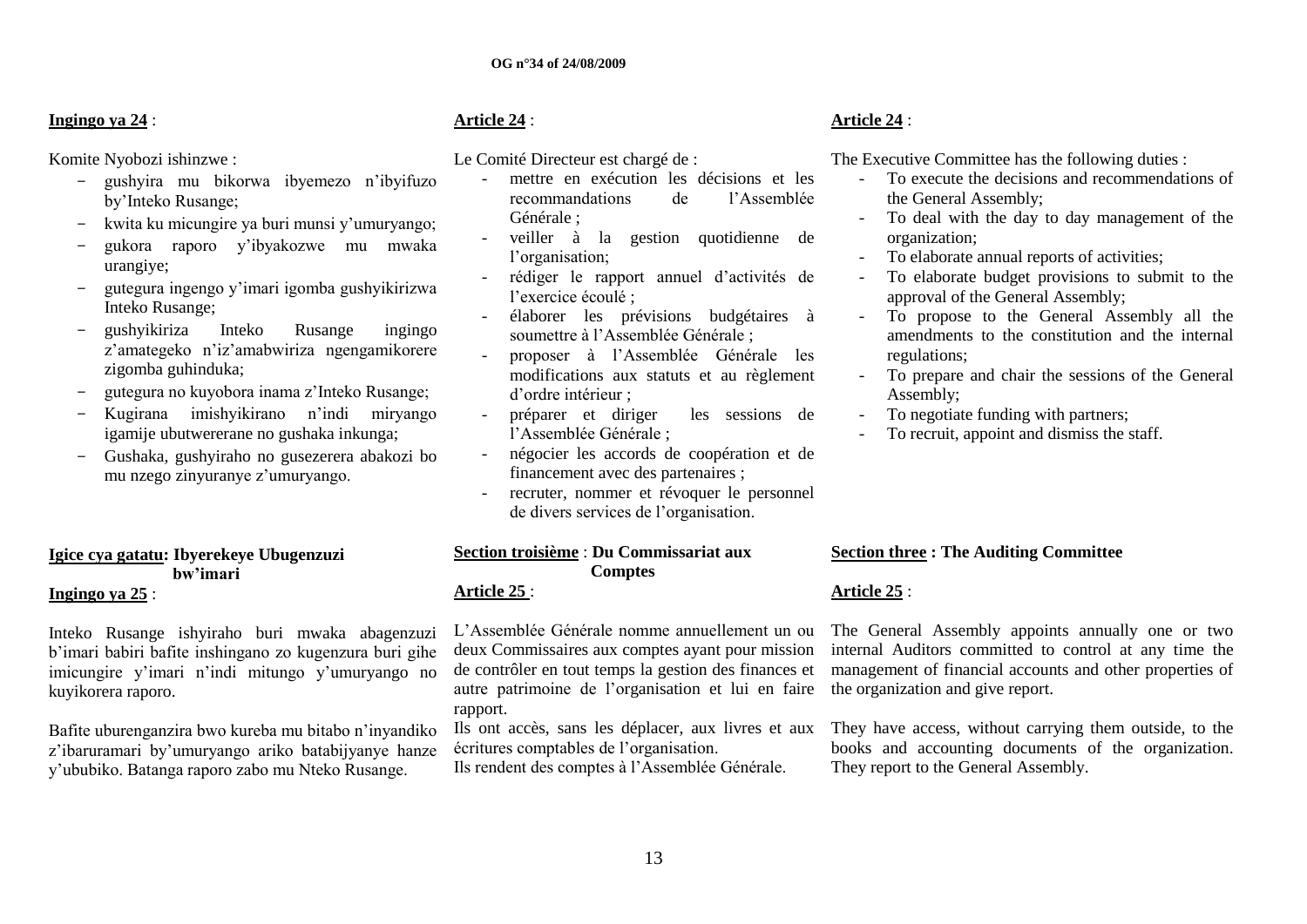#### **UMUTWE WA V**: **IBYEREKEYE IHINDURWA RY'AMATEGEKO N'ISESWA RY'UMURYANGO**

#### **Ingingo ya 26**:

Aya mategeko ashobora guhindurwa byemejwe n"Inteko Les présents statuts peuvent faire objet de n"inama y"ubuyobozi cyangwa na 2/3 cy"abanyamuryango nyakuri.

#### **Ingingo ya 27 :**

Byemejwe ku bwiganze bwa 2/3 by"amajwi, Inteko L"Assemblée Générale, sur décision de la majorité Rusange ishobora gusesa umuryango,.

Igihe umuryango usheshwe, hamaze gukorwa ibarura ry"ibintu byimukanwa n"ibitimikanwa by"umuryango no kwishyura imyenda, umutungo usigaye uhabwa undi muryango nyarwanda bihuje intego.

#### **UMUTWE WA VI** : **IBYEREKEYE INGINGO ZISOZA**

#### **Ingingo ya 28**:

Uburyo aya mategeko shingiro azubahirizwa kimwe n"ibindi bidateganyijwe nayo bizasobanurwa ku buryo burambuye mu mabwiriza ngengamikorere y"umuryango yemejwe n"Inteko Rusange.

#### **Ingingo ya 29**:

#### **CHAPITRE V**: **DES MODIFICATIONS AUX STATUTS ET DE LA DISSOLUTION DE L'ORGANISATION**

#### **Article 26**:

prise à la majorité absolue des voix, sur proposition du Comité Directeur ou à la demande des 2/3 des membres effectifs.

#### **Article 27** :

de 2/3 des voix, peut prononcer la dissolution de l'organisation.

En cas de dissolution, après inventaire des biens meubles et immeubles de l"organisation et apurement du passif, l"actif du patrimoine est cédé à une organisation rwandaise poursuivant des objectifs similaires.

# **CHAPITRE VI** : **DES DISPOSITIONS FINALES**

#### **Article 28**:

Les modalités d"exécution des présents statuts et tout ce qui n"y est pas prévu seront déterminés dans un règlement d"ordre intérieur de l"organisation adopté par l"Assemblée Générale.

#### **Article 29**:

## **CHAPTER V** : **AMENDMENTS OF THE CONSTITUTION AND DISSOLUTION OF THE ORGANIZATION**

## **Article 26**:

Rusange ku bwiganze busesuye bw"amajwi, bisabwe modifications sur décision de l"Assemblée Générale Assembly upon absolute majority votes, on proposal from The present constitution may be amended by the General the Executive Committee or upon request from the 2/3 of effective membership.

## **Article 27** :

Upon decision of the two third  $(2/3)$  majority votes, the General Assembly may dissolve the organization.

In case of dissolution, after inventory of movable and immovable properties and payment of debts, the remaining assets shall be transferred to a Rwanda organization pursuing similar objectives.

## **CHAPTER VI** : **FINAL PROVISIONS**

#### **Article 28**:

The modalities of implementing the present constitution and any lacking provision shall be determined in the internal regulations of the organization adopted by the General Assembly.

#### **Article 29**:

Aya mategeko yemejwe kandi ashyizweho umukono Les présents statuts sont approuvés et adoptés par The present constitution is hereby approved and adopted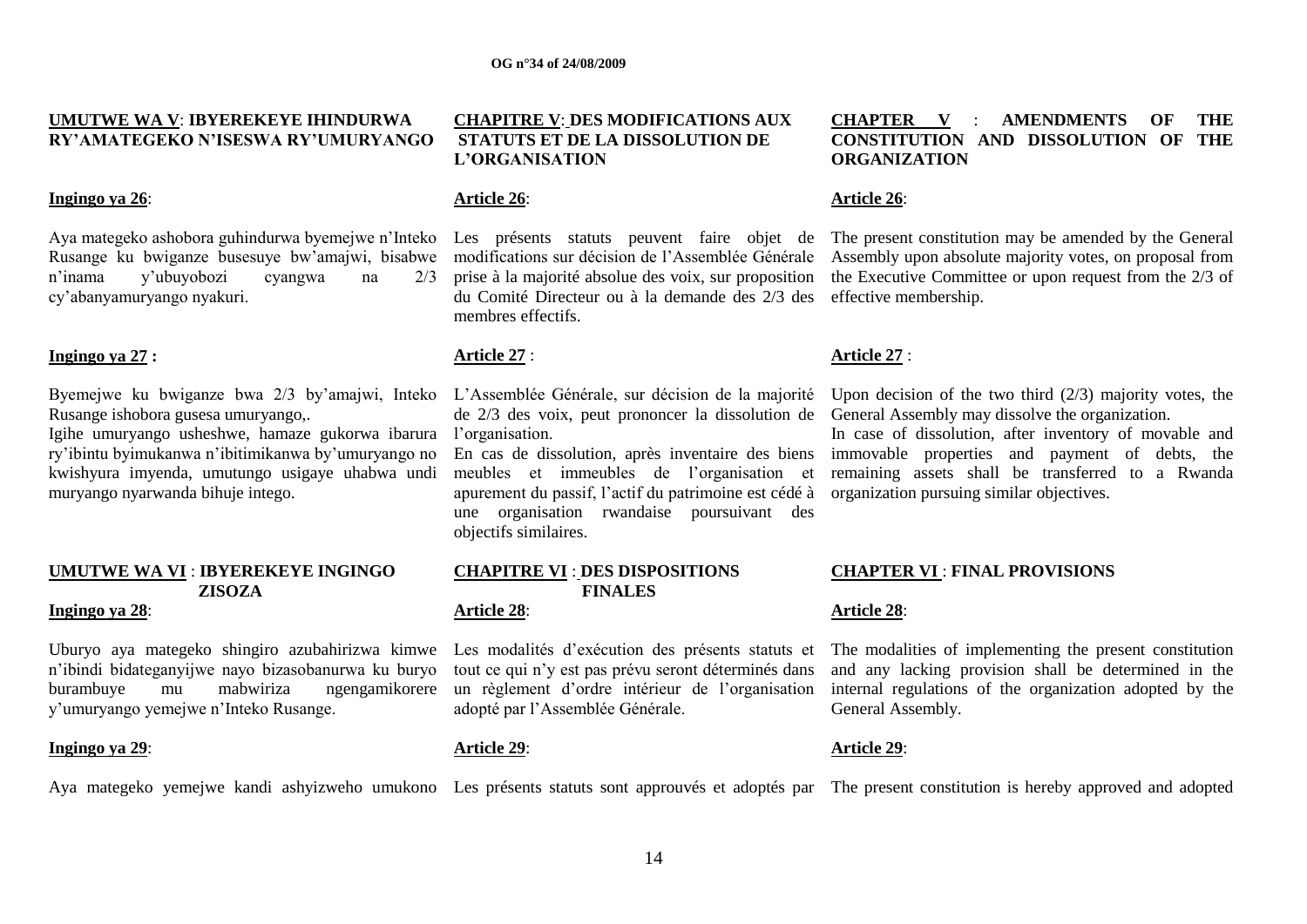n"abashinze umuryango bari ku ilisiti iyometseho.

Bikorewe i Kigali, kuwa 05/01/2009

**Umuvugizi w'umuryango**

**MUTABAZI Jean** (sé)

**Umuvugizi Wungirije w'umuryango**

**MUGABONAKE Gallican** (sé)

les membres fondateurs de l"organisation dont la liste est en annexe.

Fait à Kigali, le 05/01/2009

**Le Représentant Légal de l'organisation**

**MUTABAZI Jean** (sé)

**Le Représentant Légal Suppléant de l'organisation**

> **MUGABONAKE Gallican** (sé)

by the founder members of the organization whose list is hereafter attached.

Done in Kigali, on 05/01/2009

**The Legal Representative of the organization**

**MUTABAZI Jean** (sé

**The Deputy Legal Representative of the organization**

**MUGABONAKE Gallican** (sé)

15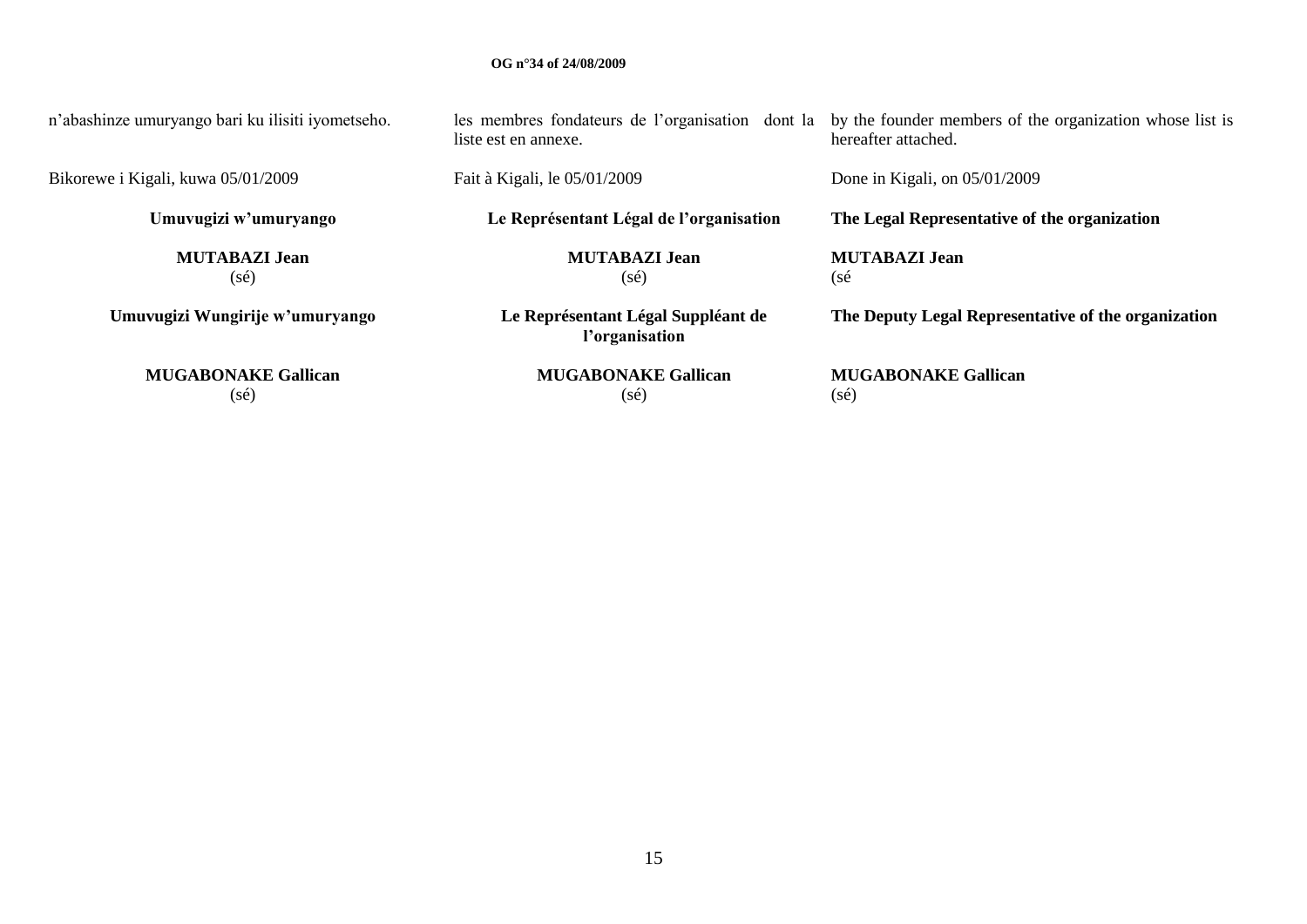## **DECLARATION DESIGNANT LES REPRESENTANTS LEGAUX DE L'ORGANISATION ACTION NORD-SUD RWANDA « ANS RWANDA**»

Nous, soussignés, membres fondateurs de l"organisation **ACTION NORD-SUD RWANDA « ANS RWANDA»,** en sigle, réunis à Kigali en Assemblée Générale Constitutive, déclarons avoir élu Monsieur **MUTABAZI Jean** et Monsisieur **MUGABONAKE Gallican**, respectivement comme Représentant Légal et Représentant Légal suppléant de notre organisation pour le premier mandat.

| $N^{\rm o}$ | <b>NOMS ET PRENOMS</b>     | <b>SIGNATURES</b> |
|-------------|----------------------------|-------------------|
| 1.          | MUTABAZI Jean              | (sé)              |
| 2.          | <b>MUGABONAKE Gallican</b> | (sé)              |
| 3.          | <b>BUTERA Déo</b>          | (sé)              |
| 4.          | <b>MBARUBUKEYE Sylvain</b> | (sé)              |
| 5.          | <b>SEMASAKA Gabriel</b>    | (sé)              |

#### Fait à Kigali, le 05/01/2009

## **PROCES VERBAL DE L'ASSEMBLEE GENERALE CONSTITUTIVE DE L'ORGANISATION ACTION NORD-SUD RWANDA « ANS RWANDA**»

L'an deux mille neuf, le cinquième jour du mois de janvier s'est tenu à Kigali, depuis 10 heures du matin, en Assemblée Générale Constitutive de l"organisation « **ACTION NORD-SUD RWANDA « ANS RWANDA**», en sigle, sous la présidence de Monsieur MUTABAZI Jean

A l"ordre du jour figuraient trois points :

- Création de l"organisation ;
- Adoption des statuts de l"organisation ;
- Election des membres aux organes de l"organisation.

1. Au premier point, les participants à la réunion ont convenu de créer une organisation sans but lucratif dénommée « **ACTION NORD-SUD RWANDA « ANS RWANDA** », en sigle.

2. Au second point, les membres fondateurs ont examiné les statuts, article par article, et les ont finalement adoptés à l"unanimité.

3. Au troisième point, les membres fondateurs ont procédé à l"élection des membres aux organes de l"organisation de manière ci-après :

- MUTABAZI Jean : Président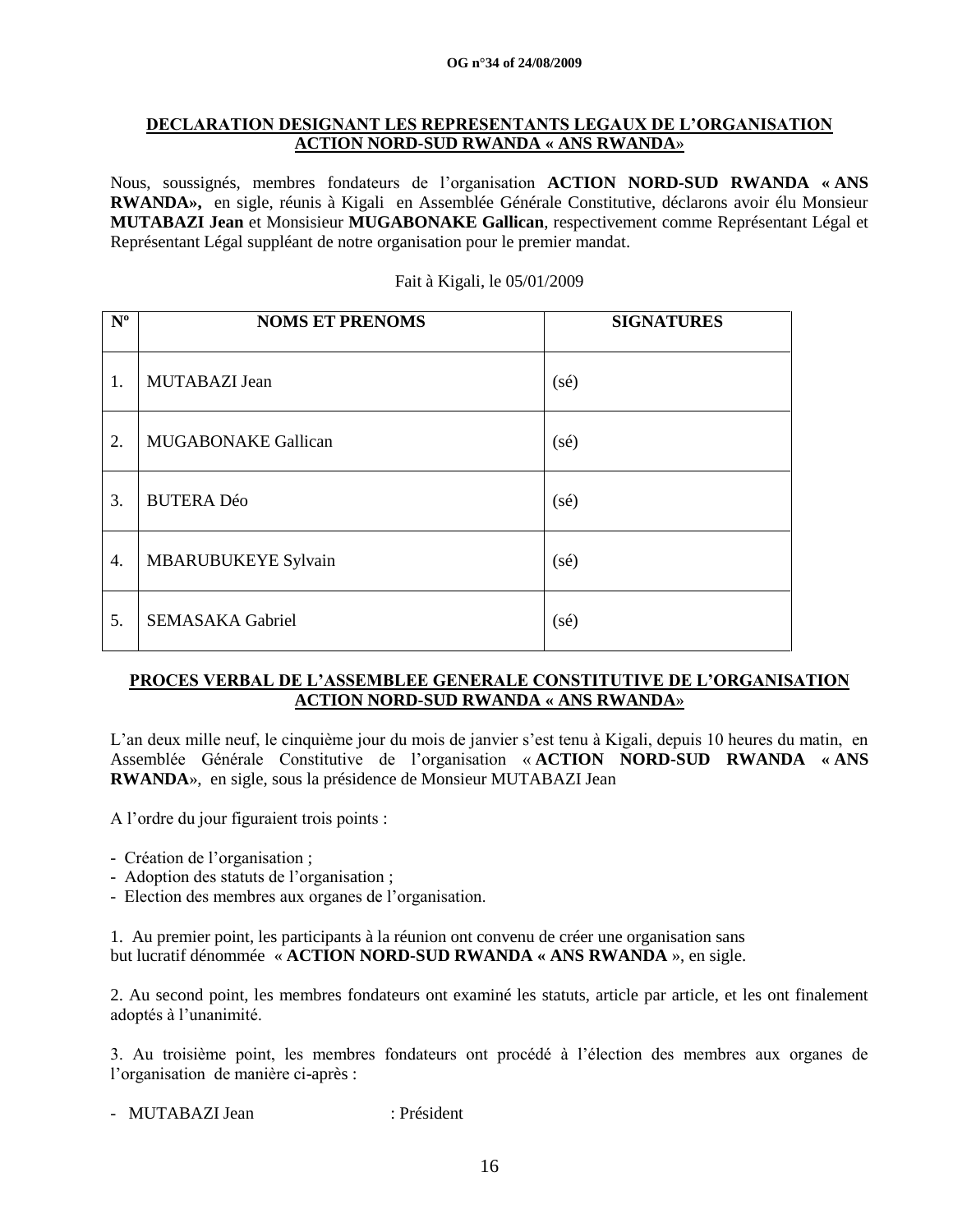- 
- MUGABONAKE Gallican : Vice-président<br>- BUTERA Déo : Secrétaire - BUTERA Déo
- MBARUBUKEYE Sylvain : Trésorier

La réunion a pris fin à 14 heures.

Président de la réunion de la commune de la réunion de la commune de la commune de la Rapporteur

**MUTABAZI Jean BUTERA Déo**

 $(s\acute{e})$  (sé)

## **LISTE DES MEMBRES FONDATEURS DE L'ORGANISATION ACTION NORD-SUD RWANDA « ANS RWANDA »**

| $N^{\rm o}$ | <b>NOMS ET PRENOMS</b>     | <b>SIGNATURES</b> |
|-------------|----------------------------|-------------------|
| 1.          | MUTABAZI Jean              | $(s\acute{e})$    |
| 2.          | <b>MUGABONAKE Gallican</b> | $(s\acute{e})$    |
| 3.          | <b>BUTERA Déo</b>          | $(s\acute{e})$    |
| 4.          | <b>MBARUBUKEYE Sylvain</b> | $(s\acute{e})$    |
| 5.          | <b>SEMASAKA Gabriel</b>    | $(s\acute{e})$    |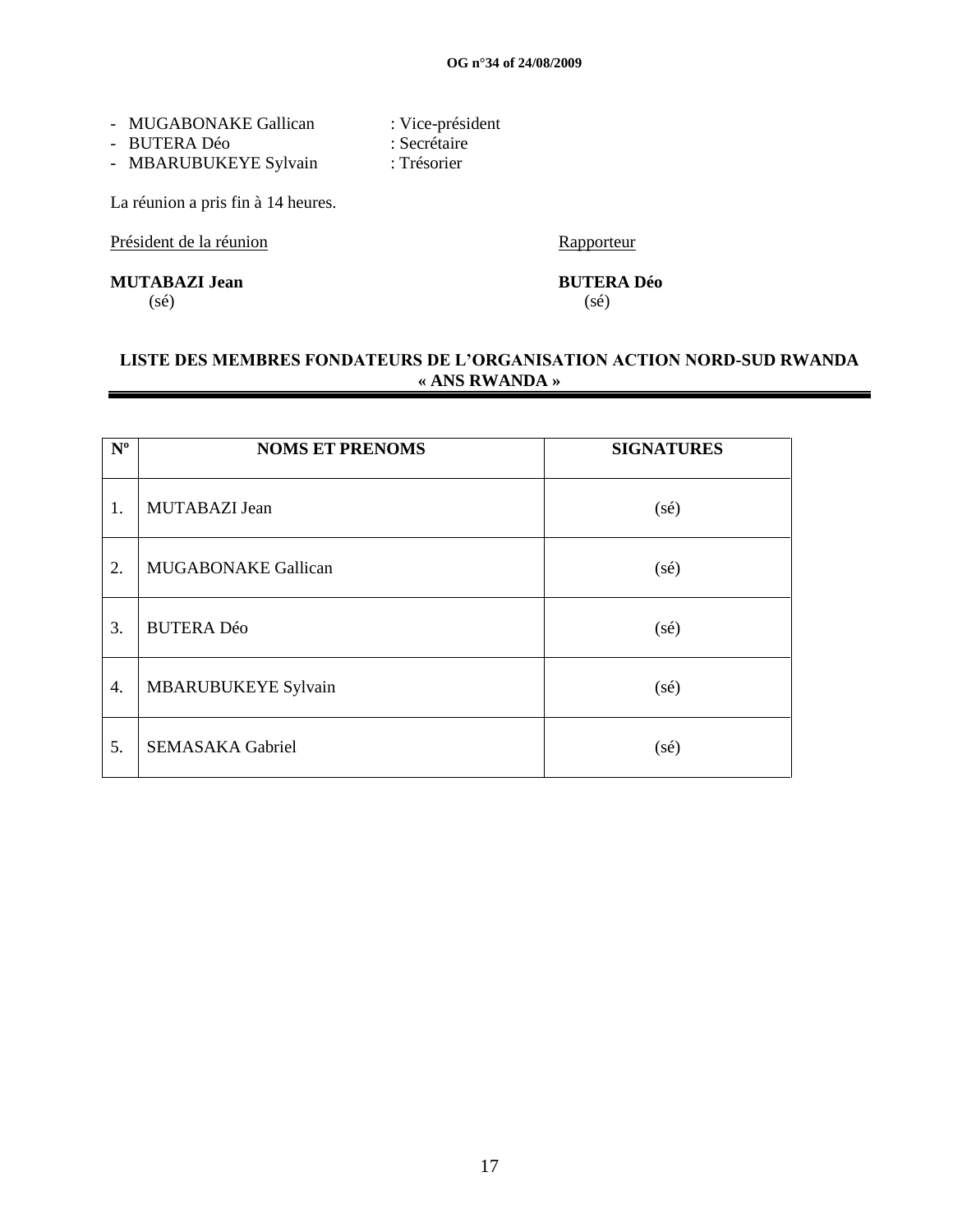| <b>MINISITIRI N°</b><br>45/11 RYO<br>ITEKA<br>RYA<br>KUWA 30/03/2009 RIHA UBUZIMAGATOZI<br>«LIFE LIFTING HANDS»<br><b>UMURYANGO</b><br>RYEMERA<br><b>ABAVUGIZI</b><br>KANDI<br>(L.L.H)<br><b>BAWO</b> | MINISTERIAL ORDER N°<br>45/11<br>$\Omega$<br>30/03/2009 GRANTING LEGAL STATUS<br><b>THE</b><br><b>ASSOCIATION</b><br>$\star$ LIFE<br>TO.<br><b>LIFTING</b><br>$HANDS \rightarrow$<br>(L.L.H)<br><b>AND</b><br><b>APPROVING</b><br><b>ITS</b><br><b>LEGAL</b><br><b>REPRESENTATIVES</b> | <b>ARRETE</b><br><b>MINISTERIEL</b><br><b>DU</b><br>$N^{\circ}$<br>45/11<br>LA<br>30/03/2009<br><b>ACCORDANT</b><br><b>PERSONNALITE</b><br><b>CIVILE</b><br>A<br>L'ASSOCATION « LIFE LIFTING HANDS »<br>(L.L.H) ET PORTANT AGREMENT DE SES<br>REPRESENTANTS LEGAUX |
|-------------------------------------------------------------------------------------------------------------------------------------------------------------------------------------------------------|----------------------------------------------------------------------------------------------------------------------------------------------------------------------------------------------------------------------------------------------------------------------------------------|--------------------------------------------------------------------------------------------------------------------------------------------------------------------------------------------------------------------------------------------------------------------|
| <b>ISHAKIRO</b>                                                                                                                                                                                       | <b>TABLE OF CONTENTS</b>                                                                                                                                                                                                                                                               | <b>TABLE DES MATIERES</b>                                                                                                                                                                                                                                          |
| Ingingo ya mbere: Izina n'Icyicaro<br>by'Umuryango                                                                                                                                                    | <b>Article One:</b> Name and Head Office<br>of the<br>Association.                                                                                                                                                                                                                     | Article premier : Dénomination et siège de<br>l'Association                                                                                                                                                                                                        |
| Ingingo ya 2: Intego z'Umuryango                                                                                                                                                                      | <b>Article 2:</b> Objectives of the association                                                                                                                                                                                                                                        | Article 2: Objet de l'Association                                                                                                                                                                                                                                  |
| Ingingo ya 3: Abavugizi b'Umuryango                                                                                                                                                                   | <b>Article 3:</b> The Legal Representatives                                                                                                                                                                                                                                            | <b>Article 3:</b> Les Représentants Légaux                                                                                                                                                                                                                         |
| Ingingo ya 4 : Igihe iteka ritangira<br>gukurikizwa                                                                                                                                                   | <b>Article 4: Commencement</b>                                                                                                                                                                                                                                                         | <b>Article 4:</b> Entrée en vigueur                                                                                                                                                                                                                                |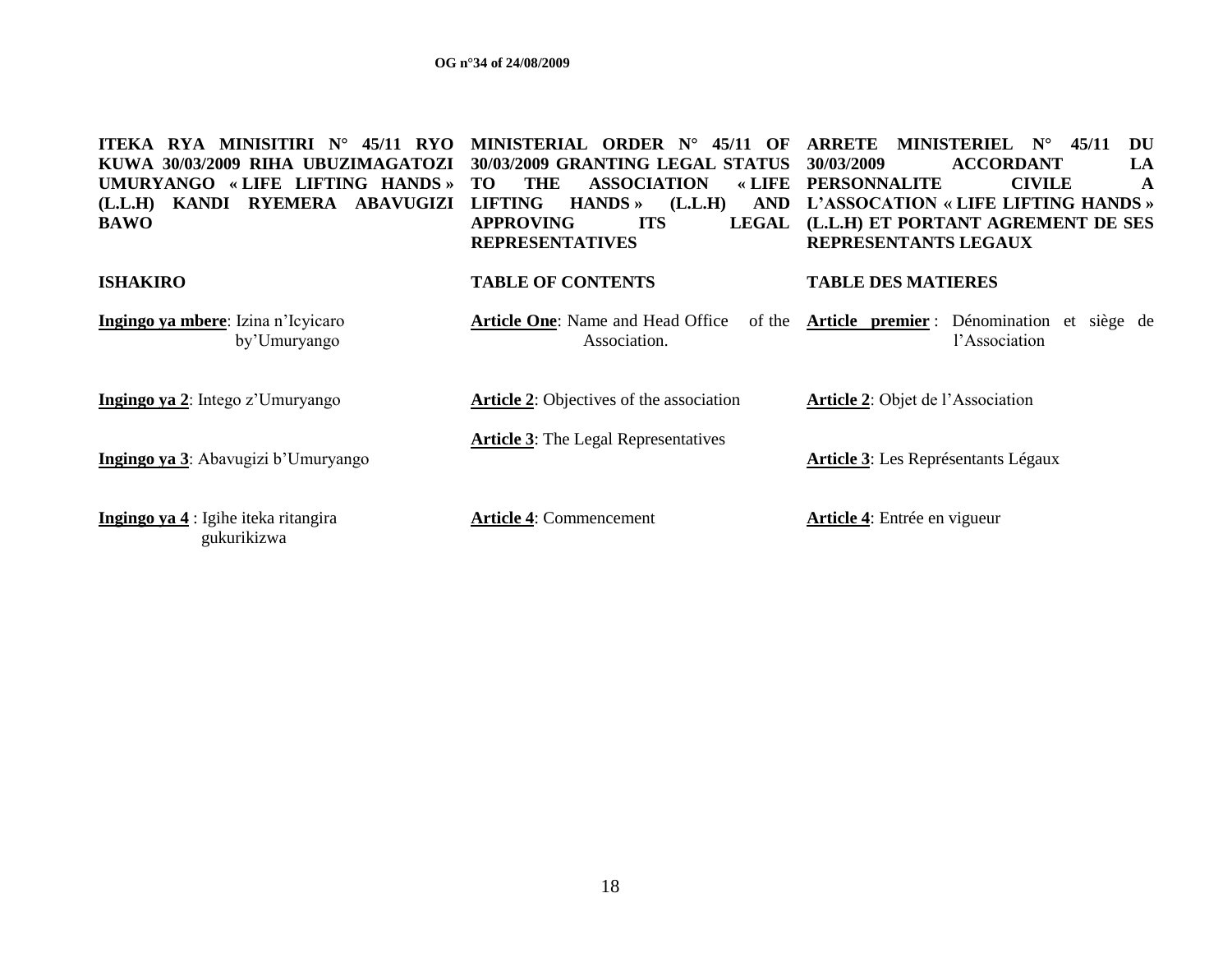**ITEKA RYA MINISITIRI N° 45/11 RYO KUWA 30/03/2009 RIHA UBUZIMAGATOZI 30/03/2009 GRANTING LEGAL STATUS UMURYANGO « LIFE LIFTING HANDS » (L.L.H) KANDI RYEMERA ABAVUGIZI LIFTING HANDS » (L.L.H) AND BAWO MINISTERIAL ORDER N° 45/11 OF ARRETE MINISTERIEL N° 45/11 DU**  THE ASSOCIATION APPROVING **ITS REPRESENTATIVES 30/03/2009 ACCORDANT LA PERSONNALITE CIVILE A L'ASSOCATION « LIFE LIFTING HANDS » (L.L.H) ET PORTANT AGREMENT DE SES REPRESENTANTS LEGAUX**

**Minisitiri w'Ubutabera /Intumwa Nkuru ya The Minister of Justice /Attorney General, Leta, Le Ministre de la Justice/Garde des Sceaux,**

of Rwanda of 04 June 2003, as amended to

Ashingiye ku Itegeko Nshinga rya Repubulika y'u Pursuant to the Constitution of the Republic Rwanda ryo kuwa 04 Kamena 2003, nk"uko ryavuguruwe kugeza ubu, cyane cyane mu ngingo date, especially in Articles 120 and 121; zaryo iya 120 n"iya 121;

Ashingiye ku Itegeko n° 20/2000 ryo kuwa Pursuant to law n° 20/2000 of 26/07/2000, 26/07/2000 ryerekeye imiryango idaharanira relating to Non Profit Making Organizations, inyungu, cyane cyane mu ngingo zaryo iya 8, iya 9, especially in Articles 8, 9, 10 and 20; iya 10 n"iya 20;

Ashingiye ku Iteka rya Perezida n° 27/01 ryo kuwa Pursuant to the Presidential Order n° 27/01 of Vu l"Arrêté Présidentiel n° 27/01 du 18/07/2004  $18/07/2004$  rigena amwe mu y"Abaminisitiri yemezwa atanyuze mu Nama y"Abaminisitiri, cyane cyane mu ngingo yaryo ya mbere;

Abisabwe n"Umuvugizi w"Umuryango « **LIFE**  Upon request lodged by the Legal Sur requête du Représentant Légal de **LIFTING HANDS » (L.L.H)** mu rwandiko rwe rwakiriwe kuwa 10/11/2008;

 **by'Umuryango**

**Ingingo ya mbere : Izina n'Icyicaro** 

**ATEGETSE**:

#### **HEREBY ORDERS**:

Article One;

**ARRETE** :

#### **Article One: Name and Head Office ofthe Article premier : Dénomination et siège de Association.**

Ubuzimagatozi buhawe umuryango **« LIFE**  Legal status is hereby granted to the La personnalité civile est accordée à l"Association **LIFTING HANDS » (L.L.H)** ufite icyicaro cyawo Association « **LIFE LIFTING HANDS »**  « **LIFE LIFTING HANDS » (L.L.H**) dont le

18/07/2004, determining certain Ministerial déterminant certains Arrêtés Ministériels qui ne Orders which are adopted without sont pas adoptés par le Conseil des Ministres, consideration by the Cabinet especially in spécialement en son Article premier ;

Representative of the Association « **LIFE**  l"Association « **LIFE LIFTING HANDS » LIFTING HANDS » (L.L.H)** on 10/11/2008; **(L.L.H**) reçu le 10/11/2008;

**l'Association**

Vu la Constitution de la République du Rwanda du 04 Juin 2003, telle que révisée à ce jour, spécialement en ses articles 120 et 121 ;

Vu la loi n° 20/2000 du 26/07/2000 relative aux associations sans but lucratif, spécialement en ses articles 8, 9, 10 et 20 ;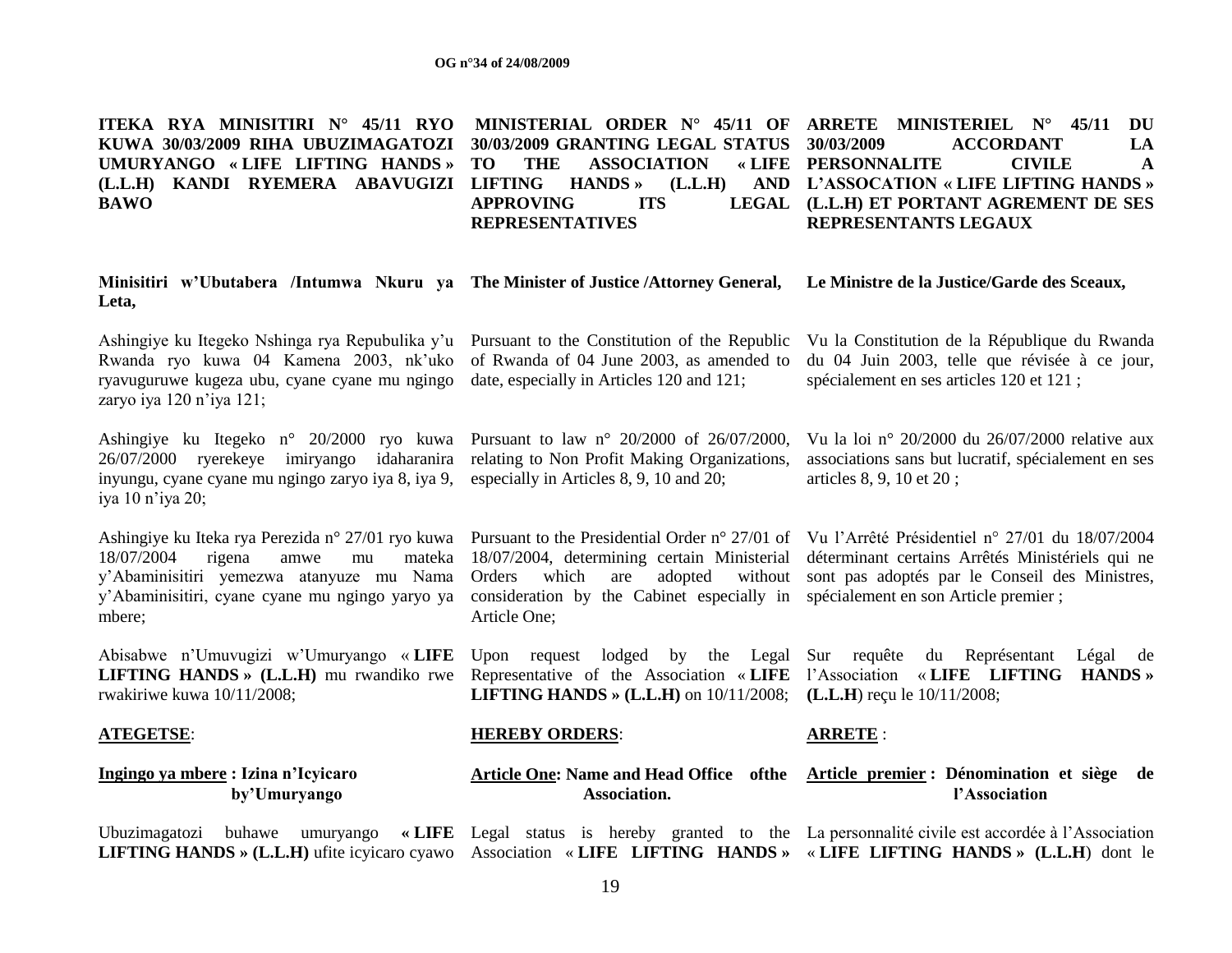| mu Karere ka Kamonyi, Intara y'Amajyepfo.                                                                                                                                                                                                                                                                                                                              | Southern Province.                                                                                                                                                                                                                                                                                                                                                                                                                                       | (L.L.H) situate at Kamonyi District, in siège est dans le District de Kamonyi, Province du<br>Sud.                                                                                                                                                                                                                                                                                                                                                                       |
|------------------------------------------------------------------------------------------------------------------------------------------------------------------------------------------------------------------------------------------------------------------------------------------------------------------------------------------------------------------------|----------------------------------------------------------------------------------------------------------------------------------------------------------------------------------------------------------------------------------------------------------------------------------------------------------------------------------------------------------------------------------------------------------------------------------------------------------|--------------------------------------------------------------------------------------------------------------------------------------------------------------------------------------------------------------------------------------------------------------------------------------------------------------------------------------------------------------------------------------------------------------------------------------------------------------------------|
| Ingingo ya 2: Intego z'Umuryango                                                                                                                                                                                                                                                                                                                                       | <b>Article 2: Objectives of the Association</b>                                                                                                                                                                                                                                                                                                                                                                                                          | <b>Article 2: Objet de l'Association</b>                                                                                                                                                                                                                                                                                                                                                                                                                                 |
| Umuryango ugamije:                                                                                                                                                                                                                                                                                                                                                     | The association has the following objectives:                                                                                                                                                                                                                                                                                                                                                                                                            | L'Association a pour objet de :                                                                                                                                                                                                                                                                                                                                                                                                                                          |
| -Guteza imbere imibereho myiza y'abaturage mu<br>uburezi,<br>bijyanye<br>n'ubuzima,<br>kurengera<br>ibidukikije, ubuhinzi n'ubworozi.                                                                                                                                                                                                                                  | -Promoting<br>the<br>population's<br>social<br>development<br>welfare<br>in<br>Health,<br>and<br>education,<br>protection<br>the<br>environment,<br>agriculture and animal husbandry.                                                                                                                                                                                                                                                                    | -Promouvoir le développement social et le bien<br>être de l'Association dans la santé, l'éducation, la<br>protection de l'environnement et l'agri-élevage;                                                                                                                                                                                                                                                                                                               |
| Ingingo ya 3: Abavugizi b'Umuryango                                                                                                                                                                                                                                                                                                                                    | <b>Article 3: The Legal Representatives</b>                                                                                                                                                                                                                                                                                                                                                                                                              | <b>Article 3: Les Représentants Légaux</b>                                                                                                                                                                                                                                                                                                                                                                                                                               |
| Uwemerewe kuba Umuvugizi w'Umuryango<br>« LIFE LIFTING HANDS » (L.L.H) ni Bwana<br>KARURANGA Emmanuel, umunyarwanda uba<br>mu Murenge wa Kigarama, Akarere ka Kicukiro,<br>Umujyi wa Kigali;<br>Uwemerewe kuba Umuvugizi Wungirije w'uwo<br>muryango ni Bwana RUTAZINGWA Martin,<br>Umunyarwanda uba mu Murenge wa Kicukiro,<br>Akarere ka Kicukiro, Umujyi wa Kigali. | Mr KARURANGA Emmanuel of Rwandan<br>Nationality, residing in Kigarama Sector,<br>Kicukiro District, in Kigali City is hereby<br>authorised to be the Legal Representative of<br>the Association « LIFE LIFTING HANDS »<br>(L.L.H);<br>Mr RUTAZINGWA Martin of Rwandan<br>Nationality, residing in Kicukiro Sector,<br>Kicukiro District, in Kigali City, is hereby<br>be the deputy Legal<br>authorised<br>to<br>Representative of the same Association. | Est agréé en qualité du Représentant Légal de<br>l'Association « LIFE LIFTING HANDS »<br>(L.L.H), Monsieur KARURANGA Emmanuel de<br>nationalité rwandaise, résidant dans le Secteur de<br>Kigarama, District de Kicukiro, Ville de Kigali;<br>Est agrée en qualité du Représentant Légal<br>Suppléant de la même Association Monsieur<br>RUTAZINGWA Martin, de nationalité rwandaise,<br>résidant dans le Secteur de Kicukiro, District de<br>Kicukiro, Ville de Kigali. |
| Ingingo ya 4 : Igihe iteka ritangira<br>gukurikizwa                                                                                                                                                                                                                                                                                                                    | <b>Article 4: Commencement</b>                                                                                                                                                                                                                                                                                                                                                                                                                           | Article 4 : Entrée en vigueur                                                                                                                                                                                                                                                                                                                                                                                                                                            |
| ritangira<br>gukurikizwa<br>Iri<br>teka<br>umunsi<br>ritangarijweho mu Igazeti ya Leta ya Repubulika<br>y'u Rwanda.                                                                                                                                                                                                                                                    | This Order shall come into force from the date<br>of its publication in Official Gazette of the<br>Republic of Rwanda.                                                                                                                                                                                                                                                                                                                                   | Le présent Arrêté entre en vigueur le jour de sa<br>publication au Journal Officiel de la République<br>du Rwanda.                                                                                                                                                                                                                                                                                                                                                       |
| Kigali, kuwa 30/03/2009                                                                                                                                                                                                                                                                                                                                                | Kigali, on 30/03/2009                                                                                                                                                                                                                                                                                                                                                                                                                                    | Kigali, le 30/03/2009                                                                                                                                                                                                                                                                                                                                                                                                                                                    |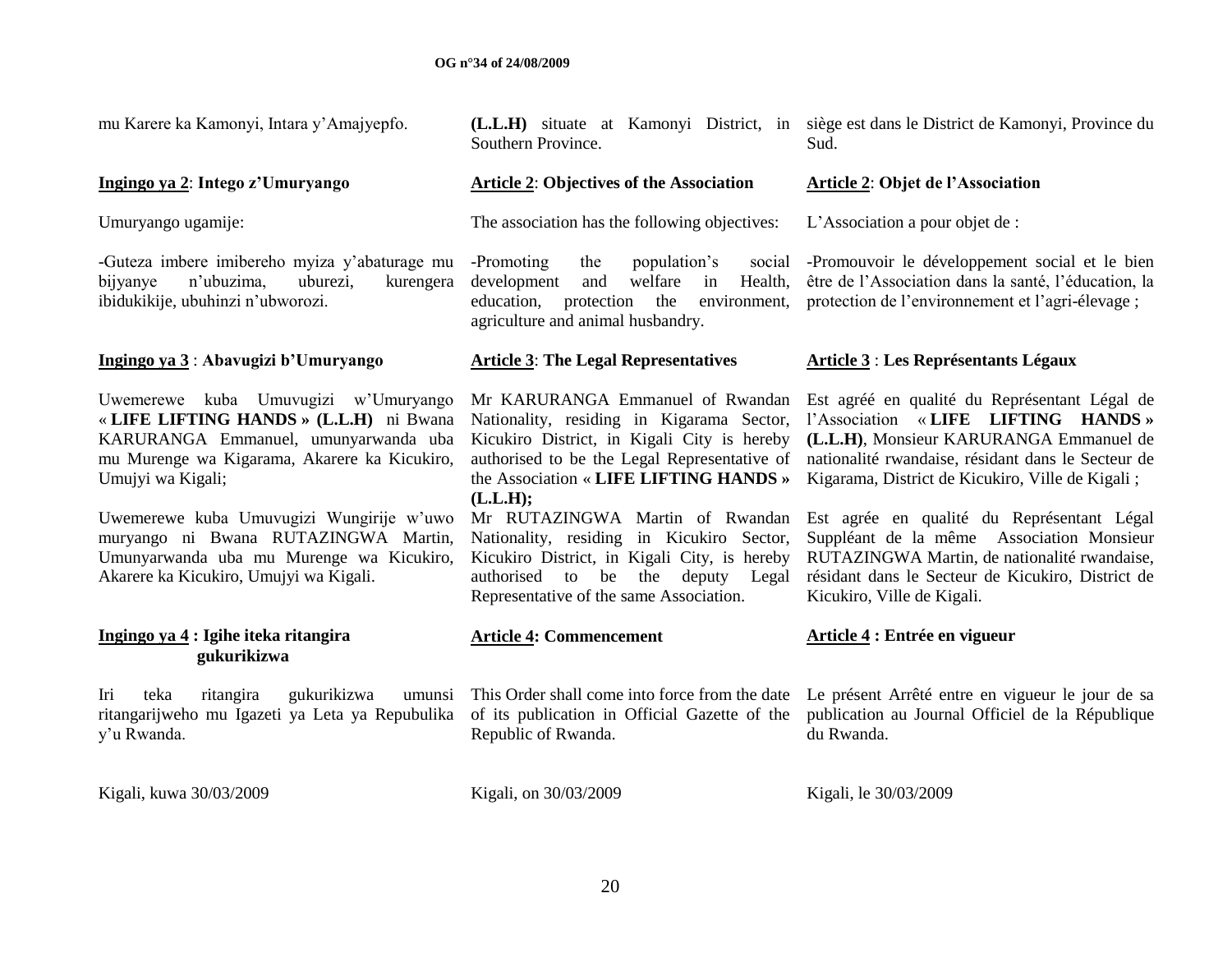**Minisitiri w'Ubutabera/Intumwa Nkuru ya Leta The Minister of Justice/Attorney General Le Ministre de la Justice/Garde des Sceaux**

**KARUGARAMA Tharcisse** (sé)

**KARUGARAMA Tharcisse** (sé)

**KARUGARAMA Tharcisse** (sé)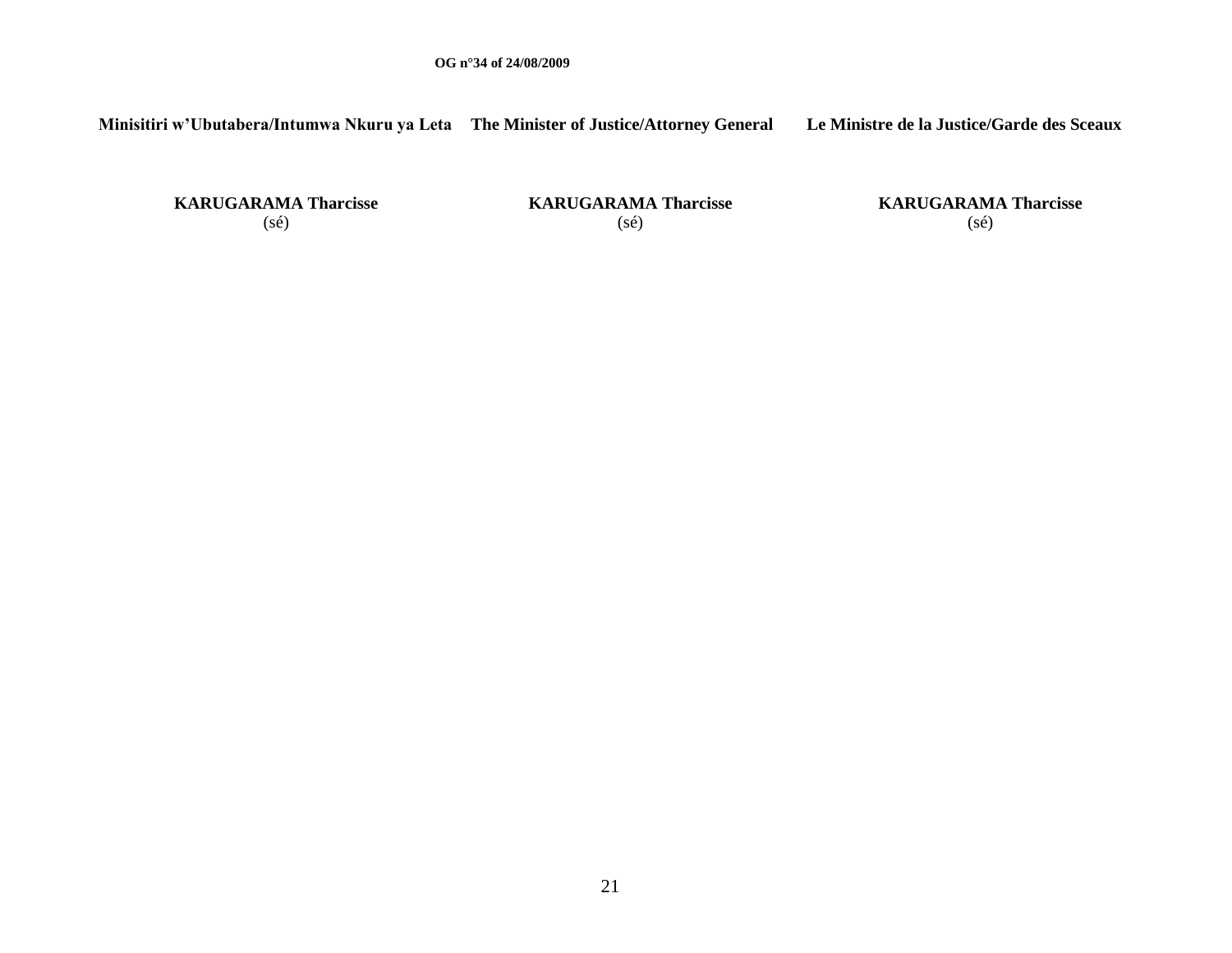## **AMATEGEKO SHINGIRO Y'UMURYANGO UDAHARANIRA INYUNGU "LIFE LIFTING HANDS"**

#### **UMUTWE WA MBERE: IZINA, ICYICARO, INTEGO, IGIHE**

#### **INGINGO YA MBERE**

Hashinzwe Umuryango udaharanira inyungu witwa "**LIFE LIFTING HANDS**" (IBIGANZA BIRAMIRA), mu mpine **L.L.H**., ugengwa n"aya mategeko shingiro, n"itegeko n° 20/2000 ryo ku wa 26 Nyakanga 2000, ryerekeye imiryango idaharanira inyungu.

#### **INGINGO YA 2**

Icyicaro cy"Umuryango gishyizwe ku Kamonyi. Byemejwe n"Inteko Rusange, gishobora kwimurirwa ahandi mu gihugu mu gihe ibyo byafasha Umuryango kugera ku ntego zawo.

**STATUTS DE L'ASSOCIATION SANS BUT LUCRATIF « LIFE LIFTING HANDS »**

**CHAPITRE I : DENOMINATION, SIEGE, OBJECTIF, DUREE**

#### **ARTICLE PREMIER**

Il est créé une association sans but lucratif dénommée « **LIFE LIFTING HANDS** », en abrégé **L.L.H**., régie par les présents statuts et soumise aux dispositions de la loi n°20/2000 du 26 juillet 2000, relative aux associations sans but lucratif.

## **ARTICLE 2**

Le siège de l"Association est établi à Kamonyi. Il peut être établi dans une autre localité du territoire national sur décision de l"Assemblée Générale au cas où ceci favoriserait la réalisation de l"objectif de l"Association.

**STATUTES OF THE NON-PROFIT MAKING ASSOCIATION « LIFE LIFTING HANDS »**

**CHAPTER I: DENOMINATION, SEAT, OBJECTIVE, DURATION**

#### **ARTICLE ONE**

It is created a non-profit making association called "**LIFE LIFTING HANDS**", in short **L.L.H.**, governed by these statutes and the law n°20/2000 of July 26<sup>th</sup> 2000, relating to the non-profit making associations.

## **ARTICLE 2**

The seat of the Association is established at Kamonyi. It can be moved to any other locality of the country territory on decision of the General Assembly in case this would facilitate the attainment of objectives of the **Association**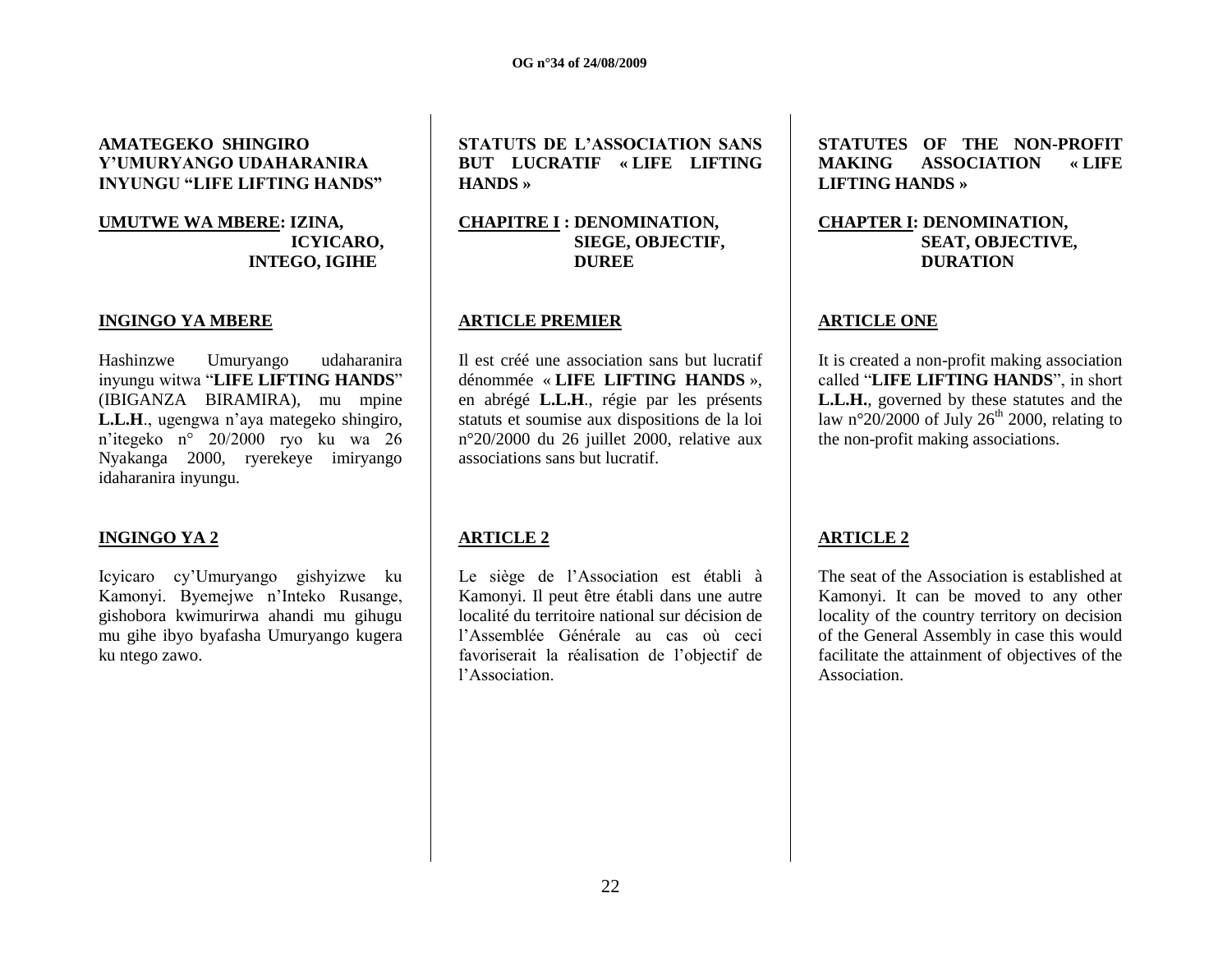## **INGINGO YA 3**

Intego y"Umuryango ni uguteza imbere imibereho myiza y"abaturage. Inzego z"ibikorwa zizibandwaho ni ubuzima, uburezi, kurengera ibidukikije n"ubuhinzi n"ubworozi.

Umuryango uzagurira ibikorwa byawo mu zindi nzego hakurikijwe ibyo abo ugendereye gufasha bakeneye n"ibyo Leta iteganyiriza Akarere ukoreramo.

#### **INGINGO YA 4**

Ntagihe runaka giteganijwe Umuryango uzamara.

#### **UMUTWE WA KABIRI: ABAGIZE UMURYANGO**

#### **INGINGO YA 5**

Umuryango ugizwe n"inzego ebyiri z"abanyamuryango :

- Abanyamuryango nyakuri
- Abanyamuryango b"icyubahiro

## **ARTICLE 3**

L"objectif de l"Association est de promouvoir le développement social et le bien être de la population. Les domaines d"intervention sont notamment la santé, l"éducation, la protection de l"environnement, et l"agri- élevage.

L"Association mènera ses activités dans différents domaines suivant les besoins de la population cible et tenant compte des priorités de l"Etat à l"intention de la région où elle œuvre.

## **ARTICLE 4**

L"association est créée pour une durée indéterminée.

## **CHAPITRE II : COMPOSITION**

## **ARTICLE 5**

L"Association se compose de deux catégories de membres :

- Membres effectifs
- Membres d"honneur

## **ARTICLE 3**

The Association aims at promoting the population"s social development and welfare. The targeted areas of activity are health, education, the protection of environment, agriculture and animal husbandry.

The Association will carry out its activities in different domains following the needs of its target population taking into account Government"s priorities in regard to the region where these activities are carried out.

## **ARTICLE 4**

The Association is created for unlimited period of time.

#### **CHAPTER II: COMPOSITION**

#### **ARTICLE 5**

The Association is made up of two categories of members:

- Effective members
- Honorary members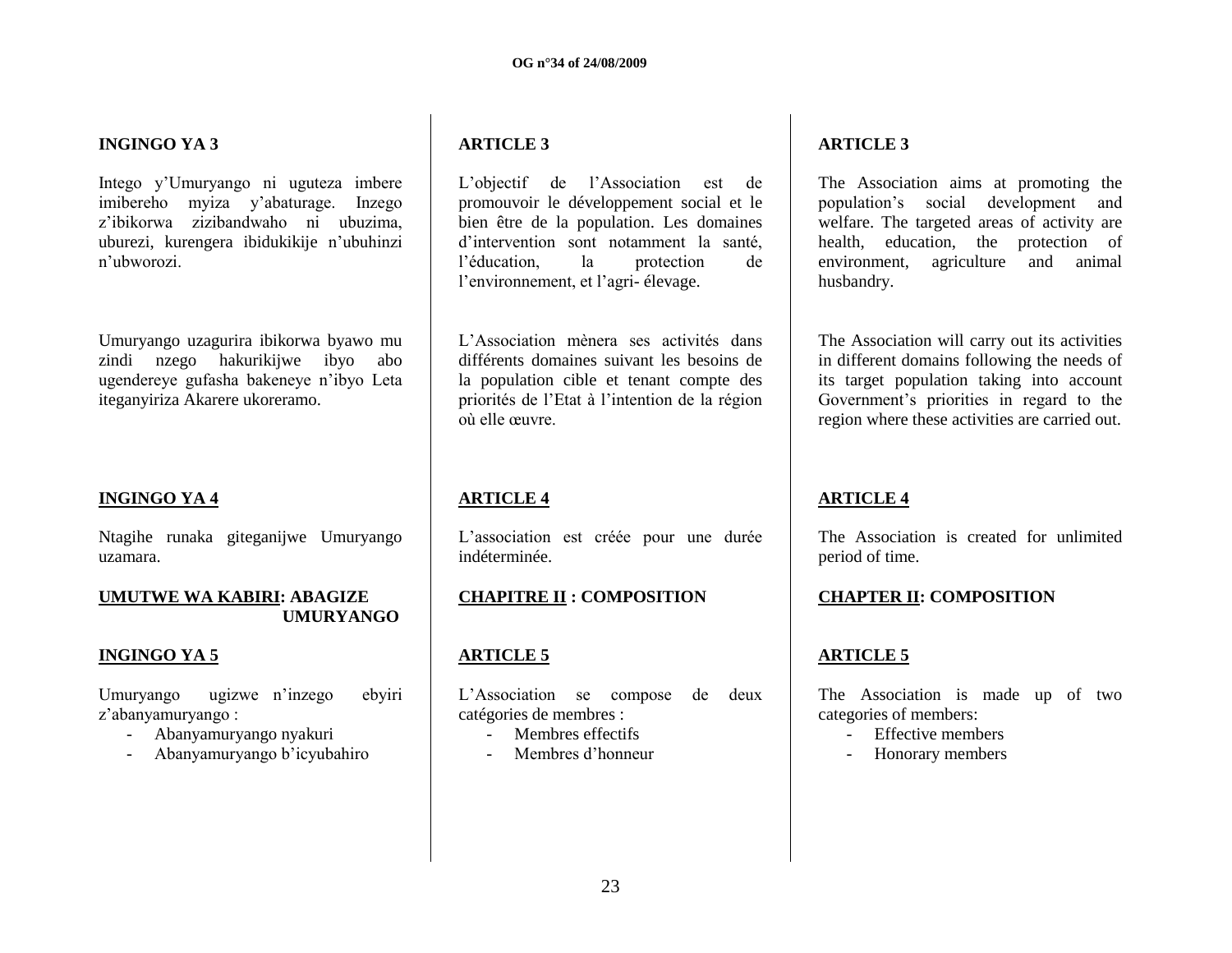#### **INGINGO YA 6**

Abanyamuryango nyakuri ni abashinze Umuryango bashyize umukono kuri aya amategeko ndetse n"abandi bazinjira mu muryango.

Abashinze Umuryango ni abafashe iya mbere mu kuwushyiraho bakaba biyemeje gukurikiza aya amategeko.

Uwinjiye mu muryango ni umuntu wese ubisabye kandi wemejwe n"Inteko Rusange.

Umunyamuryango w"icyubahiro ni umuntu uwo ariwe wese ku giti cye cyangwa ihuriro ry"abantu biyemeje gutera Umuryango inkunga y"ibitekerezo cyangwa y"ibintu bifatika. Abisabwa n"Inama y"Ubuyobozi cyangwa akayibisaba, akemezwa n"Inteko Ruange.

## **INGINGO YA 7**

Ibigenderwaho kugirango umuntu abone cyangwa atakaze kuba umunyamuryango bikubiye mu Mabwiriza Ngengamikorere y"Umuryango.

## **ARTICLE 6**

Sont membres effectifs, les fondateurs signataires des présents statuts ainsi que les membres adhérents.

Les membres fondateurs sont des promoteurs de l"Association qui s"engagent à respecter les présents statuts.

Est membre adhérent, toute personne physique qui en fait la demande et qui est agréée par l"Assemblée Générale.

Est membre d"honneur, toute personne physique ou morale qui apporte un soutien morale et/ou matériel à l"Association. Il est proposé par le Conseil d"Administration ou adresse sa demande à ce Conseil et est agréé par l"Assemblée Générale.

## **ARTICLE 7**

Les modalités de l'acquisition ou de perte de la qualité de membre sont stipulées dans le Règlement d"Ordre Intérieur de l"Association.

## **ARTICLE 6**

Are effective members, the founder members and signatories of these statutes as well as the adherent members.

The founder members are the initiators of the Association who pledge to respect these statutes.

Is adherent member, any individual who applies for membership and is approved by the General Assembly.

Is honorary member, any natural person or legal person who provides the Association with moral or/and material support. He is proposed by/addresses his/her request to the Board of Directors and is approved by the General Assembly.

## **ARTICLE 7**

The conditions of acquisition or loss of membership are stipulated by the Internal Working Regulations of the Association.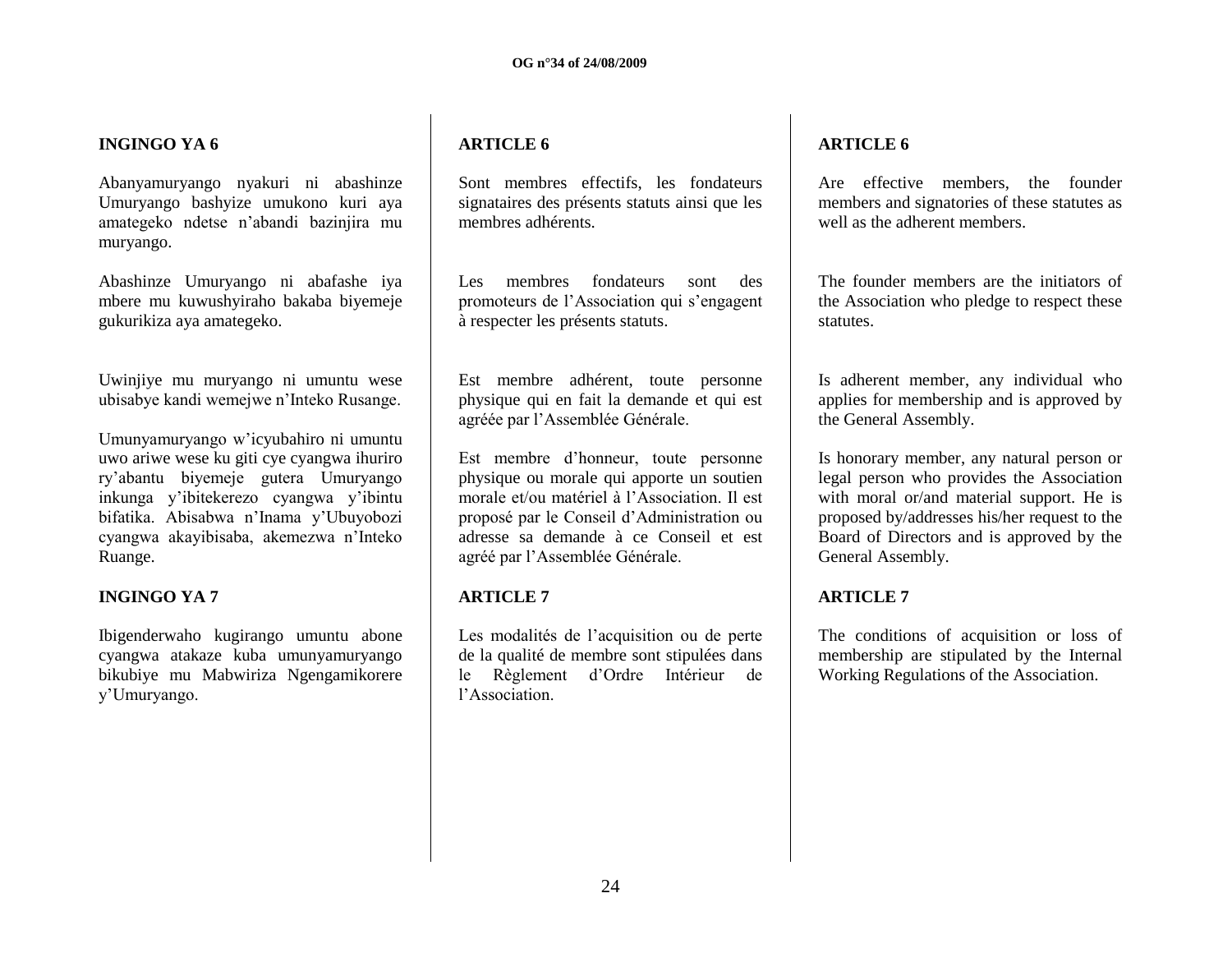#### **UMUTWE WA GATATU: INZEGO**

## **INGINGO YA 8**

Umuryango ugizwe n"inzego zikurikira:

- Inteko Rusange
- Biro Nshingwabikorwa
- Inama y"Ubuyobozi.

## **INGINGO YA 9**

Inteko Rusange nirwo rwego rukuru rw"Umuryango. Igizwe n"abanyamuryango nyakuri bose. Abanyamuryango b"icyubahiro bashobora gukurikirana inama y"Inteko Rusange mu buryo ngishwanama gusa.

## **INGINGO YA 10**

Inteko Rusange:

- Ishyiraho kandi igakuraho abagize Biro Nshingwabikorwa n"Inama y"Ubuyobozi;
- Yemeza abanyamuryango bashya;
- Yemeza Amabwiriza Ngengamikorere y"Umuryango;
- Ihindura amategeko shingiro ikanasesa Umuryango;

## **CHAPITRE III : LES ORGANES**

## **ARTICLE 8**

Les organes de l"Association sont :

- L"Assemblée Générale
- Le Bureau Exécutif
- Le Conseil d"Administration

## **ARTICLE 9**

L"Assemblée Générale est l"organe suprême de l"Association. Elle est constituée de tous les membres effectifs de l"Association. Les membres d"honneur peuvent assister à l"Assemblée Générale avec voix consultative.

## **ARTICLE 10**

L"Assemblée Générale:

- Désigne et révoque les membres du Bureau Exécutif et du Conseil d"Administration ;
- Admet les nouveaux membres ;
- Approuve/adopte le Règlement d"Ordre Intérieur de l"Association ;
- Modifie les statuts et dissout l"Association ;

## **CHAPTER III: BODIES**

## **ARTICLE 8**

The bodies of the Association are:

- The General Assembly
- The Executive Bureau
- The Board of Directors.

## **ARTICLE 9**

The General Assembly is the supreme body of the Association. It is composed of all effective members of the Association. The honorary members can attend the General Assembly with advisory votes.

## **ARTICLE 10**

The General Assembly:

- Appoints and dismisses members of the Executive Bureau and the Board of Directors;
- Admits new members;
- Approves/adopts the Internal Working Regulations of the Association;
- Amends the statutes and dissolves the Association;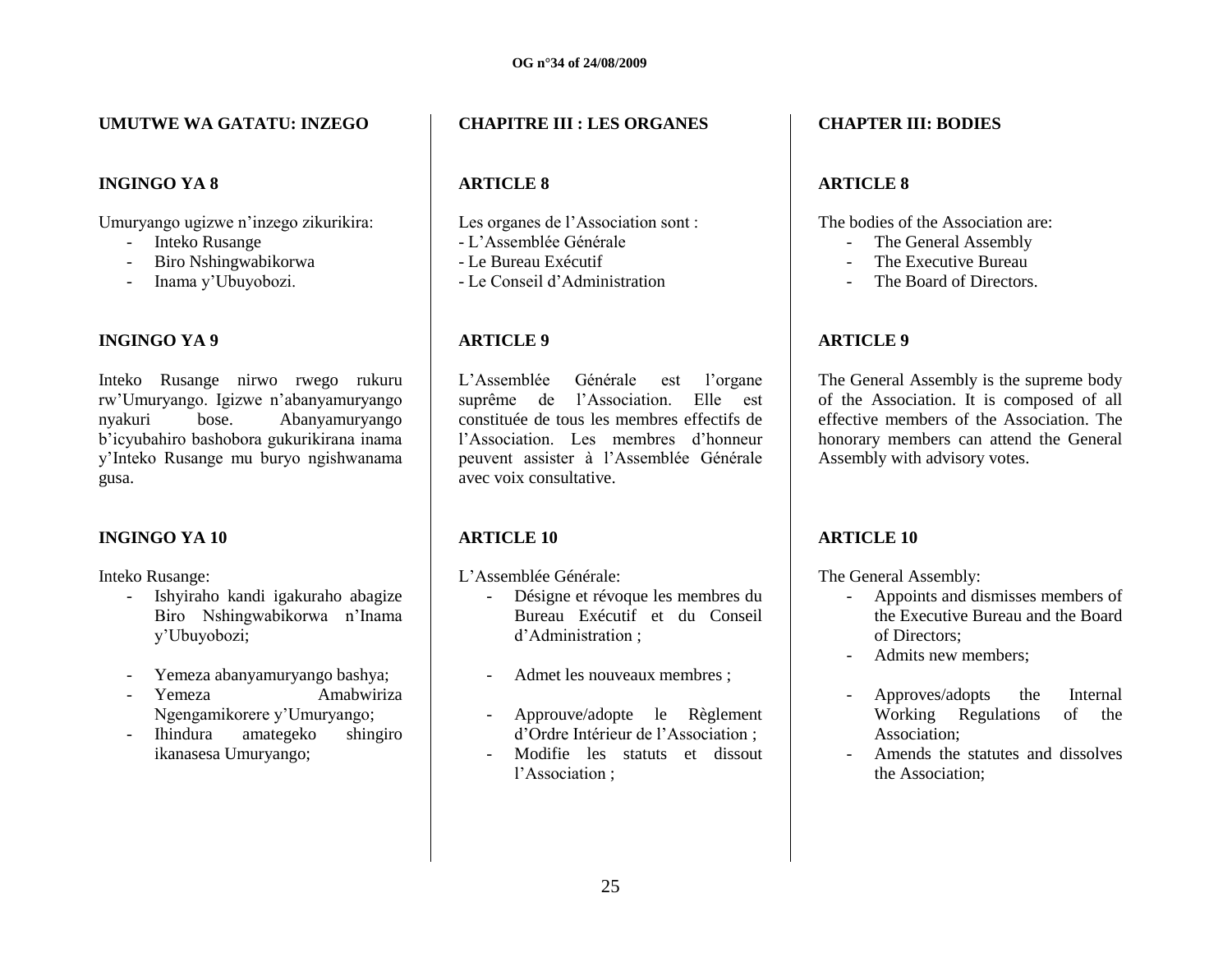Ishyiraho, iyo bibaye ngombwa abagize komisiyo yo gukurikirana no kugenzura ibikorwa by"umuryango.

#### **INGINGO YA 11**

Inteko Rusange iterana mu gihe gisanzwe rimwe mu mwaka. Itumizwa kandi ikanayoborwa na Perezida w"Inama y"Ubuyobozi cyangwa, abaye atabonetse, bigakorwa na Visi Perezida. Iyo Perezida na Visi Perezida bombi batabonetse, Inteko Rusange itumizwa kandi ikanayoborwa n"Umuhuzabikorwa wa Biro Nshingwabikorwa.

Iterana mu gihe kidasanzwe iyo bibaye ngombwa, icyo gihe imitumirizwe n"imiyoborerwe yayo bikaba ari bimwe n"iby"Inteko Rusange yo mu gihe gisanzwe.

Ibyemezo byayo bigira agaciro/byemerwa gusa iyo nibura bibiri bya gatatu by"abanyamuryango nyakuri bayibonetsemo.

- Etablit, en cas de besoin, la commission de suivi et d"évaluation des activités de l"Association.

#### **ARTICLE 11**

L"Assemblée Générale se réunit ordinairement une fois par an. Elle est convoquée et présidée par le Président du Conseil d"Administration ou, en cas de son absence, par le Vice Président. En cas d"empêchement ou d"absence simultanés du Président et du Vice Président, l"Assemblée Générale est convoquée et présidée par le Coordinateur du Bureau Exécutif.

Elle se réunit extraordinairement en cas de besoin, les modalités de sa convocation et de présidence étant les mêmes que celles de l"Assemblée Générale ordinaire.

Elle ne peut délibérer valablement que si elle réunit au moins deux tiers des membres effectifs.

- Sets up, when deemed necessary, the Follow-up and Evaluation Committee.

## **ARTICLE 11**

The General Assembly sits ordinarily once per annum. It is convened and chaired by the President of the Board of Directors or, in case he is absent, by the Vice President. In case both the President and Vice President are absent, the General Assembly is convened and chaired by the Coordinator of the Executive Bureau.

It sits extraordinarily whenever necessary, under modalities of convocation and presidency similar to those of the ordinary General Assembly.

It can deliberate validly only if at least two thirds of effective members are present.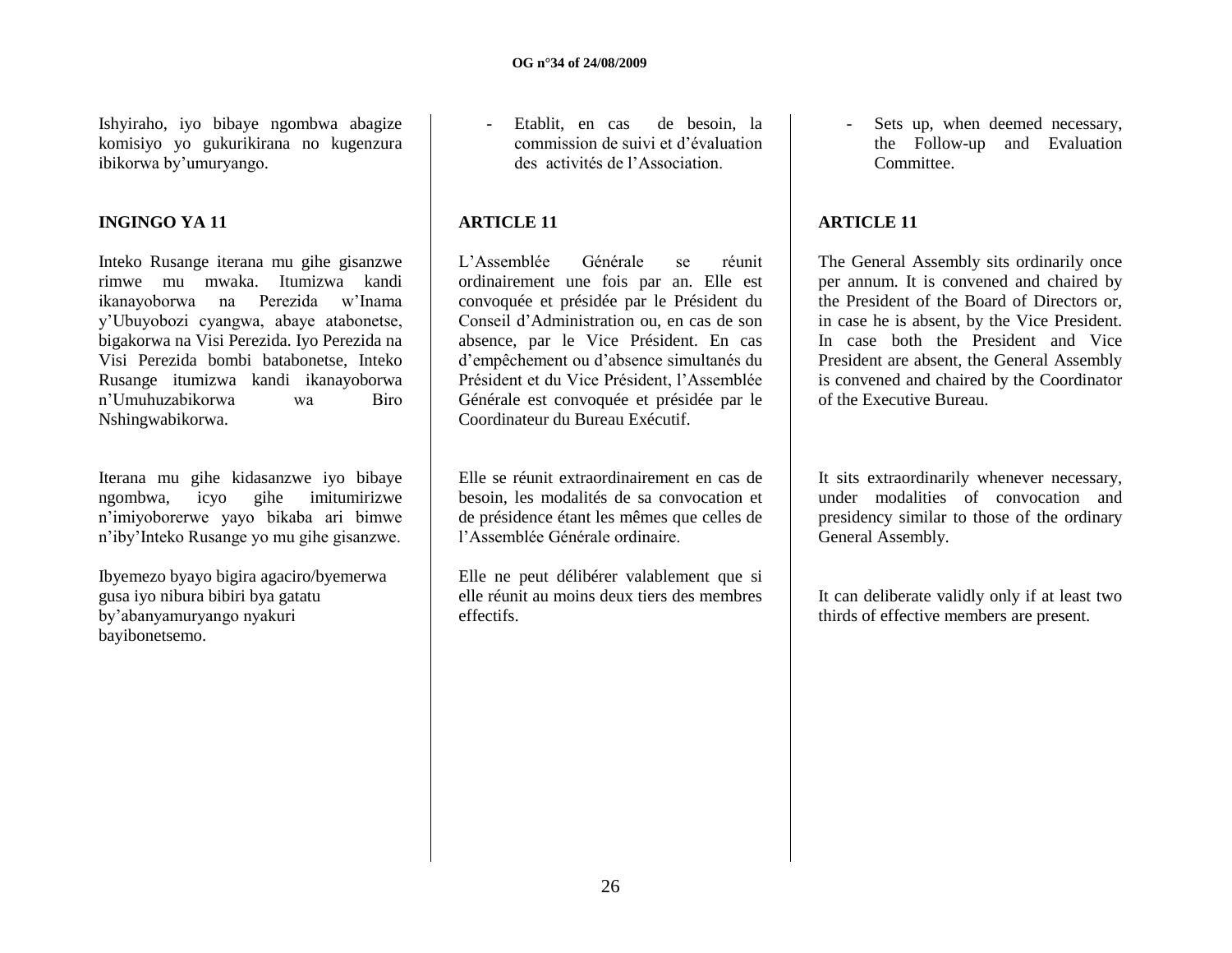Nyamara, iyo ku nshuro ya mbere umubare w"abanyamuryango wemewe kugirango inama ibe yaterana udashyitse, irasubikwa maze mu gihe kitarenze iminsi 30 ikazimurirwa ku itariki yemejwe n"abanyamuryango bahari. Icyo gihe bwo Inteko Rusange iterana ititaye ku mubare w"abanyamuryango bahari.

Ibyemezo bifatwa mubwiganze bw"amajwi y"abanyamuryango bahari. Iyo habayeho kunganya amajwi, icyemezo cy"uyoboye inama nicyo kiganza.

## **INGINGO YA 12**

Inama y"Ubuyobozi ni urwego rugena ikerekezo cy"ibikorwa by"Umuryango.

Igizwe na : Perezida : Umuvugizi w"Umuryango;

-Visi Perezida : Umuvugizi wungirije;

-Umunyamabanga : Umuhuzabikorwa wa Biro Nshingwabikorwa.

Toute fois, si au cours de la première assemblée le quorum n"est pas atteint, elle est reportée, dans un délai ne dépassant pas 30 jours, à la date fixée par les membres présents. Dans ce cas, l"Assemblée Générale siège quel que soit le nombre des membres présents.

Les décisions se prennent à la majorité absolue des membres présents. En cas de parité de voix, celle du président de l"Assemblée est prépondérante.

## **ARTICLE 12**

Le Conseil d'Administration est l'organe chargé de fixer l"orientation générale des activités de l"Association. Il est composé de :

- Président : Représentant Légal ;
- Vice Président : Représentant Légal Suppléant ;
- Secrétaire : Coordinateur du Bureau Exécutif.

However, if during the first assembly the quorum is not reached, it is postponed, within 30 days, on a date appointed by present members. In this case, the General Assembly sits notwithstanding the number of present members.

Decisions are taken in absolute majority of present members. In case of parity of votes, that of the chairperson of the Assembly is dominating.

## **ARTICLE 12**

The Board of Directors is charged to set up the general orientation of activities of the Association.

It is composed of:

- President: Legal Representative;
- Vice President: Assistant Legal Representative;
- Secretary: Coordinator of the Executive Bureau.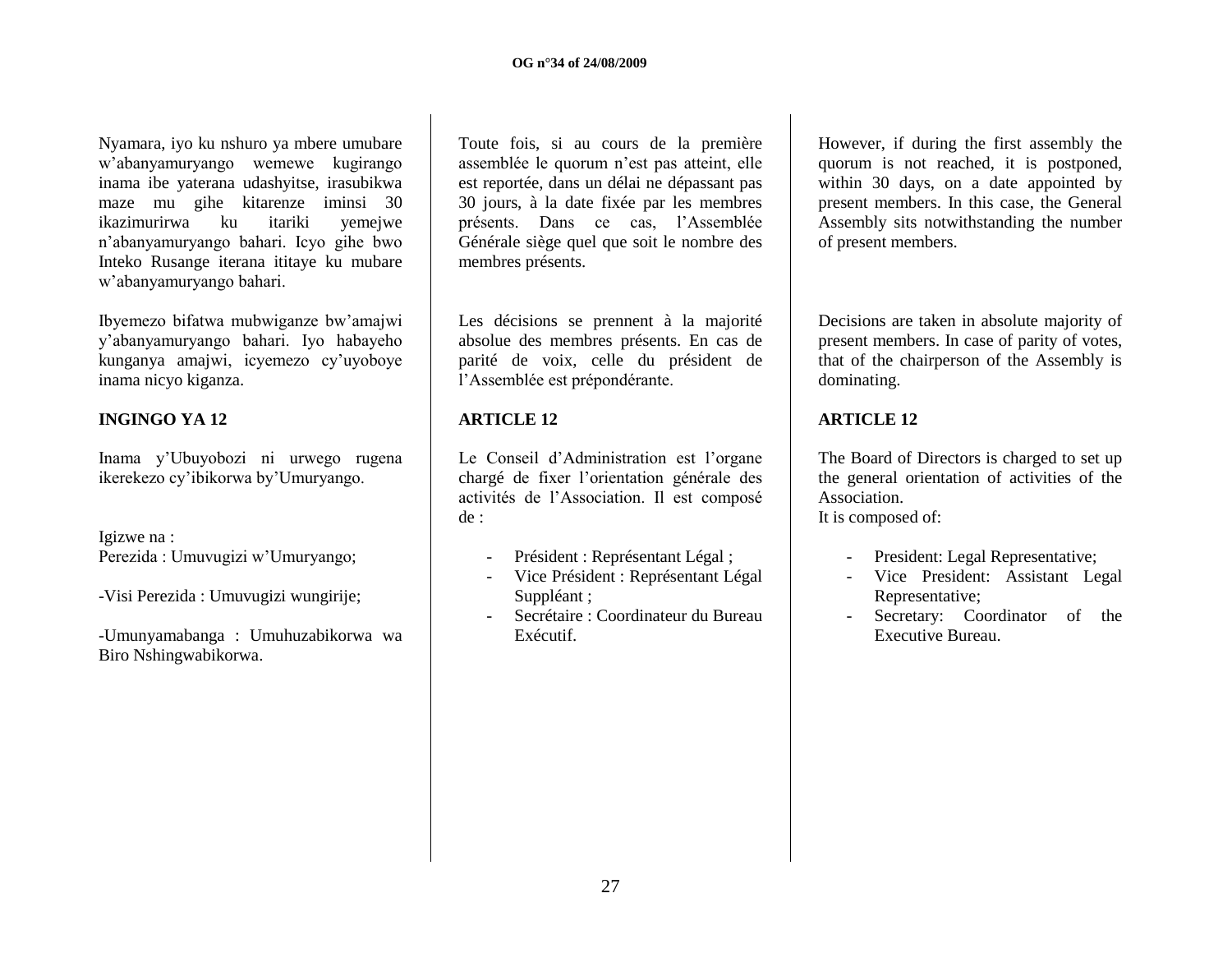## **INGINGO YA 13**

Biro Nshingwabikorwa ni urwego rushinzwe gukurikirana ibikorwa bya buri munsi by"Umuryango. Igizwe:

-Umuhuzabikorwa : Umunyamabanga w"Inama y"Ubuyobozi, - Umunyamabanga akaba n"Umubitsi.

### **UMUTWE WA KANE: UMUTUNGO W'UMURYANGO**

## **INGINGO YA 14**

Umutungo w"Umuryango ugizwe n"imisanzu, itangwa n"abanyamuryango nyakuri, impano, imirage n"imfashanyo.

Umuryango ushobora gukora ibikorwa bigamije kongera umutungo wawo kugirango ugere ku ntego zawo.

#### **UMUTWE WA GATANU: INGINGO Z'INZIBACYUHO N'IZISOZA**

#### **INGINGO YA 15**

Aya mategeko shingiro ashobora guhindurwa biturutse ku cyemezo cya bibiri bya gatatu by"abanyamuryango nyakuri.

## **ARTICLE 13**

Le Bureau Exécutif est l"organe chargé de suivre de près les activités journalières de l"Association. Il est composé de : -Coordinateur : Secrétaire du Conseil d"Administration, -Secrétaire Trésorier.

## **CHAPITRE IV : LE PATRIMOINE DE L'ASSOCIATION**

## **ARTICLE 14**

Le patrimoine de l"Association est constitué par des cotisations des membres effectifs, des dons, des legs et des subventions.

L"Association peut réaliser des opérations de nature à accroître son patrimoine pour atteindre ses objectifs.

## **CHAPITRE V : DES DISPOSITIONS TRANSITOIRES ET FINALES**

## **ARTICLE 15**

Les présents statuts peuvent être modifiés, sur décision des deux tiers des membres effectifs de l"Association.

# **ARICLE 13**

The Executive Bureau is charged to follow up closely the daily activities of the Association. It is composed of:

-Coordinator: Secretary of the Board of Directors, - Secretary Treasurer.

### **CHAPTER IV: ASSETS OF THE ASSOCIATION**

## **ARTICLE 14**

The Assets of the Association consist of the contributions of effective members, donations, legacy and subsidies.

The Association can carry out activities likely to increase its assets in order to reach its goals.

#### **CHAPTER V: TRANSITIONAL AND FINAL PROVISIONS**

## **ARTICLE 15**

These statutes can be amended on decision of the two thirds of effective members of the Association.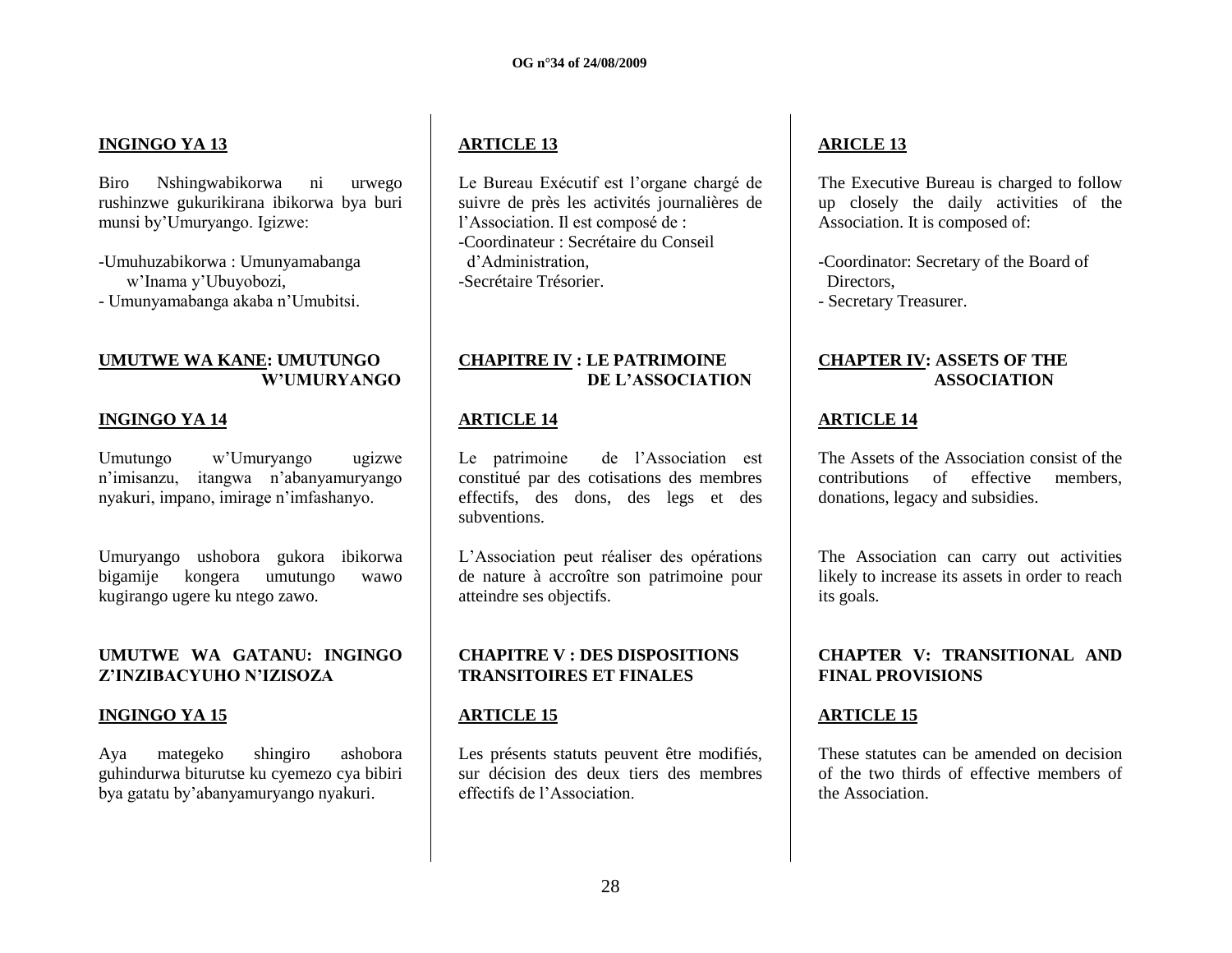## **INGINGO YA 16**

Byemejwe na bibiri bya gatatu by"abanyamuryango nyakuri, Umuryango ushobora guseswa. Mu gihe umuryango usheshwe, umutungo wawo uhabwa undi muryango bihuje intego.

Ibibazo n"amakimbirane biturutse kuri iryo seswa bikemurwa hakurikijwe uburyo bwemewe n"amategeko y"u Rwanda.

## **INGINGO YA 17**

Uburyo aya mategeko shingiro azubahirizwa n"ibindi bidateganywa nayo bizasobanurwa ku buryo burambuye mu mabwiriza ngengamikorere y"Umuryango yemejwe n"Inteko Rusange ku bwiganze busesuye bw"amajwi.

#### **INGINGO YA 18**

Umuryango ushinzwe ku itariki aya mategeko shingiro yemejwe n"abanyamuryango bawushinze.

## **ARTICLE 16**

L"Association peut être dissoute, sur décision des deux tiers des membres effectifs. En cas de dissolution de l"Association, le patrimoine de celle-ci est cédé à une autre association poursuivant les mêmes objectifs.

Les litiges nés de cette liquidation sont réglés suivant la procédure légale applicable au Rwanda.

## **ARTICLE 17**

Les modalités d"exécution des présents statuts et tout ce qui n"y est pas prévu seront déterminés dans les Règlement d"Ordre Intérieur de l"Association adopté par l"Assemblée Générale à la majorité absolue des voix.

## **ARTICLE 18**

L"Association est créée à la date de l"adoption des présents statuts par les membres fondateurs.

## **ARTICLE 16**

The Association can be dissolved on decision of the two thirds of effective members. In case of dissolution, the assets are given to another association pursuing similar objectives.

The litigations arising from this liquidation are regulated according to the legal procedure applicable to Rwanda.

## **ARTICLE 17**

The modalities of execution of these statutes and all that is not hereby stipulated will be determined by the Internal Working Regulations of the Association adopted by the General Assembly on the absolute majority of votes.

## **ARTICLE 18**

The Association is created on the date of the adoption of these statutes by the founder members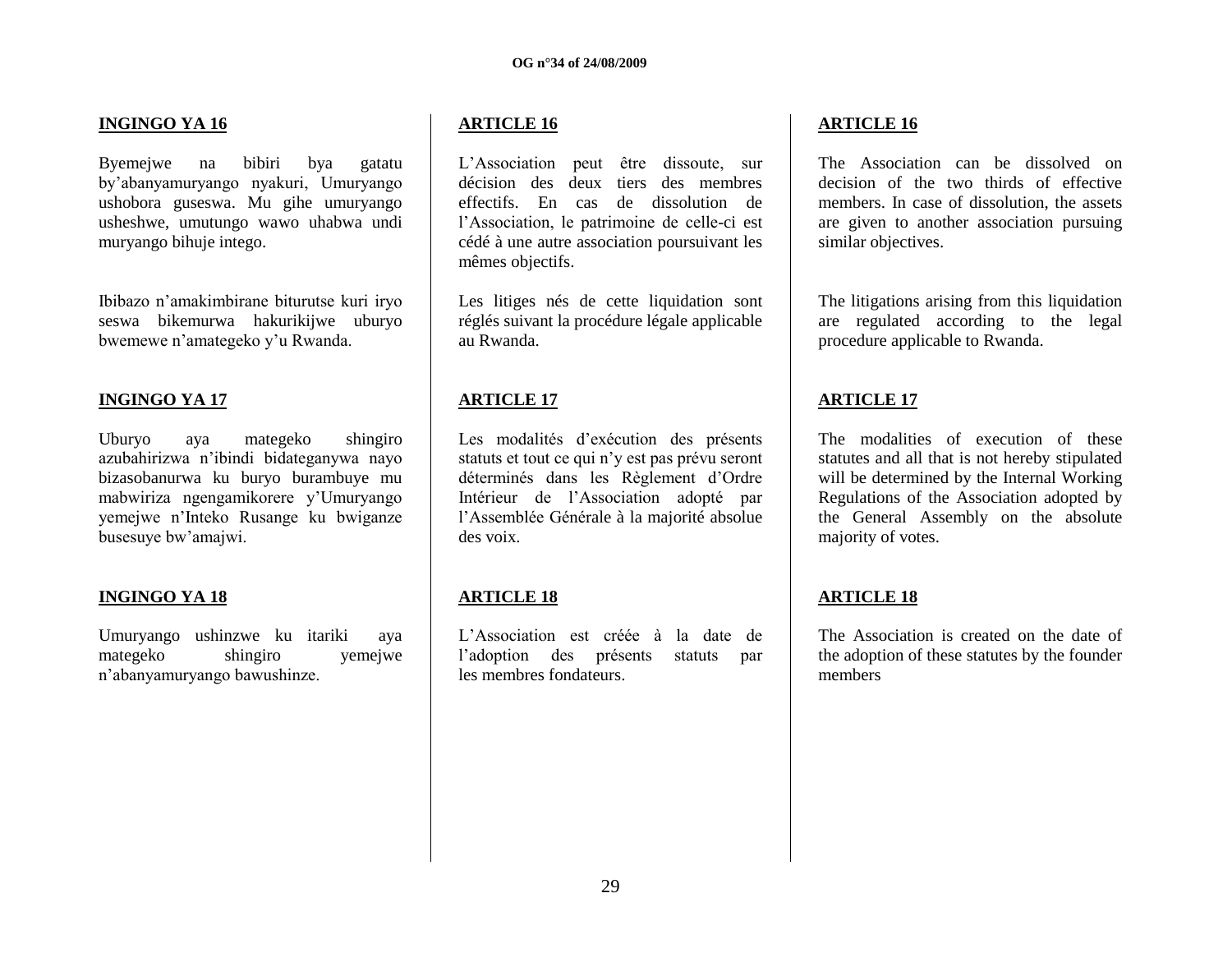Bikorewe i Kigali, kuwa 27/07/2007

Umuvugizi w"Umuryango

**KARURANGA Emmanuel (sé)**

Umuvugizi w"Umuryango Wungirije

**RUTAZIGWA Martin (sé)**

Fait à Kigali, le 27/07/2007

Représentant Légal

**KARURANGA Emmanuel (sé)**

Représentant Légal Suppléant

**RUTAZIGWA Martin (sé)**

Done at Kigali, on 27/07/2007

Legal Representative

**KARURANGA Emmanuel (sé)**

Assistant Legal Representative

**RUTAZIGWA Martin (sé)**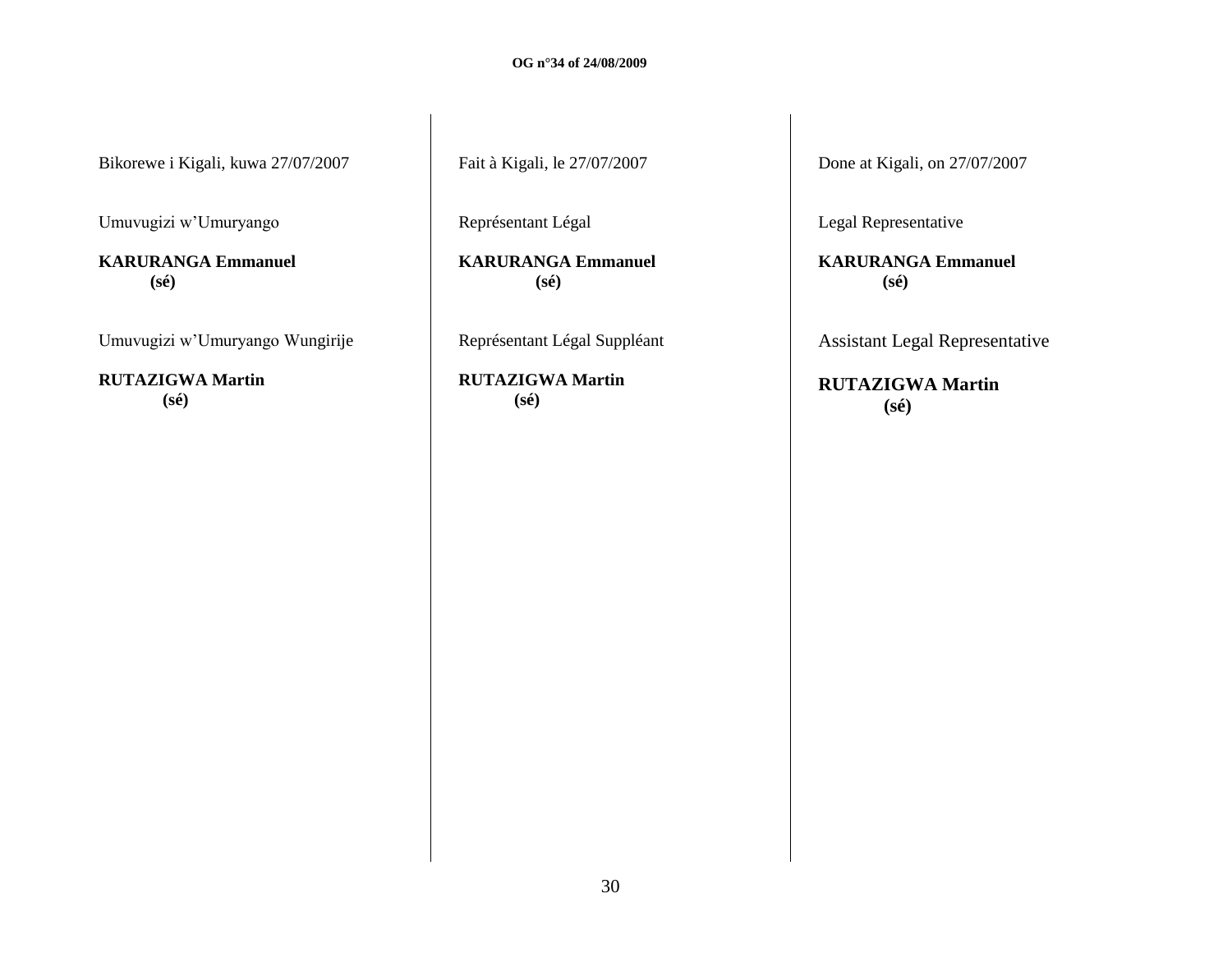## **ABASHINZE UMURYANGO MEMBRES FONDATEURS FOUNDER MEMBERS**

- 1. NKURUNZIZA Elisaphan (sé)
- 2. RUTAZIGWA Martin (sé)
- 3. KARURANGA Emmanuel (sé)
- 4. NSENGIYUMVA Valens (sé)
- 5. BISANUKURI Abiddanny (sé)
- 6. BUGINGO Obed (sé)
- 7. MANISHIMWE François (sé)
- 8. NDAYAMBAJE Samuel (sé)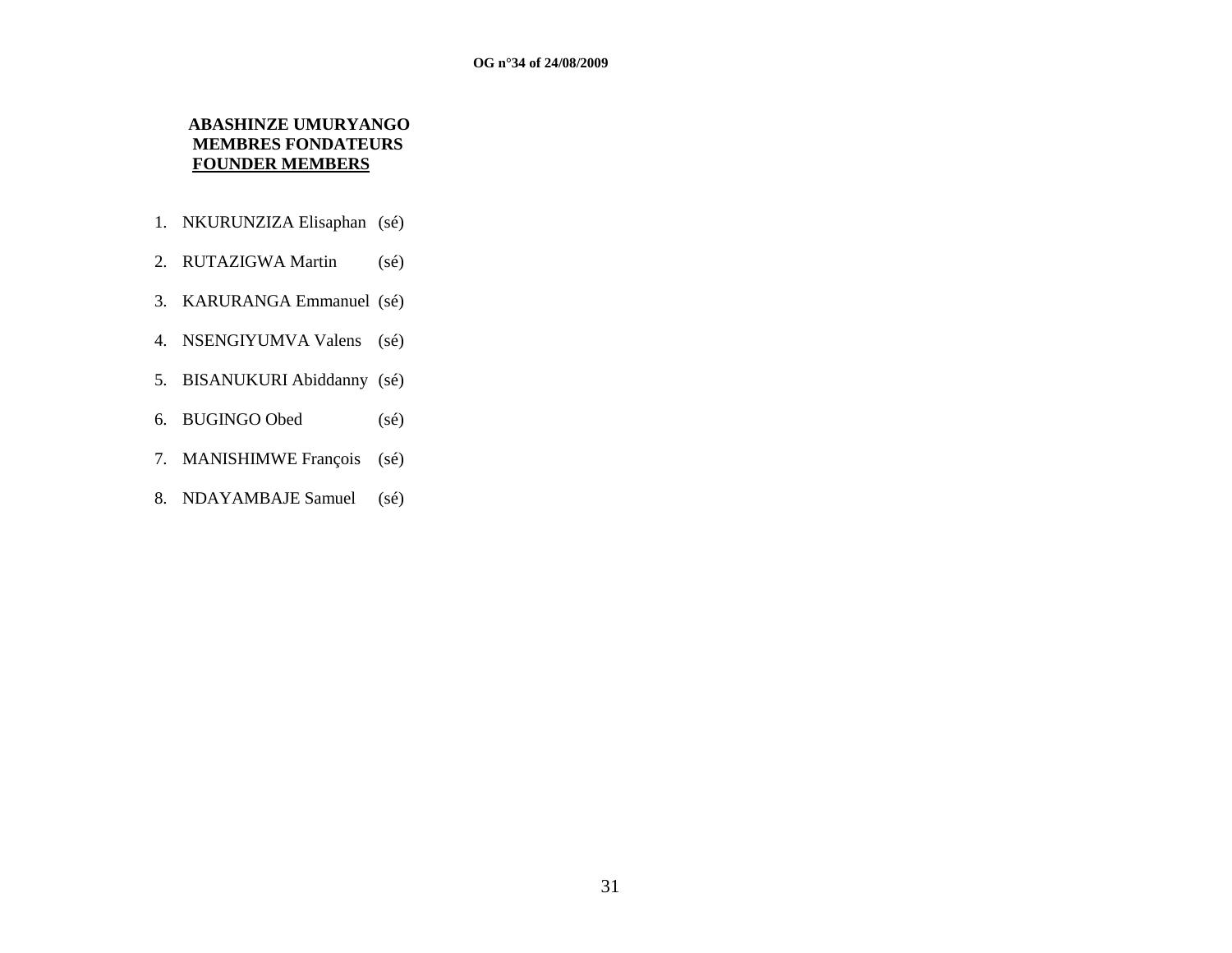## **PROCES VERBAL DE LA REUNION DE L'ASSEMBLEE GENERALE CONSTITUANTE DE L'A.S.B.L « LIFE LIFTING HANDS »**

Le 27 juillet, il s"est tenu, à Kigali, une réunion dont le point focal était la création d"une a.s.b.l devant œuvrer dans le District de Kamonyi. Monsieur KARURANGA Emmanuel et BUGINGO Obed furent élus comme président et secrétaire de la réunion respectivement.

## **ORDRE DU JOUR:**

- 1. Adoption des statuts de l"Association
- 2. Nomination des membres aux organes de l"Association.

## **ADOPTION DES STATUTS DE L'ASSOCIATION**

Abordant ce point, le Secrétaire de la réunion présenta brièvement à l"Assemblée le projet des statuts comprenant cinq chapitres suivants :

- I. Dénomination, siège, objet, durée
- II. Composition
- III. Les organes
- IV. Le patrimoine de l"Association
- V. Les dispositions transitoires et finales.

Tous les articles furent examinés dans la lumière de la loi régissant les a.s.b.l. au Rwanda. Ainsi, les statuts dont la teneur accompagne ce procès verbal furent adoptés et l"a.s.b.l créée fut dénommée « Life Lifting Hands » (IBIGANZA BIRAMIRA), L.L.H en sigles.

#### **NOMINATION DES MEMBRES AUX ORGANES DE L'ASSOCIATION**

#### **Le Conseil d'Administration :**

- Président (Représentant Légal) : KARURANGA Emmanuel
- Vice Président (Representant Suppléant) : RUTAZIGWA Martin
- Secrétaire (Coordinateur du Bureau Exécutif) : BUGINGO Obed

#### **Le Bureau Exécutif :**

- Coordinateur : BUGINGO Obed
- Secrétaire Trésorier : à nommer ultérieurement

 **(sé) (sé)** 

Le Secrétaire de la réunion<br>
Représentant Légal de l'Association **BUGINGO Obed KARURANGA Emmanuel**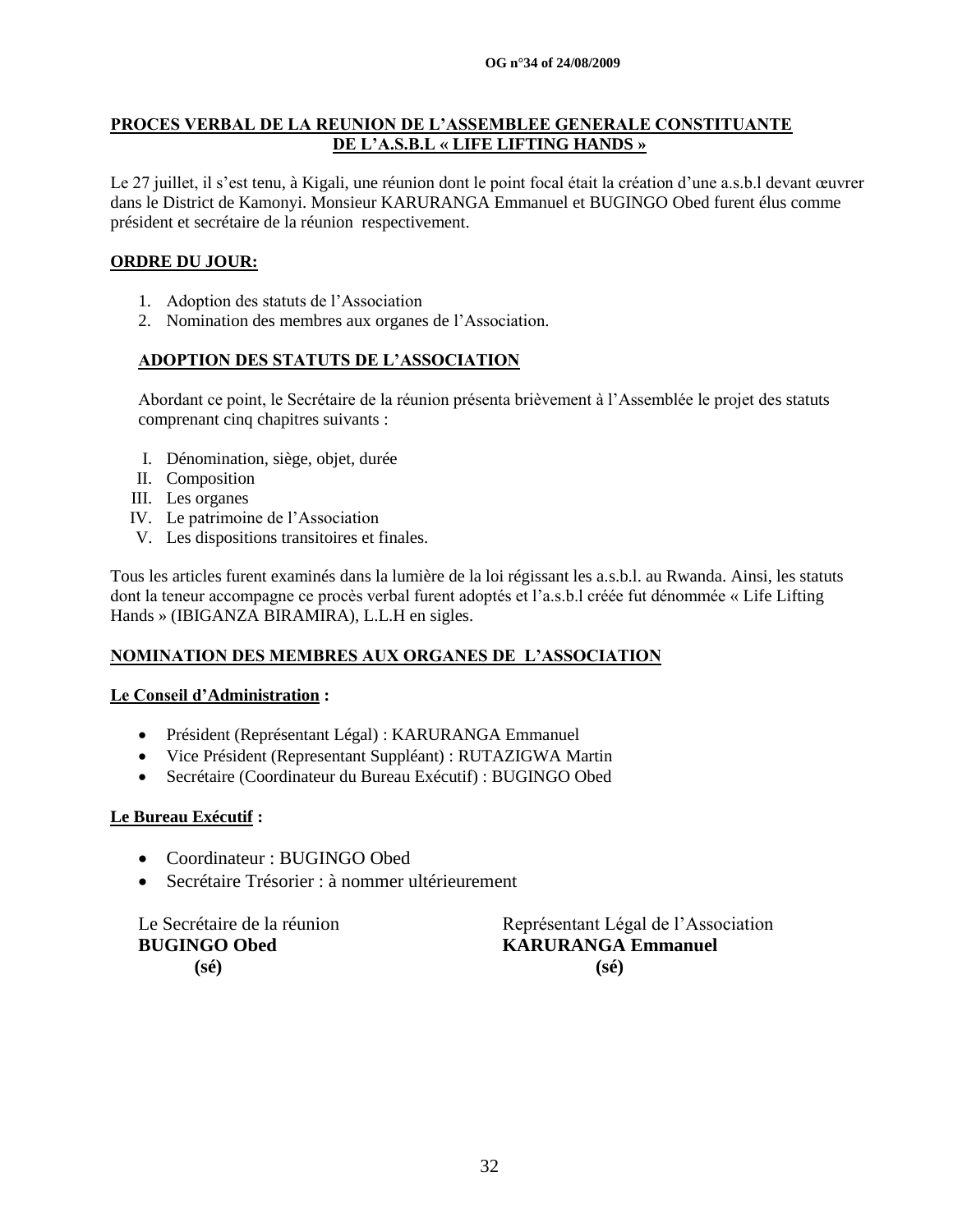**KUWA** 9/9/2008 **UBUZIMAGATOZI "ISHYIRAHAMWE THE ASSOCIATION "INTERNATIONAL PERSONNALITE CIVILE A MPUZAMAHANGA RY'ABAVUGABUTUMWA B'ITORERO ADVENTIST CHURCH REFORM KARINDWI RIVUGURUYE", KANDI LEGAL REPRESENTATIVES RYEMERA ABAVUGIZI BAWO**

**ITEKA RYA MINISITIRI 137/11 RYO MINISTERIAL ORDER N° 137/11 OF ARRETE MINISTERIEL N° 137/11 DU 9/09/2008 GRANTING LEGAL STATUS TO MISSIONARY SOCIETY SEVENTH DAY** 

# **RY'ABADIVANTISITI B'UMUNSI WA MOVEMENT" AND APPROVING ITS DES EGLISES ADVENTISTES DU L'ASSOCIATION "ASSOCIATION**  REFORM MISSIONNAIRE INTERNATIONALE **SEPTIEME JOUR MOUVEMENT DE REFORME » ET PORTANT AGREMENT DE SES REPRESENTANTS LEGAUX**

**9/09/2008 ACCORDANT LA** 

**Ingingo ya mbere**: Izina n"icyicaro by"Umurango.

**Ingingo ya 3**: Abavugizi b"Umuryango **Article 3**: The Legal Representatives **Article 3**: Les Représentants Légaux

**Ingingo ya 4**: Igihe Iteka ritangira gukurikizwa

**Article One**: Name and Head Office of the Association

**Ingigo ya 2**: Intego z"Umuryango **Article 2**: Objectives of the Association **Article 2**: Objet de l"Association

#### **ISHAKIRO TABLE OF CONTENTS TABLE DES MATIERES**

**Article premier**: Dénomination et siège de l"Association

**Article 4**: Commencement **Article 4**: Entrée en vigueur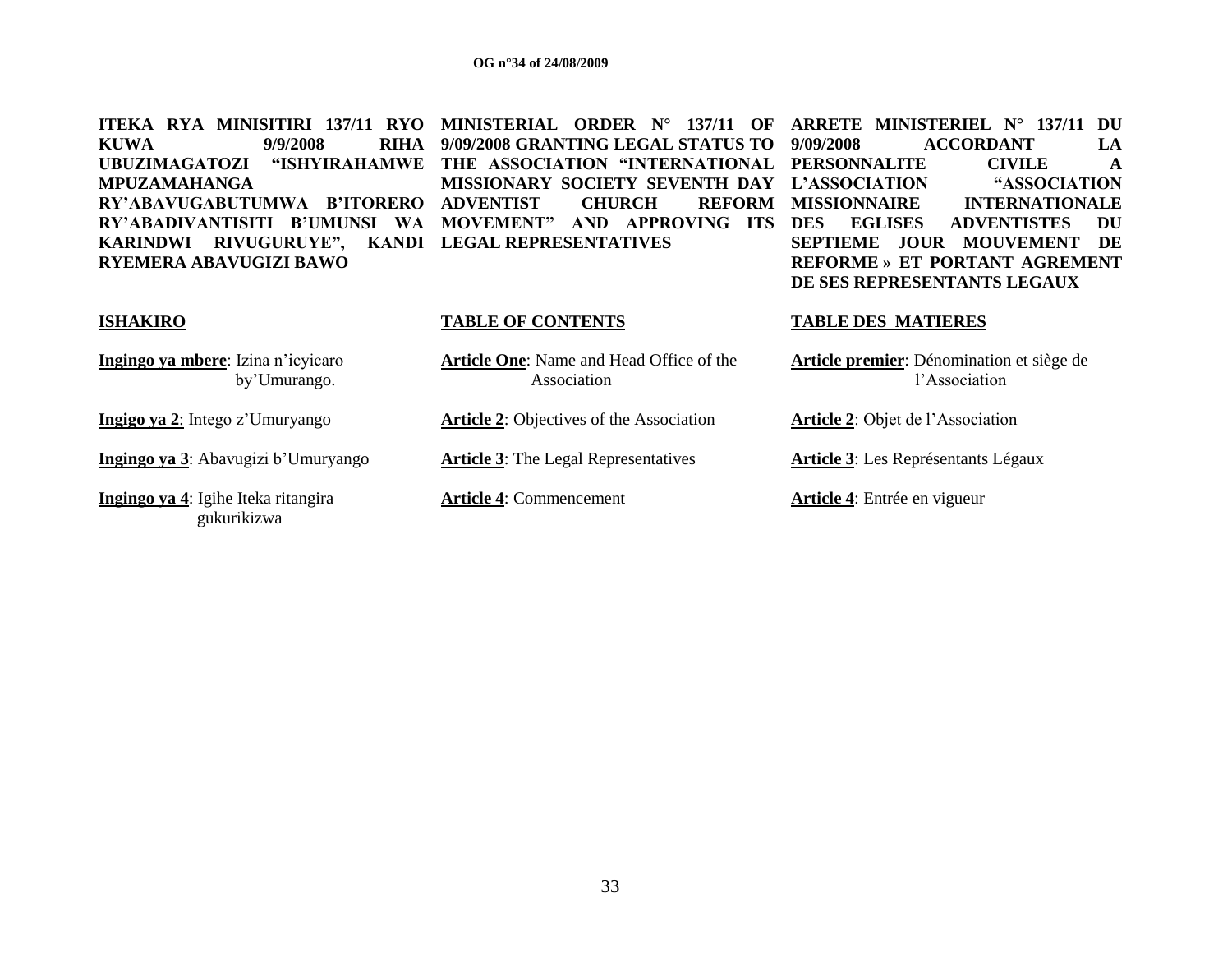| ITEKA RYA MINISITIRI 137/11 RYO KUWA<br><b>RIHA</b><br>9/9/2008<br><b>UBUZIMAGATOZI</b><br>"ISHYIRAHAMWE<br>MPUZAMAHANGA<br>RY'ABAVUGABUTUMWA<br><b>B'ITORERO</b><br><b>B'UMUNSI</b><br><b>WA</b><br><b>RY'ABADIVANTISITI</b><br>RIVUGURUYE",<br><b>KARINDWI</b><br>RYEMERA ABAVUGIZI BAWO | MINISTERIAL ORDER N° 137/11 OF<br>9/09/2008 GRANTING LEGAL STATUS<br>TO<br><b>THE</b><br><b>ASSOCIATION</b><br>"INTERNATIONAL<br><b>MISSIONARY</b><br><b>SOCIETY SEVENTH DAY ADVENTIST</b><br>KANDI CHURCH REFORM<br><b>MOVEMENT"</b><br><b>APPROVING</b><br><b>ITS</b><br><b>LEGAL</b><br><b>AND</b><br><b>REPRESENTATIVES</b> | ARRETE MINISTERIEL N° 137/11<br>DU<br><b>ACCORDANT</b><br>9/09/2008<br>LA<br><b>PERSONNALITE</b><br><b>CIVILE</b><br>$\mathbf{A}$<br>L'ASSOCIATION<br>"ASSOCIATION<br>MISSIONNAIRE INTERNATIONALE DES<br>EGLISES ADVENTISTES DU SEPTIEME<br><b>JOUR MOUVEMENT DE REFORME » ET</b><br><b>PORTANT</b><br><b>AGREMENT</b><br>DE<br><b>SES</b><br>REPRESENTANTS LEGAUX |
|--------------------------------------------------------------------------------------------------------------------------------------------------------------------------------------------------------------------------------------------------------------------------------------------|---------------------------------------------------------------------------------------------------------------------------------------------------------------------------------------------------------------------------------------------------------------------------------------------------------------------------------|--------------------------------------------------------------------------------------------------------------------------------------------------------------------------------------------------------------------------------------------------------------------------------------------------------------------------------------------------------------------|
| Minisitiri w'Ubutabera, Intumwa Nkuru ya Leta,                                                                                                                                                                                                                                             | The Minister<br>General,                                                                                                                                                                                                                                                                                                        | of Justice, Attorney Le Ministre de la Justice, Garde des Sceaux,                                                                                                                                                                                                                                                                                                  |
| Ashingiye ku Itegeko Nshinga rya Repubulika y'u<br>Rwanda ryo kuwa 04 Kamena 2003, nk'uko<br>ryavuguruwe kugeza ubu, cyane cyane mu ingingo<br>zaryo ya 120 n'iya 121;                                                                                                                     | Pursuant to the Constitution of the Republic<br>of Rwanda of 4 June 2003 as amended to<br>date, especially in Articles 120 and 121;                                                                                                                                                                                             | Vu la Constitution de la République du Rwanda<br>du 04 juin 2003, telle que révisée à ce jour,<br>spécialement en ses articles 120 et 121;                                                                                                                                                                                                                         |
| Ashingiye ku Itegeko n° 20/2000<br>ryo kuwa<br>26/07/2000<br>imiryango<br>idaharanira<br>ryerekeye<br>inyungu, cyane cyane mu ngigo ya 8, iya 9, iya10,<br>$n$ 'iya 20;                                                                                                                    | Pursuant to Law n° 20/2000 of 26/07/2000,<br>relating<br>Non<br>Profit<br>to<br>Making<br>Organizations, especially in article 8,9,10<br>and $20$ ;                                                                                                                                                                             | Vu la Loi Nº 20/2000 du 26/07/2000 relative aux<br>associations sans but lucratif, spécialement en ses<br>articles 8,9,10 et 20;                                                                                                                                                                                                                                   |
| Ashingiye ku Iteka rya Perezida n° 27/01 ryo kuwa<br>18//07/2004 rigena amwe mu Mateka y'Abaminisitiri<br>yemezwa atanyuze mu nama y'Abaminisitiri, cyane<br>cyane mu ngingo yaryo ya mbere;                                                                                               | Pursuant to the Presidential Order $n^{\circ}$ 27/01<br>18/07/2004,<br>determining<br>of<br>certain<br>Ministerial Orders which are<br>adopted<br>without consideration by the Cabinet,<br>especially in Article One;                                                                                                           | Vu l'Arrêté Présidentiel n° 27/01 du 18/07/2004<br>déterminant certains Arrêtés Ministériels qui ne<br>sont pas adoptés par le Conseil des Ministres,<br>spécialement en son article premier;                                                                                                                                                                      |
| 66<br>Abisabwe<br>n'Umuvugizi<br>w'Umuryango<br><b>MPUZAMAHANGA</b><br><b>ISHYIRAHAMWE</b><br>RY'ABAVUGABUTUMWA<br><b>B'ITORERO</b><br><b>B'UMUNSI</b><br><b>RY'ABADIVANTISITI</b><br><b>WA</b><br>KARINDWI RIVUGURUYE)" mu rwandiko rwe<br>rwakiriwe kuwa 29/08/2003;                     | Upon request lodged<br>by<br>the Legal<br>Representative<br>of<br>the<br>Association<br>"INTERNATIONAL<br><b>MISSIONARY</b><br>SOCIETY SEVENTH DAY ADVENTIST<br><b>CHURCH REFORM MOVEMENT)" on</b><br>29/08/2003;                                                                                                               | Sur requête de la Représentante Légale de<br>l'Association<br><b>ASSOCIATION</b><br>MISSIONNAIRE INTERNATIONALE DES<br><b>EGLISES ADVENTISTES DU SEPTIEME</b><br><b>JOUR MOUVEMENT</b><br>DE<br><b>REFORME</b><br>reçue le 29/08/2003;                                                                                                                             |
| <b>ATEGETSE:</b>                                                                                                                                                                                                                                                                           | <b>HEREBY ODERS:</b>                                                                                                                                                                                                                                                                                                            | <b>ARRETE:</b>                                                                                                                                                                                                                                                                                                                                                     |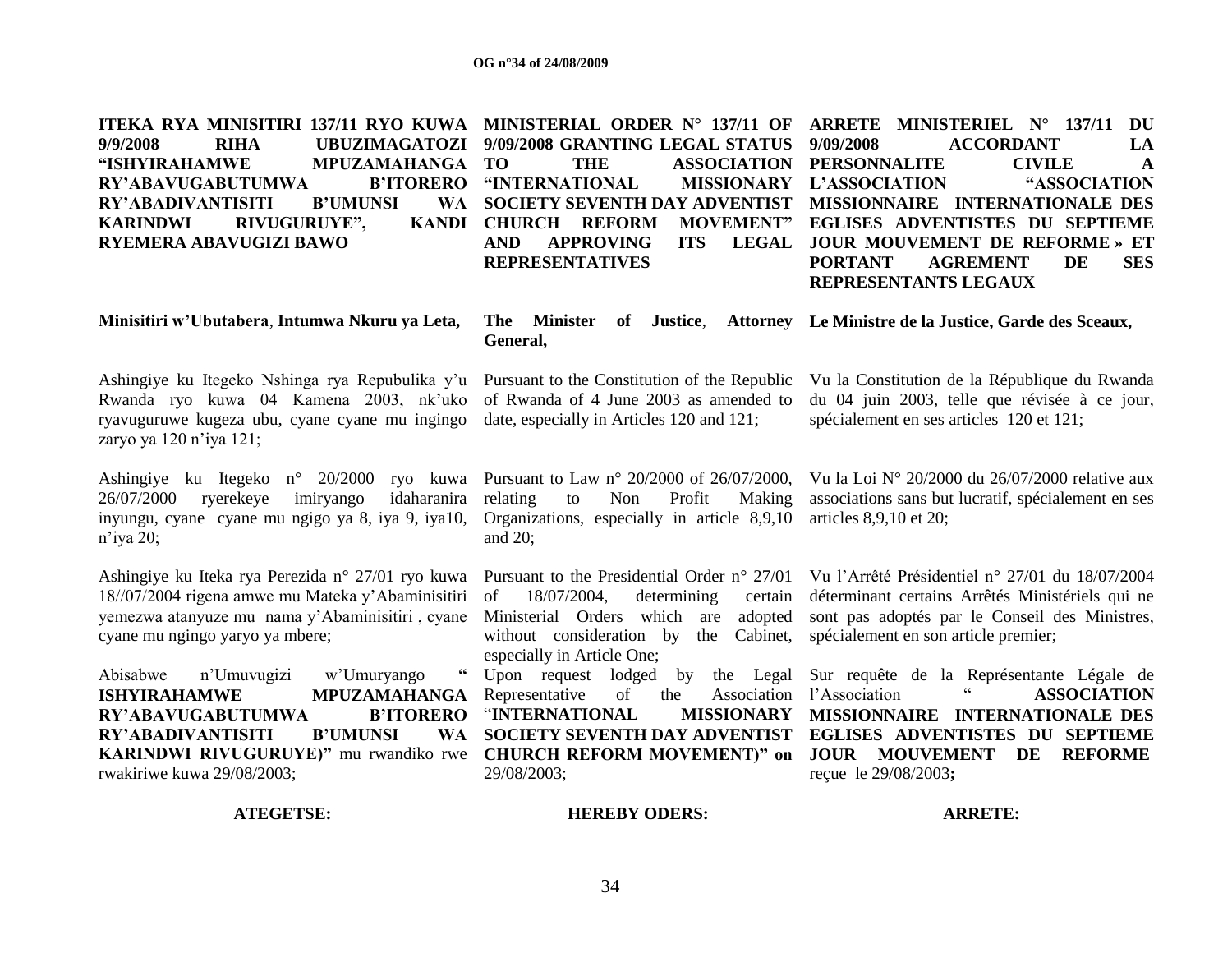| Ingingo ya mbere: Izina n'icyicaro<br>by'Umuryango.                                                                                                                                                                                                                                                                                                                                                                                                                                                                                                                                                                                        | <b>Article One: Name and Headquarters of</b><br>the Association                                                                                                                                                                                                                                                                                                                                                                                                                                                                                                                                                                                                                                                                                                                                   | Article premier: Dénomination et<br>siège de<br>l'Association                                                                                                                                                                                                                                                                                                                                                                                                                                                                                                                                                                                                                                                                                                                                                                                   |
|--------------------------------------------------------------------------------------------------------------------------------------------------------------------------------------------------------------------------------------------------------------------------------------------------------------------------------------------------------------------------------------------------------------------------------------------------------------------------------------------------------------------------------------------------------------------------------------------------------------------------------------------|---------------------------------------------------------------------------------------------------------------------------------------------------------------------------------------------------------------------------------------------------------------------------------------------------------------------------------------------------------------------------------------------------------------------------------------------------------------------------------------------------------------------------------------------------------------------------------------------------------------------------------------------------------------------------------------------------------------------------------------------------------------------------------------------------|-------------------------------------------------------------------------------------------------------------------------------------------------------------------------------------------------------------------------------------------------------------------------------------------------------------------------------------------------------------------------------------------------------------------------------------------------------------------------------------------------------------------------------------------------------------------------------------------------------------------------------------------------------------------------------------------------------------------------------------------------------------------------------------------------------------------------------------------------|
| Ubuzimagatozi<br>buhawe<br>Umuryango<br>« ISHYIRAHAMWE<br><b>MPUZAMAHANGA</b><br>RY'ABAVUGABUTUMWA<br><b>B'ITORERO</b><br>RY'ABADIVANTISITI<br><b>B'UMUNSI</b><br><b>WA</b><br><b>KARINDWI RIVUGURUYE</b> », rifite icyicaro<br>cyawo mu Karere ka Gasabo, Umujyi wa Kigali.                                                                                                                                                                                                                                                                                                                                                               | Legal status is granted to the Association<br><b>MISSIONARY</b><br>"INTERNATIONAL<br><b>SOCIETY SEVENTH DAY ADVENTIST</b><br><b>CHURCH REFORM MOVEMENT"</b> that<br>shall be situated in Gasabo District, Kigali<br>City.                                                                                                                                                                                                                                                                                                                                                                                                                                                                                                                                                                         | La personnalité civile est accordée à l'<br>« ASSOCIATION<br><b>MISSIONNAIRE</b><br><b>INTERNATIONALE</b><br><b>DES</b><br><b>EGLISES</b><br><b>SEPTIEME</b><br><b>ADVENTISTES</b><br>DU<br><b>JOUR</b><br><b>REFORME</b> »<br><b>MOUVEMENT</b><br>DE<br>dont le siège est dans le District de Gasabo, Ville<br>de Kigali.                                                                                                                                                                                                                                                                                                                                                                                                                                                                                                                      |
| Ingingo ya 2. Intego z'Umuryango                                                                                                                                                                                                                                                                                                                                                                                                                                                                                                                                                                                                           | <b>Article 2: Objectives of the Association</b>                                                                                                                                                                                                                                                                                                                                                                                                                                                                                                                                                                                                                                                                                                                                                   | Article 2: Objet de l'Association                                                                                                                                                                                                                                                                                                                                                                                                                                                                                                                                                                                                                                                                                                                                                                                                               |
| Umuryango ugamije:<br>Gushinga amatorero mu turere;<br>Kwamamaza Ubutumwa bwiza hakurikijwe<br>inyigisho zo mu Byanditswe Byera no kwamamaza<br>amahame y'ijuru nk'uko biri mu mategeko cumi<br>y'Imana;<br>abizera<br>Gufasha<br>gusobanukirwa<br>no<br>kwimenyereza amahame y'ubworoherane no<br>kwitwara gikirisitu;<br>Kwigisha urukundo no kubaha abandi, kubemera<br>no kubafata nka bagenzi babo nk'uko Yesu<br>yabigishije;<br>Gufasha abaturage guteza imbere ubuzima<br>rusange n'imibereho isanzwe, bigishwa ibijyana<br>kurwanya urumogi<br>n'ibindi<br>n'isuku no<br>biyobyabwenge kandi bakimenyereza gutungwa<br>n'ibimera; | The Association has the following L'Association a pour objet:<br>objectives:<br>Establishing local churches;<br>Spreading the Good News according to<br>the teachings of the Holy Scriptures and<br>proclaiming the principles of Heaven as<br>laid down in the ten commandments of<br>God;<br>Helping believers understand and<br>practice the principles of non violence<br>and Christian characters;<br>Preaching love and respect for other<br>human beings, to recognizing and<br>caring for them as friends just as Jesus<br>taught.<br>-Assist people improve their health<br>and standard of living, cleanness,<br>sensitization as well as combat the<br>use of narcotics and other addictive<br>poisons, beside this, the members of<br>the association confess to being<br>vegetarian; | Etablir des églises locales;<br>Propager la bonne nouvelle conformément<br>aux enseignements des Saintes Ecritures et de<br>proclamer les principes du ciel basées sur les<br>dix commandements de Dieu;<br>Aider les croyants à comprendre et mettre en<br>pratique les principes basés sur la non<br>violence et de caractère chrétien;<br>Prêcher l'amour, le respect aux autres, la<br>reconnaissance et servir son prochain comme<br>dit les enseignements du Christ;<br>-Aider le people de faire un pas dans<br>l'amélioration de leur vie sanitaire et de<br>changer d'une façon naturelle leur mode de<br>vie, en les encourageant de pratiquer<br>l'hygiène, combattre l'usage de narcotique<br>sans oublier toutes sortes de drogue, en plus<br>de cela, les membres de l'association<br>encouragent l'usage des aliments végétaux ; |
| - Kuzamura imyifatire ya rubanda binyuze mu<br>mbwirwaruhame<br>nyigisho<br>no mu<br>gutangaza<br>inyandiko nziza ikubiye mu bitabo<br>by'inyigisho<br>by'abana, abasore n'abakuze;                                                                                                                                                                                                                                                                                                                                                                                                                                                        | public<br>Elevating<br>morality<br>through<br>instruction and publication of educative<br>literature for children youths and adults;                                                                                                                                                                                                                                                                                                                                                                                                                                                                                                                                                                                                                                                              | Elever d'une façon morale, intellectuelle le<br>niveau de connaissance du public par la voie<br>instructive en utilisant la littérature éducationnelle<br>destinée aux enfants, jeunes et adultes ;                                                                                                                                                                                                                                                                                                                                                                                                                                                                                                                                                                                                                                             |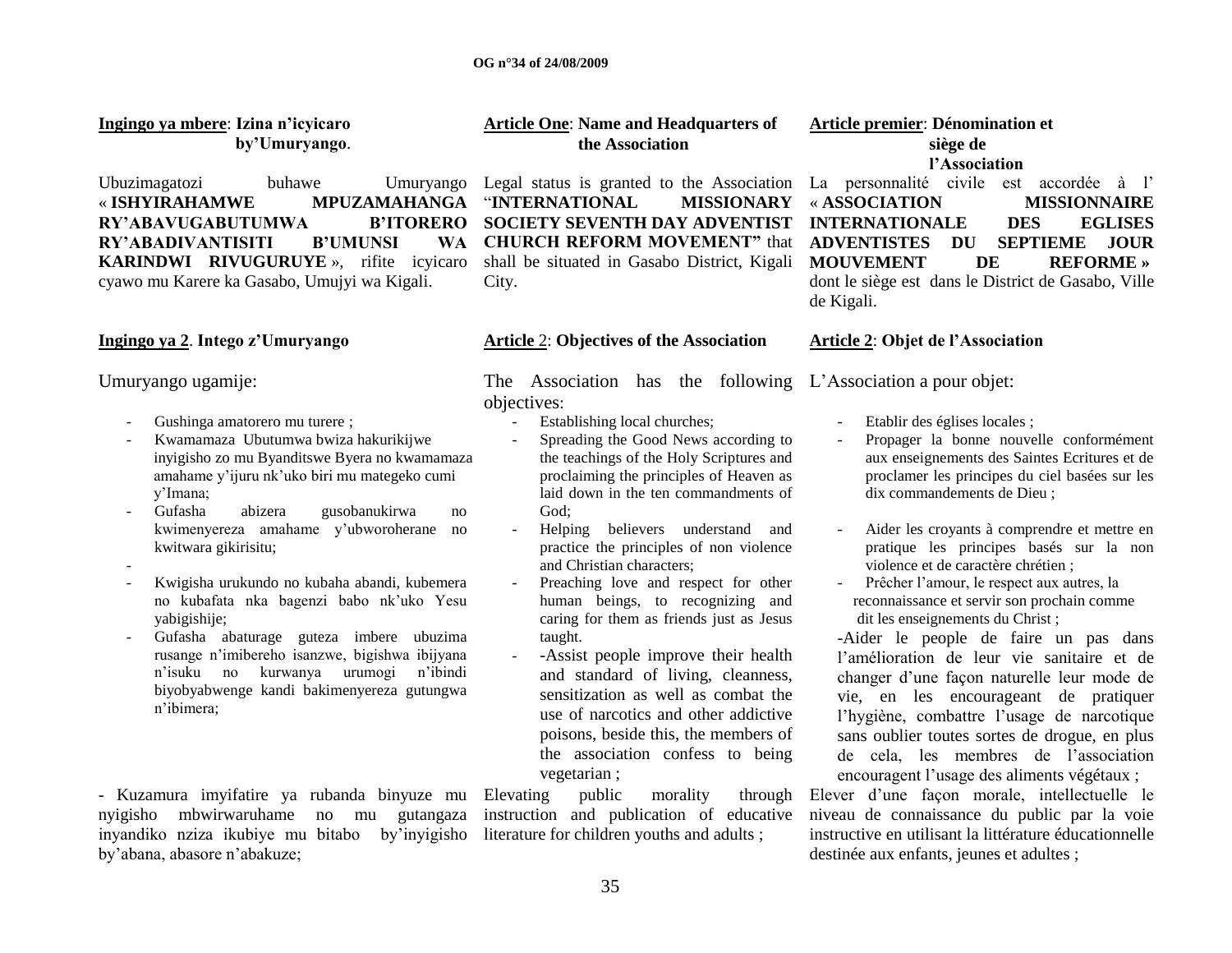- Kubaka amashuri abanza n"ayisumbuye kugira ngo higishwe ubwenge busanzwe n"amahame ya gikirisitu, bifasha buri muntu kugera ku gihagararo cya Kristo.

#### **Ingingo ya 3 : Abavugizi b'Umuryango**

Uwemerewe kuba Umuvugizi Mr NGOBOKA Stephen, of Rwandan Est agréé en qualité de Représentant Légal de l'  $w'$  **«** ISHYIRAHAMWE RY'ABAVUGABUTUMWA RY'ABADIVANTISTE B'UMUNSI KARINDWI RIVUGURUYE » ni Bwana the NGOBOKA Stephen, Umunyarwanda uba mu MISSIONARY SOCIETY SEVENTH DAY NGOBOKA Stephen, de nationalité rwandaise, Murenge wa Muhima, mu Karere ka Nyarugenge, ADVENTIST CHURCH REFORM Umujyi wa Kigali.

Uwemerewe kuba Umuvugizi w"ishyirahamwe ni Madamu NIYOYITA Rosalie, Umunyarwandakazi, uba mu Murenge wa Gikondo, mu Karere ka Kicukiro, Umujyi wa Kigali.

in order to teach both basic secular knowledge and Christian principles that help every person achieve the statute of Christ.

#### **Article 3 : Legal Representatives**

MPUZAMAHANGA nationality, residing in Muhima Sector, B'ITORERO Nyarugenge District, Kigali City, is hereby WA authorised to be the Legal Representative of ADVENTISTES MOUVEMENT"

> nationality, residing in Gikondo Sector, Kicukiro District, Kigali City is hereby authorised to be the Deputy Legal Representative of the same Association.

## -Establishing primary and secondary schools -Etablir les écoles primaires et secondaires prêtes à enseigner la connaissance générale en même temps les principes chrétiens pour qu"une personne atteint la stature du Christ.

#### **Article 3 : Représentants Légaux**

the association " INTERNATIONAL MOUVEMENT DE REFORME », Monsieur « ASSOCIATION MISSIONNAIRE INTERNATIONALE DES EGLISES DU SEPTIEME JOUR REFORM résidant dans le Secteur Muhima, en District de Nyarugenge, Ville de Kigali.

Mrs NIYOYITA Rosalie, of Rwandan Est agréée en qualité de Représentante Légale Suppléante de la même association, madame NIYOYITA Rosalie, de nationalité rwandaise, résidant dans le Secteur Gikondo, en District de Kicukiro, Ville de Kigali.

# **Ingingo ya 4: Igihe iteka ritangira**

 **gukurikizwa**

Iri teka ritangira gukurikizwa umunsi ritangarijweho mu Igazeti ya Leta ya Repubulika y"u Rwanda.

Kigali, kuwa 09/09/ 2008

**Minisitiri w'Ubutabera/ Intumwa Nkuru ya Leta**

**KARUGARAMA Tharcisse (sé)**

#### **Article 4: Commencement**

This Order shall come into force on the date of its publication in the Official Gazette of the Republic of Rwanda. Kigali, on 09/09/2008

**The Minister of Justice /Attorney General**

**KARUGARAMA Tharcisse (sé)**

#### **Article 4: Entrée en vigueur**

Le présent arête entre en vigueur le jour de sa publication au Journal Officiel de la République du Rwanda.

Kigali, le 09/09/2008

**Le Ministre de la Justice /Garde des Sceaux**

**KARUGARAMA Tharcisse (sé)**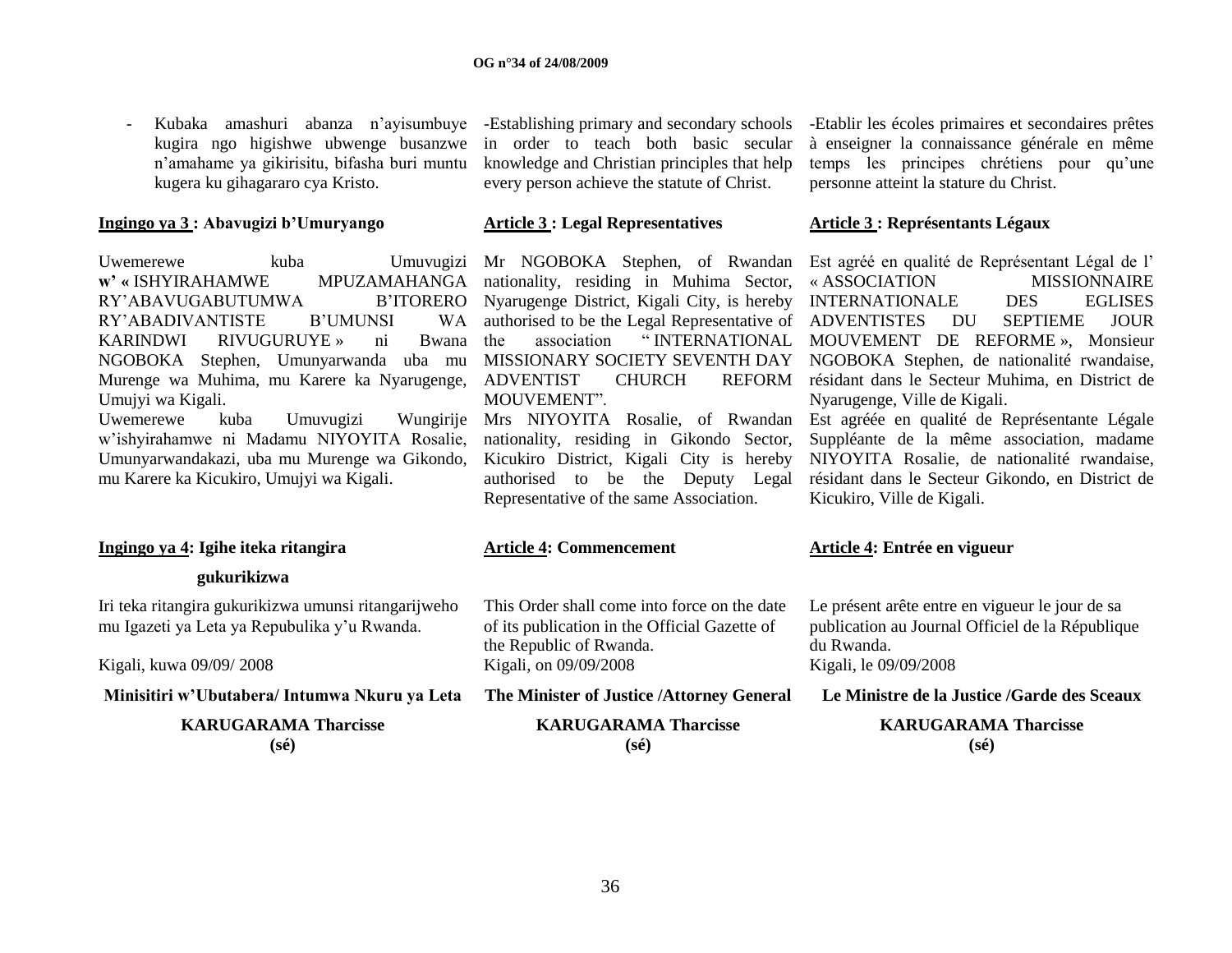### **UMURYANGO UDAHARANIRA INYUNGU ISHYIRAHAMWE MPUZAMAHANGA RY'ABAVUGABUTUMWA B'ITORERO RY'ABADIVANTISTI B'UMUNSI WA KARINDWI RIVUGURUYE (I.M.S S.D.A.R.M) AMATEGEKO SHINGIRO UMUTWE WA MBERE**

IZINA, ICYICARO, AHO UKORERA N"IGIHE UZAMARA

### **Ingingo ya mbere:**

""Hakurikijwe itegeko n°20/2000 ryo kuwa 26 Nyakanga 2000, hashyizweho umuryango udaharanira inyungu witwa "Ishyirahamwe Mpuzamahanga ry"Abavugabutumwa b"Itorero ry"Abadiventisti b"Umunsi wa Karindwi Rivuguruye"

## **Ingingo ya 2:**

Icyicaro cy"umuryango kiri i Remera, Akarere ka Gasabo, Umujyi wa Kigali. Gishobora ariko kwimurirwa ahandi byemejwe n"Inteko Rusange

## **Ingingo ya 3:**

Umuryango uzamara igihe kitagenwe **Ingingo ya 4:**

Umuryango uzakorera imirimo yawo ku butaka bwose bw"u Rwanda.

### **Ingingo ya 5:**

Umuryango ugamije:

-Gushinga amatorero mu turere;

-Kwamamaza Ubutumwa Bwiza hakurikijwe inyigisho zo mu Byanditswe Byera no kwamamaza amahame y"ijuru nk"uko biri mu mategeko cumi y"Imana;

-Gufasha abizera gusobanukirwa no kwimenyereza amahamwe y"ubworoherane no kwitwara gikirisitu;

-Kwigisha urukundo no kubaha abandi, kubemera no kubafata nka bagenzi babo nk"uko Yesu yabyigishije;

-Gufasha abaturage guteza imbere ubuzima rusange n"imibereho isanzwe, bigishwa ibijyana n"isuku no kurwanya urumogi n"ibindi biyobyabwenge kandi bakimenyereza gutungwa n"ibimera;

-Kuzamura imyifatire ya rubanda binyuze mu nyigisho mbwirwaruhame no mu gutangaza inyandiko nziza ikubiye mu bitabo by"inyigisho by"abana, abasore n"abakuze;

## **NON PROFIT MAKING ORGANISATION** I**NTERNATIONAL MISSIONARY SOCIETY SEVENTH DAY ADVENTIST CHURCH REFORM MOVEMENT (I.MS.S.D.A.R.M)**

#### **CONSTITUTION CHAPTER ONE**

NAME, HEAD, OFFICE, DURATION, AREA OF ACTIVITIES AND OBJECTIVES **Article One:**

According to the Law  $n^{\circ}20/2000$  of July  $26^{th}$  2000, is created on non profit making organization named "Intennational Missionary Society Seventh Day Adventist Church Reform Movement".

# **Article 2:**

The head office is established at Remera, Gasabo District, Kigali City. It can however be transferred to any other place by decision of the General Assembly.

### **Article 3:**

The organization is created for undetermined period of time

# **Article 4:**

The organization will carry out its activities throughout the Rwandan territory.

## **Article 5:**

The organization has the following aims:

- to establish local churches;

-to spread the Good News according to the teachings of the holy scriptures and proclaiming the principals of Heaven as laid down in the ten commandments of God;

-to help the believes understand and practice the principals of non violence and Christians charity;

-to preach love and respect for other humanity recognize and serve them as the brethren as Jesus taught;

-to assist in the improvement of public health wholesome and natural mode of living as well as combat the use of all narcotics and additive poisons. Beside this the members of the association confess a vegetarian mode of living -to elevate the general public morality though instruction and publication of good instructive literature for children, youths and adults;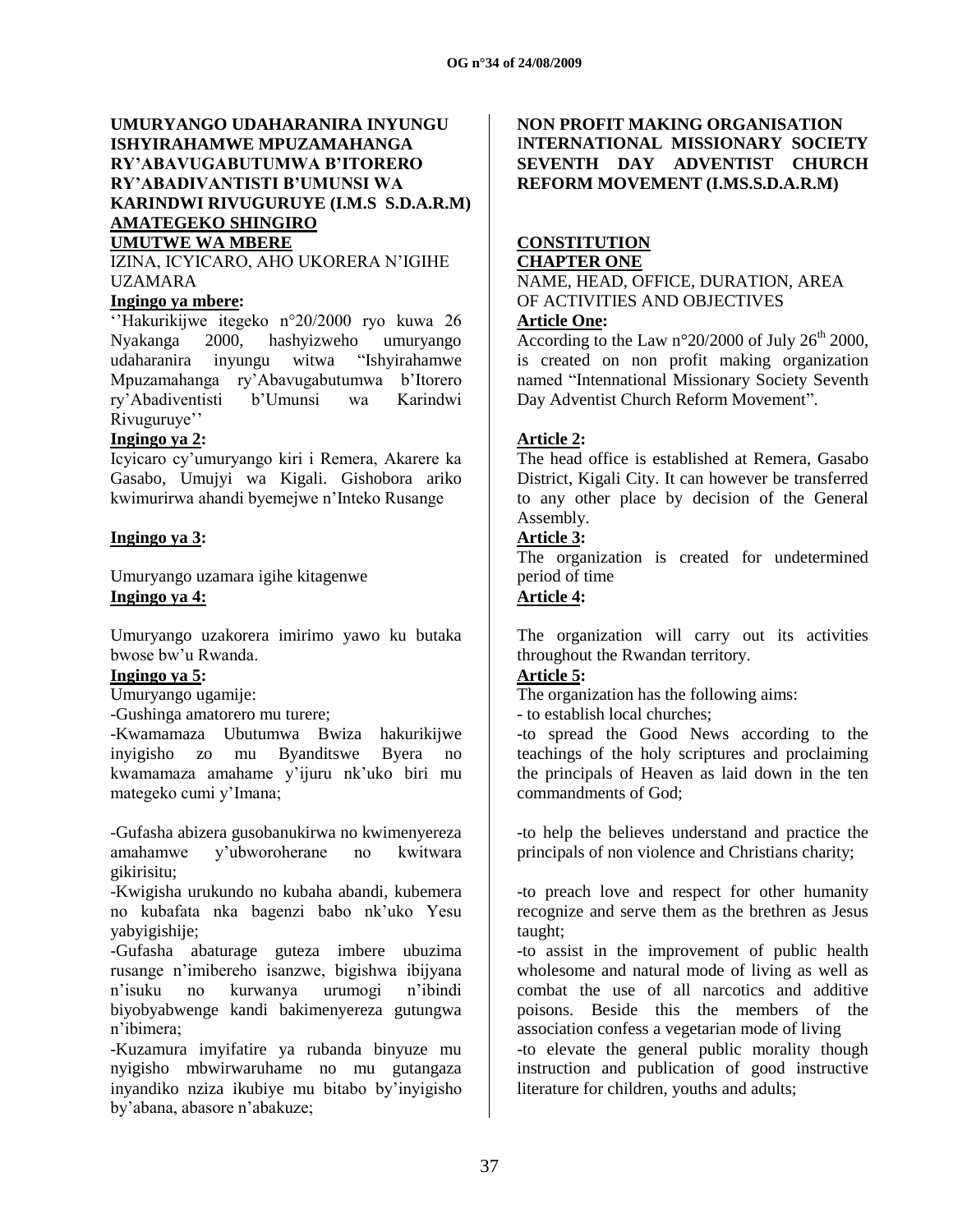-Kubaka amashuri abanza n"ayisumbuye kugira ngo yigishwe ubwenge busanzwe n"amahame ya gikirisutu, afasha buri muntu kugera ku gihagararo cya Kristo.

## **UMUTWE WA II: ABANYAMURYANGO**

#### **Ingingo ya 6:**

Abanyamuryango bari ugutatu**:** Abanyamuryango bawushinze; Abanyamuryango bawinjiramo; Abanyamuryango b"icyubahiro.

Abanyamuryango bawushinze ni abashyize umukono kuri aya mategeko shingiro. Abawinjiramo ni ababisaba, bakemerwa n"Inteko Rusange. Abanyamuryango b"icyubahiro ni abantu cyangwa imiryango Inteko Rusange ibyemerera kubera ibyiza by"akarusho bakoreye umuryango. Abanyamuryango bawushinze n"abawinjiramo nibo banyamuryango nyakuri.

#### **Ingingo ya 7:**

Umuntu ku giti cye cyangwa umuryango bashobora kuba abanyamuryango. Umunyamuryango yemerwa iyo amaze kubatizwa n"Umushumba wabyerejwe.

Umunyamuryango areka kuba we bitewe n"urupfu, gusezera ku bushake cyangwa kwirukanwa n"Inteko Rusange byemejwe na 2/3 by"abanyamuryango nyakuri. Impamvu zituma umunyamuryango yirukanwa bizateganywa mu mabwiriza ngengamikorere y"umuryango.

Mbere yo kwemeza ibyo kwirukana umunyamuryango, hakurikizwa inama yo muri Matayo 18.

### **UMUTWE WA III : INZEGO Z'UMURYANGO**

### **Ingingo ya 8:**

Inzego z"umuryango ni: -Inteko Rusange; -Inama y"Ubuyobozi; -Abagenzuzi b'umutungo.

### **Ingingo ya 9:**

Inteko Rusange nirwo rwego rukuru rw"umuryango igizwe n"abanyamuryango bose.

-to establish primary and secondary schools in order to teach both basic secular knowledge and Christian principles that help every person to reach the stature of Christ

# **CHAPTER II: MEMBERSHIP**

## **Article 6:**

There are 3 categories of members : Founder member;

Adherent members; Honorary members.

The founder members are the signatories to this constitution. Adherent members are admitted by the General Assembly upon request. Honorary members are individuals or organizations awarded that quality by the General Assembly in recognition of special services rendered to the association. Founder members and adherent members constitute the effective membership of the association.

## **Article 7:**

Individual persons or groups of persons can become members of the association. The acceptance of a member comes after the ceremony of Baptism by an ordained Pastor.

Membership ceases with death, voluntary resignation or exclusion by the General Assembly approved by 2/3 majority votes of the effective members. The features of exclusion shall be defined in the internal regulations of the association.

Before taking a vote to exclude a member, the Bible advice from Mathews 18 shall be followed.

# **CHAPTER III: THE ORGANS**

### **Article 8:**

The organs of association are: -The General Assembly -The Executive Committee -Auditors.

### **Article 9:**

The General Assembly is the supreme organ of the association. It is composed of all the effective members of association.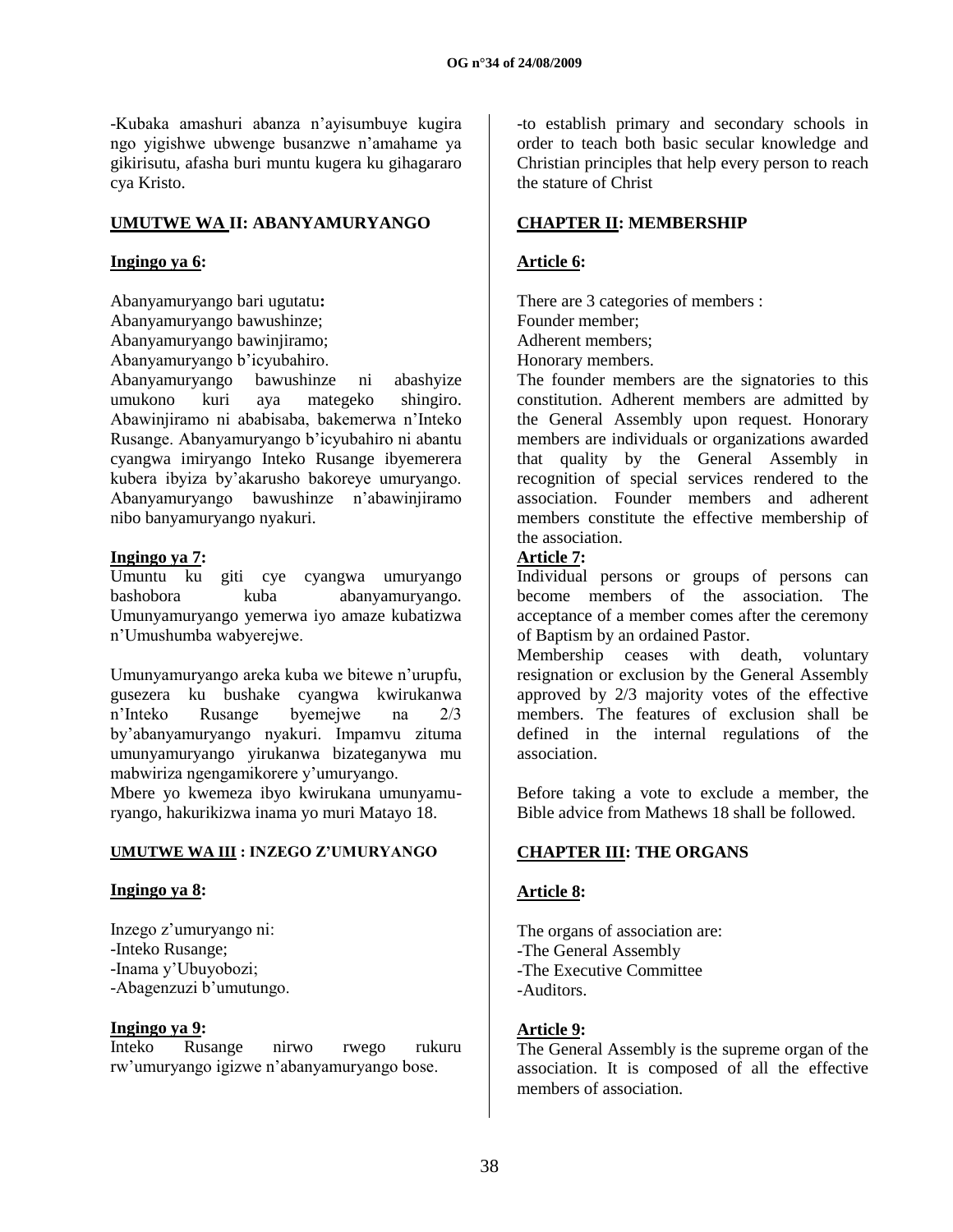## **Ingingo ya 10:**

Inteko Rusange iterana rimwe mu mwaka mu nama isanzwe cyangwa iyo bibaye ngombwa mu nama idasanzwe. Itumizwa kandi ikayoborwa n"Umuvugizi w"umuryango, yaba adahari bigakorwa n"Umwungirije. Iyo Umuvugizi n"Umwungirije badashoboye gutumiza Inteko Rusange, 2/3 by"abanyamuryango nyakuri barayitumiza. Icyo gihe, bitoramo Perezida w"inama n"Umwanditsi.

### **Ingingo ya 11:**

Inzandiko zitumiza Inteko Rusange zandikwa n"Umunyamabanga kandi akazishyikiriza abanyamuryango mbere y"ukwezi.

## **Ingingo ya 12:**

Inteko Rusange iterana iyo hari nibura 2/3 by"abanyamuryango nyakuri. Iyo uwo mubare utuzuye, indi nteko itumizwa mu minsi 15. Icyo gihe, iraterana kandi igafata ibyemezo bifite agaciro uko umubare w"abahari waba ungana kose. Uretse ku biteganywa ukundi n"itegeko ryerekeye imiryango idaharanira inyungu hamwe n"aya mategeko shingiro, ibyemezo by"Inteko Rusange bifatwa ku bwiganze busesuye bw"amajwi.

### **Ingingo ya 13:**

Ububasha bw"Inteko Rusange ni bumwe n"ubuteganywa mu ngingo ya 16 y"itegeko n°20/2000 ryo kuwa 26 Nyakanga 2000 ryerekeye imiryango idaharanira inyungu, aribwo:

-kwemeza no guhindura amategeko agenga umuryango n"amabwiriza ngengamikorere;

-gushyiraho no kuvanaho abahagarariye umuryango;

-kwemeza ibyo umuryango uzakora;

-kwemera, guhagarika no kwirukana umunyamuryango;

-kwemeza buri mwaka imicungire y"umutungo;

-kwemera impano n"indagano;

-gusesa umuryango.

# **Ingingo ya 14 :**

Inama y"Ubuyobozi igizwe na: -Perezida : Umuvugizi; -Vice-Perezida : Umuvugizi Wungirije; -Umunyamabanga; -Umubitsi; -Umujyanama.

## **Article 10:**

The General Assembly gathers once a year in ordinary session or as often as possible in case of emergency in extraordinary sessions. It is convened and headed by the Chairman or in case of absence, by the Deputy. In case both the Chairman and the Deputy fail to convene it, the General Assembly is call upon by the 2/3 majority of the effective members. For the occasion, the chose a President and Reporter of the meeting.

# **Article 11:**

Invitations to General Assembly are written and handed to all the delegates a month before the session by the Secretary.

## **Article 12:**

The General Assembly gather when 2/3 of the duly members are present. When the quorum is not attained, another Assembly shall be convened within 15 days. On the occasion, the General Assembly shall gather and take valuable resolutions despite the number of the participants. Save for the contrary provisions of the law relating to non profit organization and the present constitution, the resolution of the General Assembly are valuable when voted by the absolute majority.

# **Article 13:**

The powers of the General Assembly are the same as defined in article 16 of the law N°20/2000 of  $26<sup>th</sup>$  July 2000 relating to non profit making organizations as follows:

-to adopt and modify status and internal regulation of the organization;

-to appoint and to dismiss legal representatives and their deputies;

-to state on the organization"s activities;

-to admit, suspend and exclude a member;

-to approve the yearly accounts;

-to accept grants and inheritance;

-to dissolve the organization.

# **Article 14 :**

The Executive Committee is composed of: -the Chairman: Legal Representative; -the Deputy-Chairman: Deputy Legal Representative; -the Secretary; -the Treasurer; -the Counselor.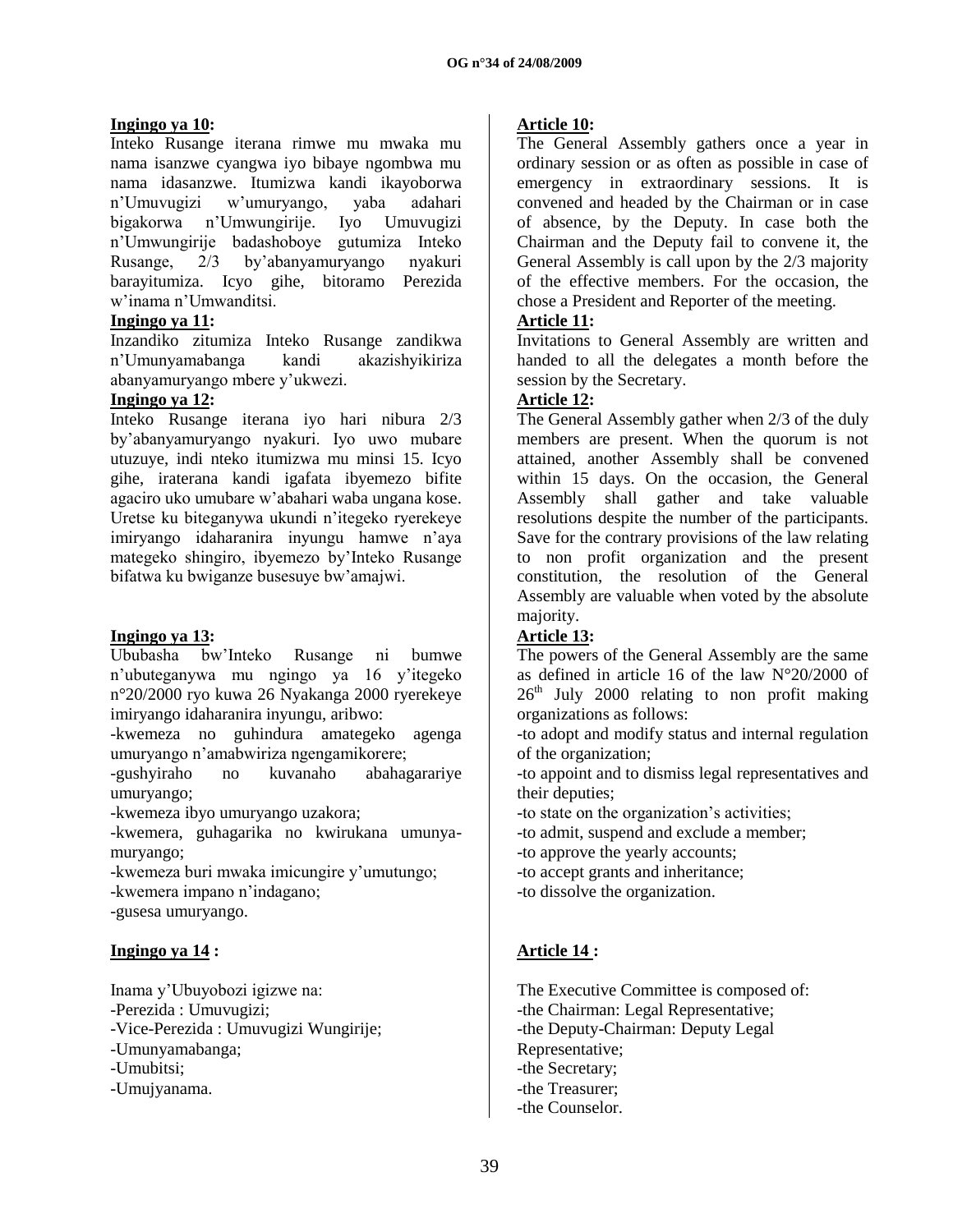Abagize inama y"Ubuyobozi batorwa n"Inteko Rusange mu banyamuryango nyakuri. Manda yabo imara imyaka ibiri ishobora kongerwa.

### **Ingingo ya 15 :**

Inama y"Ubuyobozi itumizwa kandi ikayoborwa na Perezida wayo; yaba adahari; bigakorwa na Visi-Perezida. Iterana iyo hari 3/5. Ibyemezo byayo bifatwa ku bwiganze busanzwe iyo kumvikana bidashobotse.

## **Ingingo ya 16:**

Perezida agenzura kandi akayobora ibikorwa byose by"umuryango, agenera abakozi imirimo kandi agakemura ibibazo byabo. Mu mirimo ye, asimburwa by"agateganyo na Visi-Perezida iyo adahari.

Umunyamabanga ashinzwe ibikorwa bya buri munsi by"umuryango, abika inyandiko zose zerekeye umuryango, kandi agafata inyandikomvugo z"inama. Umubitsi acunga imari n"ibindi bikorwa byose byemejwe n"umuryango.

## **Ingingo ya 17:**

Inteko Rusange ishyiraho buri mwaka Abagenzuzi bafite inshingano yo kugenzura imicungire y"imari n"indi mitungo by"umuryango, kuyikorera raporo no kuvuga icyo babitekerezaho.

## **UMUTWE WA IV: UMUTUNGO Ingingo ya 18:**

Umutungo w"umuryango ugizwe n"amaturo, icya cumi, imisanzu, impano, indagano, inkunga zinyuranye n"umusaruro ukomoka ku bikorwa by"umuryango.

## **UMUTWE WA V: IHINDURWA RY'AMATEGEKO N'ISESWA RY'UMURYANGO**

### **Ingingo ya 19:**

Aya mategeko ashobora guhindurwa byemejwe n"Inteko Rusange ku bwiganze busesuye bw"amajwi.

### **Ingingo ya 20:**

Umuryango ushobora guseswa n"Inteko Rusange byemejwe ku bwiganze bwa 2/3 by"abanyamuryango nyakuri. Iyo umuryango usheshwe, umutungo wawo uhabwa undi muryango bihuje intego.

The members of the Executive Committee are elected by the General Assembly amongst the effective members for two years renewable mandate.

# **Article 15:**

The Executive Committee is convened and headed by the President or in case of absence, by the Vice-President. It gathers when the 3/5 of its members are present. The resolutions are taken to the simple majority votes in lack of consensus.

## **Article 16:**

The President oversees and guides all activities of the organization, assigns tasks to the officials and settles the personnel matters. He is temporary replaced by the Vice-President in case of absence.

The secretary manages day by day activities of the organization and keeps all the documents and takes the minutes of the meetings. The treasurer manages all finances and all activities approved by the association.

# **Article 17:**

The General Assembly appoints annually Auditors in charge of controlling the finances and other assets of the organization, give report and advice.

#### **CHAPTER IV: THE ASSETS Article 18:**

The assets of the association originate from contribution: of the members, tithes, donation, legacies, subsidies and revenues from the activities of the association.

### **CHAPTER V: AMANDMENTS OF THE CONSTITUTION AND DISSOLUTION OF THE ASSOCIATION**

### **Article 19:**

The present constitution can be amended by the General Assembly following the absolute majority votes.

# **Article 20:**

The organization can be of dissolved by the General Assembly on decision of 2/3 majority votes. In case of dissolution, all assets of the organization shall be transferred to similar objectives organization.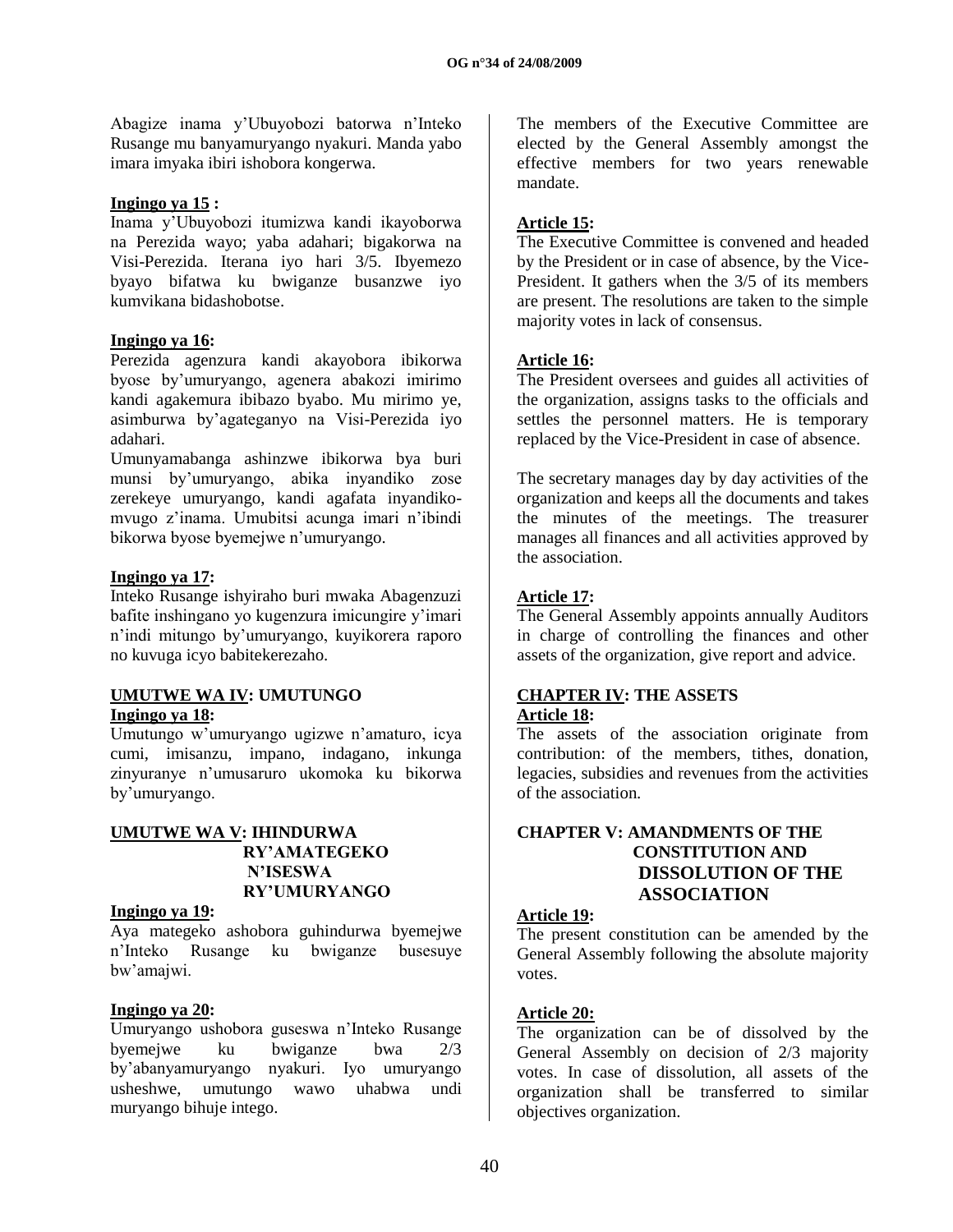# **UMUTWE WA VI: INGINGO ZISOZA**

## **Ingingo ya 21:**

Ku bindi byose bitagaragara muri aya mategeko shingiro, bizashyirwa mu mabwiriza ngengamikorere y"umuryango.

Bikorewe i Kigali, kuwa 22/11/2004

Uhagarariye umuryango

**NGOBOKA Stephen**

(sé)

# **CHAPTER VI: FINAL PROVISIONS**

# **Article 21:**

For all provisions that do not appear in this constitution, reference shall be made to the internal regulations of the association.

Done in Kigali, on 22/11/2004

The Legal Representative of association

**NGOBOKA Stephen** (sé)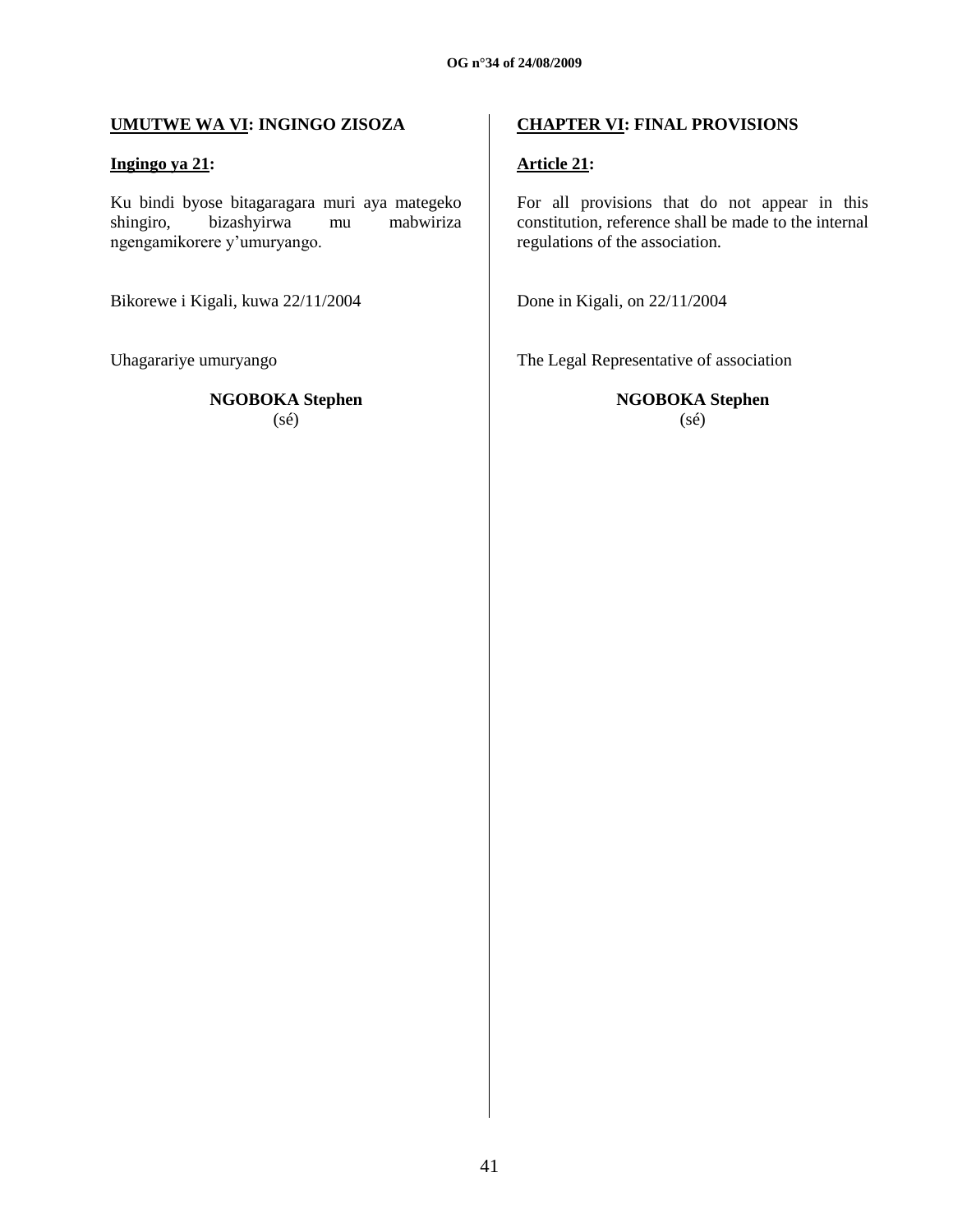### **ASSOCIATION MISSIONNAIRE INTERNATIONALE DES EGLISES ADVENTISTES DU SEPTIEME JOUR MOUVEMENT DE REFORME B.P. 3154 KIGALI/RWANDA – TEL : (250) 515627 08465277**

## **INYANDIKO MVUGO Y'INAMA**

Mu nama yo kuwa 23/04/2002, yabereye ku cyicaro cy"Itorero ry"ishirahamwe y"Abavugabutumwa b"Abadivantisti b"Umunsi wa kalindwibivugurura, ihagarariwe n"intumwa yatumwe ivuye ku Nteko Nkuru Rusange, Umwungirije, Umunyamabnga, Umubitsi, ari bo aba bkurikira : BIGIRABAGABO William, NGOBOKA Steven, NIYONSENGA Jean Pierre, NIYOYITA Rosalie. Kandi hemejwe n"amategeko agenga umuryango.

- NGOBOKA Steven (sé) ■ BIGIRABAGABO Willian (sé) ■ NIYOYITA Rosalie (sé) **MUKAYIRANGA Immaculée** (sé) ■ KAREKEZI Edouard (sé) **MUNYAKAYANZA Félicien** (sé) ■ UWIZEYIMANA Jean Pierre (sé)  $\blacksquare$  NTIRUMENYERWA Martin (sé) **MUSABYIMANA Anastase** (sé)  $\blacksquare$  MUKANYARWAYA Hélène (sé)
- **MUKAMARARA Thérèse** (sé)
- **MUKARUSAGARA Madeleine** (sé)
- **MUKASHARANGABO Charles** (sé)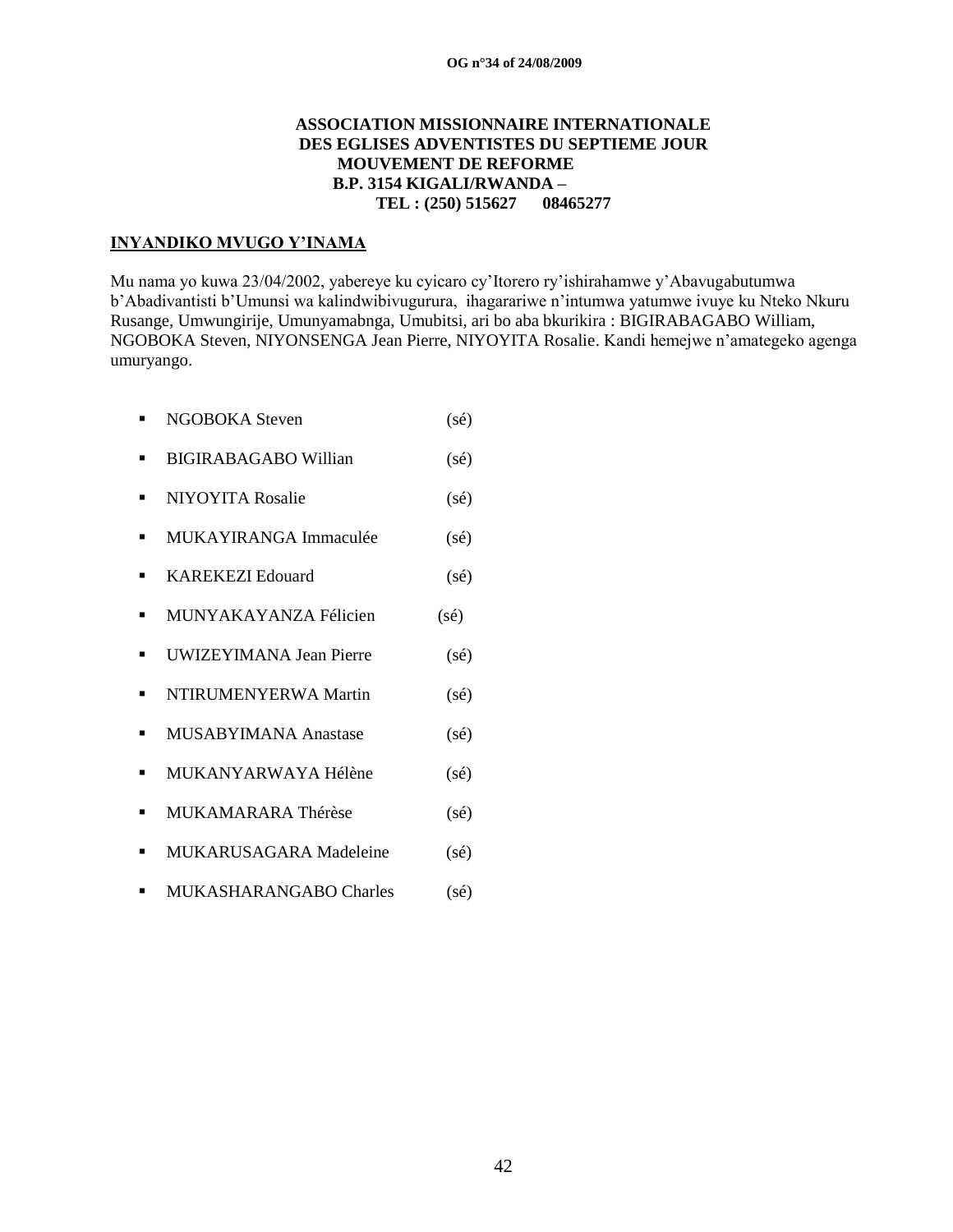### **INR-PITAMBRA s.a.r.l MEMORANDUM AND ARTICLES OF ASSOCIATION**

### **The undersigned:**

- 1. Imprimerie Nouvelle du Rwanda sarl a limited liability company incorporated in the Republic of Rwanda and represented by Gus Augustin Murangira
- 2. Ravindra Kumar Agarwal of Indian nationality holding passport No. G9678989 issued on the 25/07/2008 and expiring on the 24/07/2018
- 3. Vivek Bansal of Indian nationality holding passport No. A9527044 issued on the 26/03/2001 and expiring on the 25/03/2011

Do hereby agree on the following:

## **CHAPTER ONE FORM, NAME, OBJECTIVES, HEAD OFFICE, DURATION**

## **Article One:**

A limited liability company to be known as **INR-PITAMBRA sarl** is hereby established. It shall be governed by the laws inforce in Rwanda and by the articles of Association of the company.

### **Article 2:**

- 1. The objects for which the company is registered are:-
	- (a) To establish and carry on the business of printers and publishers in the Republic of Rwanda and elsewhere in the Rwanda.
	- (b) To carry on the business of designing of any nature by any means including computer software, human art etc.
	- (c) To engage in the business of advertising for the clients through various media including TV, radio, cable internal / external hoardings, painting, newspapers, magazines, journals, posters etc by using any method of software designing, printing, painting, engraving and any other electronic, mechanical or human mode.
	- (d) To carry on the business of dealers in paper of all kinds and articles made from paper or paper pulp including corrugated boxes, mill board, wall and ceiling paper and packing paper of a every description.
	- (e) To engage in manufacturing of packing material and machinery for labels, cosmetics, gifts wrapping paper boxes for various items whether for internal or external consumption and engage in advertisement of such products as the company may deem expedient.
	- (f) To carry on the business of a packaging plant to manufacture corrugated box, cartons and all types of packaging material.
	- (g) To carry on the business of and dealers in materials including films, rolls, plates and all types of consumables required for printing industry.
	- (h) To buy, sell, exchange, improve, manipulate and otherwise deal in all kinds of apparatus, machines, tools and things necessary for packaging plant, designs laboratory, photographic laboratory,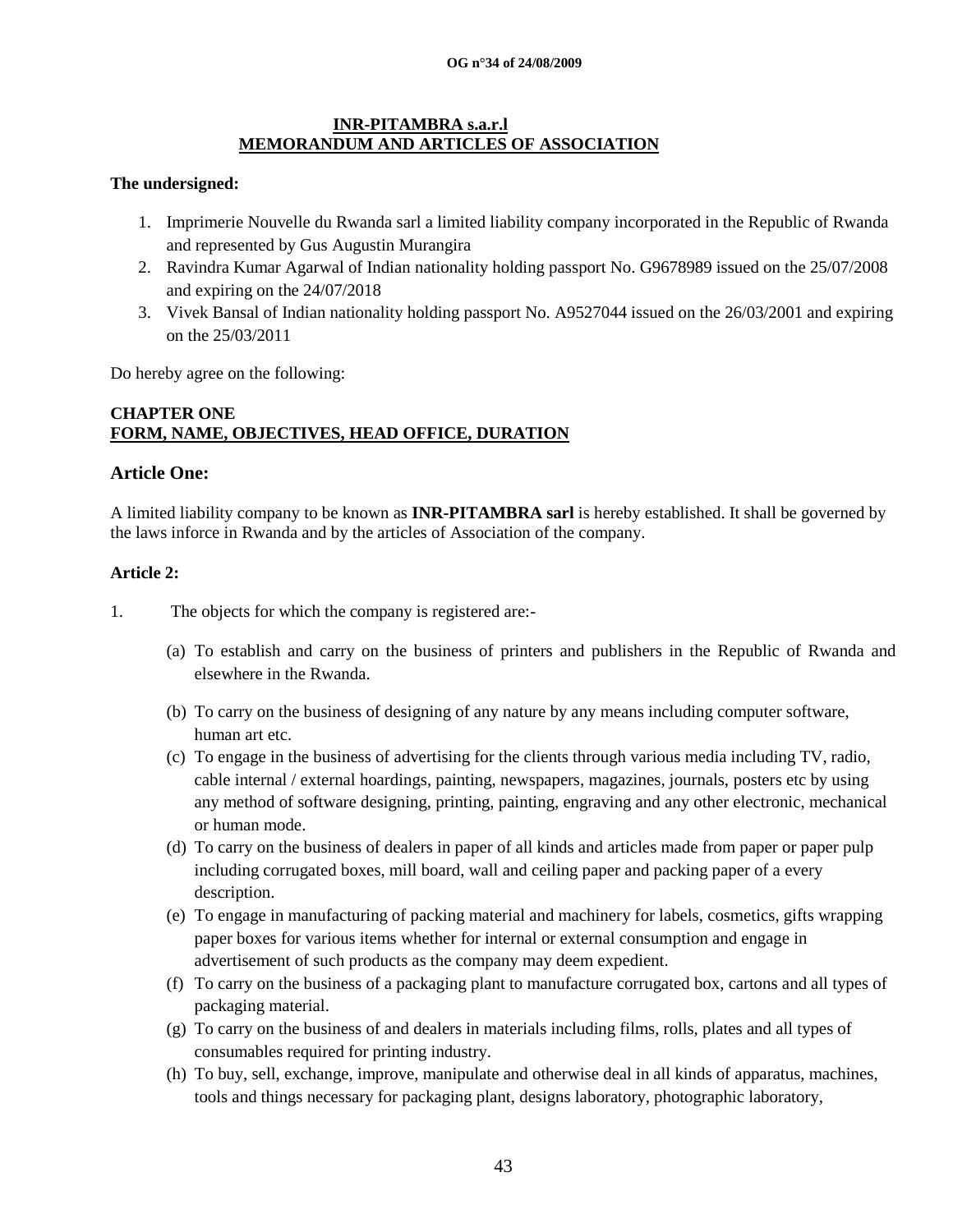telecommunications and other specified in the objectives or usually dealt in by persons engaged in the bulk business.

- (i) To carry on the business of photography, video shooting, film developing, scanning and all activities required for design laboratory and photo laboratory.
- (j) To carry on the business as general merchants, traders, manufactures of any kind of products, food processing, electrical and mechanical engineers or any other business similar to any of the foregoing or appearing capable of being profitably carried on therewith.
- (k) To carry on the business of telecommunications, telephones, faxing, E-mail and Internet service providers and any other data or information transmission services.
- (l) To buy, sell, contract and deal in any other materials, plants and machinery, timber and other things capable of being used in connection with construction or other operations or required by the workmen and others employed by the company.
- (m) To buy, sell, repair, alter and otherwise deal in apparatus, plant and machinery fitting satellites, computers, mobile phones, telephone, receivers, faxes, modems, dish antennas, communication systems, communication software and things of all kinds capable of being used for the purpose of the above-mentioned business or any of them or likely to be required by the customers or in line with the business of the company.
- (n) To purchase otherwise acquire lands, houses, offices, workshops, buildings and to purchase or acquire or to carry on the manufacture of building material of any kind whatsoever and all implements machinery, bulldozers, cranes, transport vehicles, scaffolding and all things required by builders and contractors.
- (o) To establish or otherwise acquire and carry on the business as manufacturers, importers, distributors, exporters, wholesalers and general dealers in all kinds of goods and merchandise inclusive of hardwares, motor, textiles, household, machinery, glasswares, cutlery, motor spares, tyres, implements, chemicals, alcoholic and nonalcoholic beverages and other goods;
- (p) To do all such other things as are incidental or may be thought conductive to the attainment of the above objects or any of them.

### **Article 3:**

The head-office of the company shall be situated at Kigali the capital city of the Republic of Rwanda. It may be transferred to any other place in the Republic of Rwanda when the General meeting so decides.

# **Article 4:**

The company may upon a decision by the general meeting establish branches or subsidiaries in the Republic of Rwanda as well as else where in the world.

# **Article 5:**

The registration of the company shall be complete upon entering its name in the register of the companies. The company shall continue to exist for an unknown period of time. It may however be dissolved by the general meeting.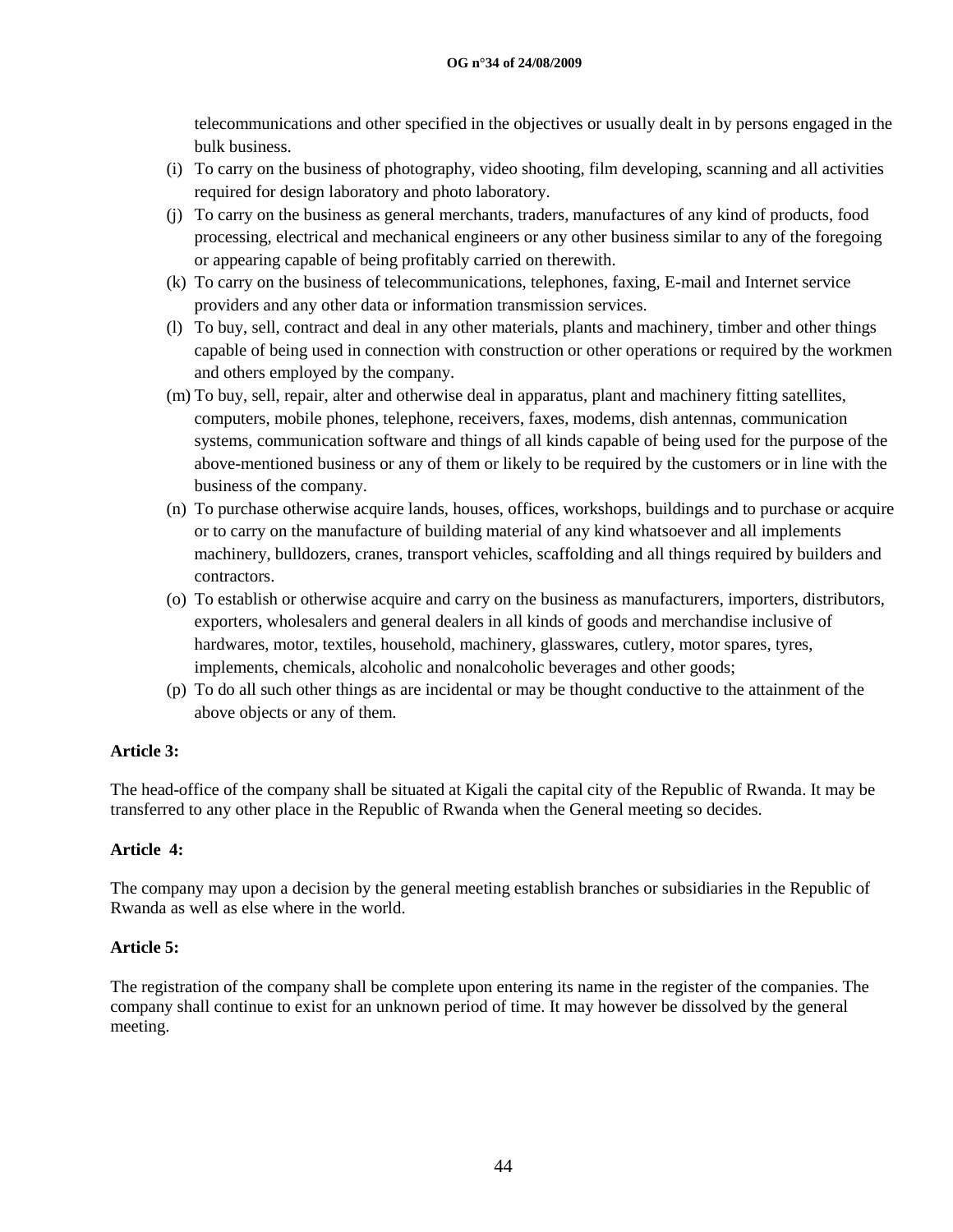## **CHAPTER TWO SHARE CAPITAL-SHARES**

### **Article 6:**

The issued share capital of the company is five million (5000,000frw) Rwandese Francs divided into one hundred (100) shares of fifty thousand Rwandese Francs (50,000Frw) each.

The shares are fully paid for in the following manner:

- 1. Imprimerie Nouvelle du Rwanda sarl: fifty (50) shares worth Rwandese francs two million five hundred (Frw 2,500,000)
- 2. Ravindra Kumar Agarwal: twenty five (25) shares worth Rwandese francs one million two hundred fifty thousand (Frw1,250,000).
- 3. Vivek bansal: twenty five (25) shares worth Rwandese francs one million two hundred fifty thousand (Frw1,250,000).

### **Article 7:**

The company has the power from time to time to increase the issued capital.

#### **Article 8:**

The liability of the members is limited.

#### **Article 9:**

In accordance with legal provisions, a register of shareholders shall be kept at the head-office of the company. Any shareholder and any other interested party shall have access to the same without moving it.

### **Article 10:**

Any shares may be transferred at any time by a member to any other member or to any child, or other issues, sonin-law, father, mother, brother, sister, husband, wife, nephew, niece or other members and any share of deceased member may be transferred by his legal representatives to any of the said relations of the deceased member to whom such deceased member may have specifically bequeathed the same provided always the directors may decline to register any transfer of shares to the transferee of whom they do not approve or may suspend the registration of any transfers upon such terms and conditions as the directors may deem fit.

## **Article 11:**

The legal personal representative of a deceased shareholder shall be the only person recognized by the company as having any title to the shares of the deceased member.

#### **Article 12:**

Shares are invisible. In case there are several claimants to one share, all rights arising from the share shall be suspended until one person is decided upon as the rightful owner of the share.

#### **Article 13:**

The general meeting may suspend the exercise of the rights pertaining to a share in dispute until only one person is designated as owner of the same share before the company.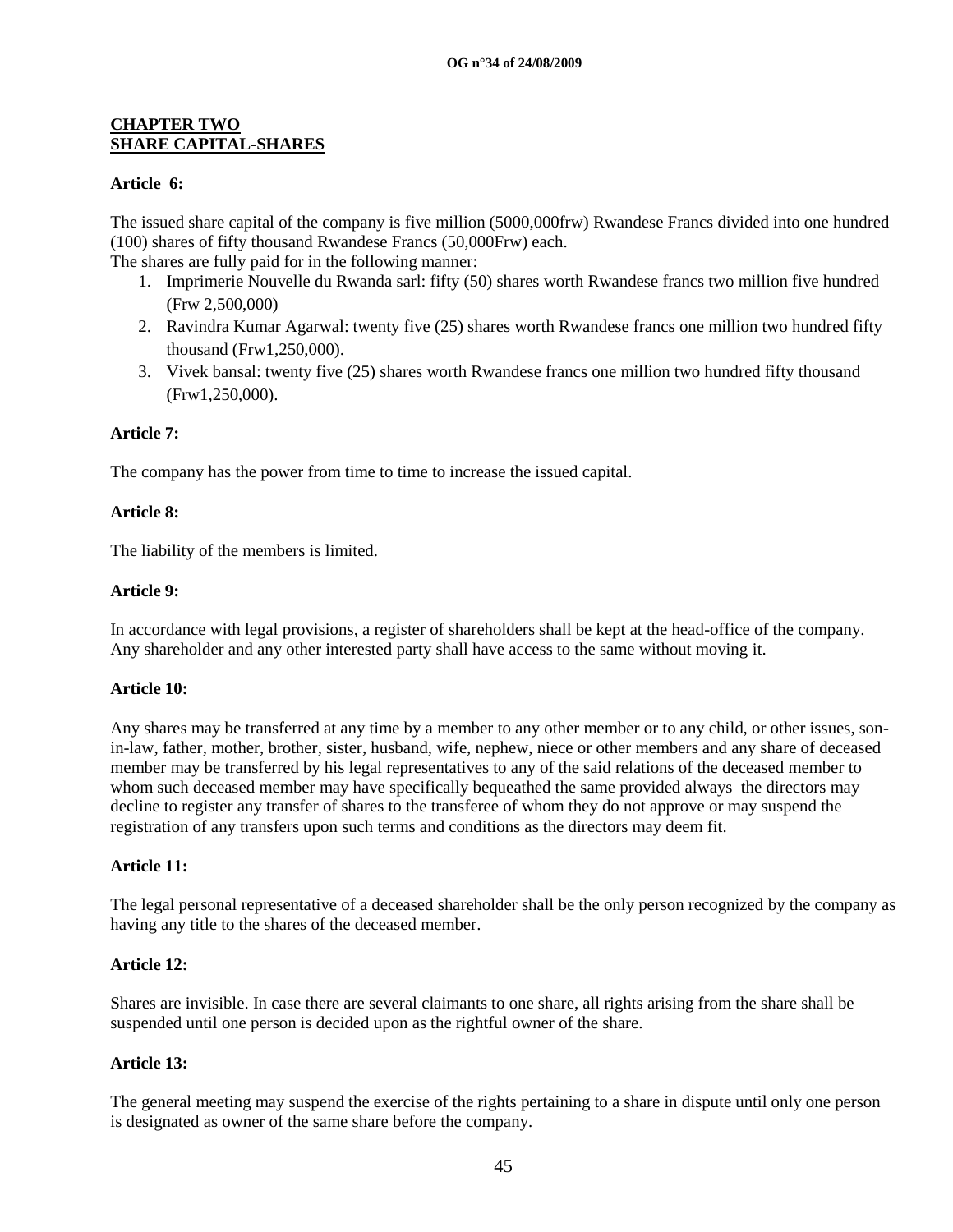#### **CHAPTER THREE MANAGEMENT**

### **Article 14: DIRECTORS**

The number of Directors shall not be less than three and not more than twelve. The first Directors are:

- 1. Gus Augustin Murangira
- 2. Ravindra Kumar Agarwal
- 3. Vivek Bansal
- 4. Charles Gatete

## **Article 15: POWERS AND DUTIES OF DIRECTORS**

The management of the company shall vest in the board of directors. Resolutions of the board of Directors of the company shall validly be passed if a quorum is present and by majority vote in favour of such resolution save where other wise provided by the law in force at the time of voting. The aggregate number of votes exercisable by the Directors of the company appointed by each shareholder in accordance with the articles of Association of the company shall at all times, be equivalent to the proportion that the number of shares held by such shareholder in the company bears to the total number of issued shares in the company.

The Directors may exercise all such powers of the company as are not by the law or by these articles reserved for the General Assembly.

A Director who is in any way, whether directly or indirectly interested in any contract or arrangement with the company shall declare that nature of his interest at the meeting of the board at which the question of entering into contract or arrangement is first taken into consideration.

All cheques, promissory notes, drafts, bills of exchange and other negotiable instruments and securities and all receipts for money shall be signed, drawn, accepted, endorsed or otherwise executed as the case may be for and on behalf of the company in such manner as the board shall from time to time by resolution determine.

#### **Article 16: MANAGING DIRECTOR**

The Directors may entrust to and confer upon a manager any of the powers exercisable by them upon such terms and conditions and with such restrictions as they may think fit and either collaterally with or to the exclusion of their own powers and may from time to time revoke, withdraw, alter or vary all or any of such powers. The Directors may exercise all the powers of the company to borrow and to mortgage or charge its undertaking, property and uncalled capital or any part thereof and to issue debentures, debenture stock and other securities whether outright or as security for any debt, liability or obligation of the company or of any third party.

# **Article 17: DISQUALIFICATION OF DIRECTORS**

The office of Directors shall be vacated if the Director:-

- (a) Becomes bankrupt or makes any arrangements with his creditors generally; or
- (b) Becomes of unsound mind; or
- (c) Resigns his office by notice in writing to the company.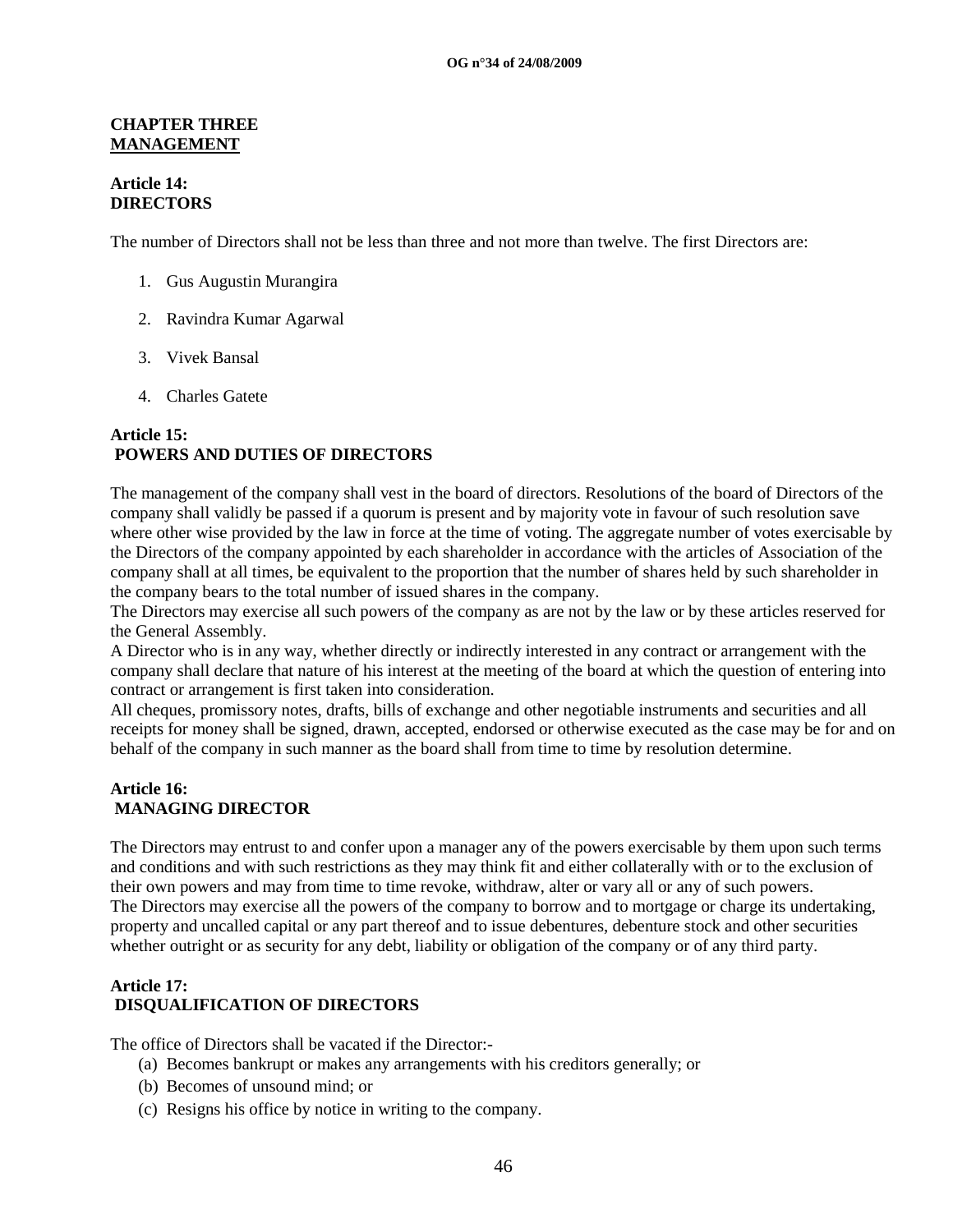### **Article 18: ROTATION OF DIRECTORS**

The company may from time to time in general meeting by Ordinary Resolution increase or reduce the number of Directors and may also determine in what rotation the increased or reduced number is to go out of office.

## **Article 19: ALTERNATE DIRECTORS**

Any Director may in writing appoint any person, who is approved by the majority of the Directors, to be his alternate to act in his place at any meeting of the Directors at which he is unable to be present. Every such alternate shall be entitled to notice of meetings of Directors and to attend and vote thereat as a Director when the person appointing him is not personally present, and where he is Director to have a separate vote on behalf of the Director he is representing in addition to his own vote.

A Director may at any time in writing revoke the appointment of an alternate appointed by him. Every such alternate shall be an officer of the Company and shall not be deemed to be the agent of the Director appointing him. The remuneration of such alternate shall be payable out of the remuneration payable to the Director appointing him and the proportion thereof shall be agreed between them. An alternate need not hold any share qualification. An alternate appointed by a Director shall be accounted in a quorum at a meeting at which the Director appointing him is not present. The Directors shall from time to time elect one of their body to the office of a chairman of the company for a period of one year and who shall hold a non- executive capacity and his duties and responsibilities shall be to chair board meeting and the Annual General Meeting. In his absence the Directors shall appoint one of their body to chair the meetings and Annual Meeting as required.

## **Article 20: PROCECEEDINGS OF THE BOARD**

- 1. The board shall meet from time to time for the dispatch of business adjourn and otherwise regulate its meetings. Questions arising at any board meeting shall be decided by a majority of votes and in case of an equality of votes, the chairman of the meeting shall have a casting vote.
- 2. Any director or secretary of the company may on the requisition of other directors at any time convene a board meeting by giving a fifteen (15) days notice to all other directors.
- 3. The quorum necessary for the transaction of the business of the board may be fixed by the board and unless so fixed the number shall be three(3)
- 4. A resolution in writing signed or approved by letter, telegram or cablegram by each director or his alternate for the time being entitled to receive notice of a board meeting shall be as valid and effectual as if it had been passed at a meeting of the board duly convened and when signed may consist of several documents.

# **Article 21: REMUNERATION OF DIRECTORS**

Each Director shall be entitled to such remuneration as the company may from time to time in a general meeting determine. The directors shall also be entitled to be paid their reasonable travelling hotel and incidental expenses of attending and returning from meeting of the board committee or company or otherwise incurred while engaged in the business of the company.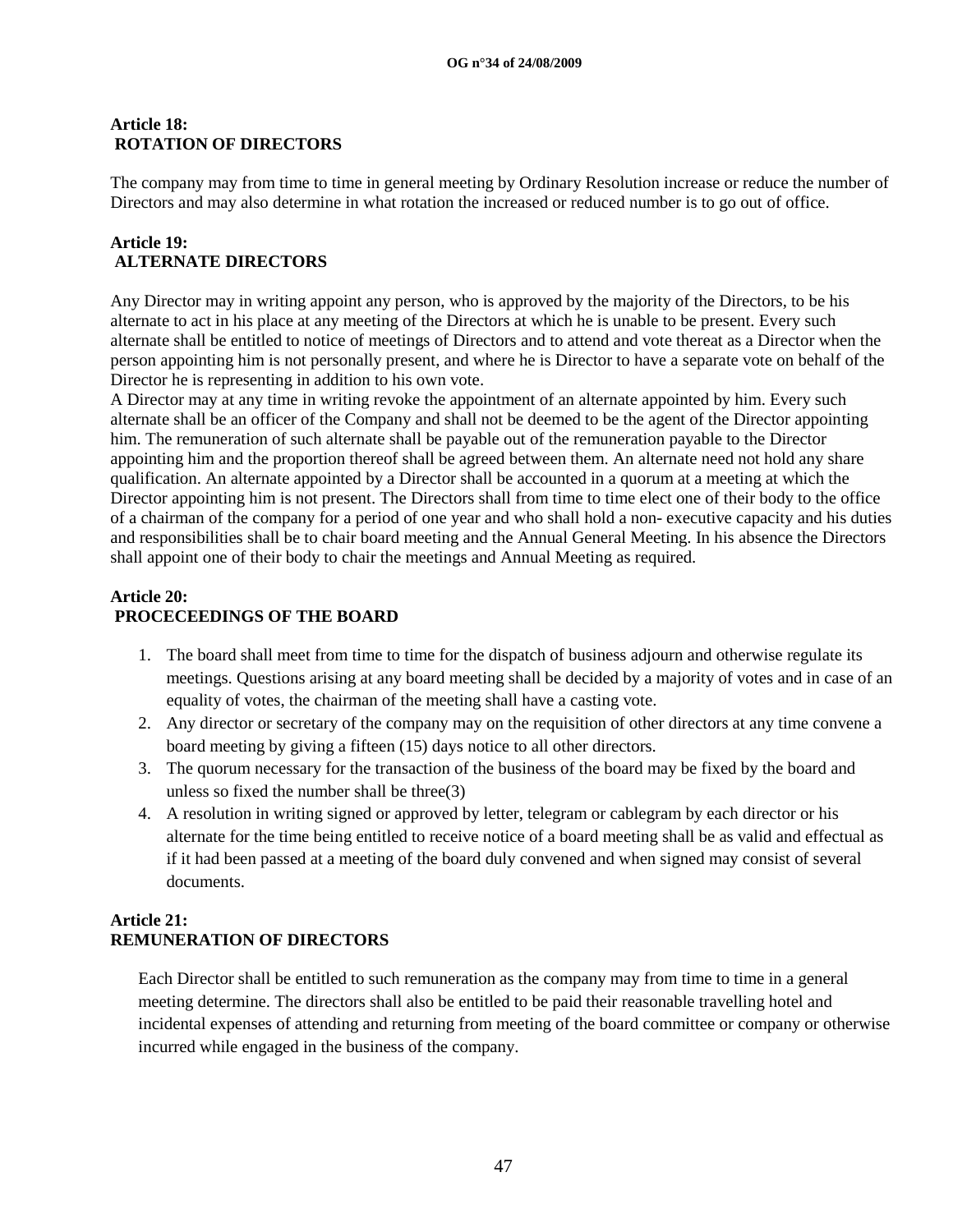## **Article 22:**

The company shall be managed by a General Manager who shall be appointed by the company. He/she may also be dismissed by the company before the expiry of the term but only in accordance with the regulations to be laid down by the company.

## **Article 23:**

The general Manager shall have full powers to manage and administer the assets and activities of the company within the limits of the company's objects. It shall be within his powers to carry out all those duties, which are not expressly reserved for the general meeting by the law or by these articles of association.

## **Article 24:**

The auditors shall be appointed and their duties shall be regulated by the general meeting

## **CHAPTER FOUR GENERAL MEETING**

### **Article 25:**

The fully constituted general meeting shall be representative of the share holders" interests and all decisions taken there at which are in conformity with the law and the company"s articles of association shall be binding on all shareholders. No business shall be transacted at any general meeting unless a quorum of members is present at the time when the meeting proceeds to business; a quorum shall only be constituted if not less than two (2) persons, present either in person or by proxy, holding or representing the holders of no less than 60% of the paid up capital of the company are present.Every member present, either personally or by proxy, shall have one vote for every share held by him/her and on which there are no calls in arrears.

### **Article 26:**

The general meeting shall convene once a year at the head-office of the company or at any other place mentioned in the notice of the meeting. Such general meeting shall be called "ordinary meeting".

### **Article 27:**

An extra-ordinary meeting may be called each time the company deems it necessary. The resolutions shall be taken on the basis of majority vote.

### **Article 28:**

Resolutions of the general meeting shall be signed by the chairman and such other members that the company may appoint and shall be kept in the special register to be found at the company"s head-office.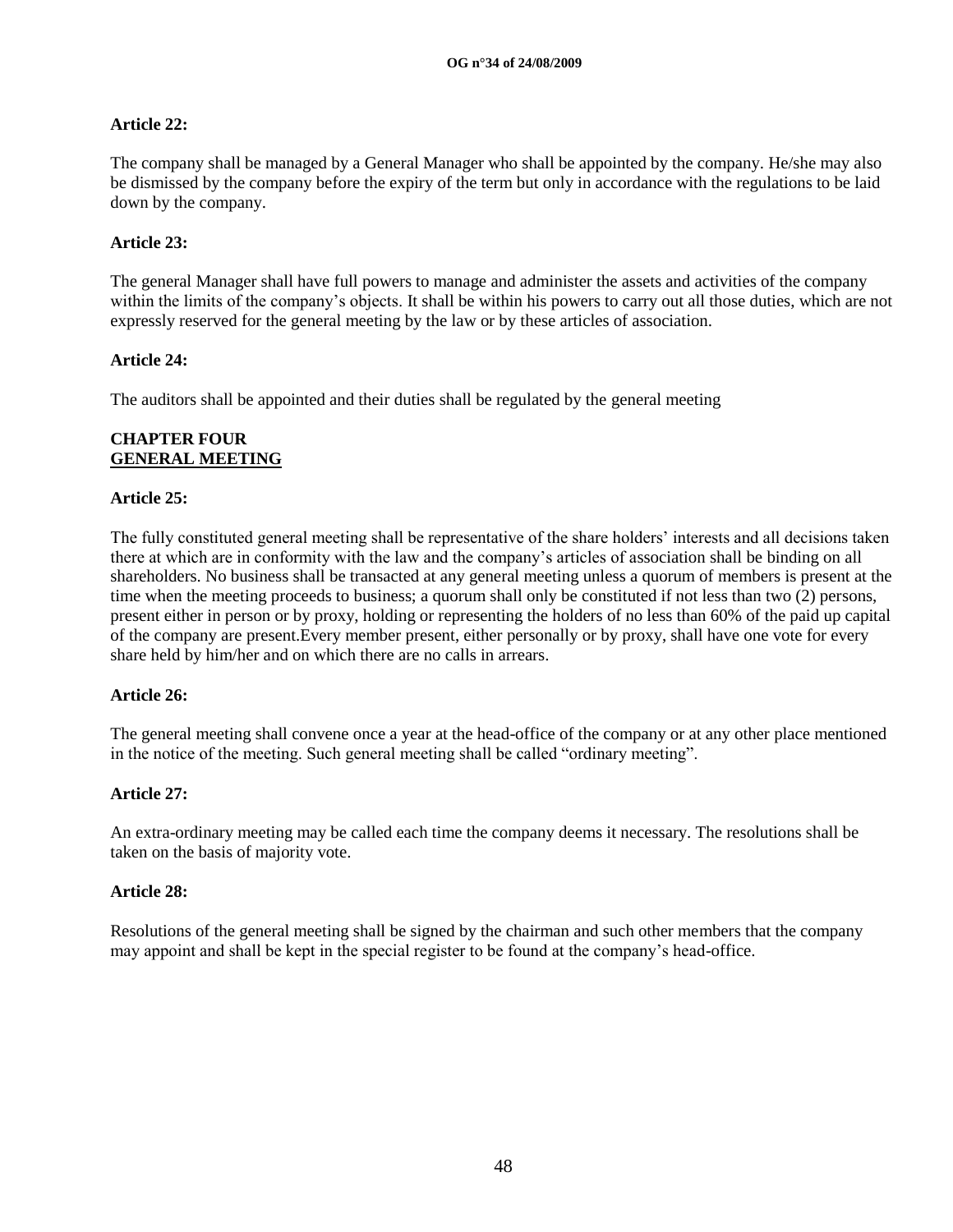#### **CHAPTER FIVE BALANCE SHEET-DIVIDENDS**

### **Article 29:**

The financial year starts on the  $1<sup>st</sup>$  January and ends on the  $31<sup>st</sup>$  December of that year. The first financial year starts on the day the company is entered into the register of companies and ends on 31<sup>st</sup> December of the same year.

## **Article 30:**

The general manager shall cause proper books of accounts to be kept with respect to:

a) All sums of money received and expended by the company and matters in respect of which the receipt and expenditure took place.

b) All purchase of goods by the company, and

c) The assets and liabilities of the company.

### **Article 31:**

The Management accounts shall from time to time cause to be prepared and to be laid before the company in a general meeting such profit and loss accounts, balance sheets and such other reports that shall be required by the General meeting.

### **Article 32:**

- 1. The profits of the company available for dividends and resolved to be distributed shall be applied in the payment of dividends to the members accordingly
- 2. The company in a general meeting may declare dividends accordingly.
- 3. No dividends shall be payable except out of profits of the company or in excess of the amount recommended by the General meeting.

#### **Article 33: AUDIT**

Once at least in every year the accounts of the company shall be examined and the correctness of the profit and loss account and balance sheet ascertained by an auditor. The company at an ordinary meeting shall appoint auditors to hold office for a term not exceeding six (6) years.

### **Article 34:**

After approval by the General meeting, the balance sheet and profit and loss accounts shall be sent to the office of the official Government Gazette for publication in the Official Gazette.

#### **CHAPTER SIX WINDING UP**

### **Article 35:**

If the company's share capital shall for any reason be reduced by  $\frac{1}{2}$ , then the Management of the company shall cause the matter to be tabled before an extra-ordinary general meeting which shall deliberate on the future of the company. If the company shall be wound up, the members shall appoint a liquidator who with the authority of an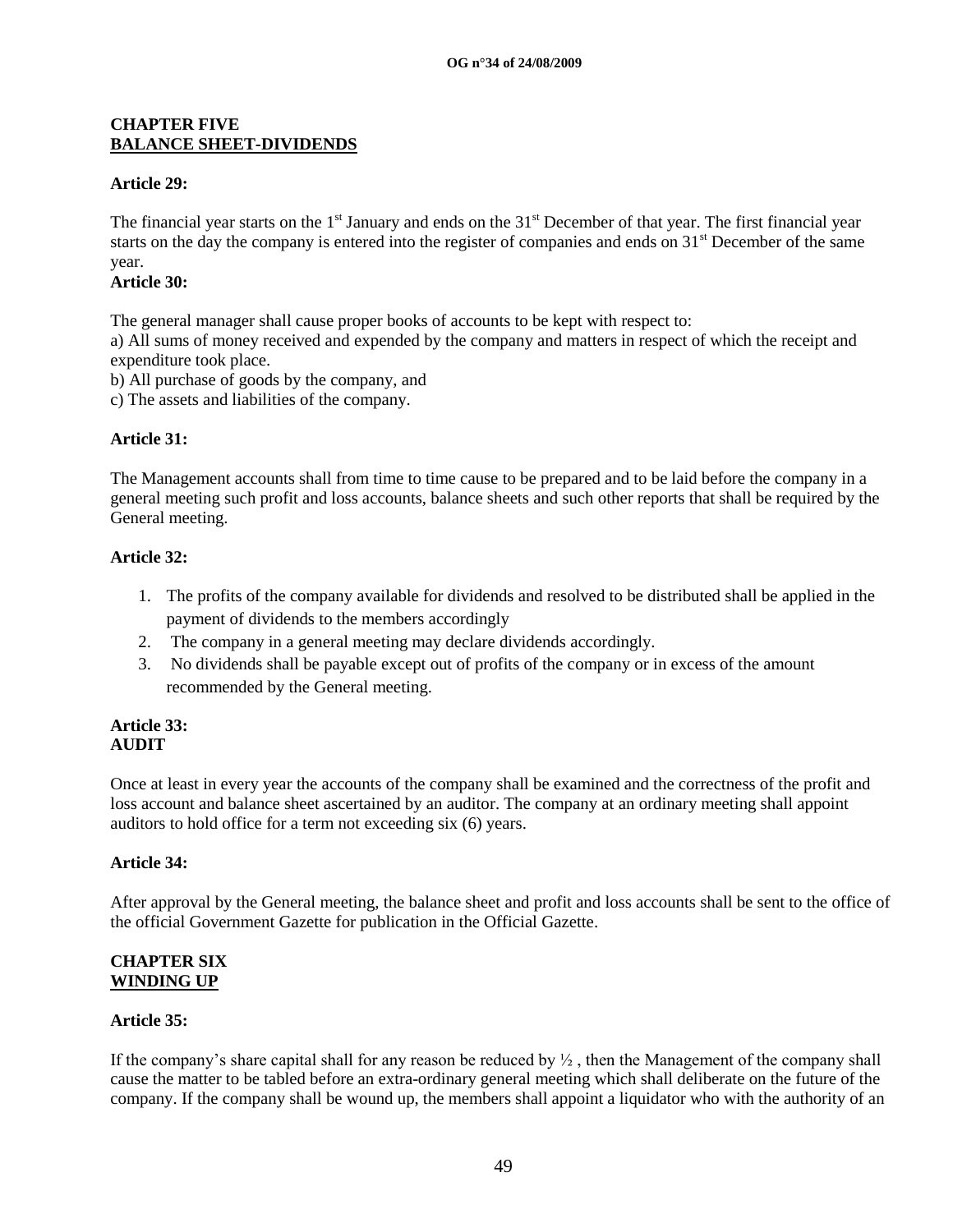extra-ordinary resolution shall divide among the members in specie or in kind the whole or any part of the assets of the company.

## **Article 36:**

If the company shall be wound up, the assets remaining after payment of debts and the costs of liquidation, will be applied, first, in repaying to the members the amounts paid or credit as paid on the shares held by them respectively and balance (if any) shall be distributed among the members in proportion to the number of shares held by them respectively.

In winding up, any part of assets of the company including any shares in or securities of other companies may be closed and the company dissolved so that no member shall be compelled to account for any shares whereon there is any liability.

### **CHAPTER SEVEN MISCELLANEOUS PROVISIONS**

### **Article 37:**

For any matter not taken care of by these articles of association, the members shall be bound by the laws governing companies in the Republic of Rwanda.

### **Article 38:**

The members declare that the company"s incorporation charges are two hundred and fifty thousand francs (Frw 250000).

#### **Article 39:**

All disputes involving the company shall first be brought to the attention of the general meeting and when the general meeting fails to resolve the matter, it shall be referred to an arbitrator agreed upon by the parties. When the dispute remains unresolved it shall be referred to the competent courts in the Republic of Rwanda.

Done at Kigali, on the  $13<sup>th</sup>$  day of November 2008

### **THE SUBSCRIBERS:**

- 1. Imprimerie Nouvelle du Rwanda sarl represented by Gus Augustin Murangira (sé)
- 2. Ravindra Kumar Agarwal (sé)
- 3. Vivek bansal (sé)

### **AUTHENTIC DEED, The number which is 32.672 VOLUME DCXLVII**

The year two thousand and eight the 13<sup>th</sup> day of November 2008, We, KAMUGISHA Robert, the Rwanda state Notary, being and living in Kigali, certify that the deed, the clauses of which are here before reproduced were presented to Us by:

- 1. Imprimerie Nouvelle du Rwanda sarl represented by Gus Augustin Murangira
- 2. Ravindra Kumar Agarwal
- 3. Vivek bansal

Present were GATOZO Joseph living in Kigali and MUVUNA Mediatrice living in Kigali as witnesses to the deed and who fulfilled the legal requirements. Having read to the associated members and witnesses the content of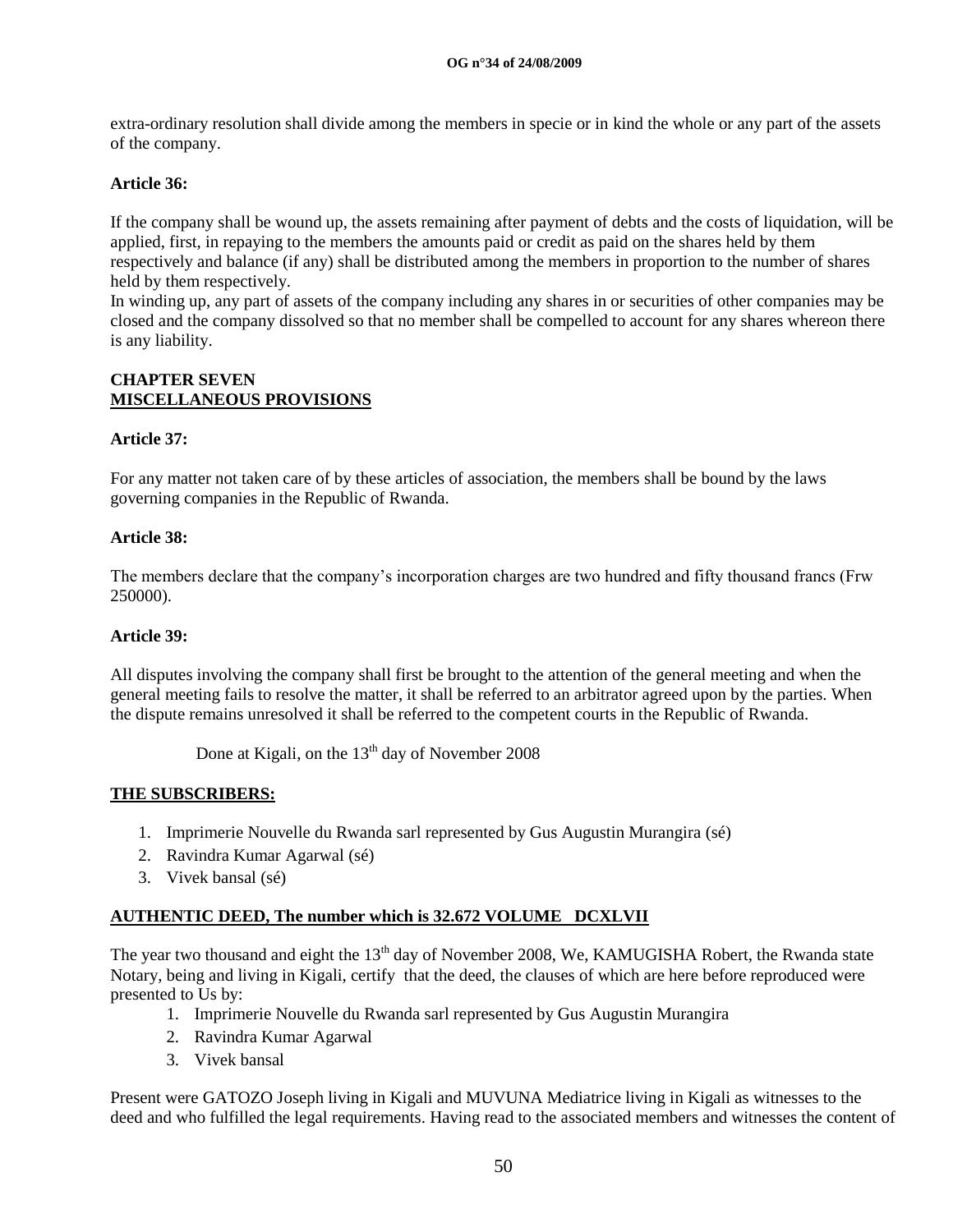the deed, the associated members have declared before Us and in the presence of the aforesaid witnesses that the deed as it is written down include well their will. In witness whereof, the hereby deed was signed by the associated members and Us. Authenticated and imprinted of the seal of the Notary Office.

#### **THE ASSOCIATED MEMBERS**

- 1. Imprimerie Nouvelle du Rwanda sarl represented by Gus Augustin Murangira sé
- 2. Ravindra Kumar Agarwal (sé)
- 3. Vivek bansal (sé)

# **The WITNESSES**

1. GATOZO Joseph (sé) 2. MUVUNA Mediatrice(sé)

#### **The Notary** KAMUGISHA Robert (sé)

### **Derived rights:**

The deed fees: Two thousand five hundred Rwandese francs

Registered by Us, (Public Notary) KAMUGISHA Robert, The Rwanda State Notary being and living in KIGALI, under number 32.672, Volume DCXLVII the price of which amounts to two thousand five hundred Rwandese francs derived under receipt No 3171887 dated 13/11/2008, and issued by the public Accountant of Rwanda Revenue Authority.

 **The Notary** KAMUGISHA Robert (sé)

**The drawing up fees:** FOR AUTHENTIC DRAWING UP THE PRICE OF WHICH AMOUNTS TO FOURTY TWO RWANDESE FRANCS DERIVED FOR AN AUTHENTIC DRAWING UP UNDER THE SAME **RECEIPT** 

KIGALI, 13/11/ 2008

 **The Notary**  KAMUGISHA Robert (sé)

# **A.S. N°669**

Réçu en dépôt au Bureau de l"Agence Nationale d"Enregistrement Commercial , le 09/12/2008 et inscrit au Registre ad hoc des actes de Société, sous le n° R.C.647/08/NYR, le dépôt de : Statuts de la **Société INR-PITAMBRA sarl.**

### **Droits perçus:**

- Droits de dépôt : 5000 frw
- Amande pour dépôt tardif : frw
- Suivant quittance n° 79694 du  $09/12/2008$

## **Le Registraire Général Eraste KABERA (sé)**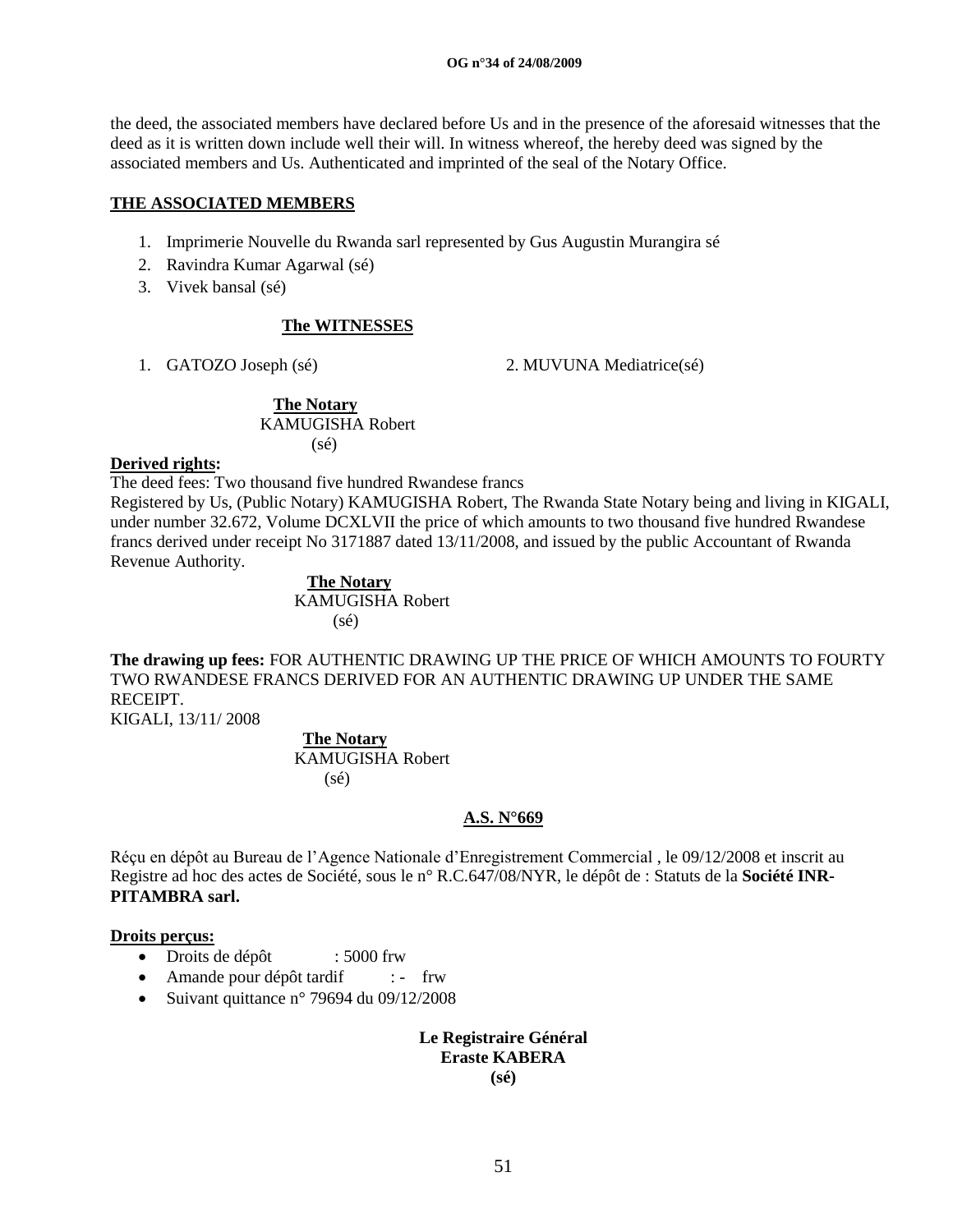#### **OG n°34 of 24/08/2009**

# **MINUTES OF THE PROMOTERS MEETING OF INR- PITAMBRA sarl HELD ON THE 15th DAY OF NOVEMBER 2008 AT THE COMPANY'S HEAD QUARTERS IN KIGALI**

# **Present were**:

- 1. Imprimerie Nouvelle du Rwanda represented by Gus Augustin Murangira;
- 2. Ravindra Kumar Agarwal;
- 3. Vivek Bansal represented by Ravindra Kumar Agarwal.

On Agenda there was one item i.e Appointment of a General Manager. After exhaustive discussions, the following resolution was adopted: "That Mr. Katozo Joseph be and is hereby appointed the General Manager of the Company". The meeting which started 9 a.m was closed at 11.30 a.m.

DONE at Kigali this15th day of November 2008.

# SIGNED:

- 1. Imprimerie Nouvelle du Rwanda represented by Gus Augustin Murangira (sé)
- 2. Ravindra Kumar Agarwal (sé)
- 3. Vivek Bansal represented by Ravindra Kumar Agarwal (sé)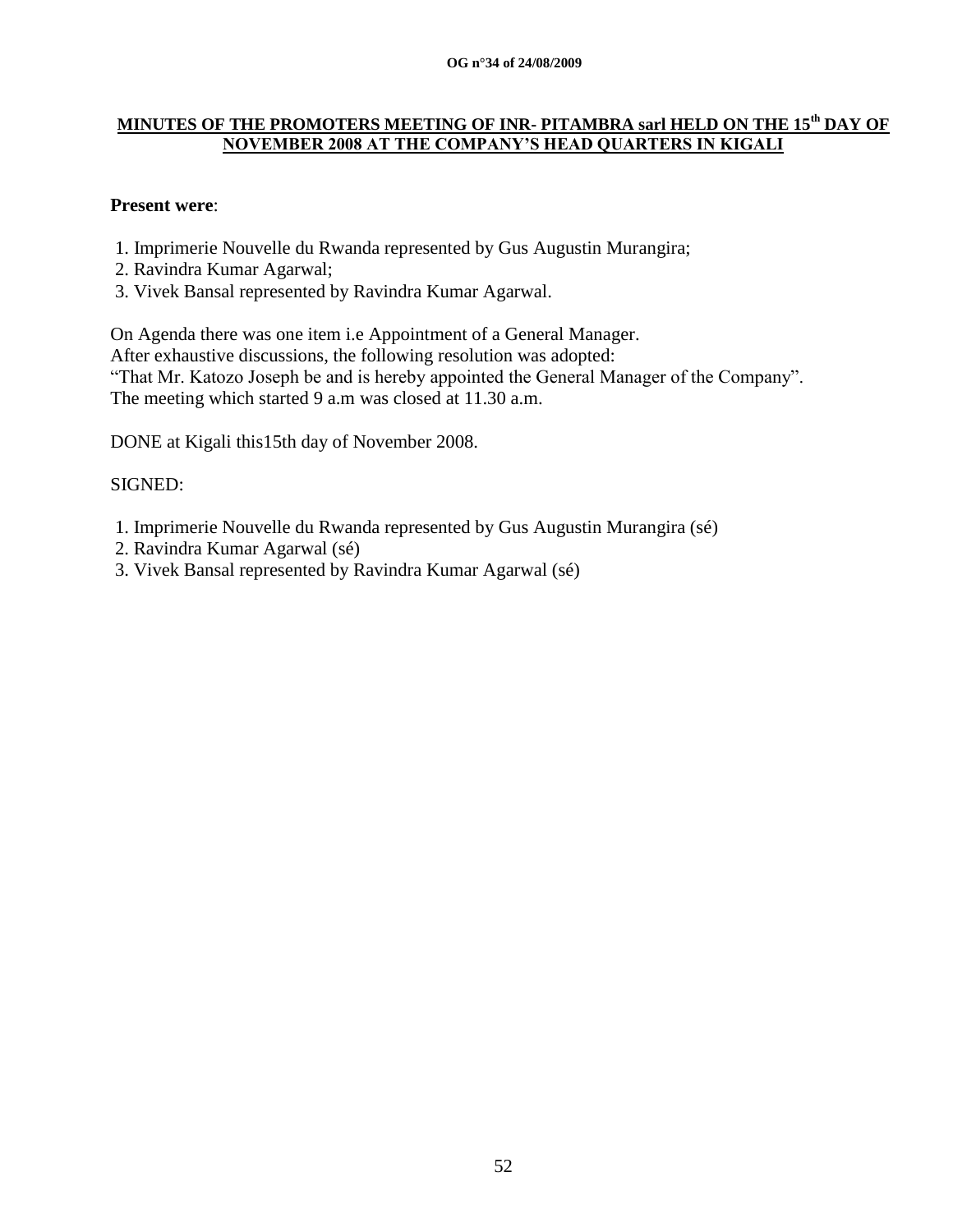#### **OG n°34 of 24/08/2009**

### **KL TRUCKS SERVICE LIMITED MEMORANDUM AND ARTICLES OF ASSOCIATION**

#### **The undersigned:**

- 1. KIIZA M. INNOCENT of Rwanda Nationality, resident in Kigali Rwanda.
- 2. LOUISE A. NDAYIZEYE of Burundi Nationality, resident in Kigali Rwanda.

Do hereby agree on the following**:**

#### **CHAPTER ONE**

#### **FORM, NAME, OBJECTIVES, HEAD OFFICE, DURATION**

#### **Article One:**

A limited liability company to be known as **KL TRUCKS SERVICE LIMITED** is hereby established. It shall be governed by the laws into force in Rwanda and by the articles of present constitution.

### **Article 2:**

The company has the following objectives:

- A. To Transport of construction materials
- B. Any others related activities.

### **Article 3:**

The head - office of the company shall be situated at Kigali the Capital city of the Republic of Rwanda. It may be transferred to any other place in the Republic of Rwanda if the general meeting so decides.

#### **Article 4:**

The Company may upon a decision by the general meeting, establish branches or subsidiaries in the Republic of Rwanda as well as else where in the world.

### **Article 5**

The registration of the company shall be completed upon entering its name in the register of companies. The company shall continue to exist for unknown period of time. It may however be dissolved by the general meeting.

### **CHAPTER TWO**

### **SHARE CAPITAL – SHARES**

#### **Article 6:**

The authorised share capital of the company is five hundred thousand Rwandese Francs (500,000 Frw) divided into one hundred (100) shares of five thousand Rwandese Francs (5,000 Frw) each. The shares are fully paid for in the following manner: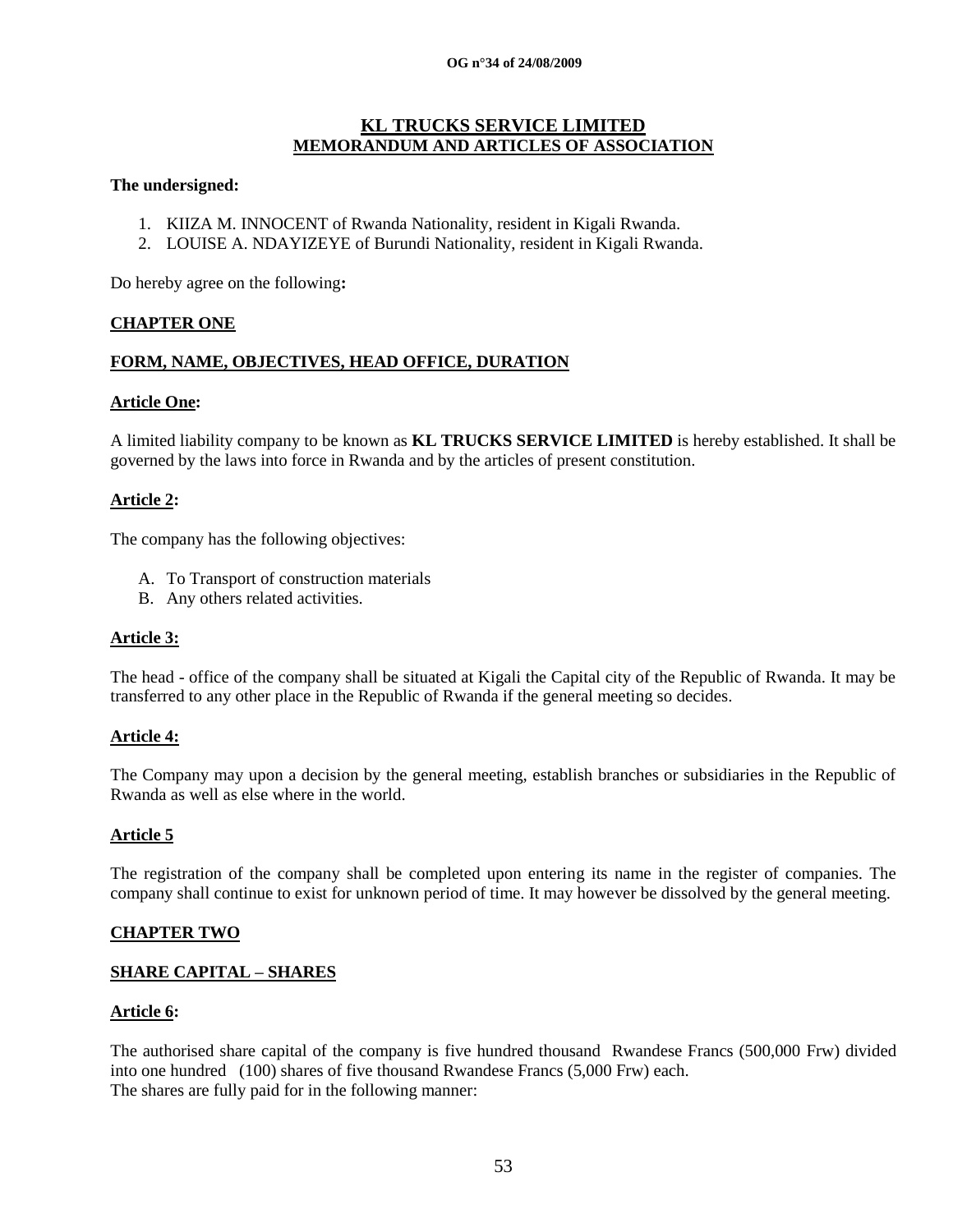- 1. **KIIZA M.INNOCENT: Sixty (60) shares** worth thee hundred thousand Rwandese Francs (300,000FRW).
- 2. **LOUISE A. NDAYIZEYE: Forty (40)** shares worth two hundred Rwandese Francs (200,000Frw).

## **Article 7:**

The company has the power from time to time to increase the issued capital.

### **Article 8:**

The liability of the members is limited.

### **Article 9:**

In accordance with legal provisions, a register of shareholders shall be kept at the head-office of the company. Any shareholder and any other interested party shall have access to the same without moving it.

### **Article 10:**

The shares may be transferred at any time by a member to any other member or to any relative and any shares of a deceased member may be transferred by his or her legal representatives to any of the said relative of deceased member or any relation to whom the deceased member may have specifically bequeathed them, provided always that the majority of the shareholders may suspend the registration of transfers upon such terms and conditions as the shareholders may deem fit.

### **Article 11:**

The legal personal representative of a deceased shareholder shall be the only person recognized by the company as having any title to the shares of the deceased member.

### **Article 12:**

Shares are indivisible. In case there are several claimants to one share, all rights arising from the share shall be suspended until one person is decided upon as the rightful owner of the share.

### **Article 13:**

The general meeting may suspend the exercise of the rights pertaining to shares under dispute until only one person is designated as owner of the same shares before the company.

### **CHAPTER THREE**

### **Article 14: MANAGEMENT**

### **A. DIRECTORS**

The number of Directors shall not be less than three and not more than twelve. The first Directors shall be appointed in writing by the subscribers to the Memorandum of Association.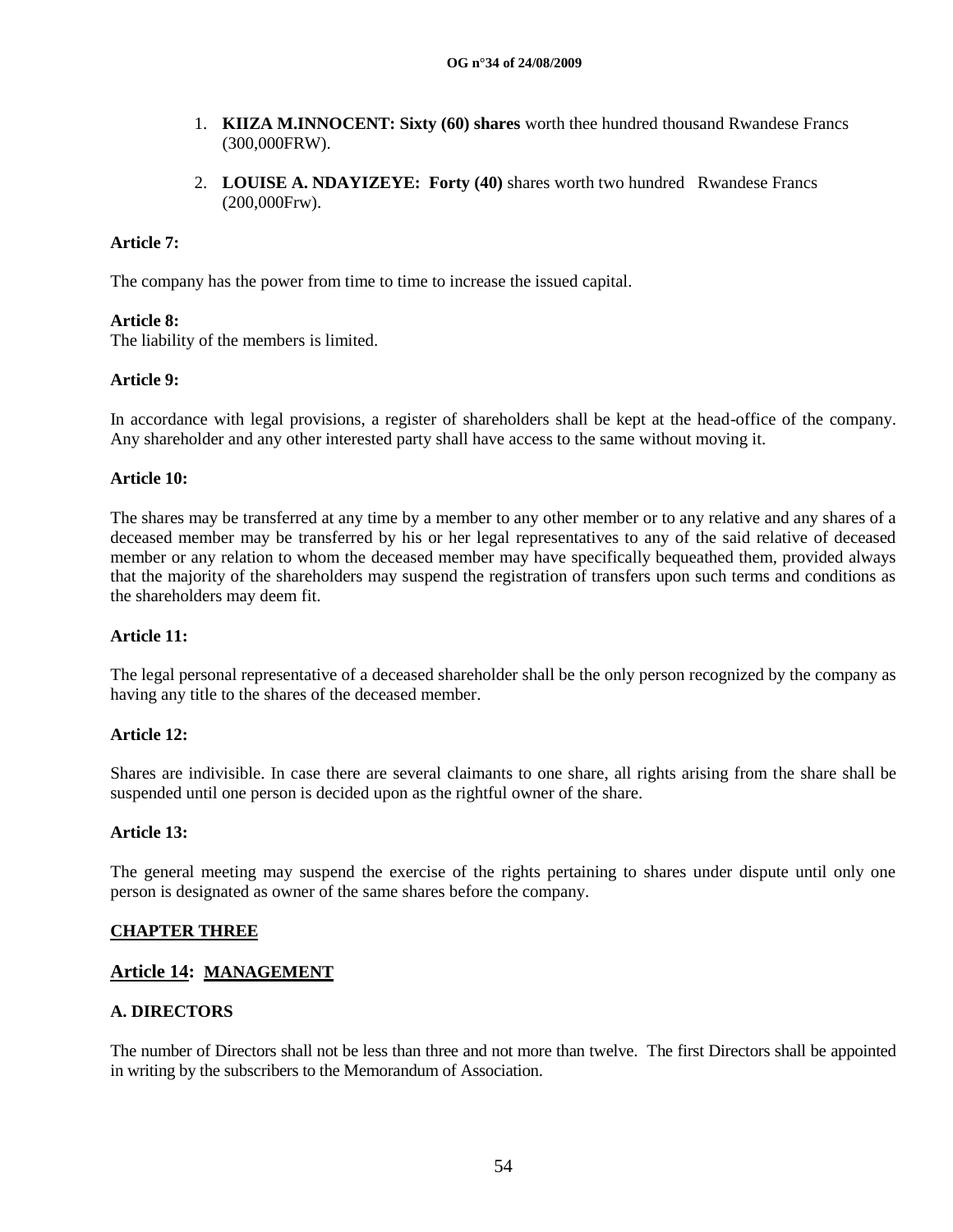### **Article 15: POWERS AND DUTIES OF DIRECTORS**

The management of the company shall be vested in the board of directors. Resolutions of the board of Directors of the company shall validly be passed if a quorum is present and by majority vote in favour of such resolution save where otherwise provided by the law in force at the time of voting.

The aggregate number of votes exercisable by the Directors of the company appointed by each shareholders in accordance with the articles of Association of the company shall at all times ,be equivalent to the proportion that the number of shares held by such shareholder in the company bears to the total number of issued shares in the company.

The Directors may exercise all such powers of the company as are not by the law or by these articles reserved for the General Assembly.A Director who is any way, whether directly or indirectly interested in any contract or arrangement with the company shall declare that nature of his interest at the meeting of the board at which the question of entering into contract or arrangement is first taken into consideration.

All cheques, promissory notes, drafts, bills of exchange and other negotiable instruments and securities and all receipts for money shall be signed, drawn, accepted, endorsed or otherwise executed as the case may be for and on behalf of the company in such manner as the board shall from time to time by resolution determine.

## **Article 16: MANAGING DIRECTOR**

The directors may entrust to and confer upon a managing director any of the powers exercisable by them upon such terms and conditions and with such restrictions as they may think fit and either collaterally with or to the exclusion of their own powers and may from time to time revoke, withdraw, alter or vary all or any of such powers.

The Directors may exercise all the powers of the Company to borrow and to mortgage or charge its undertaking, property and uncalled capital or any part thereof and to issue debentures, debenture stock and other securities whether outright or as security for any debt, liability or obligation of the Company or of any third party.

#### **Article 17: DISQUALIFICATION OF DIRECTORS**

The office of Directors shall be vacated if the Director:-

- (a) Becomes bankrupt or makes any arrangements with his creditors generally; or
- (b) Becomes of unsound mind; or
- (c) Resigns his office by notice in writing to the Company.

### **Article 18: ROTATION OF DIRECTORS**

The Company may from time to time in general meeting by Ordinary Resolution increase or reduce the number of Directors and may also determine in what rotation the increased or reduced number is to go out of office.

#### **Article 19: ALTERNATE DIRECTORS**

Any Director may in writing appoint any person, who is approved by the majority of the Directors, to be his alternate to act in his place at any meeting of the Directors at which he is unable to be present. Every such alternate shall be entitled to notice of meetings of Directors and to attend and vote thereat as a Director when the person appointing him is not personally present, and where he is Director to have a separate vote on behalf of the Director he is representing in addition to his own vote. A Director may at any time in writing revoke the appointment of an alternate appointed by him.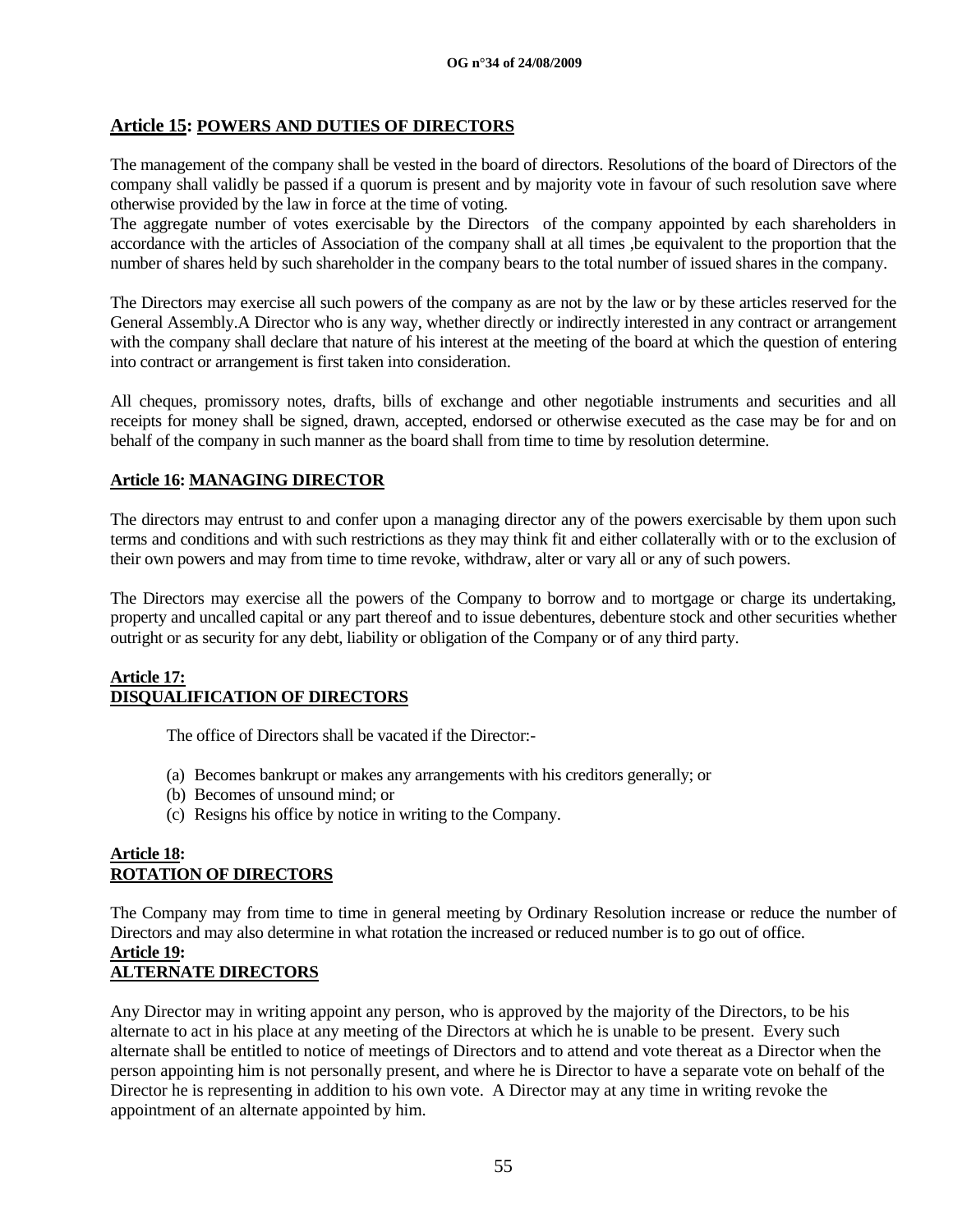#### **OG n°34 of 24/08/2009**

Every such alternate shall be an officer of the Company and shall not be deemed to be the agent of the Director appointing him. The remuneration of such alternate shall be payable out of the remuneration payable to the Director appointing him and the proportion thereof shall be agreed between them. An alternate need not hold any share qualification.

An alternate appointed by a Director shall be accounted in a quorum at a meeting at which the Director appointing him is not present. The Directors shall from time to time elect one of their body to the office of a Chairman of the Company for a period of one year and who shall hold a non-executive capacity and his duties and responsibilities shall be to chair board meetings and the Annual General Meeting. In his absence the Directors shall appoint one of their body to chair the meetings and Annual General Meeting as required.

#### **Article 20: PROCECEEDINGS OF THE BOARD**

- 1. The board shall meet together from time to time for the dispatch of business adjourn and otherwise regulate, its meetings. Questions arising at any board meeting shall be decided by a majority of votes and in case of an equality of votes, the chairman of the meeting shall have a casting vote**.**
- 2. Any director or secretary of the company may on the requisition of other directors at any time convene a board meeting by giving a fifteen (15) days notice to all other directors..
- 3. A resolution in writing signed or approved by letter , telegram or cablegram by each director or his alternate for the time being entitled to receive notice of a board meeting shall be as valid and effective as if it had been passed at a meeting of the board duly convened and held and when signed may consist of several documents.

# **Article 21: REMUNERATION OF DIRECTORS**

- 1. Each Director shall be entitled to such remuneration as the company may from time to time in a general meeting determine. The directors shall also be entitled to be paid their reasonable travelling hotel and incidental expenses of attending and returning from meeting of the board committee or company or otherwise incurred while engaged in the business of the company**.**
- 2. A Director may hold any other office of the company except that of auditor in conjunction with his office of director upon such terms as the board may determine and may receive such remuneration therefore as the board may think fit in addition to any other remuneration.

# **Article 22:**

The company shall be managed by a General Manager who shall be appointed by the company. He/she may also be dismissed by the company before the expiry of the term but only in accordance with the regulations to be laid down by the company.

### **Article 23**:

- (a) **Mr. KIIZA M.INNOCENT** is hereby appointed the first General Manager/Managing Director of the company
- (b) The General Manager shall have full powers to manage and administer the assets and activities of the company within the limits of the company"s objects. It shall be within his powers to carry out all those duties, which are not expressly reserved for the general meeting either by the law or by these articles of association.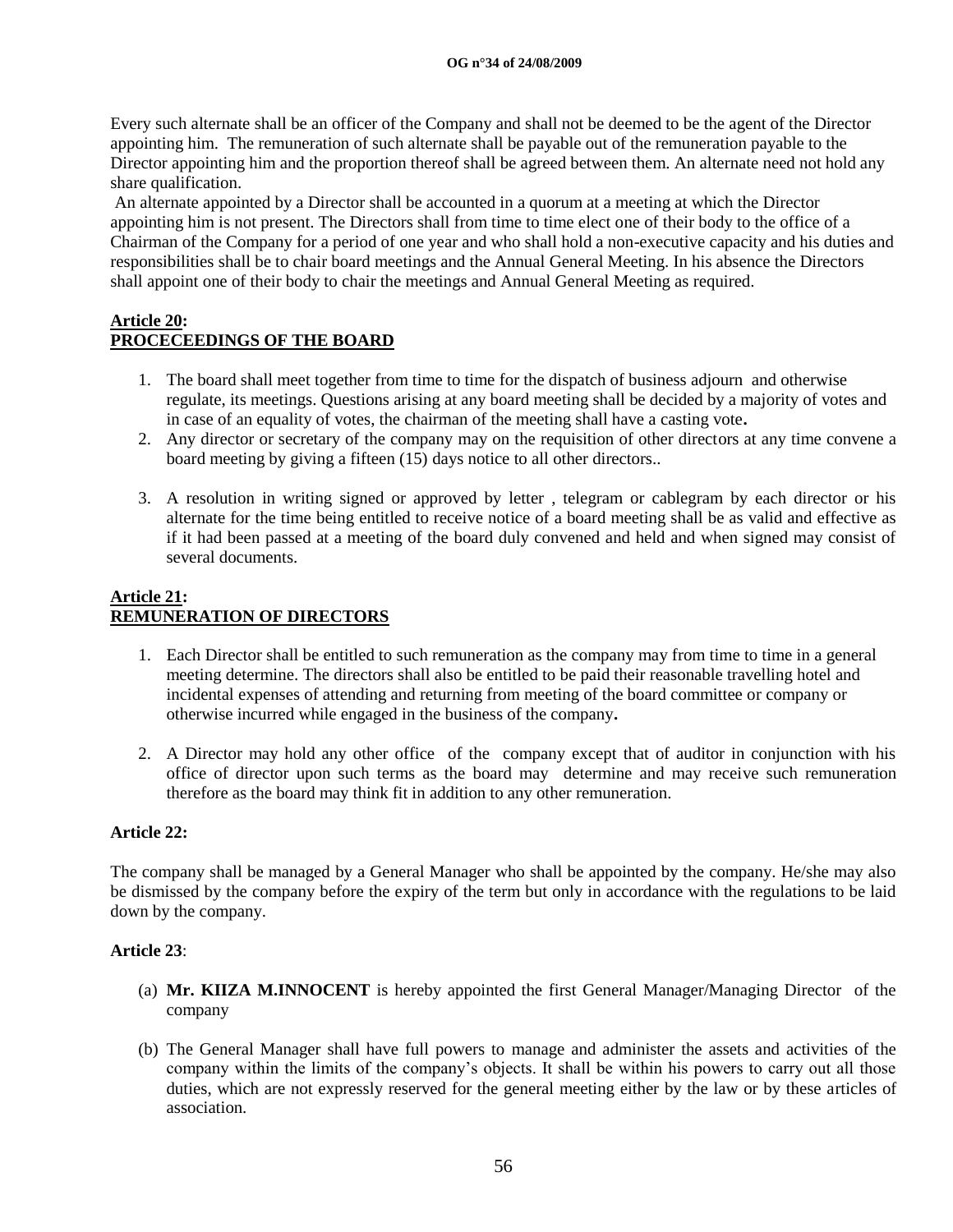## **Article 24:**

The auditors shall be appointed and their duties shall be regulated by the general meeting.

### **CHAPTER FOUR GENERAL MEETING**

### **Article 25:**

The fully constituted general meeting shall be representative of the share holders" interests and all decisions taken there which are in conformity with the law and the company"s articles of association shall be binding on all shareholders. No business shall be transacted at any general meeting unless a quorum of members is present at the time when the meeting proceeds to business; a quorum shall only be constituted if not less than two persons, present either in person or by proxy , holding or representing the holders of no less than 60% of the paid up capital of the company are present .

Every member present, either personally or by proxy, shall have one vote for every share held by him /her and on which there are no calls in arrears.

## **Article 26:**

The general meeting shall convene once a year at the head-office of the company or at any other place mentioned in the notice of the meeting. Such general meeting shall be called "ordinary meeting".

### **Article 27:**

An extra-ordinary meeting may be called each time the company deems it necessary. The resolutions shall be taken on the basis of majority vote.

### **Article 28:**

Resolutions of the general meeting shall be signed by the chairman and such other members that the company may appoint and shall be kept in the special register to be found at the company"s head-office.

#### **CHAPTER FIVE BALANCE SHEET-DIVIDENDS**

#### **Article 29**:

The financial year starts on the  $1<sup>st</sup>$  January and ends on the  $31<sup>st</sup>$  December of that year. The first financial year starts on the day the company is entered into the register of companies and ends on  $31<sup>st</sup>$  December of the same year.

### **Article 30:**

The general manager shall cause proper books of account to be kept with respect to:

- 1. All sums of money received and expended by the company and matters in respect of which the receipt and expenditure took place.
- 2. All purchase of goods by the company, and
- 3. The assets and liabilities of the company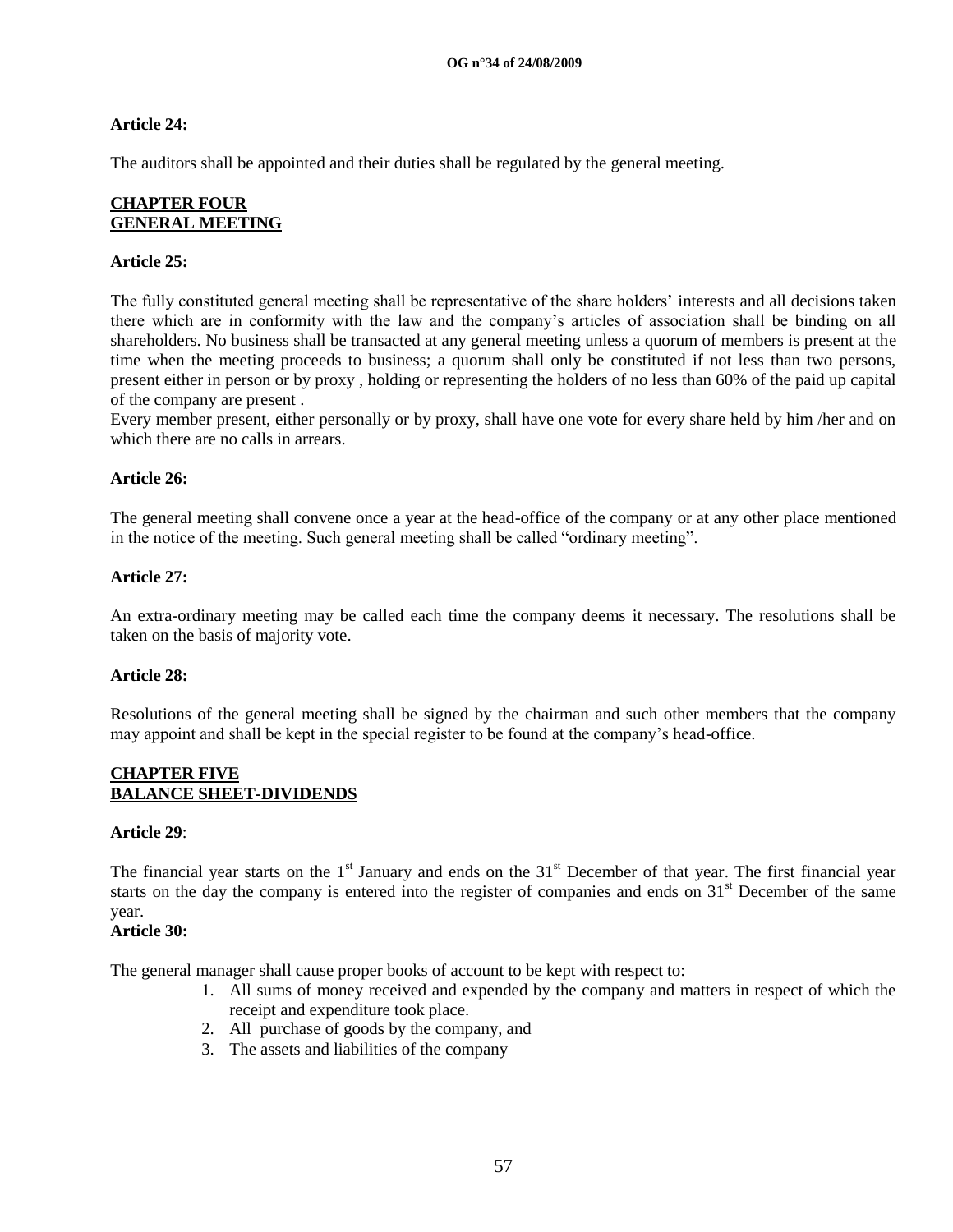## **Article 31:**

The Management shall from time to time cause to be prepared and to be laid before the company in a general meeting such profit and loss accounts, balance sheets and such other reports that shall be required by the General meeting.

## **Article 32:**

- 1 The profits of the company available for dividends and resolved to be distributed shall be applied in the payment of dividends to the members accordingly.
- 2 The company in a general meeting may declare dividends accordingly.
- 3 No dividends shall be payable except out of profits of the company or in excess of the amount recommended by the General meeting.

### **Article 33: AUDIT**

Once at least in every year the accounts of the company shall be examined and the correctness of the profit and loss account and balance sheet ascertained by an auditor. The company at each ordinary meeting shall appoint an auditor/auditors to hold office for a term not exceeding six (6) years

# **Article 34**

After approval by the General meeting, the balance sheet and profit and loss account shall be sent to the court of Kigali city for publication in the official gazette.

### **CHAPTER SIX WINDING UP**

### **Article 35:**

If the company's share capital shall for any reason be reduced by  $\frac{1}{2}$ , then the Management shall cause the matter to be tabled before an extra-ordinary general meeting which shall decide on the winding up of the company. If the company shall be wound up, the members shall appoint a liquidator who with the authority of an extra-ordinary resolution shall divide among the members in cash or in kind the whole or any part of the assets of the company.

### **Article 36:**

If the company shall be wound up, the assets remaining after payment of debts and the costs of liquidation, will be applied, first, in repaying to the members the amounts paid or credited as paid up on the shares held by them respectively and balance (if any) shall be distributed among the members in proportion to the number of shares held by them respectively.

In winding up, any part of assets of the company including any shares in or securities of other companies may be closed and the company dissolved so that no member shall be compelled to account for any shares whereon there is any liability.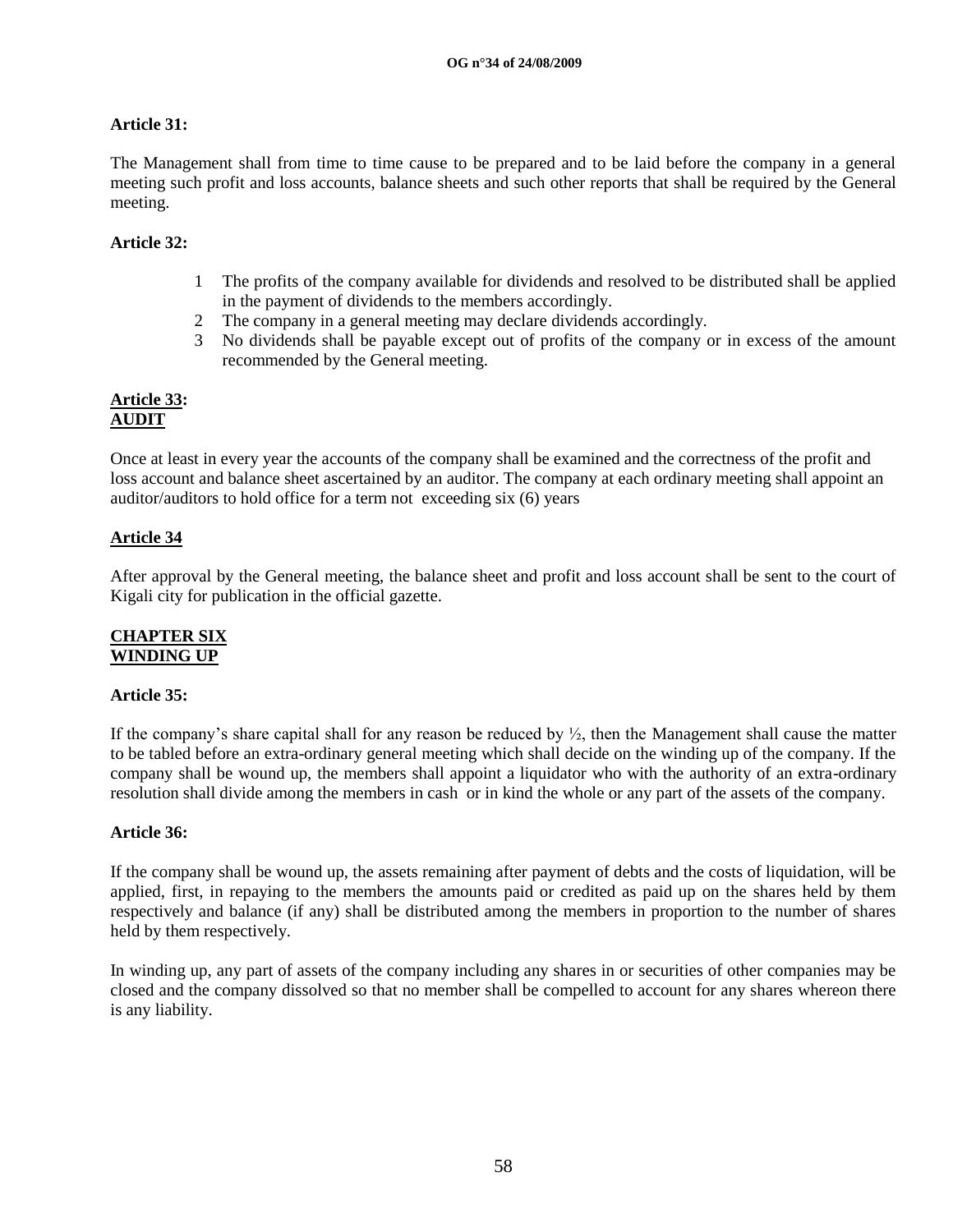#### **CHAPTER SEVEN MISCELLANEOUS PROVISIONS**

#### **Article 37:**

For any matter not taken care of by these articles of association, the members shall be bound by the laws governing companies in the Republic of Rwanda.

#### **Article 38:**

The members declare that the company's incorporation charges are two hundred thousand Rwandese Francs (200.000 Frw).

#### **Article 39:**

All disputes involving the company shall first be brought to the attention of the general meeting and when the general meeting fails to resolve the matter; it shall be referred to an arbitrator agreed upon by the parties. When the dispute remains unresolved it shall be taken to the court of Kigali city.

This is done at Kigali on the 04/11/2008

#### **THE SUBSCRIBERS.**

#### **1. KIIZA M. INNOCENT (sé) 2. LOUISE A. NDAYIZEYE (sé)**

#### **AUTHENTIC DEED N°5980 VOLUME XCIX**

The year two thousand and eight We, **Uwitonze Nasira,** The Rwandan state Notary being and living Kigali, certify that the deed, the clauses of which are here before reproduced were presented to us by:

- **1. KIIZA M.INNOCENT**
- **2. LOUISE A.NDAYIZEYE**

Were present **Mr. MUGABO EUGENE** Living in Kigali and **Mr MUHIZI M.MICHEL** living in Kigali as witnesses to the deed and who fulfilled the legal requirement;

Having read to the share of the shareholders and witness the content of the deed, the shareholders have declared before us and in the presence of the aforesaid witnesses that the deed as it is written down includes well their will. In witness whereof the shareholders and us.

Authenticated and imprinted of the seal of the state Notary of Nyarugenge District.

### **THE SHAREHOLDERS**:

1. KIIZA M.INNOCENT (sé) 2. LOUISE A. NDAYIZEYE (sé)

### **THE WITNESSES:**

- 1. MUGABO EUGENE (sé)
- 2. MUHIZI M.MICHEL (sé)

## **THE NOTARY UWITONZE Nasira (sé)**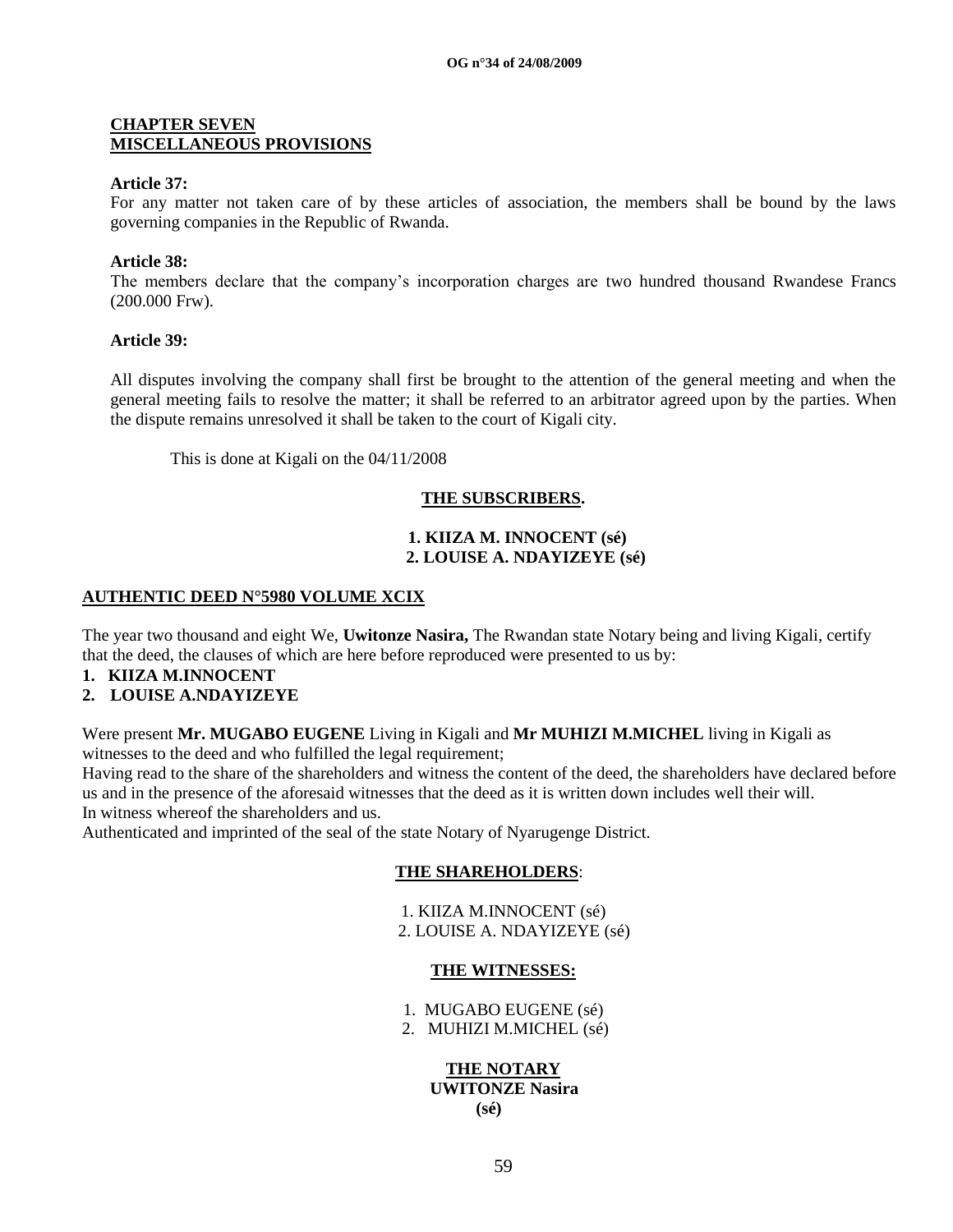## **Derived rights**:

The deed fees: Two thousand five hundred Rwandan Francs. Registered by us **UWITONZE Nasira** The Rwandan State Notary being and living in Kigali, under number **5980** Volume **XCIX.** The price of which amounts to 2500 Frw derived under receipt **nº 301491** as of the **06/ 11/2008** and issued by the Accountant of Nyarugenge District.

#### **The Notary UWITONZE Nasira (sé)**

#### **The drawing up fees**:

For authentic drawing up the price of which amount to **42.500** RWANDESE FRANCS DERIVED FOR AN AUTHENTIC DRAWING UP UNDER THE SAME RECEIPT KIGALI, THE 22<sup>TH</sup> DAY OF OCTOBER TWO THOUSAND AND EIGHT.

#### **THE NOTARY UWITONZE Nasira**

(sé)

# **A.S. N°599**

Réçu en dépôt au Bureau de l"Agence Nationale d"Enregistrement Commercial , le 13/11/2008 et inscrit au Registre ad hoc des actes de Société, sous le n° R.C.575/08/NYR, le dépôt de : Statuts de la **Société KL TRUCKS SERVICE LIMITED.**

#### **Droits perçus:**

- Droits de dépôt : 5000 frw
- Amande pour dépôt tardif : frw
- Suivant quittance n° 187 du  $13/11/2008$

**Le Registraire Général Eraste KABERA (sé)**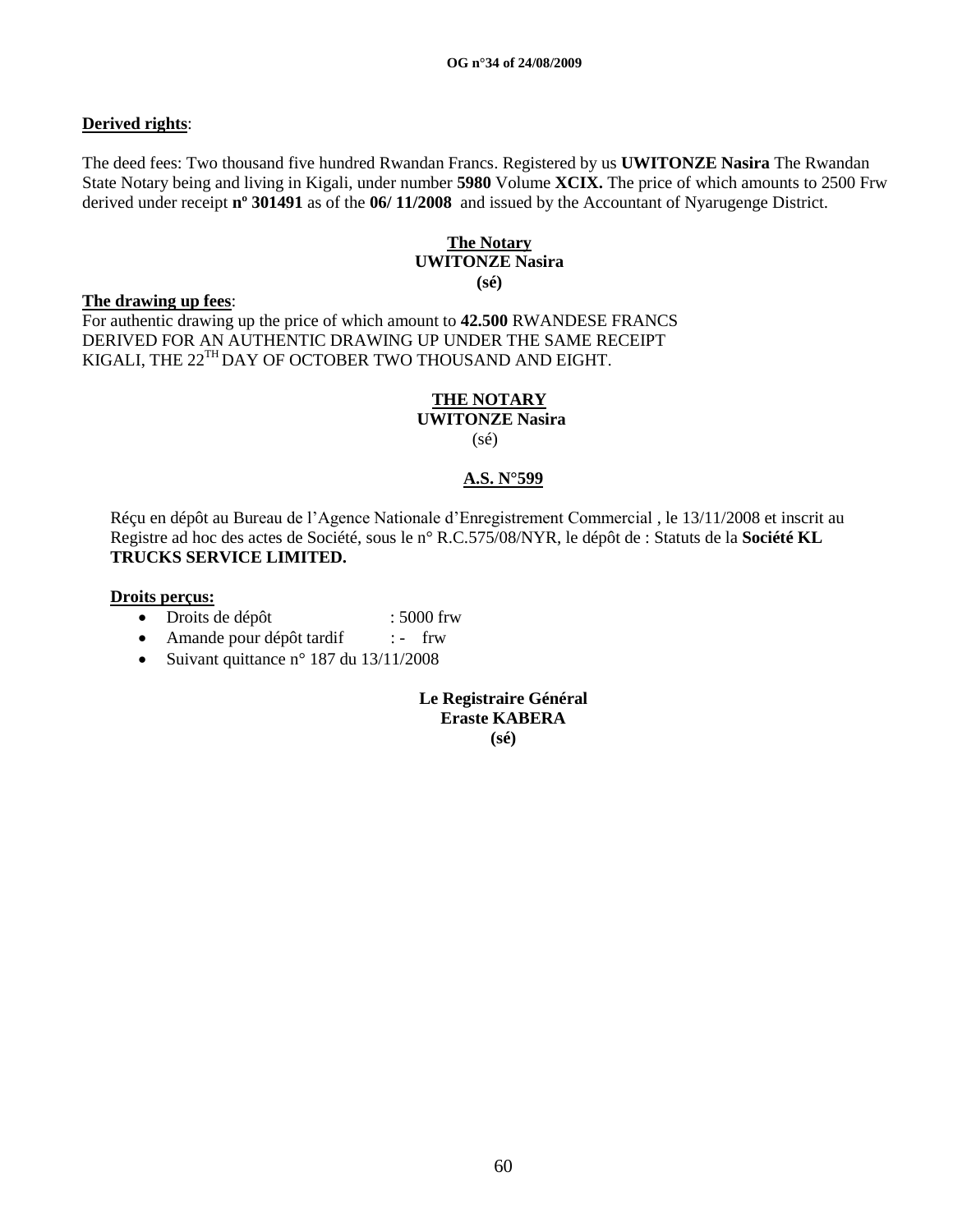#### **OG n°34 of 24/08/2009**

#### **RWANDA ESTATES S.A.R.L PROCES VERBAL DE L'ASSEMBLEE GENERALE EXTRAORDINAIRE**

L"An Deux Mil Huit, le Quatorzième Jour du Mois d"Avril, s"est tenue au siège social l"Assemblée Générale Extraordinaire de la société **RWANDA ESTATE SARL**, anciennement dénommée **RWANDA COFFEE SARL**, société créée par acte notarié n° 14.815 Vol. CCXCII passé devant le Notaire MUTABAZI Etienne en date du 03.05.1996, inscrite au Registre de Commerce sous le RCA 1165/Kig, dont les statuts ont été successivement modifiés par les actes notariés n° 15.320 Vol. CCCII du 29.10.1996, n° 18.867 Vol. CCCLXXII du 05.10.1999, n° 19.899 Vol. CCCXCII du 18.07.2000, n° 25.639 Vol. DVII du 27.01.2004, n° 28.423 Vol. DLXIII du 06.04.2005, n° 168 Vol. IV / VK du 19.01.2006 et n° 2853 Vol. LXVI / DK du 31.12.2007.

#### **Etaient présents** :

- 1. La société MILLCO LTD, associée détenant 217.210 parts sociales, soit 217.210.000 Frw, soit 96,4% représentée par Maître Toy NZAMWITA sur procuration spéciale ;
- 2. Monsieur MAALOUF Sleiman, associé détenant 8.290 parts sociales, soit 8.290.000Frw, soit 3,6% ;

Les points suivants figuraient à l'ordre du jour :

- La nomination du gérant statutaire
- La désignation des personnes habilitées à signer sur les comptés de la société

Le quorum étant atteint, l"assemblée s"est déclarée régulièrement constituée et apte à délibérer sur les points inscrits à l"ordre du jour.

Après débats et délibérations, l"Assemblée Générale a adopté les résolutions suivantes :

### **PREMIERE RESOLUTION**

En remplacement de Monsieur Lyle Douglas AITKEN, Monsieur MAALOUF Sleiman est nommé Gérant statutaire de la société RWANDA ESTATES SARL.

### **DEUXIEME RESOLUTION**

Les personnes ci après sont désignées comme étant seules signataires sur les comptes de la société : 1. MAALOUF Sleiman 2. SWAMY Anbalagan Durai 3. PATRUNI V.S

L"ordre du jour étant épuisé, la séance qui avait débuté à 10h00 a été levée à 10h45.

Ainsi fait à Kigali, au Jour, Mois et An que dessus.

Les Associés :

1. MILLCO LTD (sé) 2. MAALOUF Sleiman (sè)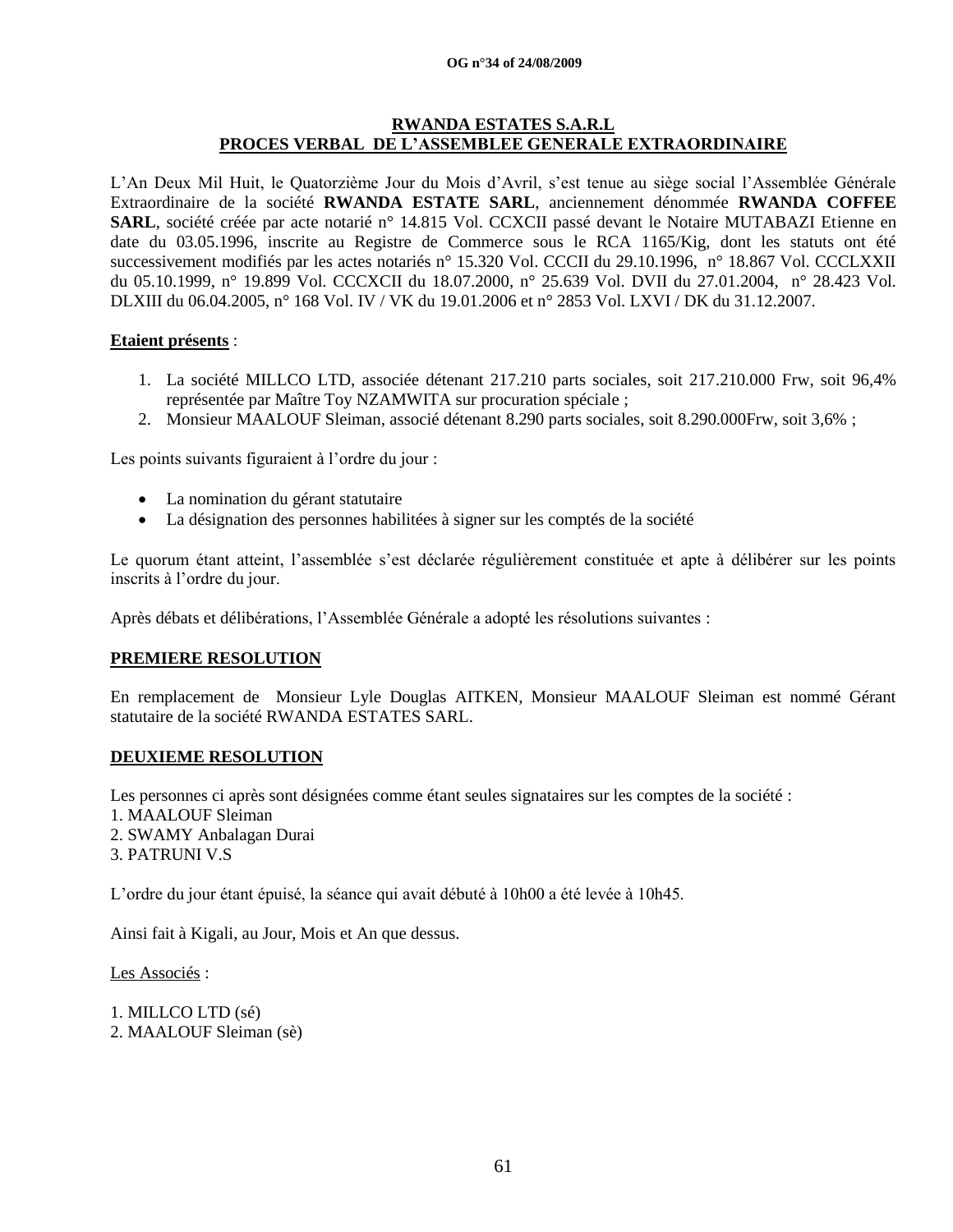#### **PROCURATION SPECIALE**

La société MILLCO LTD, titulaire de 217.210 parts sociales dans la société RWANDA ESTATES SARL, donne, par la présente procuration spéciale, mandant à Maître Toy NZAMWITA, Avocat au bureau de Kigali, B.P 1894 Kigali ;

#### **Pour**

En ses lieu et place, la représenter à l"Assemblée Générale Extraordinaire de la société RWANDA ESTATES SAL QUI TIENDRA LA 14/04/2008, et qui aura les points suivant à l'ordre du jour :

- La nomination du gérant statutaire ;
- La désignation des personnes habilitées à signer sur le les comptes de la société ;

A ce effet, faire tout ce qui est nécessaire pour pour le bon accomplissement du présent mandant.

Fait à , le 9 avril 2008

## **ACTE NOTARIE NUMERO TROIS MILLE SEPT CENT QUARANTE SEPT VOLUME LXXXIII / D.K**

L'An Deux Mille Huit, le Dix Septième Jour du Mois de d"Avril, Nous **RUZINDANA Landrine**, Notaire Officiel de l'Etat Rwandais, étant et résidant à Kigali, certifions que l'acte dont les clauses sont reproduites ci avant Nous a été présenté par:

1. La société MILLCO LTD, représentée par Maître Toy NZAMWITA sur procuration spéciale ;

2. Monsieur MAALOUF Sleiman ;

En présence de NDUSHABANDI Jean et ANBALAGAN D. SWAMY témoins instrumentaires à ce requis et réunissant les conditions exigées par la loi.

Lecture du contenu de l'acte ayant été faite aux comparants et aux témoins, les comparants ont déclaré devant Nous et en présence des dits témoins que l'acte tel qu'il est rédigé renferme bien l'expression de leur volonté. En foi de quoi, le présent acte a été signé par les comparants, les témoins et Nous, Notaire et revêtu du sceau de l'Office Notarial de Kigali.

### **LES COMPARANTS**

1**. La société MILLCO LTD 2. MAALOUF Suleiman (sé) (sé)** 

### **LES TEMOINS**

**(sé) (sé)**

1. **NDUSHABANDI Jean** 2.**ANBALAGAN D**. SWAMY

**LE NOTAIRE RUZINDANA Landrine (sé)**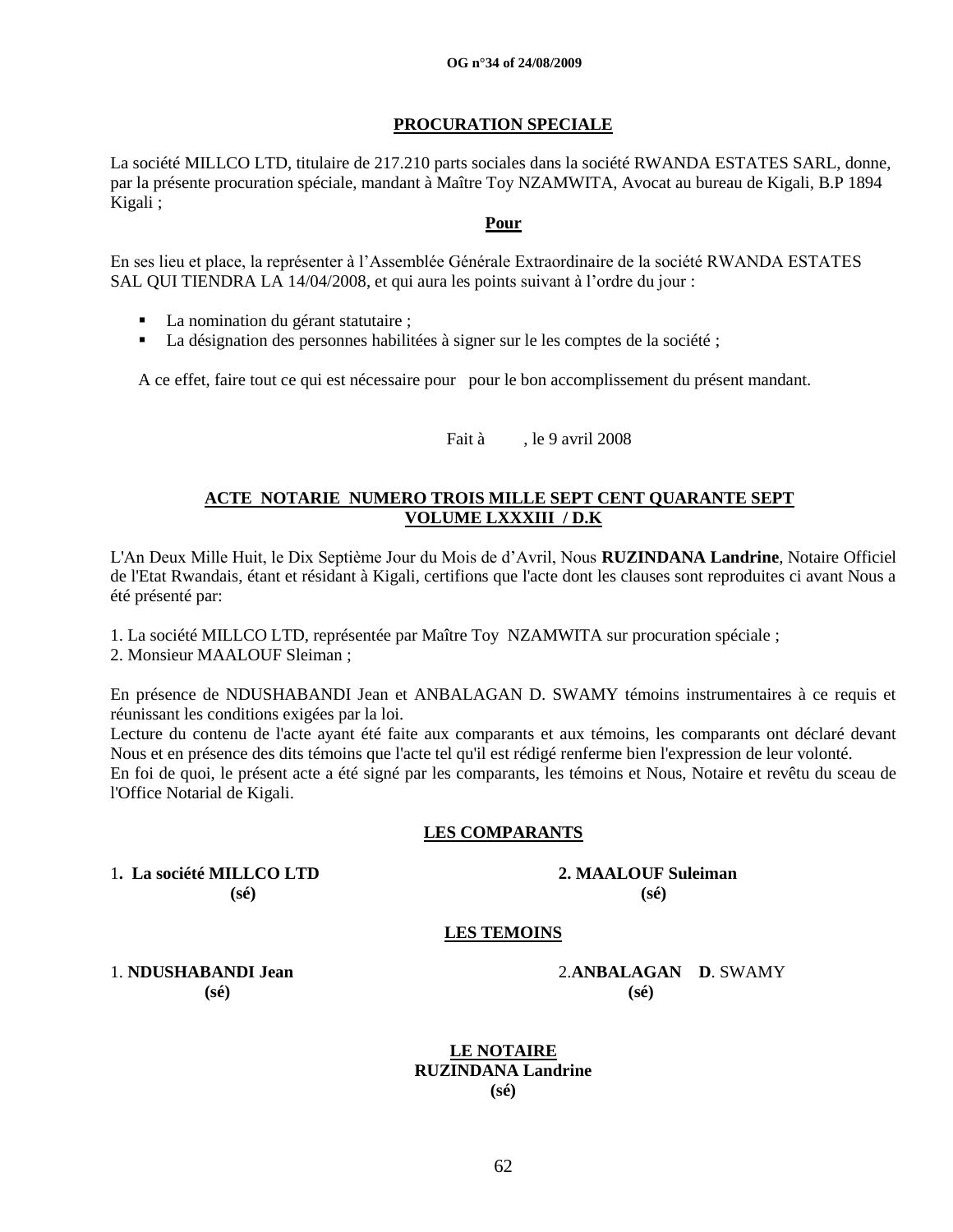- **DROITS PERCUS**: Frais d'acte: Deux Mille Cinq Cent Francs Rwandais, enregistrés par Nous RUZINDANA Landrine, Notaire Officiel de l'Etat Rwandais étant et résidant à Kigali, sous le numéro 3747, volume LXXXIII dont le coût Deux Mille Cinq Cent Francs Rwandais perçus suivant quittance n° 7891 K/08 du Seize Avril Deux Mil Huit délivrée par le comptable public du District de Kicukiro.

### **LE NOTAIRE RUZINDANA Landrine (sé)**

**- FRAIS D'EXPEDITION** : POUR EXPEDITION AUTHENTIQUE DONT COUT DEUX MILLE QUATRE CENT FRANCS RWANDAIS, PERCUS POUR UNE EXPEDITION AUTHENTIQUE SUR LES MEMES QUITTANCES.

#### **LE NOTAIRE RUZINDANA Landrine (sé)**

#### **AGENCE NATIONALE D'ENREGISTREMENT COMMERCIAL (RCRSA) B .P 7265 KIGALI**

### **A.S. N° 105**

Reçu en dépôt au Bureau de l"Agence Nationale d"Enregistrement Commercial,le 8/6/2008 et inscrit au Registre ad hoc des actess de Société, sous le N° R.CA 1165/KIG , le dépôt du procès verbal de l"Assembleée Générale Extraordinaire du 14/4/2008 de la Société **RWANDA ESTATES S.A.R.L.**

#### **Droits perçus** :

- Droit de dépôt ……………………………5000 FRW
- Amande pour dépôt tarif……………..……5000 FRW
- Suivant quittances  $n^{\circ}$  …………..3212904 du 13/6/2008 3136557 du 25/4/2008

**Le Registraire Général Eraste KABERA (sé)**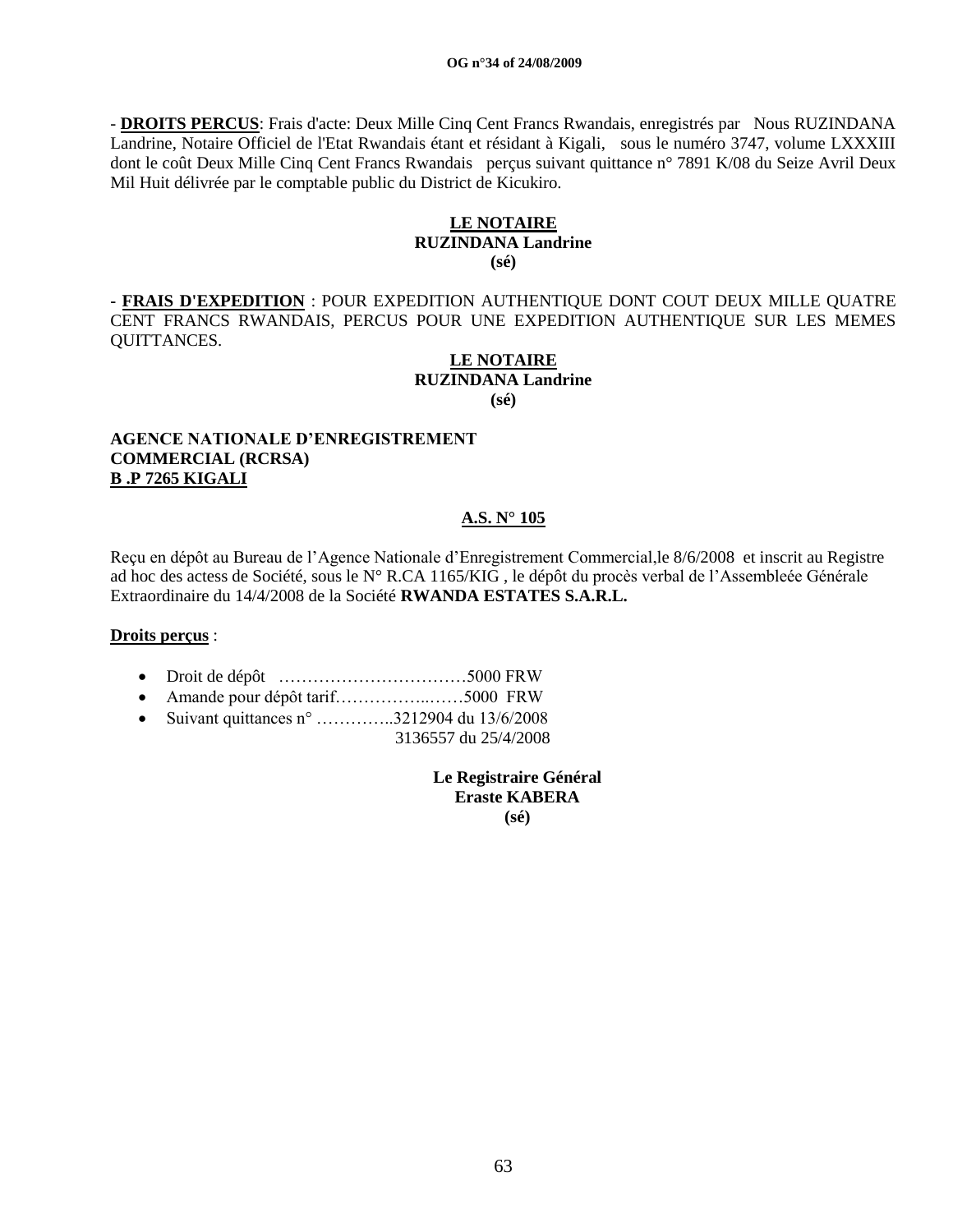# **OMEGA MULTISERVICE RWANDA STATUTS**

#### **Entre les soussignés** :

MUKABACONDO Bonifride de Nationalité Rwandaise, résidant à Kigali : Mob. 05122503 NIYIBIZI Shalom de Nationalité Rwandaise, résidant à Kigali : Mob. 08571078 KALISA Ignace de Nationalité Rwandaise, résidant à Kigali : Mob. 08510318 NIYIBIZI Shalom, enfant mineur représenté par son père KALISA Ignace. Il est formé une société qui sera régie par la loi en vigueur dans la République du Rwanda et les Statuts arrêtés comme suit :

## **CHAPITRE PREMIER : FORME – DENOMINATION – SIEGE – DUREE ET OBJET**

### **Article premier : Forme et dénomination**

Il est constitué une société à responsabilité limitée sous la dénomination de « **OMEGA MULTISERVICE RWANDA s.a.r.l »**. Dans tous actes, factures, annonces et publications émanant de la société, la dénomination sociale doit toujours être précédée ou suivie des mots écrits lisiblement « Société à Responsabilité Limitée » ou des initiales « S.A.R.L. »

#### **Article 2** : **Siège Social**

Le siège social de la société est établi à Kigali, B.P. 2551 KIGALI. Il peut être transféré en toute autre localité du Rwanda sur décision de l"Assemblée Générale délibérant dans les conditions requises par la loi pour la modification des statuts.

Les bureaux, succursales et agences peuvent être ouvert ailleurs au Rwanda par décision de l"Assemblée Générale, suivant les formes requises pour le transfert du siège en dehors de KIGALI.

### **Article 3 : Durée**

La Société est constituée pour une durée illimitée prenant cours à la date de son immatriculation au Registre de Commerce, sauf dissolution anticipée par décision unanime des associés.

### **Article 4 : Objet Social**

La Société a pour objet, tant pour elle – même que pour le compte des tiers, oeuvrant seule ou en participation avec des tiers, en République du Rwanda ou à l"étranger : de prester des conseils, consultation, étude et des services dans les domaines suivants :

#### **I.FISCALITE**

Etude et conseils en fiscalité , Conception et suivi des projets,Audit des Institutions ; Expertise et contre expertise des projets, Enquêtes, ainsi que le commerce général.

### **II. REPRESENTATION DES ENTREPRISES**

Représentation des entreprises nationaux et Internationaux. La société peut s'intéresser par toute voie dans toutes affaires, Entreprise ou sociétés ayant un objet identique, analogue, similaire ou connexe, ou qui soient simplement de nature à favoriser son développement.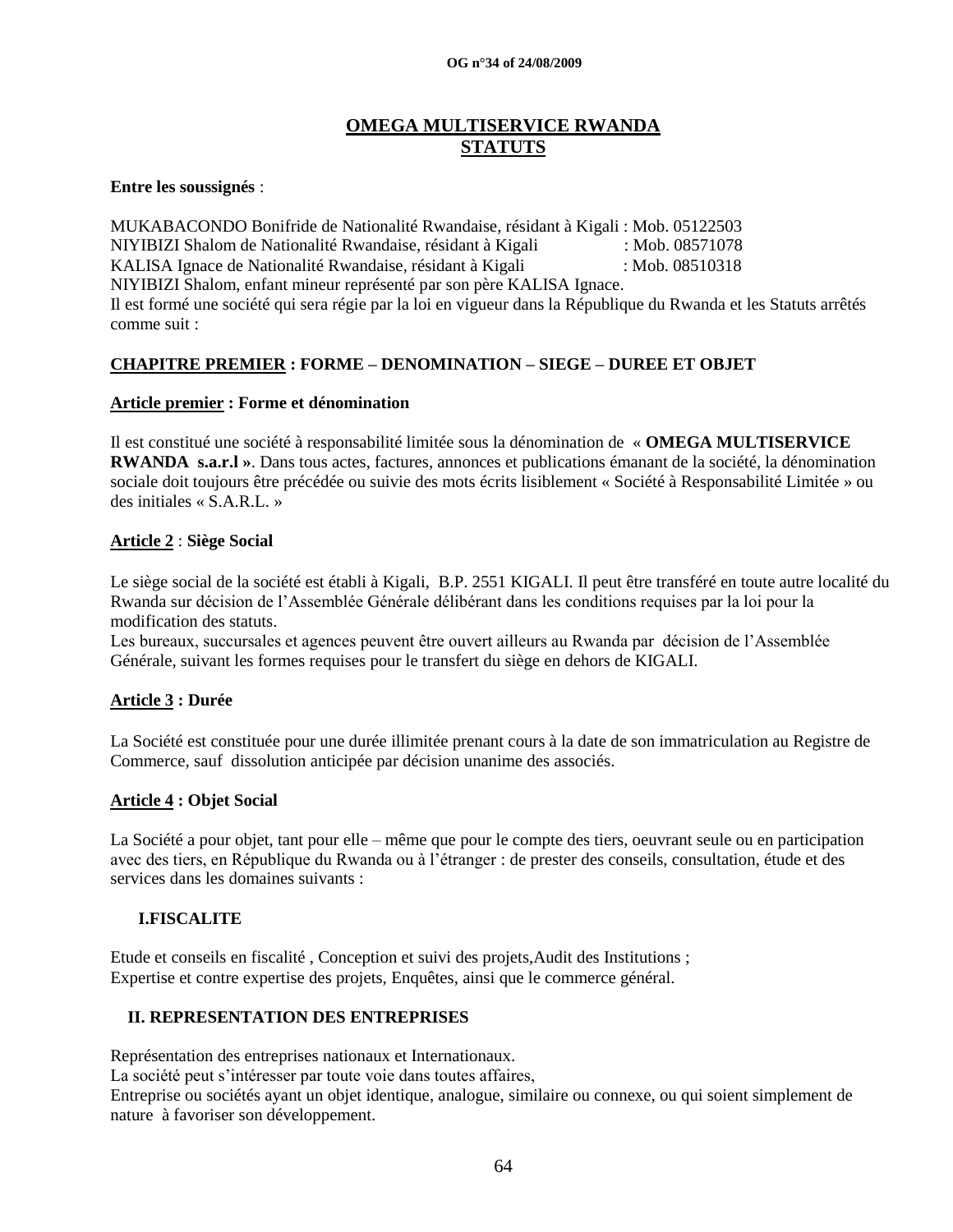## **CHAPITRE II : CAPITAL SOCIAL – PARTS SOCIALES – SOUSCRIPTION - LIBERATION – DROITS ET RESPONSABILITES.**

# **Article 5 : Capital Social**

Le capital social est fixé à 4 500 000 FRW (Quatre millions cinq cents mille francs rwandais) représentant 250 (deux cents cinquante) parts sociales d"une valeur nominale de 18 000Frw (dix huit mille francs rwandais) chacune.

# **Article 6 : Modification du Capital**

Le capital social pourra être augmenté ou réduit une ou plusieurs fois par décision de l"Assemblée Générale délibérant dans les conditions prévues pour la modification des statuts. Lors de toute augmentation du capital, l"Assemblée Générale fixe le taux et les conditions d"émission des parts sociales nouvelles celles–ci sont offertes par préférence aux propriétaires des parts sociales existant au jour de l"émission au prorata des titres appartenant à chacun d"eux.

Le droit de préemption s'exerce dans un délai de trois mois.

Pour la libération des parts souscrites en cas d"augmentation du capital, le conseil d"administration fera, selon les besoins de la société des appels de fonds aux associés souscripteurs, par lettre recommandée, au moins un mois avant la date fixée pour les versements.

Tout retard de versement produira de plein droit des intérêts au taux de 10 % au profit de la société jusqu"au jour du paiement. Les droits attachés aux parts sociales seront suspendus jusqu"aux jours du règlement principal et des intérêts.

# **Article 7 : Souscription et libération**

Les associés font apport à la société des parts sociales en numéraires entièrement souscrites et libérées de la manière suivante : MUKABACONDO Bonifride a libéré 125 parts sociales, soit 2 250 000 FRW NIYIBIZI Shalom a libéré 100 parts sociales, soit 1 800 000 FRW KALISA Ignace a libéré 25 parts sociales, soit 450 000 FRW

**Article 8 : Droits et responsabilités**

La valeur de la part sociale ne confère pas à son propriétaire un droit égal dans les bénéfices de la société et dans tout l"actif social. Les bénéfices de la société seront partagée proportionnellement aux apports de chaque associé pour son fonctionnement. Un assemblé général se tiendra a la fin de chaque année pour évaluer les apports de chaque membre ainsi que ses dividendes.

Les parts sociales sont indivisibles. S'il y a plusieurs propriétaires d'une part indivise, l'exercice des droits y afférents est suspendu jusqu"à ce qu"une seule personne ait été désignée comme étant à l"égard de la société propriétaire de la part sociale.

En cas d"usufruit, les parts sociales sont souscrites au nom de l"usufruitier pour l"usufruit, du nu - propriétaire pour la nu - propriété.

Les parts sont librement cessibles entre associés. Elles ne peuvent être cédées à des tiers étrangers à la société qu"avec le consentement de la majorité des associés représentant au moins les 2/3 des associés. Ne sont pas considérés comme des tiers au sens de l"alinéa précédents : l"époux, les conjoints, successeurs ascendants ou descendants en ligne directe.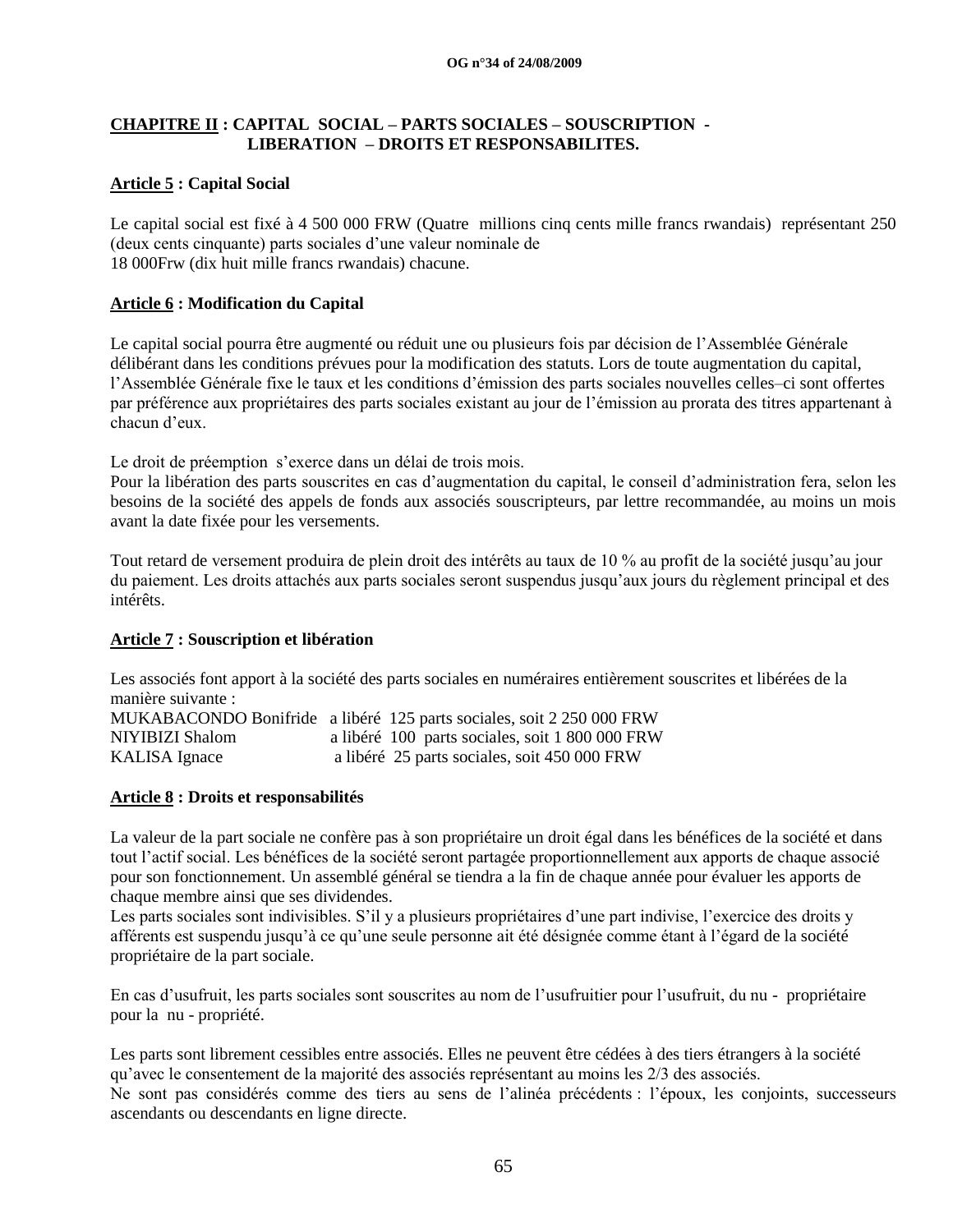Dans tous les cas, les cessions entre vifs ou à cause de mort sont subordonnées au droit de préemption des associés.

Lorsque plusieurs associés font usage de leur droit de préemption, celui – ci s'exerce proportionnellement aux parts sociales que chacun d"eux possède au jour de la cession ou transmission.

#### **Article 10** : **Droits des héritiers ou ayants droit**.

Les héritiers ou ayant droit des associés ne pourront, sous quel prétexte que ce soit, pratiquer une apposition de scellés sur les biens et les valeurs de la société, en requérir l"inventaire ou la licitation ni s"immiscer dans son administration.

Ils doivent pour l"exercice de leurs droits s"en référer aux bilans sociaux ainsi qu"aux décisions de l"Assemblée Générale. Un propriétaire des parts ne peut les donner en gage qu"avec le consentement des autres associés, et même en ce cas, il continue à exercer seul les droits de vote afférent aux dites parts.

#### **Article 11 : Achat des parts d'un associé**

La société peut acheter les parts sociales de l"associé cédant, soit au moyen du capital, soit au moyen des réserves facultatives.

Dans le premier cas, le capital est réduit et les parts annulées, dans le second cas, la société dispose d"un délai de deux ans pour aliéner les parts, les associés conservant leurs droits de préemption.

Passé ce délai, les parts sont annulées de plein droit sans qu"il en résulte une réduction du capital

### **Article 12 : Saisie des parts d'un associé**.

.

En cas de saisie, les associés ou la société peuvent empêcher la vente publique de la totalité ou d"une partie des parts d"un associé soit en indiquant d"autres biens suffisants pour couvrir le créancier de ses droits, soit en payant de leurs deniers, en tout ou en partie, le créancier au droit duquel ils sont de plein droit subrogés, soit en acquérant les parts saisies, conformément au prescrit de l"article précédent.

### **Article 13 : Interdiction de participations et de prêts**

La société ne peut, à peine de nullité, accepter la souscription ou l"acquisition d"une quelconque partie de ses titres par ses filiales.

La société ne peut accepter la possession d"une quelconque partie de ses titres par une autre société dont elle possède directement ou indirectement 10 % du capital. Elle ne peut non plus souscrire ou acquérir de titres d'une autre société qui possède directement ou indirectement 10 % de son capital. La société ne peut au moyen de fonds sociaux, faire des prêts ou avances garantis par ses propres parts ou destinés à les acquérir.

### **CHAPITRE III. ADMINISTRATION – GESTION JOURNALIERE ET CONTRÔLE DE LA SOCIETE.**

#### **Article 14 : Administration**

La société est administrée par un Conseil d"Administration doté des pouvoirs les plus étendus pour accomplir les actes qu"impliquent la réalisation dont l"objet social et pour la représentation en justice. Le Conseil d"Administration a notamment le pouvoir de :

- Voter le budget de la société
- Nommer et révoquer le personnel de cadre de la société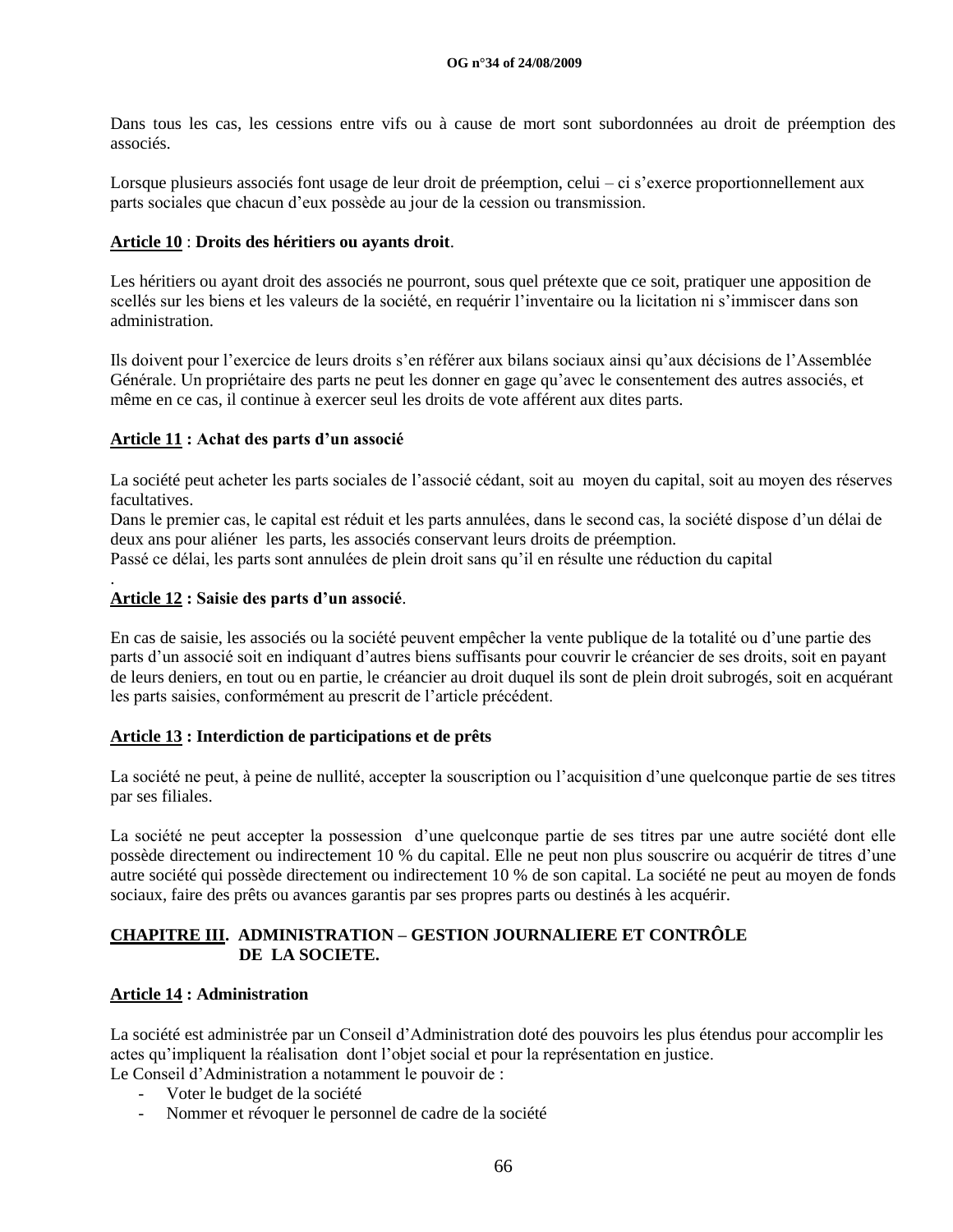- Fixer les rémunérations du personnel ainsi que les avantages matériels éventuels.
- Autoriser les emprunts et les octrois de garantie
- Elaborer les programmes et fixer les politiques de développement de la société
- Exercer les actions judiciaires tout en demandant qu"en défendant.

## **Article 15 : Gestion journalière**

Le conseil d"Administration confie tous ses pouvoirs en ce qui est de la gestion journalière à l"Administrateur – Directeur en la personne de KALISA Ignace.

Pour la conduite des activités de ses séances, le conseil d"Administration se choisit un Président et un vice – président tandis que l"Administrateur Directeur en est le Secrétaire Exécutif.

### **Article 16 : Pouvoirs de l'Administrateur – Directeur**

Dans les limites précisées à l"article 14 ; l"Administrateur - Directeur est investi de tous les pouvoirs d"Administration notamment : La représentation légale de la société vis - à - vis des tiers Les encaissements La gestion journalière et la conclusion des marchés Néanmoins il peut déléguer ses pouvoirs à l"Administrateur - Adjoint ou a un cadre de la société.

# **Article 17 : Contrôle de la société**

Les opérations de la société sont éventuellement contrôlées par un ou deux commissaires aux comptes associés ou non. Ils seront nommés par l"Assemblée Générale pour un terme de 2 ans renouvelable une fois. Leur mandat est rémunéré. Ils sont sous la responsabilité de l"Administrateur – Directeur qui fixe également leurs émoluments. A défaut de commissaire aux comptes, chaque associé conserve tout pouvoir d"investigation et de contrôle.

### **Article 18 : Droits et devoirs du Commissaire aux comptes**

Le commissaire aux comptes a pour mandat de vérifier les livres, la caisse, le portefeuille et les valeurs de la société, de contrôler la régularité et la sincérité des inventaires et des bilans ainsi que l"exactitude des informations données sur les comptes de la société dans le rapport du conseil d"Administration.

Le commissaire a le pouvoir illimité de contrôle sur toutes les opérations de la société. Il peut prendre Connaissance, sans déplacement, de tous documents sociaux et requérir du conseil d"Administration et de proposer toutes explications complémentaires. Il peut se faire assister, à ses frais, par des experts dont il répond.

Le commissaire fait, par écrit rapport à l'Assemblée :

- 1° Sur la manière dont il a effectué le contrôle en cours de l"exercice et sur la manière dont le Conseil d"Administration et les proposés ont facilité cette mission.
- 2° Sur l"exactitude de l"inventaire, du bilan, du compte des profits et pertes et du rapport du Conseil d"Administration,
- 3° Sur l"existence éventuelle d"opérations contraires à la loi ou aux statuts,
- 4° Sur la régularité de la répartition des bénéfices,
- 5° Sur l"opportunité des modifications apportées d"un exercice à l"autre, soit à la présentation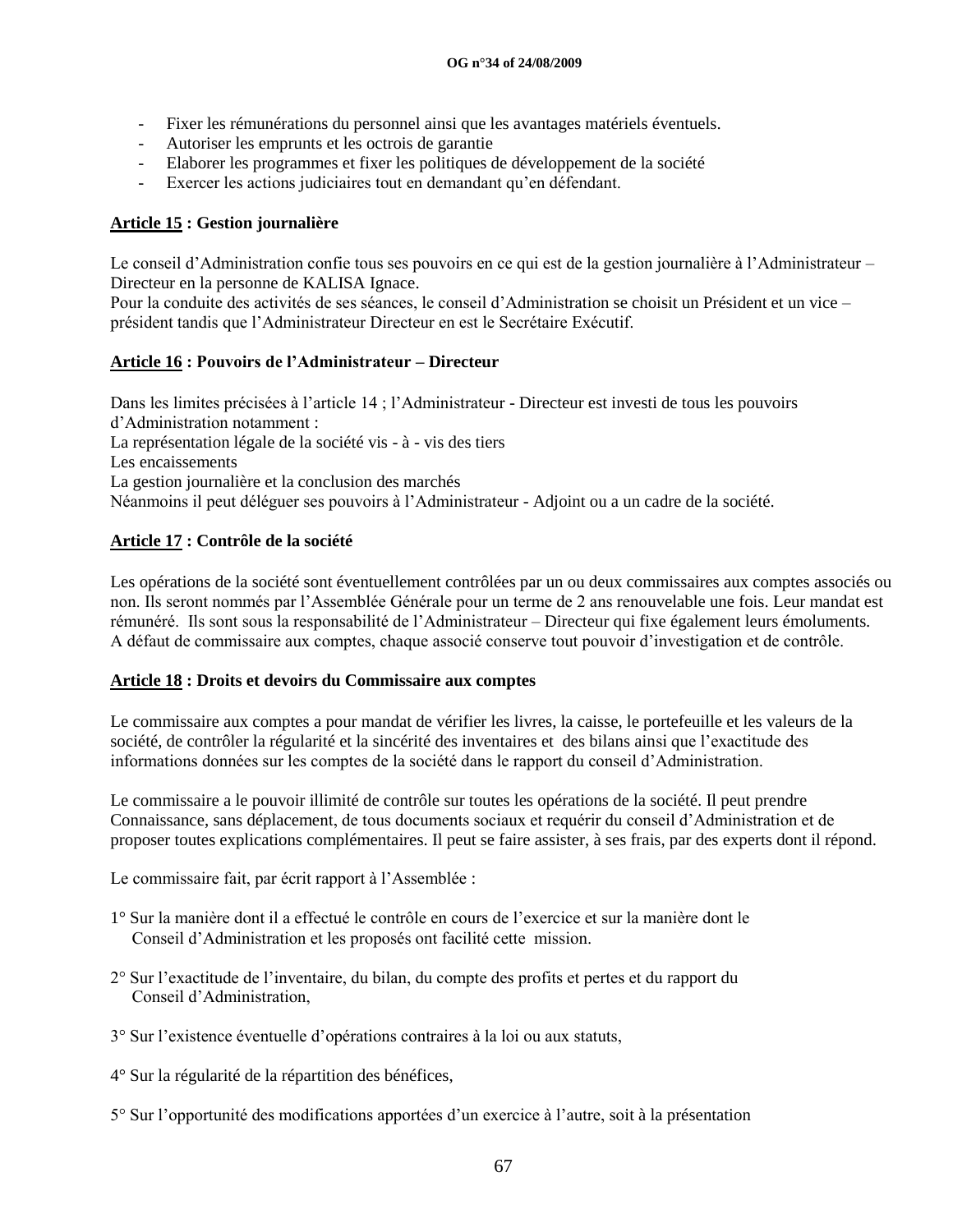du bilan ou du compte de profits et pertes, soit au mode d"évaluation des éléments de l"actif et du passif.

6° Il convoque l"Assemblée lorsque l"Administrateur - Directeur reste à défaut de le faire. (La responsabilité du commissaire en tant que telle a trait à sa mission de contrôle ainsi que les recours éventuels)

# **CHAPITRE IV: ASSEMBLEE GENERALE.**

## **Article 19 : Pouvoirs**

L"Assemblée Générale se compose de tous les associés, quel que soit le nombre de leurs parts sociales. L"Assemblée Générale régulièrement constituée représente la totalité des associés. Ses délibérations, prises conformément à la loi et aux statuts obligent tous les associés même les absents les dissidents ou les incapables.

### **Article 20 : Convocation**

L"Assemblée Générale est convoquée par l"Administrateur - Directeur, soit par l"Administrateur adjoint, soit par le commissaire aux comptes, soit par un mandataire en justice à la demande des associés disposant d"au moins un cinquième du capital.

Les convocations contenant l'ordre du jour et fixant la date, l'heure et le lieu de l'assemblée doivent être envoyées aux associés par lettres recommandées ou remises en mains contre accusé de réception, quinze jours au moins avant la date de l"assemblée.

Sur deuxième convocation, délai de convocation peut–être réduit à huit jours au moins. Tout associé qui assiste à une assemblée générale ou s"y fait représenter est considéré comme ayant été régulièrement convoqué. L"Assemblée générale délibère sur les questions mentionnées à l"ordre du jour. Toutefois, elle peut prendre des décisions en dehors de cet ordre du jour ou se réussir sans convocation si tous les associés y consentent ou s"il s"agit d"une action contre le conseil d"Administration.

# **Article 22 : Assemblée générale ordinaire.**

L"Assemblée Générale ordinaire se tient chaque année au siège social le trente mars à 10 heures. Si ce jour est un jour férié, l"assemblée a lieu le jour ouvrable suivant. L"avancement ou le rapport d"un mois maximum est possible moyennant un motif sérieux et la notification à tous les associés au moins quinze jours à l"avance. A titre exclusif, l"assemblée générale ordinaire :

- Nomme et révoque les administrateurs, l"Administrateur directeur et le ou les commissaires aux comptes s'il y a lieu.
- Sanctionne les rapports du conseil d"Administration, de l"Administrateur directeur et des commissaires aux comptes.
- Se prononce sur toute question soulevée par les organes de la société d'Administration ou à l'Assemblée Générale extraordinaire.
- Décide l"affectation des bénéfices.
- Donne quitus au conseil d"administration et aux commissaires aux comptes.

Pour délibérer valablement, les associés présents ou représentés doivent posséder la moitié au moins du capital social. Si cette condition n"est pas rempli une nouvelle assemblée est convoquée dans le délai de huit jours au moins et cette assemblée délibère valablement quelle que soit la portion du capital représentée. Les décisions sont prises dans l"un comme dans l"autre cas à la moitié des voix qui participent au vote.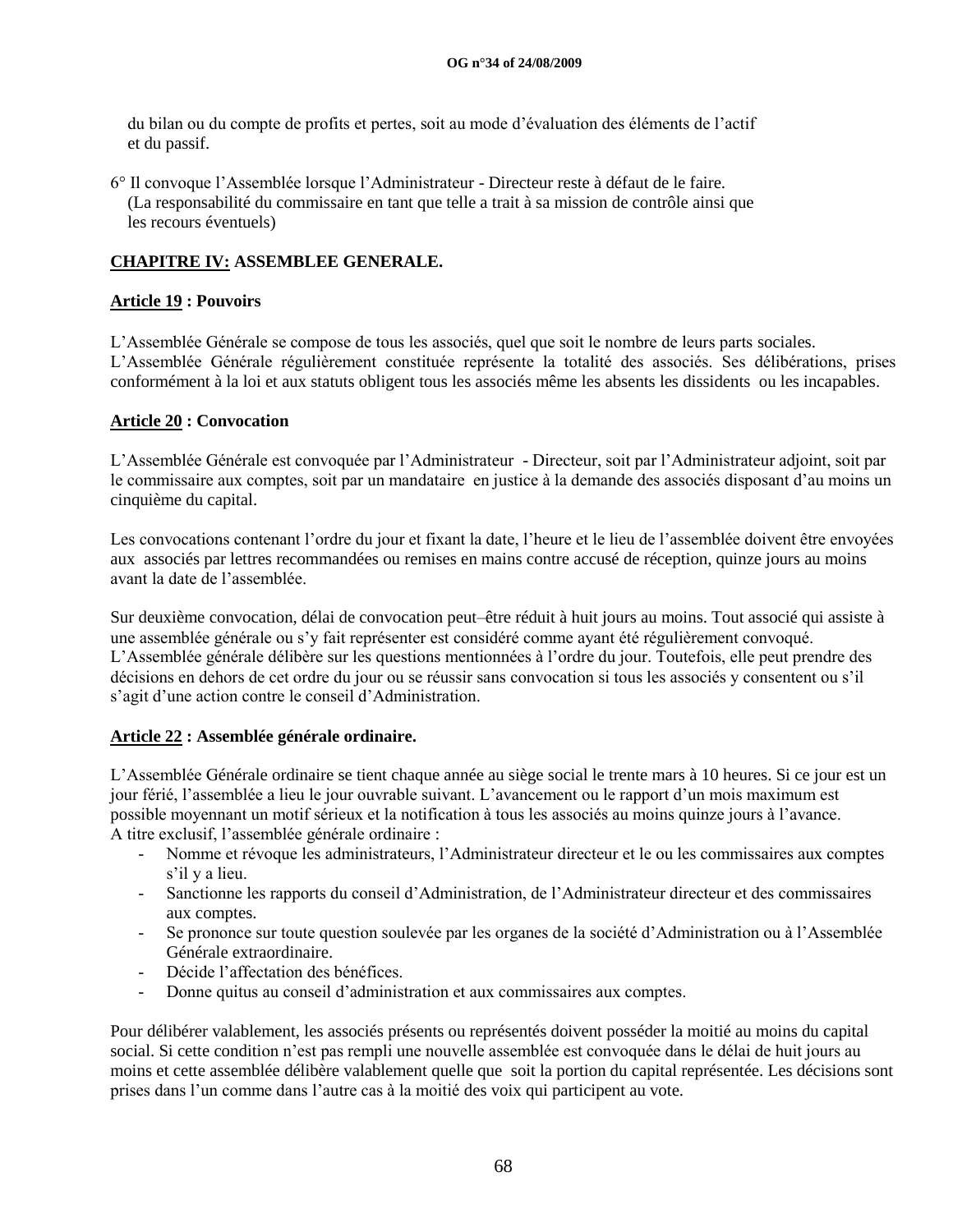# **Article 23 : L'Assemblée Générale extraordinaire.**

Des assemblées générales extraordinaires peuvent être convoquées aussi souvent que l"intérêt de la société l"exige.Il est dès lors procédé comme dit aux articles traitant de la convocation.

De telles assemblées sont convoquées soit par le président, soit par l"Administrateur – Directeur, soit par le commissaire aux comptes, soit par les liquidateurs, soit par un mandataire en justice dûment requis par des associés disposant d"au moins un dixième des voix.

L"Assemblée Générale extraordinaire est compétente pour toutes les modifications aux statuts et pour toute autre question jugée grave et urgente pour la vie de la société

Pour délibérer valablement, les associés présents ou représentés doivent posséder la moitié au moins du capital social.

Si cette condition n"est pas remplie, une nouvelle assemblée sera convoquée dans le délai d"un mois à l"effet de délibérer définitivement et valablement à la condition que le quart du capital soit représenté.

Les décisions sont alors prises dans l"un comme dans l"autre cas à la majorité des trois quarts des voix qui participent au vote. Toutefois lorsque le vote sur une des modifications essentielles telles que l"objet de la société, le transfert du siège social, la transformation, la fusion ou la scission de la société, l"augmentation ou la réduction du capital, la gérance établit un rapport justificatif, l"annonce dans l"ordre du jour, le communique à tous les associés et le soumet à l"assemblée extraordinaire.

Les décisions sont alors prises à la majorité des quatre cinquièmes, à condition que les trois quarts du capital soient représentés à la première assemblée et la moitié à la seconde.

Lorsque l'augmentation du capital est faite à l'aide d'apports nouveaux, les règles relatives à la constitution du capital sont applicables.

Si la réduction doit se faire par remboursement aux associés, elle ne peut avoir lieu que six mois après la publication de la décision. La convocation doit indiquer comment la réduction sera opérée.

# **Article 24 : Procès Verbaux**

Les procès verbaux de l"Assemblée Générale sont signés par tous les associés ou mandataires ayant participé aux réunions.

# **Article 25** : **Rapports et documents comptables**

L"Administrateur – Directeur établit un rapport écrit sur les opérations de la société et l"activité de celle – ci pendant l"exercice écoulé, le compte d"exploitation générale le compte des pertes et profits et le bilan sont établis chaque année selon les mêmes formes et mêmes méthodes l"évaluation que les années précédentes. Toutefois en cas de proposition de modification, l"assemblée générale, au vue des comptes établis et selon les formes l"Administrateur gérant et des commissaires aux comptes, se prononcent sur les modifications proposées.

Les documents comptables, ainsi que le rapport de l'Administrateur - Directeur sur les opérations de la société seront soumis au moins quarante cinq jours avant la date de l"Assemblée générale ordinaire, aux commissaires qui devront finir leur rapport quinze jours avant l"Assemblée annuelle.

# **CHAPITRE V. EXERCICE ET DISTRIBUTION DES BENEFICES**

# **Article 26 : Exercice Social**

L"exercice social commence le premier janvier et se termine le trente et un décembre de chaque année sauf la première année où l"exercice commence le jour de l"immatriculation au registre de commerce et termine le 31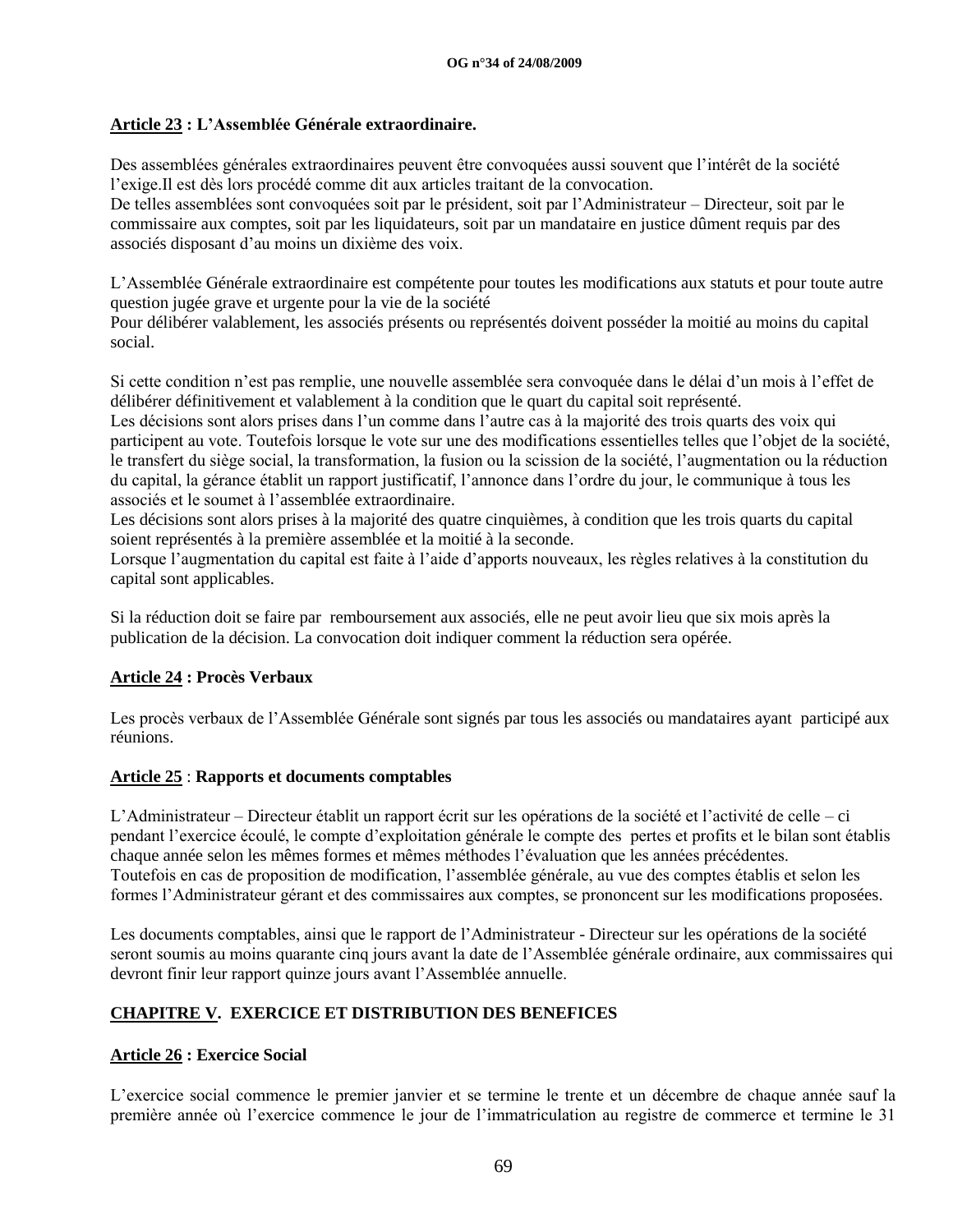décembre suivant,

Dès la clôture de chaque exercice l"Administrateur - Directeur dresse l"inventaire de divers éléments de l"actif et du passif existant à cette date. Il dresse également le compte de pertes et profits et le bilan.

# **Article 27: Inventaire et comptes annuels.**

L"Administrateur - Directeur établit à la fin de chaque exercice un inventaire général contenant l'indication des valeurs mobilières et immobilières et des dettes de la société, un compte de profits et pertes, un bilan et un rapport sur l"exercice révolu, sur la perspective d"avenir et sur les mesures à prendre pour la gestion ultérieure de la société.

Ce rapport doit contenir un exposé détaillé du bilan et du compte de profits et pertes, des indications précises sur l"ensemble des rémunérations ou avantages allouées aux organes de la société et des propositions pour la distribution des bénéfices.

# **Article 28: Distribution des bénéfices**

Les produits nets de l"exercice, déductions faites des frais généraux et d"autres charges de la société, y compris les amortissements et provisions, constituent des bénéfices nets. Il est fait sur les bénéfices nets de l"exercice, diminué le cas échéant, des pertes antérieures, un prélèvement de 30% au moins affecté à la formation d"un fonds de réserve, ce montant cesse d"être obligatoire lorsqu" il atteint 20% du capital.

Le bénéfice distribuable est constitué par le bénéfice net de l"exercice diminué des pertes antérieurs et des prélèvements pour la réserve et augmenté des reports bénéficiaires.

Sur le bénéfice distribuable, l"Assemblée Générale annuelle, sur proposition de l"Administrateur Directeur a le droit de prélever toutes sommes qu"elle juge convenable de fixer soit pour être reportées à nouveau sur l"exercice suivant, soit pour être affectées à un ou plusieurs fonds de réserves extraordinaires, généraux ou spéciaux. Ce fonds ou ces fonds peuvent recevoir toutes affectations décidées par l"Assemblée générale sur proposition de l"Administrateur – Directeur.

# **Article 29: Paiement des dividendes**

Le paiement des dividendes se fait aux époques et endroits fixés par le conseil d"administration sur avis de l"administrateur- Directeur qui en informera les associés, sans que l"époque de paiement puisse être différée de plus de six mois après la réunion de l"Assemblée Générale qui aura approuvé le bilan, sauf décision contraire de cette dernière.

# **CHAPITRE VI. : DISSOLUTION – LIQUIDATION**

# **Article 30 : Dissolution**

En cas de perte de 30% du capital social, l"Administrateur Directeur est tenu de convoquer l"Assemblée Générale des associés à l"effet de décider s"il y a lieu de prononcer la dissolution de la société. Si la perte a atteint 30% du capital, la dissolution pourra être demandée par les associés possédant 2/3 des titres représentés à l"Assemblée Générale.

# **Article 31 : Liquidateurs**

Hormis la dissolution judiciaire, en cas de dissolution pour quelque cause que ce soit, et à quelque moment que ce soit, l"Assemblée Générale nommera le ou les liquidateurs, déterminera leurs pouvoirs et fixera leurs émoluments. L"Assemblée générale jouit à cette fin des droits les plus étendus.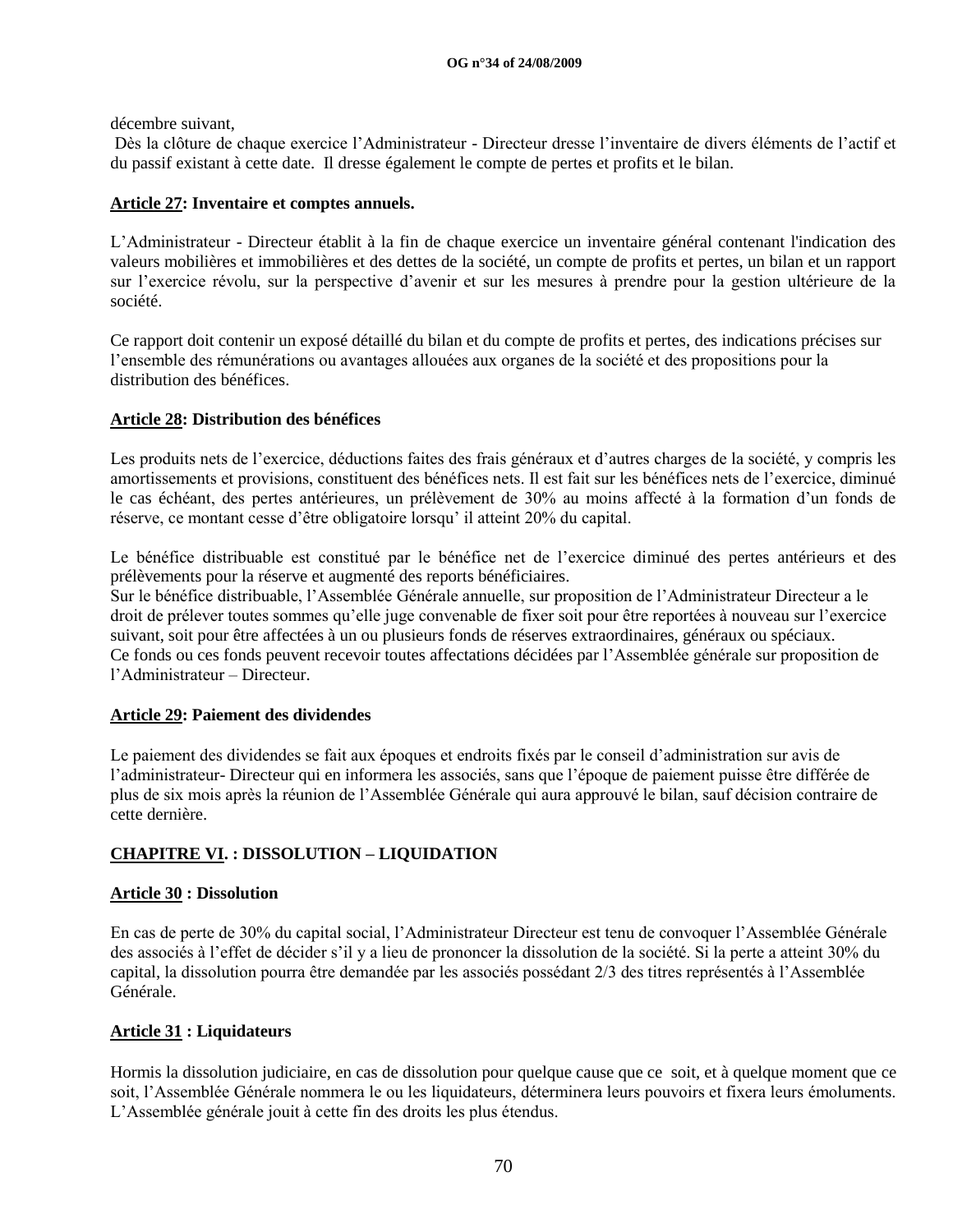La nomination des liquidateurs met fin au mandat de l"Administrateur – Directeur, du conseil d"Administration et des commissaires aux comptes.

## **Article 32 : Répartition de l'avoir social**

Après apurement de toutes les dettes et charges de la société y compris la rémunération des liquidateurs ou consignation faite pour ces règlements, l"actif net est réparti en espèces ou en titre entre toutes les parts au prorata de leur montant.

# **CHAPITRE VII : DISPOSITIONS GENERALES**

## **Article 33 : Election de domicile**.

Pour l"exécution des présents statuts, chaque associé, administrateur, commissaire ou liquidateur qui n"aurait pas son domicile au Rwanda est censé avoir élu domicile au siège social où toutes communications, assignations et significations peuvent lui être adressées

Toutefois, une copie sera envoyée par lettre recommandée avec accusé de réception à l"adresse que l"associé résident à l"étranger aura communiquée à la société, avec une éventuelle notification par télécopie au numéro fourni par le non résident ou par message électronique (e – mail)

## **Article 34 : Législation applicable.**

Pour tout ce qui n'est pas prévu par les présents statuts, de même que pour leur interprétation, les associés se conformeront à la législation en vigueur au Rwanda. En conséquence, les dispositions de cette législation auxquelles il n"est pas explicitement dérogé par les présents statuts y sont réputées inscrites et les clauses qui seraient contraires aux dispositions impératives de ces lois sont réputées non écrites.

### **Article 35 : Juridiction compétente**

Toutes contestations généralement quelconques concernant l"interprétation ou l"exécution des présents statuts seront de la compétence exclusive, au premier degré des juridictions de la ville de Kigali.

# **CHAPITRE VIII : DISPOSITIONS TRANSITOIRES**

### **Article 36 : Nomination du Commissaire aux Comptes**

Immédiatement après la signature des présents statuts, les associés se réuniront en Assemblée générale extraordinaire pour nommer le commissaire aux comptes, lui fixer des rémunérations et statuer sur tous objets relatifs aux intérêts sociaux.

# **Article 37 : Le Conseil d'Administration**

Le conseil d"Administration dès la signature des statuts est composé de Messieurs

- MUKABACONDO Bonifride : Administrateur Adjoint
- KALISA Ignace : Administrateur Directeur
- NIYIBIZI Shalom : Administrateur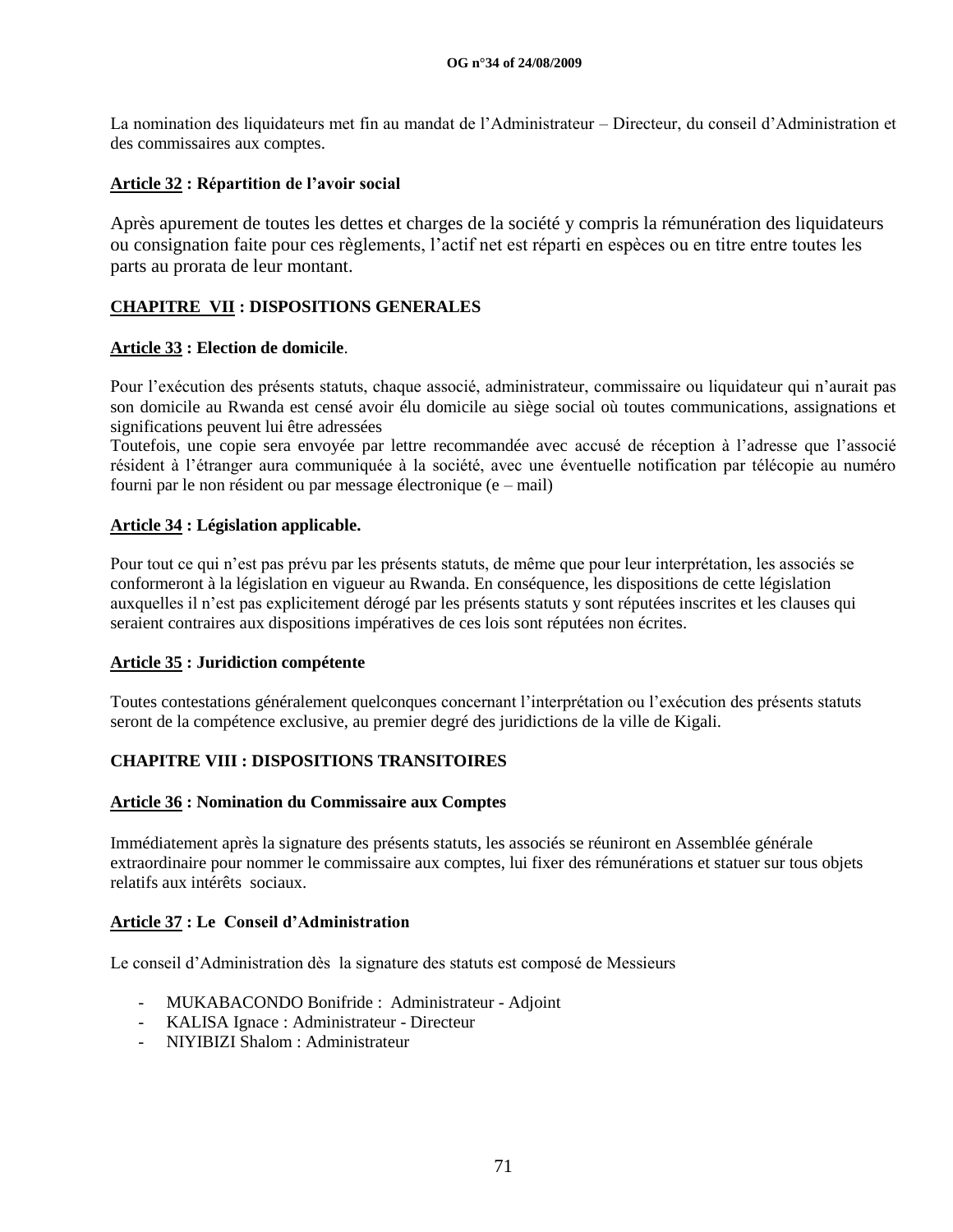#### **OG n°34 of 24/08/2009**

## **Article 38 : Frais de constitution**.

Le montant des frais, dépenses, rémunérations ou charges sous quelque forme que se soit, qui incombe à la société ou qui sont mis à sa charge en raison de sa constitution sont estimés à trois cents mille francs Rwandais.

Fait à Kigali le 09 /04 /2008

## **ASSOCIES** :

MUKABACONDO Bonifride (sé) NIYIBIZI Shalom (sé) KALISA Ignace (sé)

## **ACTE NOTARIE NUMERO TROIS MILLE SEPT CENT ET UN VOLUME LXX XIII/D.K**

L"An Deux mille huit, le neuvième jour du mois d"avril, devant Nous RUZINDANA Landrine, Notaire officiel de l"Etat Rwandais près du District de Kicukiro, certifions que l"acte dont les clauses sont reproduites ci-avant nous a été présenté par :

- 1. MUKABACONDO Bonifride, de Nationalité Rwandaise
- 2. NIYIBIZI Shalom, de Nationalité Rwandaise
- 3. KALISA Ignace, de Nationalité Rwandaise

En présence de Madame GASENGAYIRE Yvonne et Monsieur RWAGASANA Parfait témoins instrumentaires à ce requis et réunissant les conditions exigées par la loi.

Lecture du contenu de l"acte ayant été faite aux comparants et aux témoins, les comparants ont déclaré devant nous et en présence des dits témoins, que l"acte tel qu"il est rédigé renferme bien l"expression de leur volonté. En foi de quoi, le présent acte a été signé par les comparants, les témoins et nous, Notaire et revêtu du sceau de l"Office Rwandais Notarial le District de KICUKIRO

# **LES COMPARANTS**

1. MUKABACONDO Bonifride (sé)

- 2. NIYIBIZI Shalom (sé)
- 3. KALISA Ignace (sé)

# **LES TEMOINS**

RWAGASANA Parfait (sé) GASENGAYIRE Yvonne (sé) **LE NOTAIRE RUZINDANA Landrine** (sé)

**DROITS PERCUS** :Frais d"acte : Deux mille cinq cents francs Rwandais.

Enregistré par nous RUZINDANA Landrine, Notaire Officielle de l"Etat Rwandais près du District de Kicukiro étant et résidant à Kigali, sous le N° 3701, Volume LXX XIII / D.K dont le coût deux mille cinq cents francs rwandais perçus suivant quittance n° 6416/ D.K du 09 Avril 2008, délivrée par le comptable du District de Kicukiro.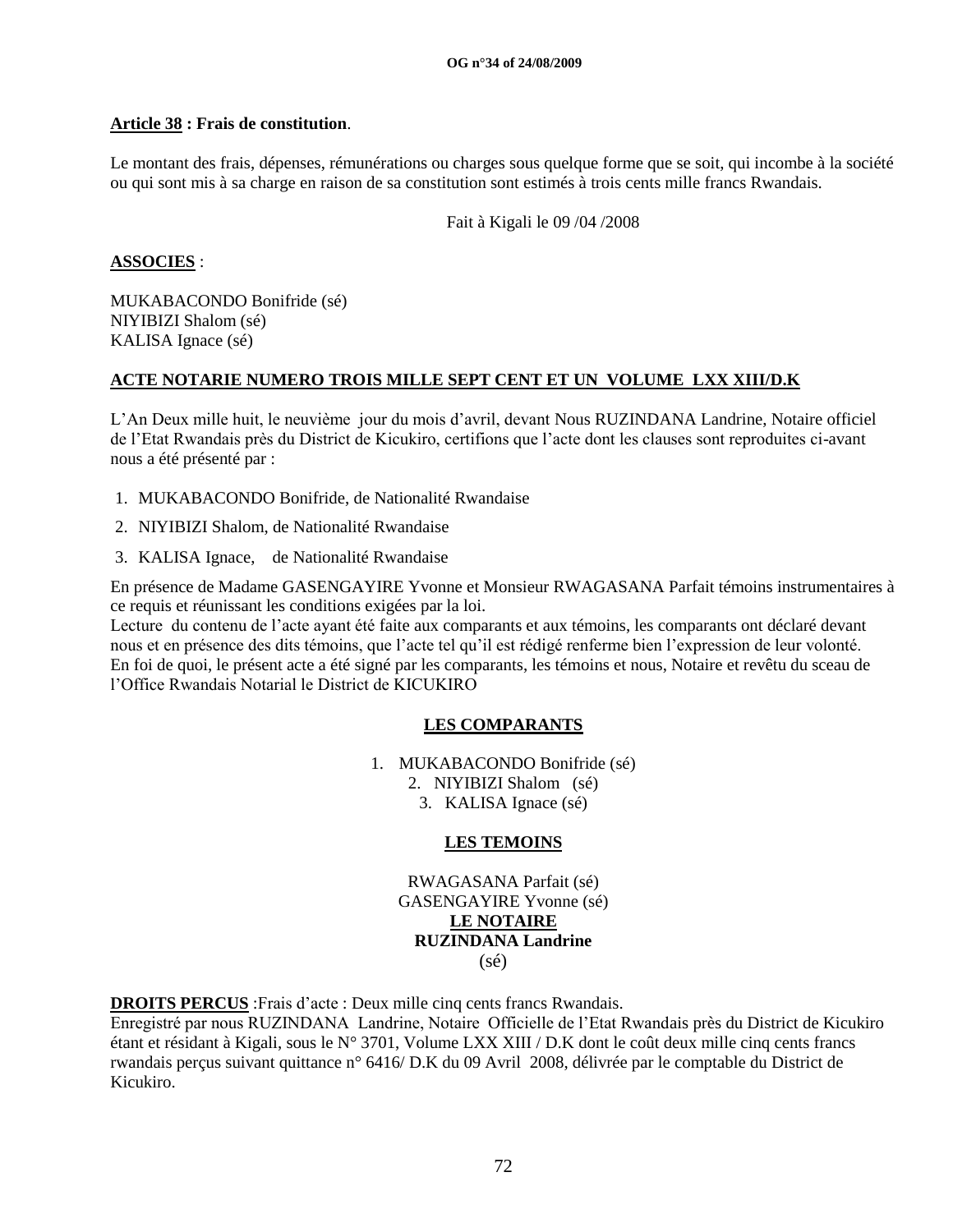## **LE NOTAIRE RUZINDANA Landrine** (sé)

**FRAIS D'EXPEDITION** : Pour Expédition Authentique dont le coût Cinq mille Six cent francs rwandais, perçus sur quittance n° 6416/ D.K du 09/04/2008, délivrée par le comptable du District de Kicukiro

# **LE NOTAIRE RUZINDANA Landrine**

**(sé)**

#### **A.S. N° 644**

Reçu en dépôt au Bureau de l"Agence Nationale d"Enregistrement Commercial,le 26/11/2008 et inscrit au Registre ad hoc des actess de Société, sous le N° R.C 403/08/KIG , le dépôt des Statuts de la Société **OMEGA MULTISERVICE RWANDA s.a.r.l.**

#### **Droits perçus** :

- Droit de dépôt …………………………5000 FRW
- Amande pour dépôt tarif…………………5000 FRW
- Suivant quittance  $n^{\circ}$  …………..35458 du 26/11/2008

**Le Registraire Général Eraste KABERA (sé)**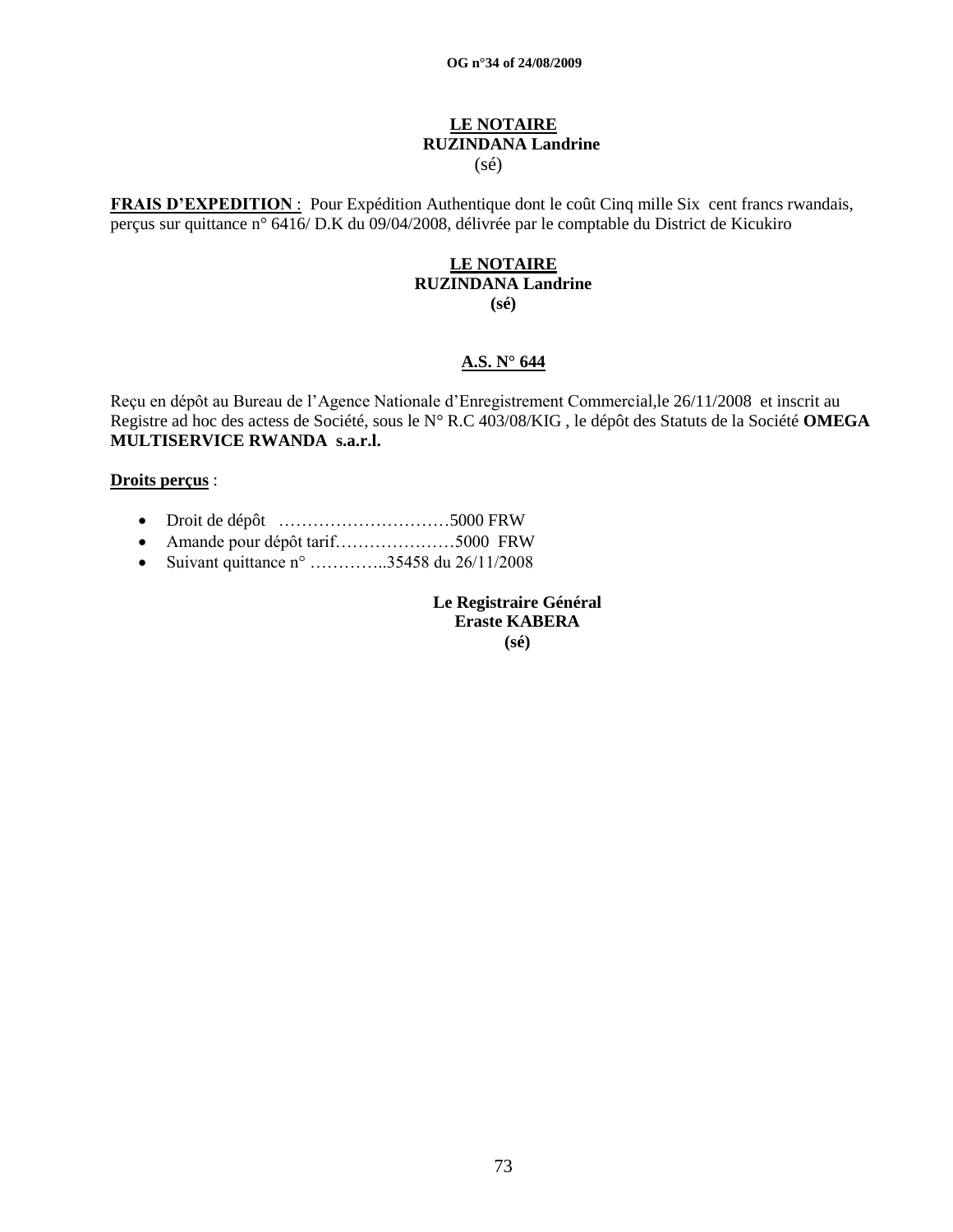#### *SMART s.a.r.l S*ociété *M*oderne d"*A*rchitecture et de *R*éalisation des *T*ravaux. **STATUTS**

Entre les soussignés :

- 1. Monsieur NSABIMANA Théodore, de nationalité rwandaise, agent privé, résidant à Kigali,
- 2. Madame KABASI Mary, de nationalité rwandaise, agent privé, résidant à Kigali.

Il a été convenu ce qui suit :

#### **CHAPITRE PREMIER : DENOMINATION, OBJET, SIEGE, DUREE.**

#### **Article premier : Dénomination**

Sous le régime de la législation en vigueur au Rwanda, il a été constitué une société à responsabilité limitée dénommée **Société Moderne d'Architecture et de Réalisation des Travaux (SMART s.a.r.l en sigle.)**

#### **Article 2 : Objet**

La société a pour objet de :

- Construction des travaux Publics (Bâtiment et Ponts & chaussées)
- Etudes et surveillances des travaux Publics,
- $\blacktriangleright$  Adduction d'eau,
- Etude, suivi et évaluation des projets générateurs des Revenus au Rwanda et à l"étranger.

La société pourra s"intéresser à toute autre opération de manière à favoriser l"accomplissement de son objet social.

La société pourra faire toutes opérations de commercialisation des matériaux de quincaillerie et de papeteries se rapportant directement ou indirectement à son objet ou de nature à le favoriser.

Elle pourra notamment s'intéresser à toute entreprise ayant un objet similaire, analogue ou connexe au sien ou simplement utile à la réalisation de tout ou partie de son objet social.

#### **Article 3 : Siège Social**

Le siège social est établi à Kigali, District de Nyarugenge, dans la ville de Kigali. Il peut être transféré en toute autre localité du Rwanda ou à l"étranger sur décision de l"Assemblée Générale des associés délibérant dans les formes requises par la loi pour la modification des statuts.

#### **Article 4 : Durée**

La société est créée pour une durée indéterminée. Elle peut être dissoute à tout moment par décision de l'Assemblée Générale des associés délibérant dans les conditions requises par la loi pour la modification des statuts.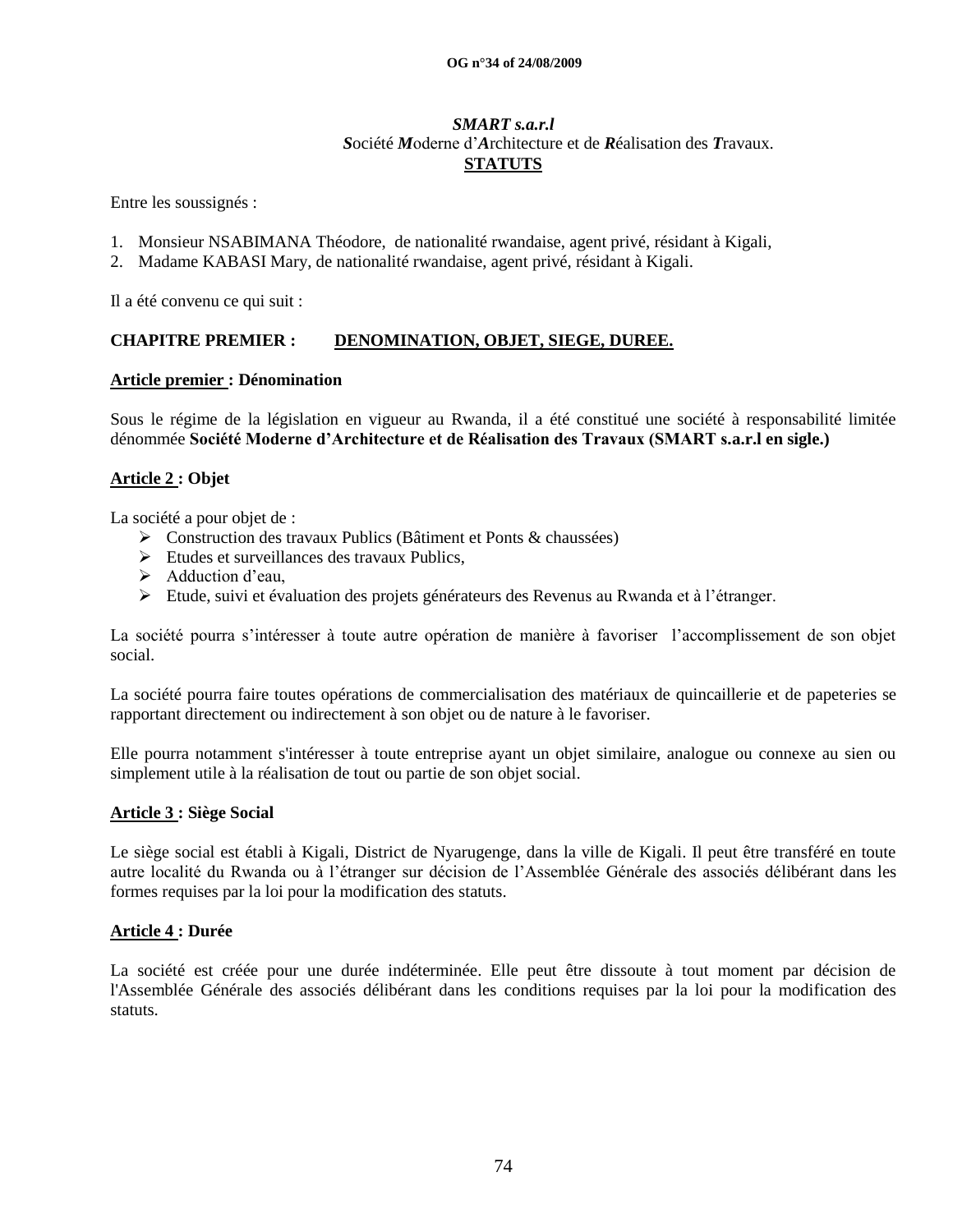## **CHAPITRE II : DU CAPITAL SOCIAL, DE LA SOUSCRIPTION DES PARTS, DE LA LIBERATION ET DE LA TRANSMISSION**

## **Article 5 : Capital Social**

Le capital social est fixé à 10.000.000 Frw (Dix millions de francs Rwandais), répartis en 10.000 parts sociales d"une valeur nominale de 1 000 Frw (Mille francs rwandais) chacune.

Il pourra être augmenté ou réduit sur décision de l"Assemblée Générale des associés délibérant dans les conditions requises pour la modification des statuts.

#### **Article 6 : Souscription et libération**

Les parts sociales sont intégralement souscrites et entièrement libérées comme suit :

- 1. Monsieur NSABIMANA Théodore : 7 500 parts sociales, soit 7 500 000 Frw
- 2. Madame KABASI Mary : 2 500 parts sociales, soit 2 500 000 Frw

#### **Article 7 : Inscription**

Les parts sociales sont nominatives. Elles sont inscrites dans le registre des associés, tenu au siège social de la société.

Le registre des associés comprend :

- La désignation précise de chaque associé ;
- Le nombre des parts de chaque associé ;
- Les versements effectués par chaque associé et leur date ;
- Les sessions des parts, signées et datées par les parties ;
- Les transmissions à cause de mort et les attributions par suite de partage signées et datées par le Directeur Général et le bénéficiaire.

Le registre peut être consulté par tout associé ou tout tiers intéressé.

#### **Article 8 : Transmission**

Les parts sociales d"un associé ne peuvent, sous peine de nullité, être cédées entre vifs ou transmises par cause de décès qu"avec le consentement des associés possédant la moitié du capital au moins. Cet agrément n"est requis que lorsque les parts sont cédées ou transmises :

- Au conjoint du cédant ou défunt ;
- A des ascendants ou descendants en ligne directe.

## **CHAPITRE III : DE L'ASSEMBLEE GENERALE.**

#### **Article 9 : Composition**

L"Assemblée Générale régulièrement constituée représente l"universalité des associés. Ses décisions sont obligatoires pour tous les associés, même absents, dissidents ou incapables.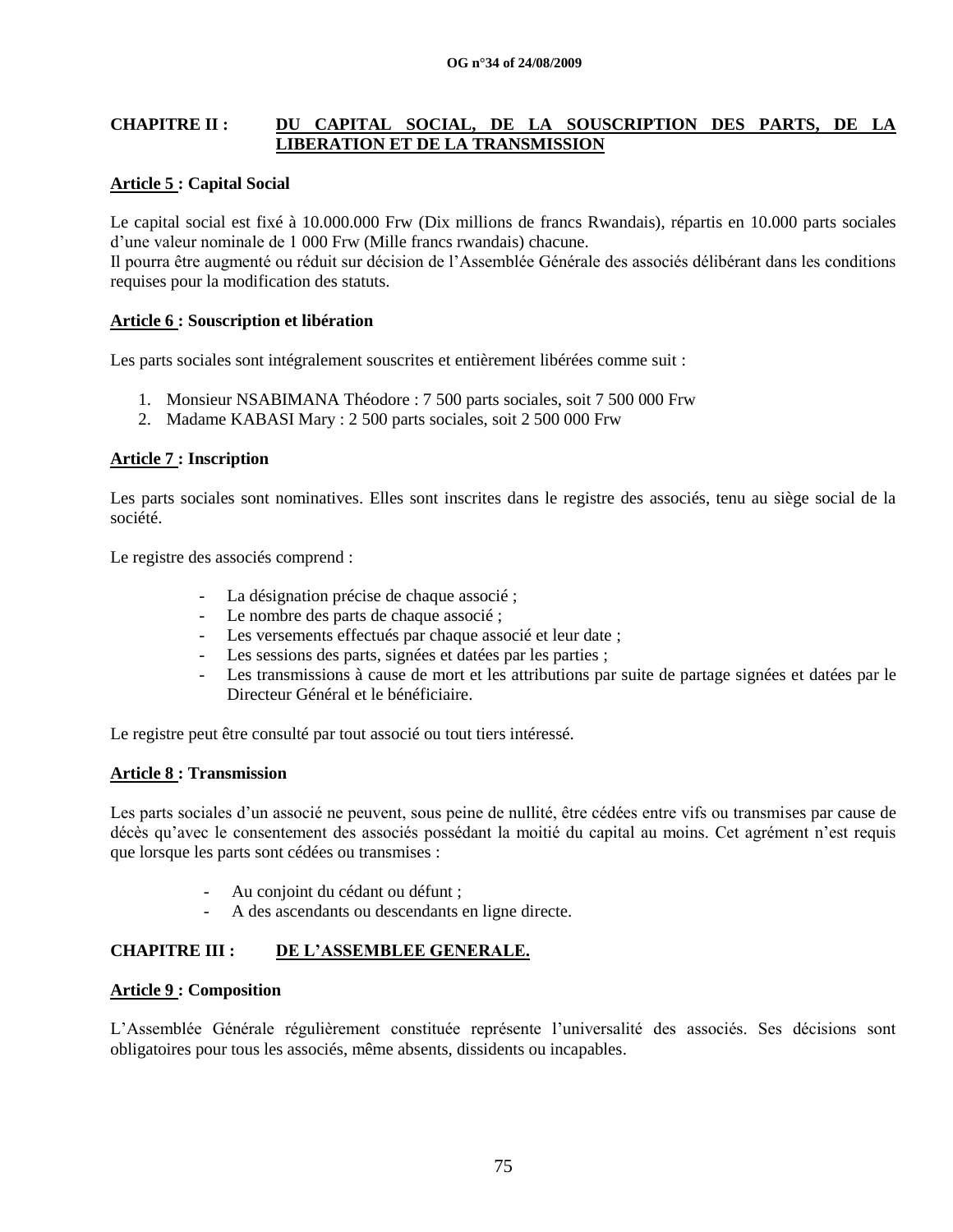## **Article 10 : Pouvoirs**

Les décisions des associés sont prises en Assemblée Générale à la majorité absolue des parts représentées. Le quorum requis pour toute réunion de l"Assemblée Générale est de 2/3 des parts. Elle peut modifier les statuts et a le pouvoir de changer l"objet principal de la société à la majorité des 4/5 des parts sociales. En Assemblée Générale, chaque part donne un droit égal à une voix délibérative.

L"Assemble Générale nomme et révoque le Directeur Général et les commissaires aux comptes. Elle détermine leur mandat.

## **Article 11 : Convocation et tenue**

Il est tenu une assemblée ordinaire deux fois par an, la première au plus tard le 15 avril. L"Assemblée Générale est convoquée par le Directeur Général. L"Assemblée Générale peut être convoquée en cession extraordinaire chaque fois que l"intérêt de la société l"exige chaque associé peut se faire représenter à l"Assemblée Générale par un autre associé ou son conjoint, moyennant procuration signée par le mandant.

La convocation de l"Assemblée Générale contient obligatoirement l"ordre du jour et est transmis par lettre 10 jours avant la tenue de l"Assemblée Générale.

## **Article 12 : Procès verbaux**

Les procès verbaux de l"Assemblée Générale sont signés par le Directeur Général ou par le Directeur Général adjoint et les associés qui le demandant. Les expéditions ou extraits à produire en justice ou autrement sont signé par le Directeur Général.

#### **CHAPITRE IV : ADMINISTRATION ET CONTROLE DE LA SOCIETE**

#### **Article 13 : Attributions du Directeur Général**

La gestion quotidienne de la société est confiée à un Directeur Général associé ou non, nommé par l"Assemble Générale pour une durée de 5 ans renouvelable. Il peut être assisté de cadres financiers et administratifs.

#### **Article 14 : Attributions du Directeur Général Adjoint**

Le Directeur Général Adjoint remplace le Directeur Général chaque fois que celui-ci est empêché. Il peut représenter le Directeur Général sur mandat ou à son initiative.

#### **Article 15: Nomination du Directeur Général**

Est nommé pour la première fois Directeur Général, Monsieur NSABIMANA Théodore pour une durée de 5 ans renouvelable.

#### **Article 16 : Nomination du Directeur Adjoint**

Est nomme pour la première fois Directrice Adjointe, Madame KABASI Mary pour une durée de 5 ans renouvelable.

#### **Article 17: Contrôle de la société**

Le contrôle de la société appartient aux associés eux-mêmes. Ils jouissent du libre accès aux archives de la société.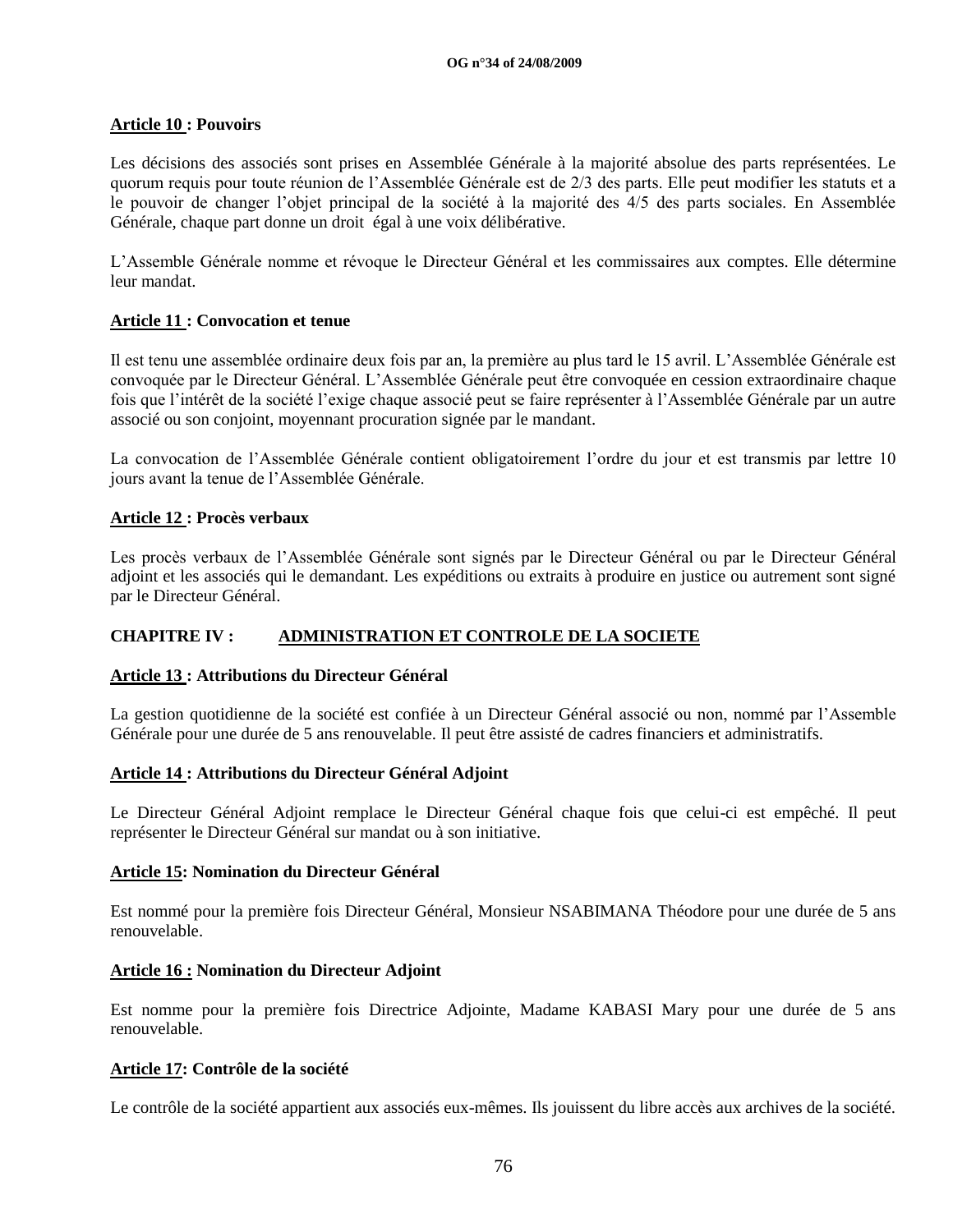## **CHAPITRE IV : BILAN, INVENTAIRE ET REPARTITION DES BENEFICES**

#### **Article 18 : Exercice comptable**

L"exercice comptable commence le premier janvier et finit le trente et un décembre de chaque année. Toutefois, le premier exercice commence le jour de l"immatriculation de la société au registre de commerce pour se terminer le trente et un décembre suivant.

## **Article 19 : Bilan et inventaire**

A la fin de chaque année, les associés établissent un inventaire général contenant l"indication des valeurs mobilières et dette de la société, un compte de profits et pertes, un bilan et un rapport sur l"exercice révolu, sur les perspectives d"avenir et sur les mesures à prendre pour la gestion ultérieure de la société.

Ce rapport doit contenir un exposé détaillé du bilan et du compte de profits et pertes, des indications précises sur l"ensemble des rémunérations ou autres alloués aux associés et des propositions pour la distribution des bénéfices.

#### **Article 20 : Répartition des bénéfices**

L"excédant favorable du bilan, déduction faite de toutes les charges ainsi que les amortissements nécessaires constitue le bénéfice net de la société. Le bénéfice net de la société sera réparti aux associés au prorata des parts libérées. Les pertes seront supportées dans les mêmes proportions. L"Assemblée Générale peut décider que tout ou partie du bénéfice net sera affecté aux fonds propres de la société.

## **CHAPITRE IV : MODIFICATION DES STATUTS**

#### **Article 21 : Modification**

Toute modification au présent statut doit être portée à l"ordre du jour de l"Assemblée Générale envoyé aux associés au moins 15 jours avant la réunion et ne pourra être adoptée qu"à la majorité absolue des parts sociales de la société.

#### **CHAPITRE VI : DISSOLUTION ET LIQUIDATION**

#### **Article 22 : Dissolution**

En cas de perte du quart du capital, le Directeur Général doit convoquer une Assemblée Générale extraordinaire et lui soumettre les mesures de redressement de la société. Si la perte atteint la moitié du capital, le Directeur Général est tenu de convoquer l"Assemble Générale des associés à l"effet de décider s"il y a lieu de prononcer la dissolution de la société.

#### **Article 23 : Liquidation et pouvoirs des liquidateurs**

En cas de dissolution pour quelque cause que ce soit, et à quelque moment que ce soit, hormis la dissolution judiciaire, l"Assemblée Générale nommera le ou les liquidateurs,

déterminera leurs pouvoirs et fixera leurs émoluments. L"Assemblée jouit à cette fin des droits les plus étendus. La nomination des liquidateurs met fin au mandat du Directeur Général.

#### **Article 24 : Répartition de l'avoir social**

Après apurement de toutes les dettes et charges de la société et des frais de liquidation, y compris la rémunération des liquidateurs, l"actif net est réparti en espèces ou en titres entre toutes les parts sociales.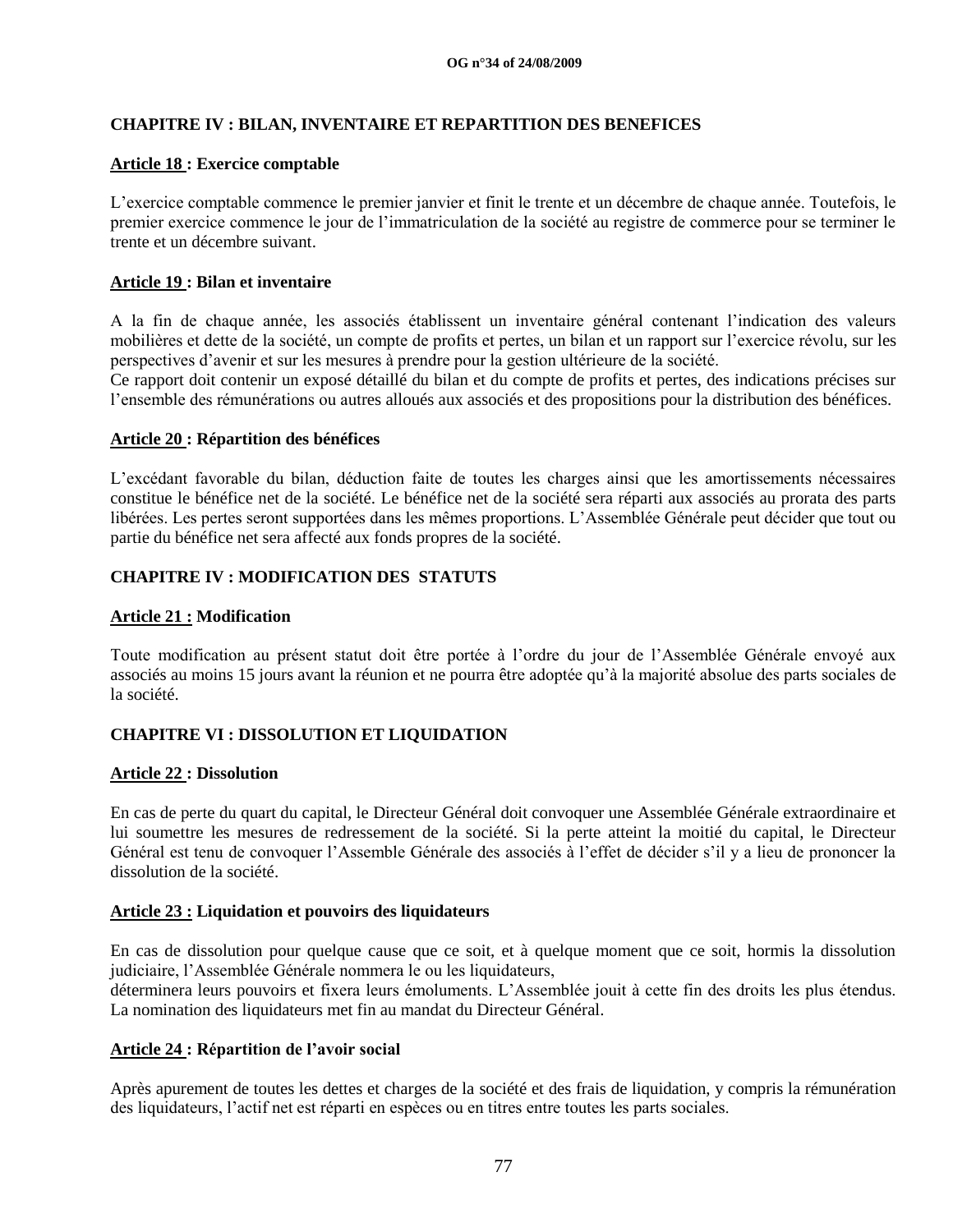## **CHAPITRE VII : DISPOSITIONS GENERALES**

## **Article 25 : Règlement intérieur**

Outre le présent statut, la société aura un règlement d"ordre intérieur et un manuel de procédures. Pour tout ce qui n"est pas prévu par le présent statut, on se réfère à la loi et au règlement d"ordre intérieur de la société.

## **Article 26 : Election de domicile**

Pour l"exécution de présent statut, chaque associé, Directeur Général, commissaire ou liquidateur qui n"aurait pas de domicile au Rwanda, est censé avoir élu domicile au siège social, où toutes communications, assignations et significations peuvent lui être adressées valablement. Toutefois, une copie sera envoyée par lettre recommandée avec accusé de réception à l"adresse que l"associé résidant à l"étranger aura communiquée à la société avec une notification par télécopie au numéro fourni par le non résident.

#### **Article 27 : Juridiction compétente**

Toutes contestations généralement quelconques concernant l"interprétation ou l"exécution du présent statut seront de la compétence exclusive, au premier degré, des tribunaux de la ville de Kigali.

#### **Fait à Kigali, le 13 novembre 2008**

#### **LES ASSOCIES :**

- 1. Monsieur NSABIMANA Théodore (sé)
- 2. Madame KABASI Mary (sé)

#### **ACTE NOTARIE NUMERO 6117, VOLUME CII**

L'an deux mille huit, dix-septième jour du mois de novembre, Nous UWITONZE Nasira, Notaire Officiel de l'Etat Rwandais, étant et résidant à District de Nyarugenge / Ville de Kigali, certifions que l'acte dont les clauses sont reproduites ci- avant Nous a été présenté par:

- 1. Monsieur NSABIMANA Théodore
- 2. Madame KABASI Mary

En présence de Monsieur HAGUMINSHUTI Théogène et Monsieur NIZEYIMANA Faustin, témoins instrumentaires à ce requis et réunissant les conditions exigées par la loi.

Lecture du contenu de l'acte ayant été faite aux comparants et aux témoins, les comparants ont déclaré devant Nous et en présence desdits témoins que l'acte tel qu'il est rédigé renferme bien l"expression de leur volonté.

En foi de quoi, le présent acte a été signé par les comparants, les témoins et Nous, Notaire et revêtu du sceau de l'Office Notarial de Nyarugenge.

## **LES COMPARANTS**:

- 1. Monsieur NSABIMANA Théodore (sé)
- 2. Madame KABASI Mary (sé)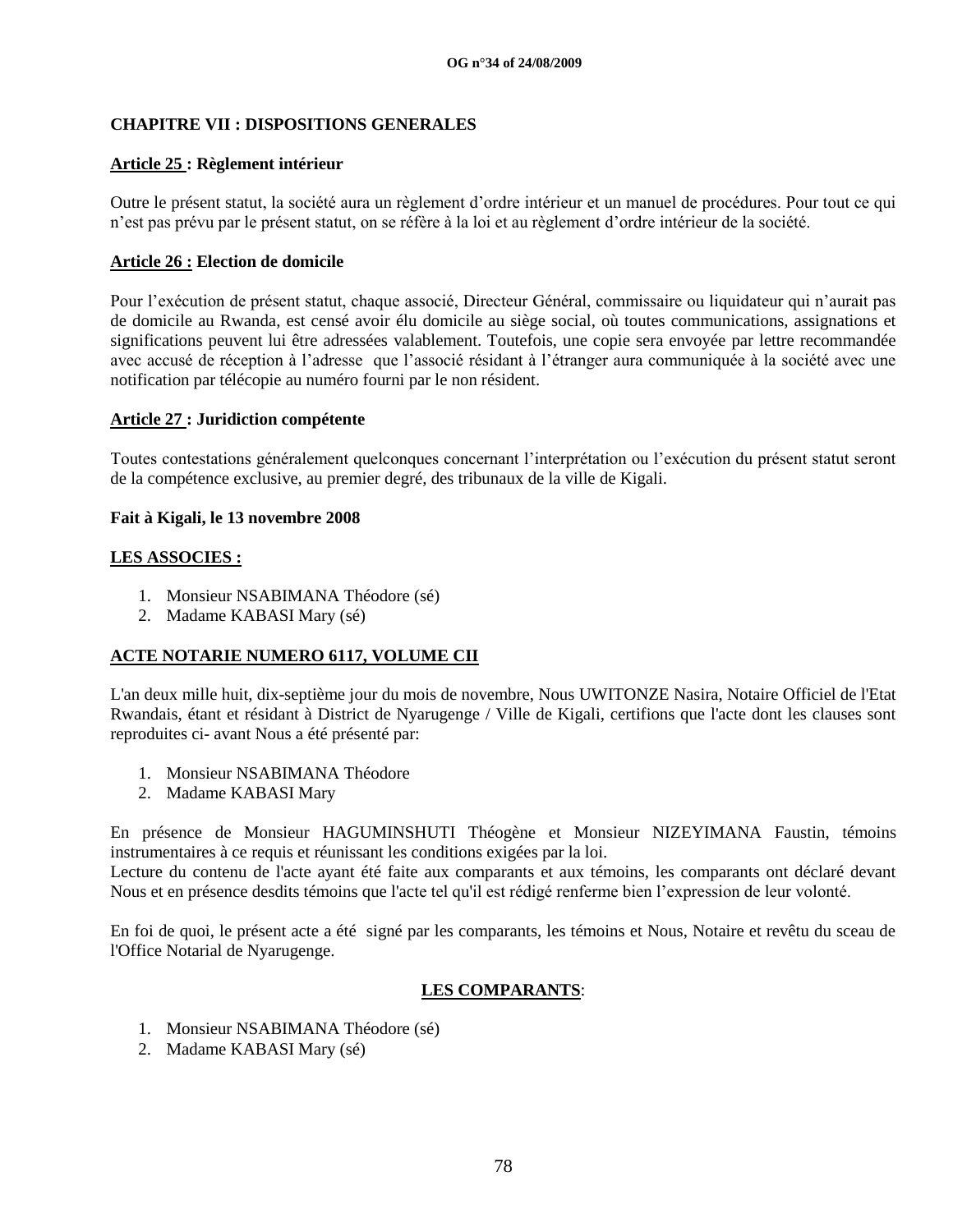#### **LES TEMOINS**:

- 1. HAGUMINSHUTI Théogène (sé)
- 2. NIZEYIMANA Faustin (sé)

# **LE NOTAIRE**

 UWITONZE Nasira (sé)

#### **DROITS PERCUS:**

Frais d'acte: Deux mille cinq cents francs rwandais, enregistré par Nous, UWITONZE Nasira, Notaire Officiel de l'Etat Rwandais, étant et résidant à NYARUGENGE, sous le numéro 6117, volume CII, dont le coût Deux mille cinq cents francs rwandais perçus suivant quittance n° 304084/01/01 du 17/11/2008, délivrée par le Comptable Public du District.

## **LE NOTAIRE**

 UWITONZE Nasira (sé)

#### **FRAIS D'EXPEDITION:**

Pour expédition authentique dont le coût est de 42.500 Francs Rwandais, perçus pour une expédition authentique sur la même quittance.

#### **LE NOTAIRE** UWITONZE Nasira

 **(sé)**

#### **A.S. N° 655**

Reçu en dépôt au Bureau de l"Agence Nationale d"Enregistrement Commercial,le 03/12/2008 et inscrit au Registre ad hoc des actess de Société, sous le N° R.C 630/08/NYR , le dépôt des Statuts de la **Société Moderne d'Architecture et de Réalisation des Travaux, SMART s.a.r.l.**

#### **Droits perçus** :

- Droit de dépôt ……………………………5000 FRW
- Amande pour dépôt tarif……………………….. FRW
- Suivant quittance n° 59724 du  $03/12/2008$

**Le Registraire Général Eraste KABERA (sé)**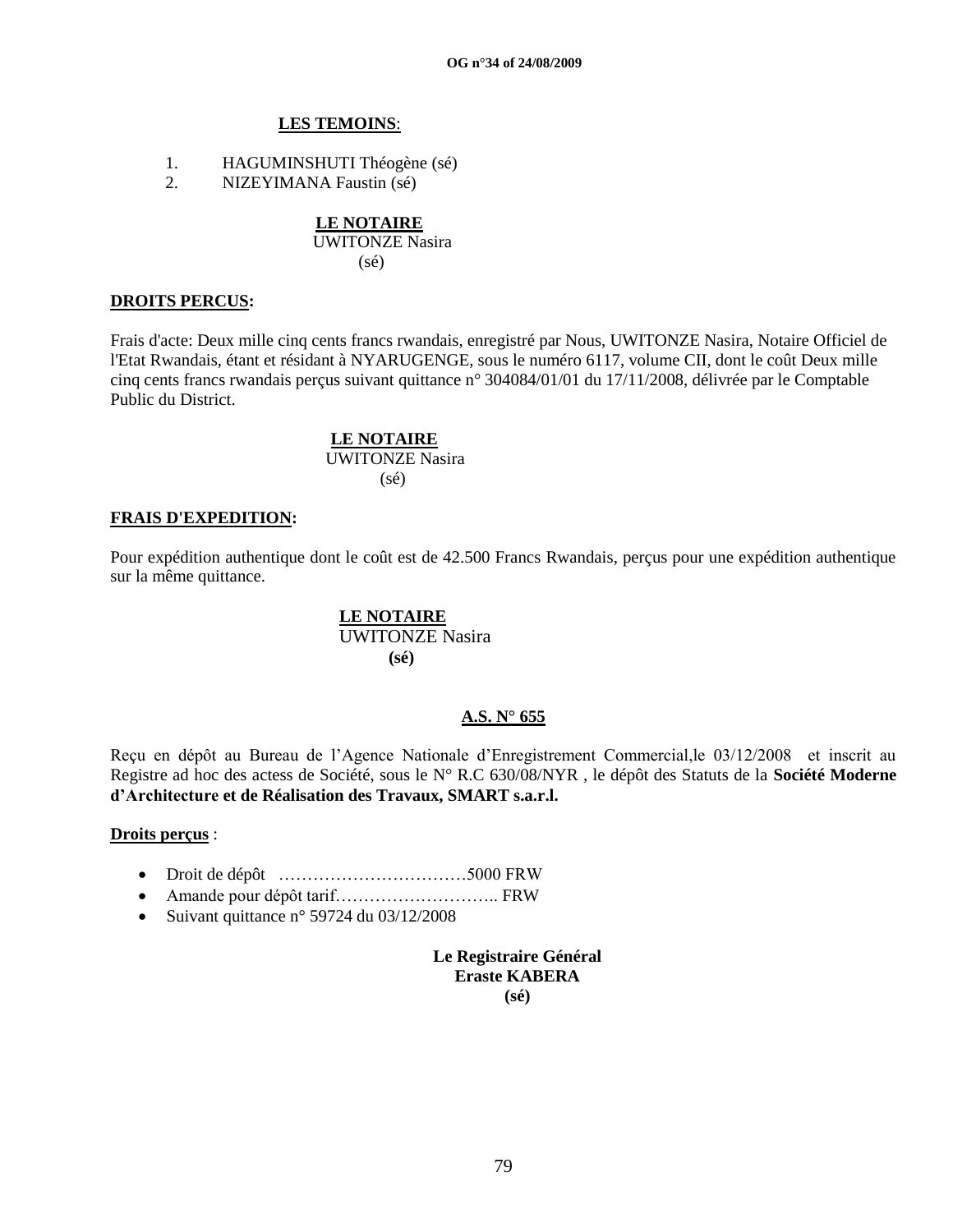# **SOCIETE RWANDAISE DE FABRICATION DES FOYERS AMELIORES**

Entre les soussignés :

- 1. Madame Umutoni Françoise, de nationalité rwandaise, domiciliée à Kigali, District de Kicukiro, Ville de Kigali.
- 2. Madame Nkunda Laetitia, de nationalité rwandaise, domiciliée à Kigali ,District de Gasabo ,Ville de Kigali
- 3. Mademoiselle Ntirenganya Gloriose, de nationalité rwandaise, domiciliée à Kigali, District de Kicukiro, Ville de Kigali.

Il est convenu de créer une société commerciale qui sera régie par les lois en vigueur en République du Rwanda et par les Statuts arrêtés libellés comme suit :

## **CHAPITRE PREMIER : FORME-DENOMINATION-SIEGE-DUREE ET OBJET**

#### **Article premier: Forme et dénomination**

Il est constitué une société à responsabilité limitée sous la dénomination de « SORWAFFA S.A.R.L». Dans tous actes, factures, annonces et publications émanant de la société, la dénomination sociale doit toujours être précédée ou suivie des mots écrits lisiblement « Société à Responsabilité Limitée » ou des initiales « S.A.R.L ».

#### **Article 2 : Siège social**

Le siège social de la société est établi à Kigali, District de Kicukiro, Ville de Kigali. Il peut être transféré en toute autre localité du Rwanda sur décision de l"Assemblée Générale délibérant dans les conditions requises par la loi pour les modifications des Statuts.

Les bureaux, succursales et agences peuvent être ouverts ailleurs au Rwanda par décision de l"Assemblée Générale suivant les formes requises par la loi.

## **Article 3 : Durée**

La société est constituée pour une durée illimitée prenant cours à la date de son immatriculation au registre de commerce, sauf dissolution anticipée par décision unanime des associés.

#### **Article 4 : Objet social**

La société a pour objet la Fabrication des Foyers Améliorés , Construction ,travaux publics,les activités de décoration mais elle peut s"intéresser par toute voie dans toutes affaires, entreprise ou société ayant un objet identique, analogue, similaire ou connexe, ou qui soient simplement de nature à favoriser son développement .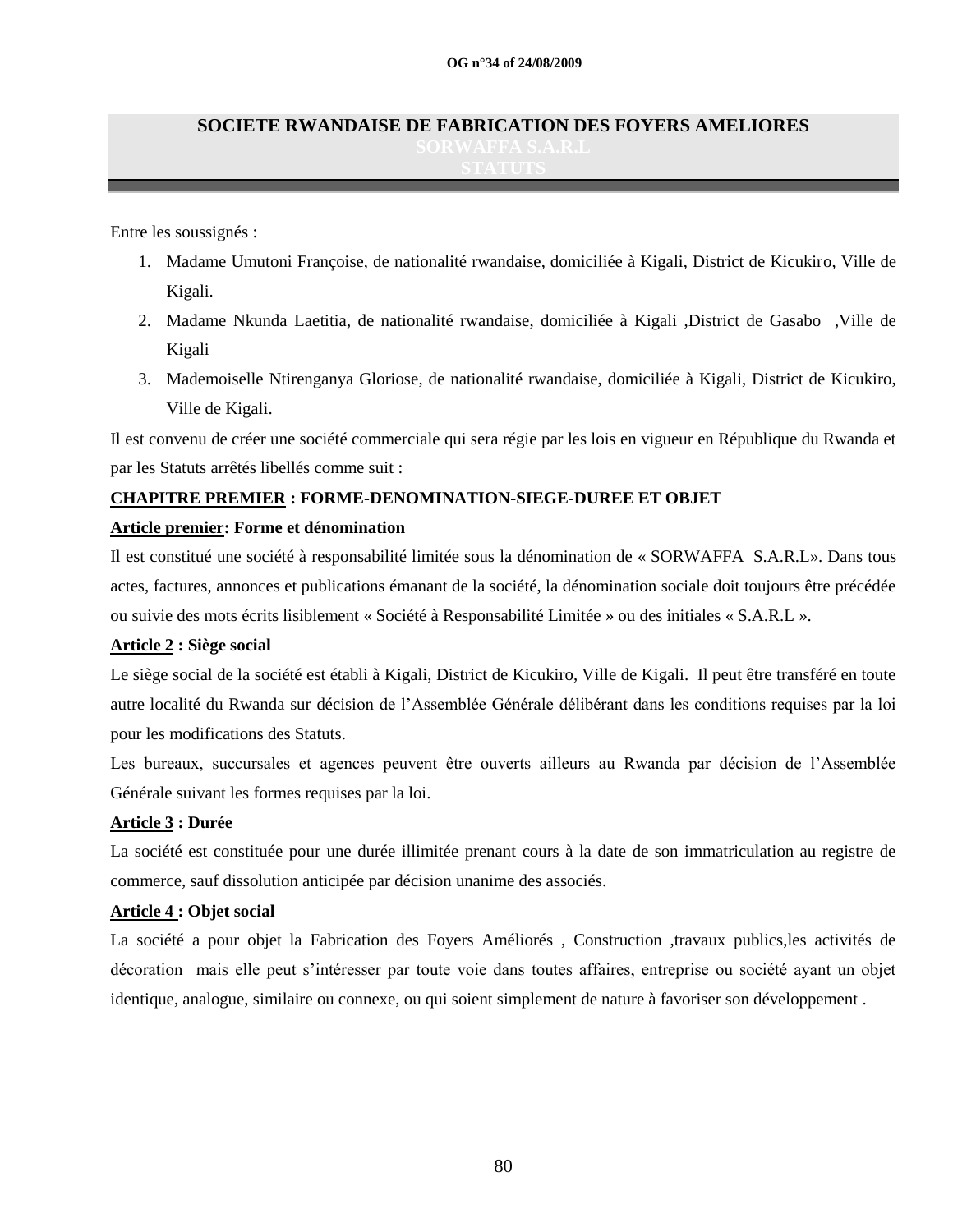# **CHAPITRE II : CAPITAL SOCIAL-PARTS SOCIALES-SOUSCRIPTION-LIBERATION- DROIT ET RENSPONSABILITES**

## **Article 5** : **Capital social**

Le capital social est fixé à six millions de francs rwandais (6.000.000 FRW) réparti en 6 parts sociales d"une valeur nominale de 1.000.000 FRW.

#### **Article 6 : Souscription et libération**

Les associés font rapport à la société des parts sociales en numéraires entièrement souscrites et libérées de manière suivante :

- 1. Autresouscrit et libère 2 parts sociales, soit 2.000.000 Frws
- 2. Madame Nkunda Laetitia souscrit et libère 2parts sociales, soit 2.000.000 Frws
- 3. Mademoiselle Ntirenganya Gloriose souscrit et libère 2part sociales, soit 2.000.000 Frws.

## **Article 7 : Modification du capital**

Le capital social pourra être augmenté ou réduit une ou plusieurs fois par décision de l"Assemblée Générale délibérant dans les conditions prévues pour la modification des Statuts. Lors de toute augmentation du capital, l"Assemblée Général fixe le taux et les conditions d"émission des parts sociales nouvelles, celles-ci sont offertes par préférence aux propriétaires des parts sociales existant au jour de l"émission au prorata des titres appartenant à chacun d"eux.

Le droit de préemption s'exerce dans un délai de trois mois.

Pour la libération des parts souscrites en cas d"augmentation du capital, le Conseil d"Administration fera, selon les besoins de la société, des appels de fonds aux associés souscripteurs, par lettre recommandée, au moins un mois avant la date fixée pour les versements.

Tout retard de versement produira de plein droit des intérêts au taux de 10% au profit de la société jusqu"au jour du paiement. Les droits attachés aux parts sociales seront suspendus jusqu"au jour du règlement principal et des intérêts.

#### **Article 8 : Droits et responsabilités**

Chaque part sociale confère à son propriétaire un droit égal dans les bénéfices de la société et dans tout l"actif social. Chaque associé n'est responsable des engagements sociaux que jusqu'à concurrence du montant de sa participation.

Les parts sociales sont indivisibles. S'il y a plusieurs propriétaires d'une part indivisible, l'exercice des droits y afférents est suspendu jusqu"à ce qu"une seule personne ait été désignée comme étant à l"égard de la société propriétaire de la part sociale.

En cas d"usufruit, les parts sociales sont souscrites au nom de l"usufruitier pour l"usufruit, du nu-propriétaire pour la nue-propriété.

Les parts sont librement cessibles entre les associés. Elles ne peuvent être cédées à des tiers étrangers à la société qu"avec le consentement de la majorité des associés représentant au moins ¾ du capital social.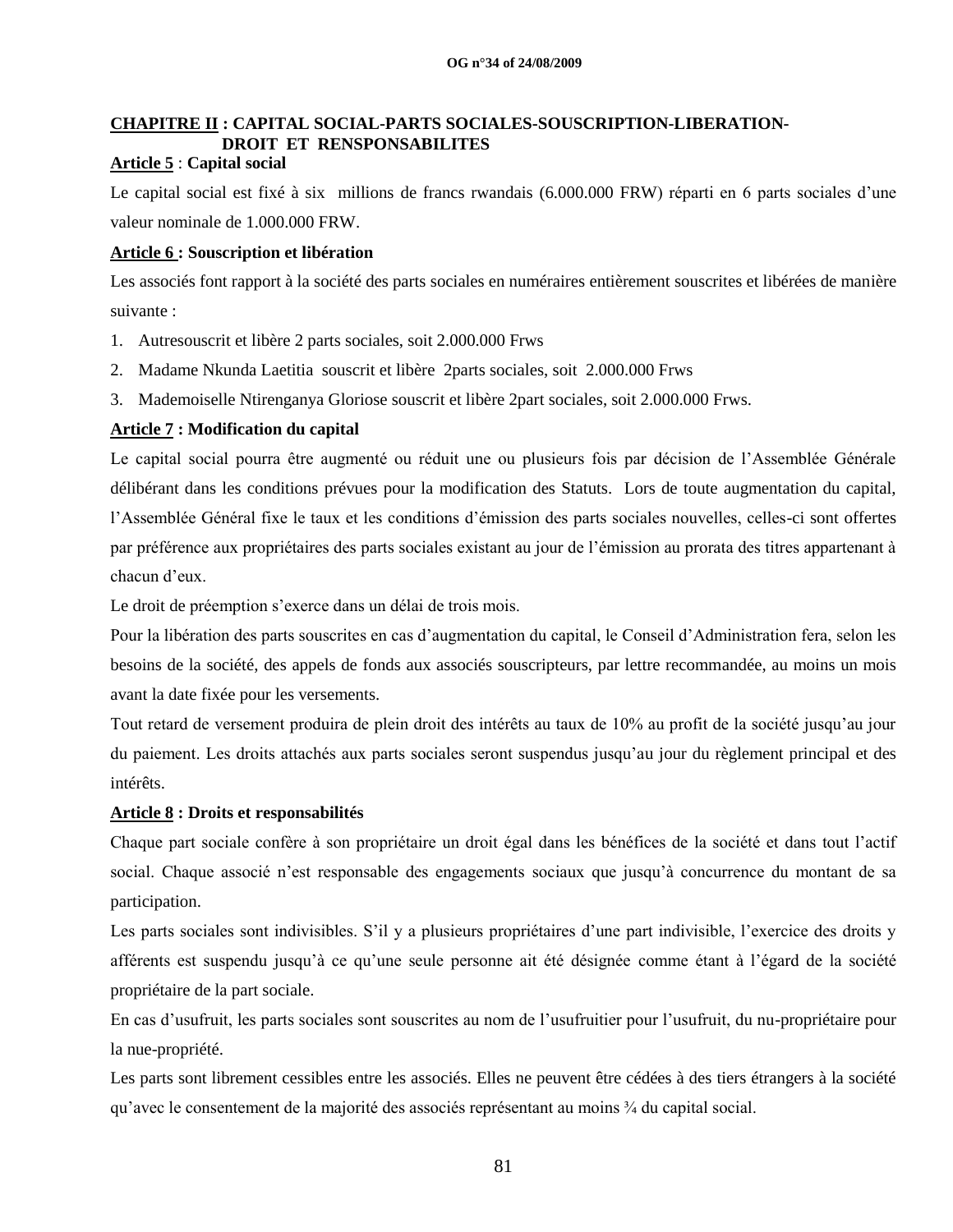Ne sont pas considérés comme des tiers au sens de l"alinéa précédent : l"époux, les conjoints, successeurs ascendants ou descendants en ligne directe.

Dans tous les cas, les cessions entre vifs ou à cause de mort sont subordonnées au droit de préemption des associés.

Lorsque plusieurs associés font usage de leur droit de préemption, celui-ci exerce proportionnellement aux parts sociales que chacun d"eux possède au jour de la cession ou transmission.

#### **Article 9: Droits des héritiers ou ayants droit**

Les héritiers ou ayants droit des associés ne pourront, sous quel prétexte que ce soit, pratiquer une opposition de scelles sur les biens et les valeurs de la société, en requérir l"inventaire ou la licitation ni s"immiscer dans son administration.

Il doivent pour l"exercice de leur droits s"en référer aux bilans sociaux ainsi qu"aux décisions de l"Assemblée Générale. Le propriétaire des parts ne peut les donner en gage qu"avec le consentement des autres associés, et même en cas, il continue à exercer seul le droit de vote afférent aux dites parts.

#### **Article 10: Achat des parts d'un associé**

La société peut acheter les parts sociales d'un associé cédant, soit au moyen du capital, soit au moyen des réserves facultatives.

Dans le premier cas, le capital est réduit et les parts annulées, tandis que dans le second cas, la société dispose d"un délai de deux ans pour aliéner les parts, les associés conservant leur droit de préemption. Passé ce délai, les parts sont annulées de plein droit sans qu"il en résulte une réduction du capital.

#### **Article 11: Saisie des parts d'un associé**

En cas de saisie, les associés ou la société peuvent empêcher la vente publique de la totalité ou d"une partie des parts d"un associé, soit en indiquant d"autres biens suffisants pour couvrir le créancier de ses droits, soit en payant de leurs deniers, tout ou partie, le créancier au droit duquel ils sont de plein droit subrogés, soit en acquérant les parts saisies, conformément au prescrit de l"article précédent.

#### **Article 12 : Interdiction de participation et de prêts**

La société ne peut, à peine de nullité, accepter la souscription ou l"acquisition d"une quelconque partie de ses titres par ses filiales.

La société ne peut accepter la possession d"une quelconque partie de ses titres par une autre société dont elle possède directement 10% du capital. Elle ne peut non plus souscrire ou acquérir de titres d"une autre société qui possède directement ou indirectement 10% de son capital. La société ne peut au moyen de fonds sociaux, faire des prêts ou avances garanties par ses propres parts ou destinés à les acquérir.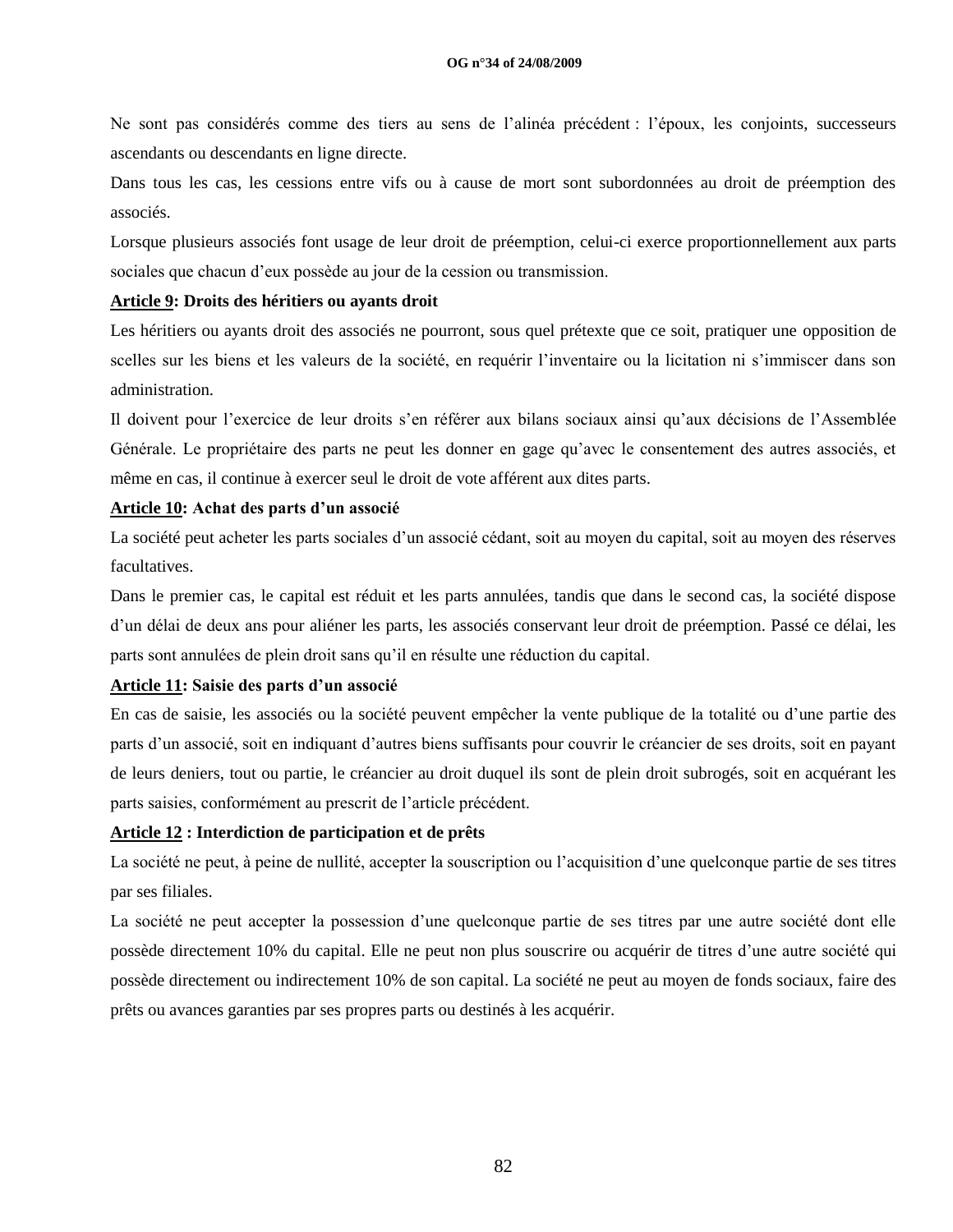# **CHAPITRE III: ADMINISTRATION-GESTION JOURNALIERE ET CONTROLE DE LA SOCIETE**

#### **Article 13: Administration**

La société est administrée par un Conseil d"Administration composé de trois membres au moins dotés des pouvoirs les plus étendus pour accomplir les actes qu"implique la réalisation de l"objet social et pour la représentation en justice.

Le Conseil d"Administration a notamment le pouvoir de :

- Voter le budget de la société ;
- Nommer et révoquer le personnel cadre de la société ;
- Fixer les rémunérations du personnel ainsi que les avantages matériels éventuels ;
- Autoriser les emprunts et les octrois de garantie ;
- Elaborer les programmes et fixer les politiques de développement de la société ;
- Exercer les actions judiciaires tout en demandant qu"en défendant.

#### **Article 14 : Gestion journalière**

Le Conseil d"Administration confie tous ses pouvoirs en ce qui est de la gestion journalière au Directeur Pour la conduite des activités de ses séances, le Conseil d"Administration se choisit un Président et un Vice-Président tandis que le Directeur en est le Secrétaire.

#### **Article 15 : Pouvoirs du Directeur**

Dans les limites précisées à l'article 14, le Directeur est investi de tous les pouvoirs d'administration, notamment : la représentation légale de la société vis-à-vis des tiers, les encaissements et la gestion journalière et la conclusion des marchés. Néanmoins, il peut déléguer ses pouvoirs à son adjoint.

#### **Article 16 : Contrôle de la société**

Les opérations de la société sont éventuellement contrôlées par un ou deux commissaires aux comptes associés ou pas. Ils seront nommés par l"Assemblée Générale pour un terme de deux ans renouvelable une fois. Leur mandat est rémunéré. Ils sont révocables par l"Assemblée Générale qui fixe également leurs émoluments.

A défaut de commissaire aux comptes, chaque associé conserve tout pouvoir d"investigation et de contrôle.

#### **Article 17 : Droits et devoirs du commissaire aux comptes**

Le commissaire aux comptes a pour mandat de vérifier les livres, les caisses, le portefeuille et les valeurs de la société, de contrôler la régularité et la sincérité des inventaires et des bilans ainsi que l"exactitude des informations données sur les comptes de la société dans le rapport du Conseil d"Administration.

Le commissaire aux comptes a le pouvoir illimité de contrôle sur toutes les opérations de la société. Il peut prendre connaissance, sans les déplacer, de tous documents sociaux et requérir du Conseil d"Administration et des proposés toutes explications complémentaires. Il peut se faire assister, à ses frais, par des experts dont il répond.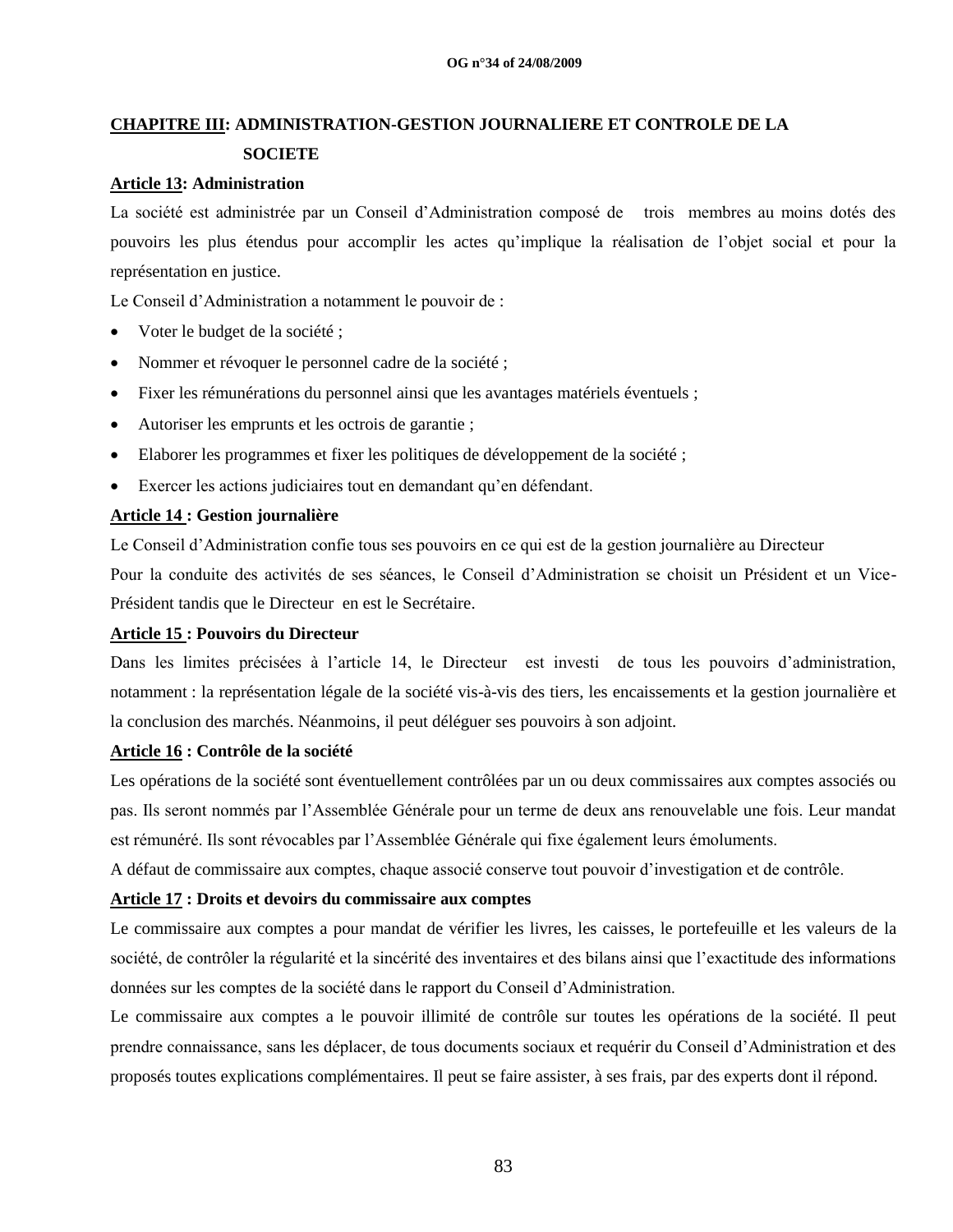#### **Le Cmmissaire fait par écrit rapport à l'Assemblée :**

- 1. Sur la manière dont il a effectué le contrôle en cours de l"exercice et sur la manière dont le Conseil d"Administration et les proposés ont facilité cette émission ;
- 2. Sur l"exactitude de l"inventaire, du bilan, du compte de profits et de pertes et du rapport de Conseil d"Administration ;
- 3. Sur l"existence éventuelle d"opérations contraires à la loi ou aux Statuts ;
- 4. Sur la régularité de la répartition des bénéfices ;
- 5. Sur l"opportunité de modifications apportées d"un exercice à l"autre, soit à la présentation du bilan ou du compte de profits et pertes, soit un mode d"évaluation des éléments de l"actif et du passif.
- 6. Il convoque l"Assemblée Générale lorsque le Directeur manque à le faire.

La responsabilité du commissaire en tant que telle a trait à sa mission ainsi que les recours éventuels.

#### **CHAPITRE IV : ASSEMBLEE GENERALE**

#### Article 18 : Pouvoirs

L"Assemblée Générale se compose de tous les associés, quel que soit le nombre de leurs parts sociales.

L"Assemblée Générale régulièrement constituée représente la totalité des associés. Ses délibérations, prises conformément à la loi et aux Statuts, obligent tous les associés, les absents, les dissidents ou les incapables.

#### **Article 19: Convocation**

L"Assemblée Générale est convoquée par le Directeur, soit par son adjoint, soit par le commissaire aux comptes, soit par un mandataire en justice à la demande des associés disposant d"au moins un cinquième du capital.

Les convocations contenant l"ordre du jour et fixant la date, l"heure et le lieu de l"Assemblée, doivent être envoyées aux associés par lettres recommandées ou remises en mains contre accusé de réception, quinze jours au moins avant la date de l"Assemblée.

Sur deuxième convocation, le délai de convocation peut être réduit à huit jours au moins. Tout associé qui assiste à l"Assemblée Générale ou s"y fait représenter est considéré comme ayant été régulièrement convoqué.

L"Assemblée Générale délibère sur les questions mentionnées à l"ordre du jour. Toutefois, elle peut prendre des décisions en dehors de cet ordre du jour ou se réunir sans convocation si tous les associés y consentent ou s"il s"agit d"une action contre le Conseil d"Administration.

#### **Article 20 : Composition de l'Assemblée Générale**

- 1. L"Assemblée Générale doit designer un bureau composé du président, du secrétaire et de deux scrutateurs. A moins que l"Assemblée Générale n"en décide autrement, le Directeur assiste aux réunions de cet organe.
- 2. Une liste des présences indiquant le nombre des parts et des voix de chaque associé présent ou représenté est établie par le secrétaire, soumise à l"approbation de l"Assemblée et signée par tous les participants.
- 3. Chaque résolution est votée séparément.
- 4. Les votes relatifs aux nominations, révocations, rémunérations et décharges sont faits au scrutin secret.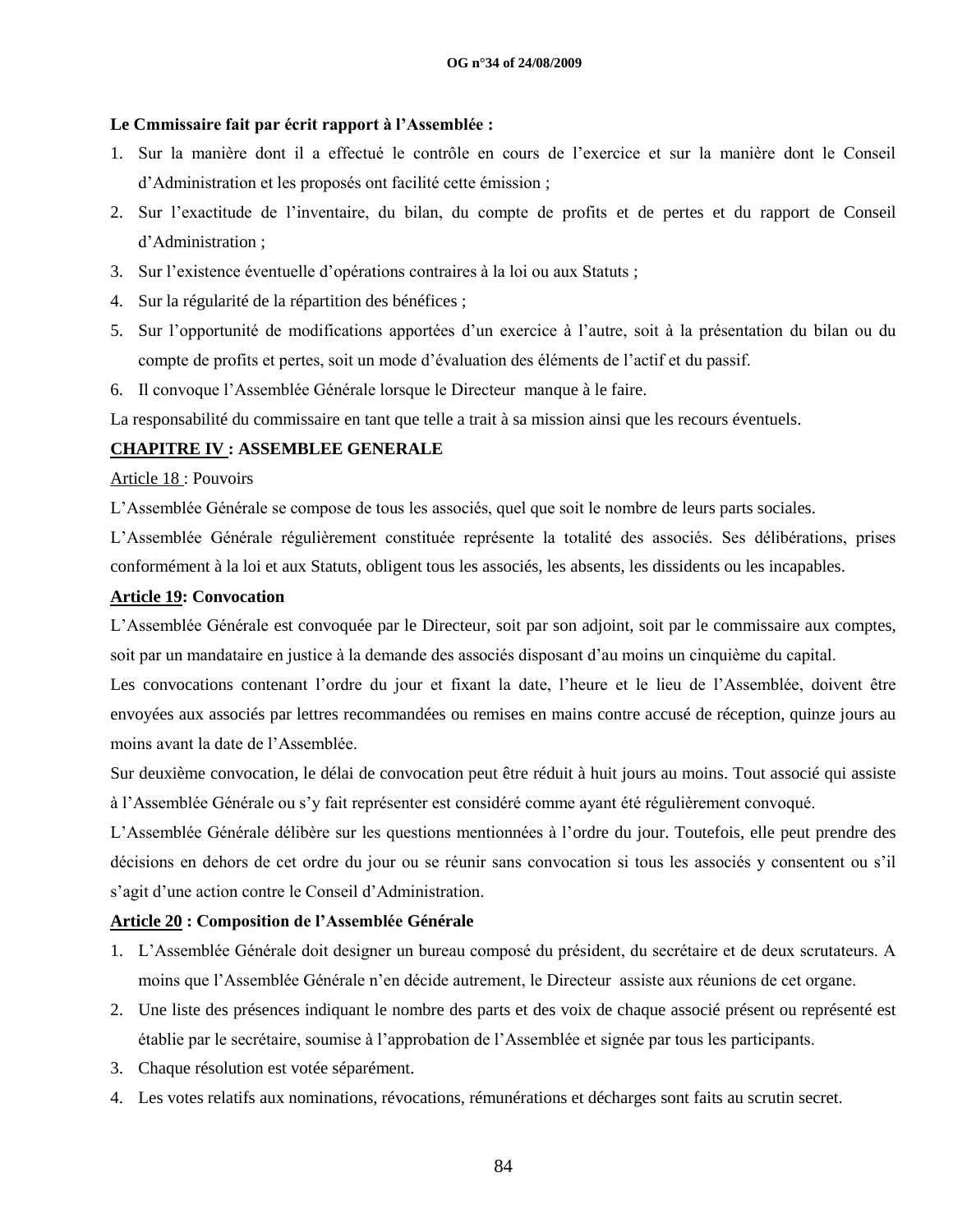#### **OG n°34 of 24/08/2009**

- 5. Le Directeur peut, s"il estime que les intérêts de la société sont en jeu, demander à l"Assemblée Générale de prolonger la réunion, de surseoir à l"exécution d"une décision prise et de renvoyer la question à une nouvelle Assemblée convoquée dans un délai de trois semaines pour une décision définitive.
- 6. Les associés représentent un deuxième du capital social peuvent demander, une fois, la remise d"une question s"ils estiment n"être pas suffisamment informés.
- 7. Nul ne peut prendre part au vote sur une question dans laquelle il a directement ou indirectement, un intérêt opposé à celui de la société. Les titres de ceux qui sont ainsi privés de leur droit de vote viennent néanmoins en ligne de compte pour l"appréciation de la partie du capital représentée à l"Assemblée.
- 8. Sont nuls toute convocation de vote et tout mandat irrévocable. Le mandat ordinaire ne vaut que pour un ordre du jour.
- 9. Le procès-verbal est établi par le bureau et soumis, séance tenante, à l"Assemblée. Une copie conforme, signée par le Président du Conseil d"Administration, est adressée à tout participant qui en fait la demande.

#### **Article 21 : Assemblée Générale Ordinaire**

L"Assemblée Générale Ordinaire se tient chaque année au siège social le trente mars à 10 heures. Si ce jour est un jour férié, l"Assemblée Générale a lieu le jour ouvrable suivant. L"avancement ou le report d"un mois maximum est possible moyenant un motif sérieux et la notification à tous les associés au moins 15 jours à l"avance. A titre exclusif, l"Assemblée Générale Ordinaire :

- Nomme et révoque les administrateurs, le Directeur et/ou les commissaires aux comptes s"il y a lieu.
- Sanctionne les rapports du Conseil d"Administration, du Directeur et des commissaires aux comptes.
- Se prononce sur toute question soulevée par les organes de la société au Conseil d"Administration ou à l"Assemblée Générale Extraordinaire.
- Décide l"affectation des bénéfices.
- Donne quitus au Conseil d"Administration et aux commissaires aux comptes.

Pour délibérer valablement, les associés présents ou représentés doivent posséder la moitié au moins du capital social. Si cette condition n'est pas remplie, une nouvelle Assemblée est convoquée dans un délai de huit jours au moins. Cette Assemblée Générale délibère valablement quelle que soit la portion du capital représentée. Les décisions sont prises dans l"un comme dans l"autre cas à la moitié des voix qui participent au vote.

#### **Article 22 : Assemblée Générale Extraordinaire**

Des Assemblées Générales peuvent être convoquées aussi souvent que l"intérêt de la société l"exige. Il est dès lors procédé comme dit aux articles traitant de la convocation.

De telles Assemblée Générales sont convoquées, soit par le Président, soit par les liquidateurs, soit par le Directeur, soit par le commissaire aux comptes, soit par un mandataire en justice dûment requis par des associés disposant d"au moins un deuxième des voix.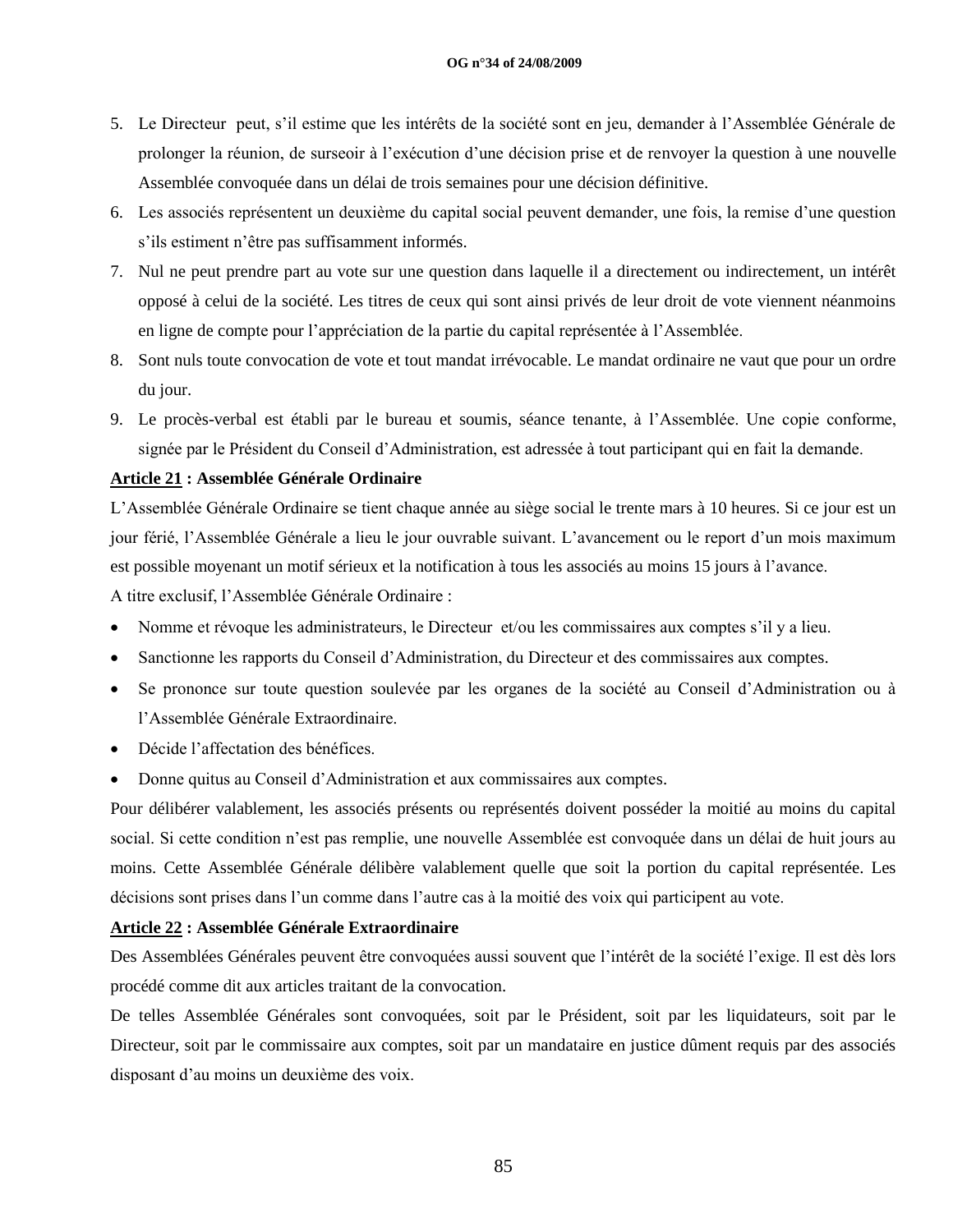L"Assemblée Générale Extraordinaire est compétente pour toutes les modifications aux Statuts et pour toute autre question jugée grave et urgente pour la vie de la société.

Pour délibérer valablement, les associés présents ou représentés doivent posséder la moitié au moins du capital social.

Si cette condition n"est pas remplie, une nouvelle Assemblée Générale sera convoquée dans le délai d"un mois à l"effet de délibérer définitivement et valablement à la condition que le quart du capital soit représenté.

Les décisions sont alors prises, dans l"un comme dans l"autre cas, à la majorité de trois quarts de voix qui participent au vote.

Toutefois, lorsque le vote porte sur la modification essentielle tel que l"objet de la société, le transfert du siège social, la transformation, la fusion et la scission de la société, l"augmentation ou la réduction du capital social, le Conseil d"Administration établit un rapport justificatif, l"annonce dans l"ordre du jour, le communique à tous les associés et le soumet à l"Assemblée Générale Extraordinaire.

Les décisions sont alors prises à la majorité des quatre cinquièmes, à condition que les trois du capital soient représentés à la première Assemblée et la moitié à la seconde.

Lorsque l"augmentation du capital est faite à l"aide d"apports nouveaux, les règles relatives à la constitution du capital sont applicables.

Si la réduction doit se faire par remboursement aux associés, elle ne peut avoir lieu que six mois après la publication de la décision. La convocation doit indiquer comment la réduction sera opérée.

#### **Article 23: Procès verbaux**

Les procès verbaux de l"Assemblée Générale sont signés par tous les associés ou mandataires ayant participé aux réunions.

#### **Article 24 : Rapports et documents comptables**

Le Directeur établit un rapport écrit sur les opérations de la société et l"activité de celle-ci pendant l"exercice écoulé, le compte d"exploitation générale, le compte des pertes et profits et le bilan sont établis chaque année selon les mêmes formes et les mêmes méthodes d"évaluation que les années précédentes.

Toutefois, en cas de proposition de modification, l"Assemblée Générale, au vu des comptes établis et selon les formes, le Gérant et les commissaires aux comptes, se prononcent sur les modifications proposées.

Les documents comptables, ainsi que le rapport du Directeur sur les opérations de la société, seront soumis au moins quarante cinq jours avant la date de l"Assemblée Générale Ordinaire, aux commissaires qui devront finir leur rapport quinze jours avant l"Assemblée Annuelle.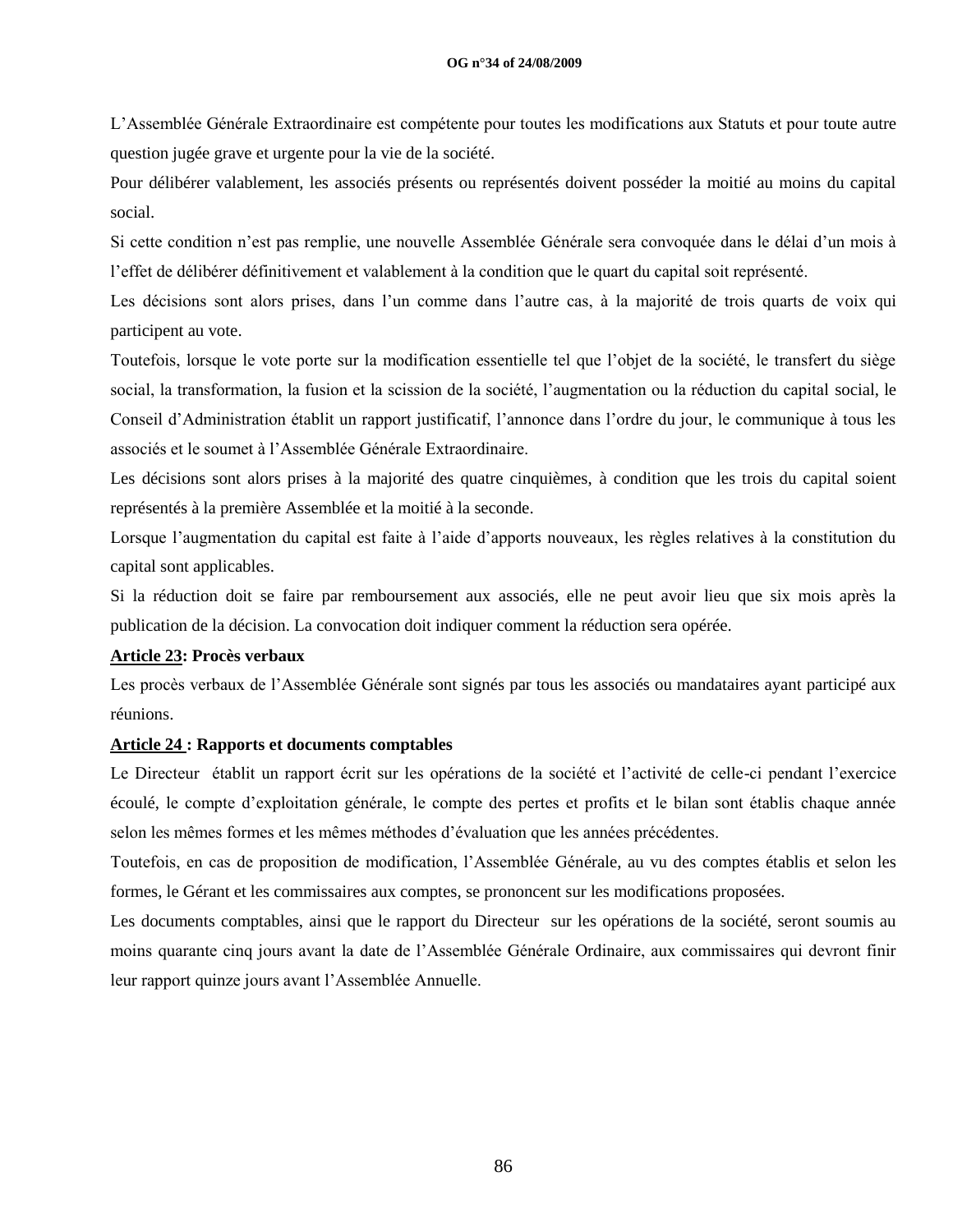## **CHAPITRE V : EXERCICES ET DISTRIBUTION DES BENEFICES**

## **Article 25 : Exercice social**

L"exercice social commence le premier janvier et se termine le trente et un décembre de chaque année, sauf le premier exercice qui commence le jour de l"immatriculation au registre de commerce et termine le 31 décembre suivant.

A la clôture de chaque exercice, le Directeur dresse l"inventaire de divers éléments de l"actif et du passif existant à cette date. Il dresse également les comptes des pertes et des profits et le bilan.

## **Article 26 : Inventaire et comptes annuels**

Le Directeur établit à la fin de chaque exercice un inventaire général contenant l"indication des valeurs mobilières et immobilières et des dettes de la société, un compte des profits et pertes, un bilan et un rapport sur l"exercice révolu, sur la perspective d"avenir et sur les mesures à prendre pour la gestion ultérieure de la société.

Ce rapport doit contenir un exposé détaillé du bilan et du compte de profits et pertes, des modifications précises sur l"ensemble des rémunérations ou avantages alloués aux organes de la société et les propositions pour la distribution des bénéfices.

## **Article 27 : Distribution des bénéfices**

Les produits nets de l'exercice, déduction faite des frais généraux et d'autres charges de la société, y compris les amortissements et les provisions, constituent des bénéfices nets. Il est fait sur les bénéfices nets de l"exercice, diminués le cas échéant, des pertes antérieures, un prélèvement de 30% au moins affecté à la formation d"un fonds de réserve. Ce montant cesse d"être obligatoire lorsqu"il atteint 20% du capital.

Le bénéfice distribuable est constitué de bénéfice net de l"exercice diminué des pertes antérieures et des prélèvements pour la réserve et augmentés des reports bénéficiaires.

Sur le bénéfice distribuable, l"Assemblée Générale Annuelle, sur proposition du Directeur , a le droit de prélever toutes sommes qu"elle juge convenables de fixer, soit pour être reportées à nouveau sur l"exercice suivant, soit pour être affectées à un ou plusieurs fonds de réserves extraordinaires, généraux ou spéciaux.

Ce fonds ou ces fonds peuvent recevoir toutes affectations décidées par l"Assemblée Générale sur proposition du Directeur.

## **Article 28 : Paiement des dividendes**

Le paiment des dividendes se fait aux époques et endroits fixés par le Conseil d"Administration sur avis du Directeur qui en informera les associés, sans que l"époque de paiement puisse être différée de six mois après la réunion de l"Assemblée Générale qui aura approuvé le bilan, sauf décision contraire de cette dernière.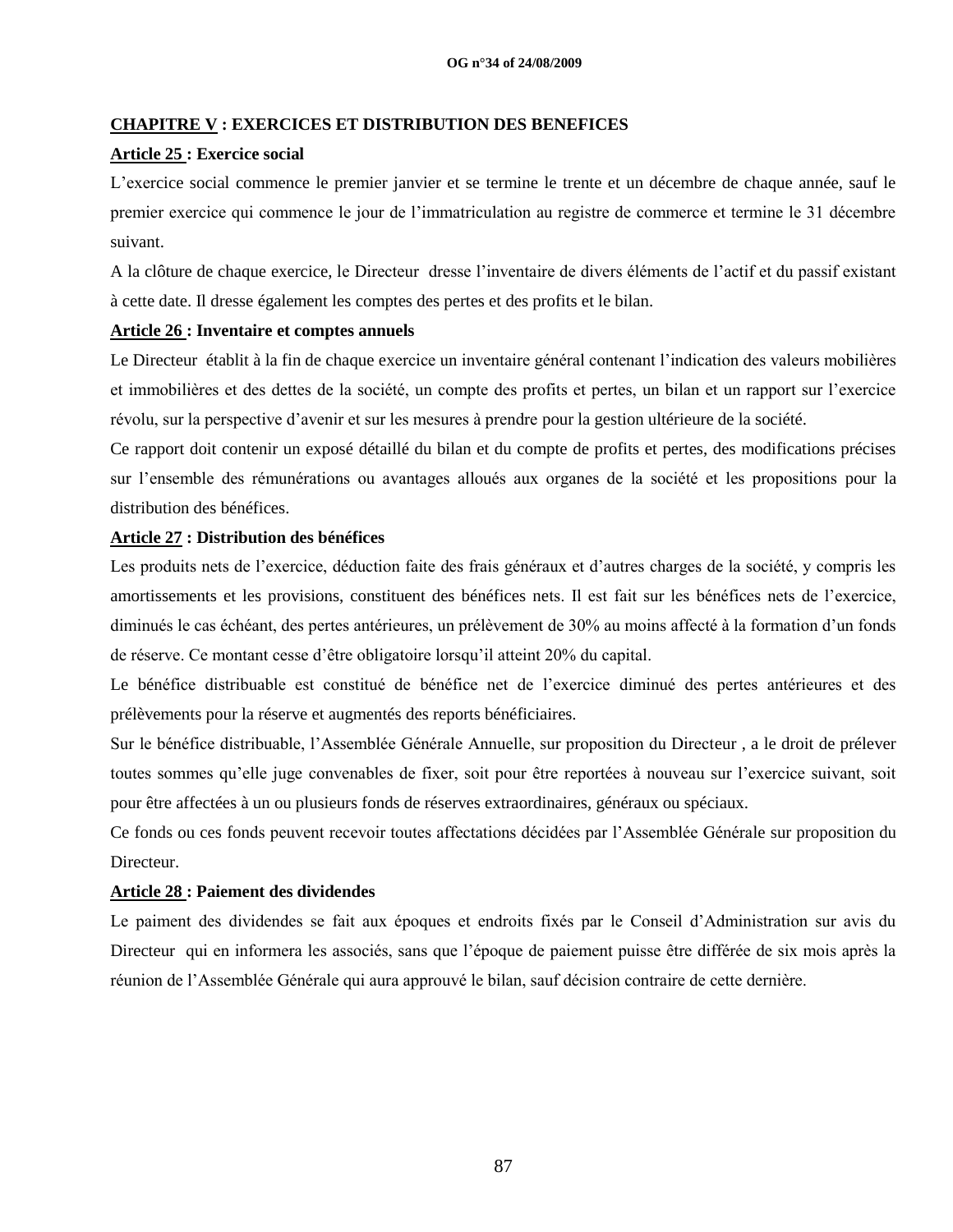## **CHAPITRE VI : DISSOLUTION-LIQUIDATION**

#### **Article 29 : Dissolution**

En cas de perte de 30% du capital social, le Directeur est tenu de convoquer l"Assemblée Générale des associés à l"effet de décider s"il y a lieu de prononcer la dissolution de la société. Si la perte a atteint 30% du capital, la dissolution pourra être demandée par les associés possédant 2/3 des titres représentés à l"Assemblée Générale.

#### **Article 30: Liquidateurs**

Hormis la dissolution judiciaire, en cas de dissolution pour quelque cause que ce soit, et à quelque moment que ce soit, l"Assemblée Générale nommera le ou les liquidateurs, déterminera leurs pouvoirs et fixera leurs émoluments. L"Assemblée Générale jouit à cette fin des droits les plus étendus.

La nomination des liquidateurs met fin au mandat du Directeur , du Conseil d"Administration et des commissaires aux comptes.

#### **Article 31 : Répartition de l'avoir social**

Après apurement de toutes les dettes et charges de la société, y compris la rémunération des liquidateurs ou consignation faite pour ces règlements, l"actif net réparti en espèces ou en titres entre toutes les parts au prorata de leur montant.

#### **CHAPITRE VII : DISPOSITIONS GENERALES**

#### **Article 32** : **Election de domicile**

Pour l"exécution des présents Statuts, chaque associé, le Directeur , commissaire ou liquidateur qui n"aurait pas son domicile au Rwanda est censé avoir élu domicile au siège social où toutes communications ou assignations peuvent lui être adressées.

Toutefois, une copie sera envoyée par lettre recommandée avec accusé de réception à l"adresse que l"associé résident à l"étranger aura communiqué à la société, avec une éventuelle notification par télécopie au numéro fourni par le non résident ou par message électronique (e-mail).

#### **Article 33**: **Législation applicable**

Pour tout ce qui n"est pas prévu par les présents Status, de même que pour leur interprétation, les associés se conforméront à la législation en vigueur au Rwanda. En conséquence, les dispositions de cette législation auxquellles il n"est pas explicitement dérogé par les présents Statuts y sont réputées inscrites et les clauses qui seraient contraires aux dispositions impératives de ces lois sont réputées non écrites.

#### **Article 34**: **Juridiction compétente**

Toutes contestations généralement quelconques concernant l"interprétation ou l"exécution des présents Statuts seront de la compétence exclusive, au premier degré, des juridictions de la Ville de Kigali.

#### **CHAPITRE VII**: **DES DISPOSITIONS TRANSITOIRES**

**Article 35**: **Nomination du commissaire aux comptes**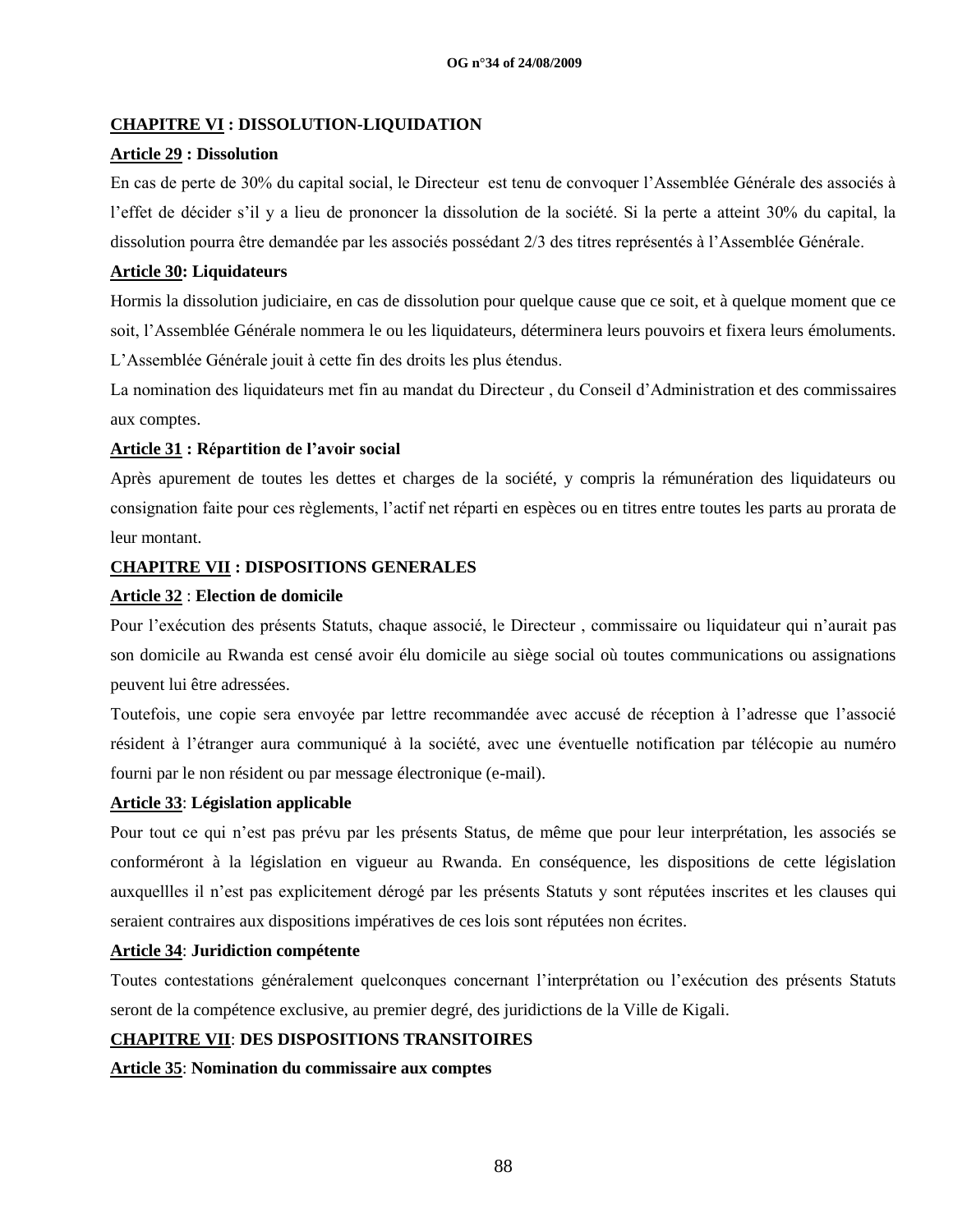Immédiatement après la signature des présents Statuts, les associés se réuniront en Assemblée générale Extraordinaire pour nommer le commissaire aux comptes, lui fixer des rémunérations et statuer sur tous objets relatifs aux intérêts sociaux.

#### **Article 36 : Conseil d'Administration**

Le Conseil d"Administration dès la signature des Statuts, est composé de Madame Umutoni Françoise, de Madame Nkunda Laetitia , et de Mademoiselle Ntirenganya Gloriose

#### **Article 37 : Frais de constitution**

Les frais, dépenses, dépenses, rémunérations ou charges sous quelque forme que ce soit, qui incombent à la société ou qui sont mis à sa charge en raison de sa constitution sont estimés à trois cent cinquante mille francs rwandais (350.000 FRWS).

Fait à Kigali, le 29/05/2007.

#### **LES ASSOCIES**

1. UMUTONI Françoise (sé)

- 2. NKUNDA Laetitia (sé)
- 3. NTIRENGANYA Gloriose (sé)

#### **ACTE NOTARIE NUMERO 0131, VOLUME III**

L'an deux mille sept, le 23ème jour du mois d"Août novembre, Nous RWIGAMBA Blaise, Notaire du District de RULINDO, certifions que l'acte dont les clauses sont reproduites ci- avant Nous a été présenté par:

- 1. UMUTONI Françoise
- 2. NKUNDA Laetitia
- 3. NTIRENGANYA Gloriose

En présence de Monsieur NKOTANYI Thomas et de Monsieur RUKUNDO Martin, témoins instrumentaires à ce requis et réunissant les conditions exigées par la loi.

Lecture du contenu de l'acte ayant été faite aux comparants et aux témoins, les comparants ont déclaré devant Nous et en présence desdits témoins que l'acte tel qu'il est rédigé renferme bien l"expression de leur volonté.

En foi de quoi, le présent acte a été signé par les comparants, les témoins et Nous, Notaire et revêtu du sceau de l'Office Notarial du District de RULINDO.

#### **LES COMPARANTS**:

- 1. UMUTONI Françoise (sé)
- 2. NKUNDA Laetitia (sé)
- 3. NTIRENGANYA Gloriose (sé)

#### **LES TEMOINS**:

1. NKOTANYI Thomas (sé)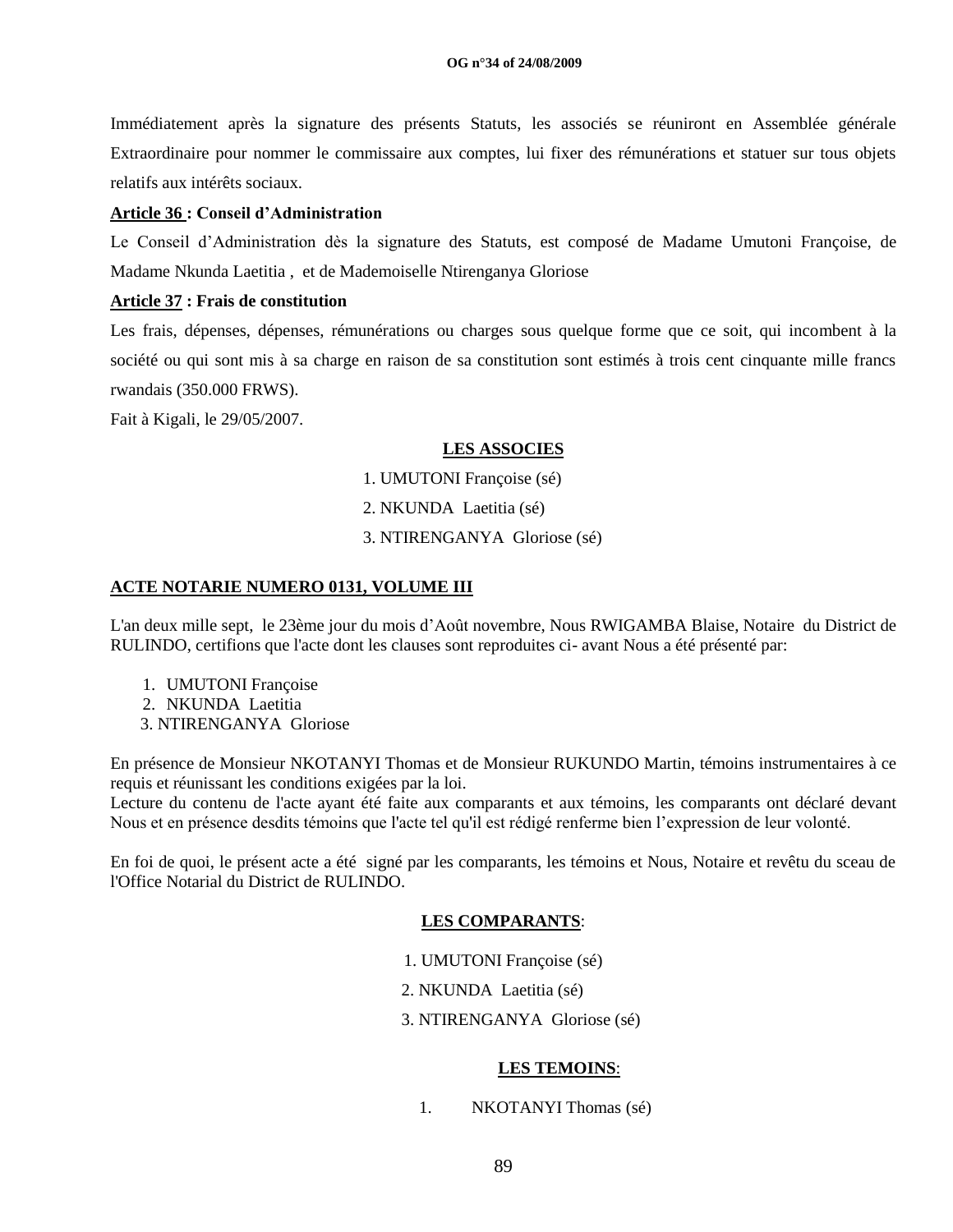2. RUKUNDO Martin (sé)

#### **LE NOTAIRE** RWIGAMBA Blaise (sé)

#### **DROITS PERCUS:**

Frais d'acte: Deux mille cinq cents francs rwandais, enregistré par Nous, RWIGAMBA Blaise, Notaire du District de RULINDO,Officiel de l'Etat Rwandais, sous le numéro 6117, volume III, dont le coût Deux mille cinq cents francs rwandais perçus suivant quittance n° 0143797 du 23/08/2007, délivrée par le Comptable Public du District de Rulindo.

## **LE NOTAIRE** RWIGAMBA Blaise

 $(sé)$ 

#### **FRAIS D'EXPEDITION:**

Pour expédition authentique dont le coût est de 2.500 Francs Rwandais, perçus pour une expédition authentique sur la même quittance.

#### **LE NOTAIRE** RWIGAMBA Blaise

**(sé)**

#### **A.S. N° 690**

Reçu en dépôt au Bureau de l"Agence Nationale d"Enregistrement Commercial, le 17/12/2008 et inscrit au Registre ad hoc des actess de Société, sous le N° R.C 0040/08/NYR, le dépôt des Statuts de la société **SORWAFFA S.A.R.L.**

#### **Droits perçus** :

- Droit de dépôt ……………………………5000 FRW
- Amande pour dépôt tarif……………………….. FRW
- Suivant quittance n° 95949 du  $15/12/2008$

**Le Registraire Général Eraste KABERA (sé)**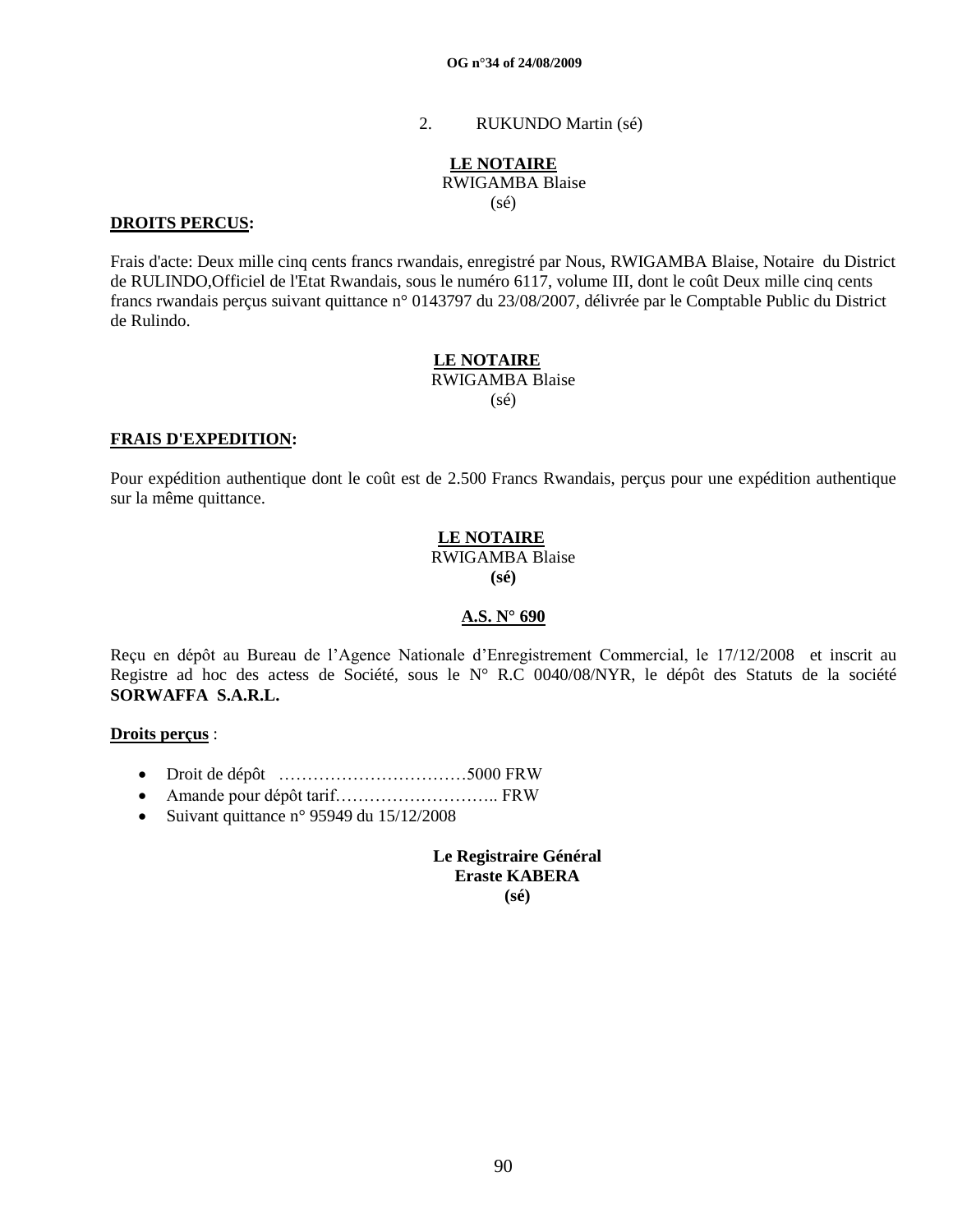#### **OG n°34 of 24/08/2009**

#### **T&K INDEX LTD MEMORANDUM AND ARTICLES OF ASSOCIATION**

#### **The Undersigned :**

- 1. KARURANGA Emmanuel, of Rwandan Nationality resident in Kigali City
- 2. TURATSINZE Jennifer of Rwandan Nationality resident in Kigali City
- 3. MULISA Ernest of Rwandan Nationality resident in Kigali City

Do hereby agree as follows:

## **CHAPTER One: NAME, HEAD OFFICE, OBJECTIVES, DURATION**

#### **Article One:**

A limited liability company to be known as **T&K INDEX** Ltd is hereby established. It shall be governed by laws in force in Rwanda the articles of Association of the company.

#### **Article 2:**

The head office is established in Kigali where all legal acts shall be sent. It may be transferred to any other place in Republic of Rwanda upon the decision of the general meeting. Its branches, agencies and offices may be established in Rwanda as well as abroad upon the decision of the general meeting of the shareholders.

#### **Article 3:**

The objects for which the company is established are:

 To carry on the business of Organizing Libraries, Archives and Documentation centers, General Information Management services, Recruitment services, translation Services, general trade, import and export.

#### **Article 4:**

The registration of the company shall be complete upon entering its name in the register of companies. The company shall continue to exist for unknown period of time. It may however be dissolved by the general meeting.

#### **CHAPTER II: SHARE CAPITAL-SHARES**

## **Article 5:**

The authorized share capital of the company is Five hundred thousand Rwandan francs (500,000RWF), divided into five hundred shares of One thousand Rwandan Francs each.

The shares are fully paid for in the following manner:

- 1. Three hundred (300) shares representing 60% of the company shares valued at Three hundred thousand (300,000) Rwandan Francs by Mr. KARURANGA Emmanuel.
- 2. One hundred (100) shares representing 20% of the company shares valued One hundred thousand (100,000) Rwanda Francs by Mrs. TURATSINZE Jennifer.
- 3. One hundred (100) shares representing 20% of the company shares valued One hundred thousand (100,000) Rwandan francs by Mr. MULISA Ernest.

#### **Article 6:**

The share capital may be increased by the decision of the shareholders following conditions for the change of memorandum and Articles of Association. In case of increase of share capital by investing more funds, the shareholders shall fix the rate and conditions of subscription and the disbursement of the new shares.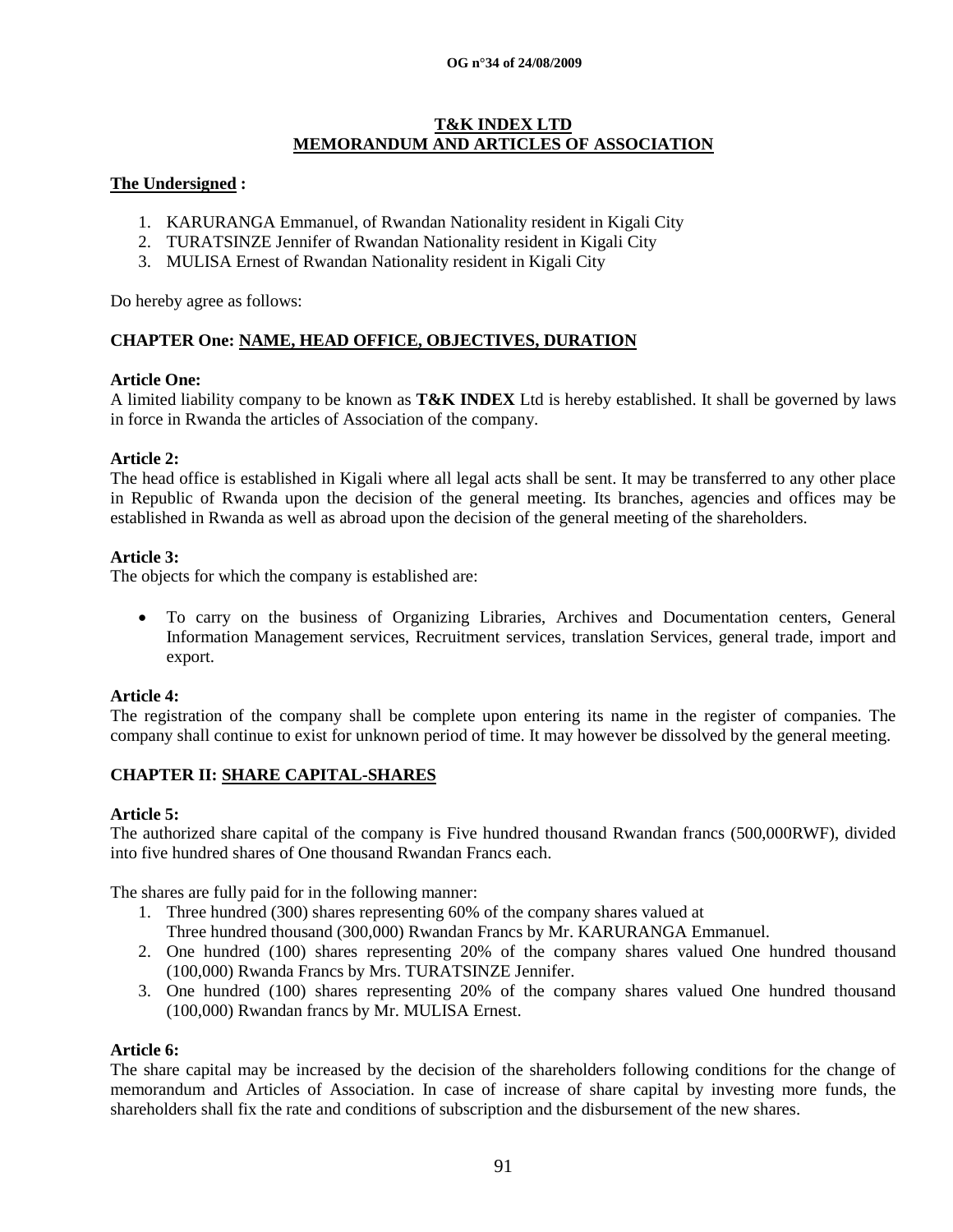## **Article 7:**

The shares are nominal. A register of shareholders shall be kept at the Head office containing:

- The precise description of each shareholder and the number of shares held;
- The transfers, transmission, costs, guarantees or any issues affecting the shares;
- The shareholders and other interested parties may consult the register but may not remove it from the head office.

## **Article 8:**

Each share is indivisible. In case there are several claimants to one share, all rights arising from the share will be suspended until one person is decided upon as the rightful owner of the share.

#### **Article 9:**

The transfer of any share in the company shall be in writing in any usual or common form and shall be signed by the transfer to the transferee. The transferor shall be deemed to remain the holder of the share until the name of the transferee is entered into the register of the members in respect thereof. The company shall retain all instruments of transfer, when registered.

## **Article 10:**

Subject to the provisions of article 12 no shares in the company shall be transferred unless and until the rights of pre-emption here in conferred shall have been exhausted.

## **Article 11:**

The rights of pre-emption conferred in article 10 hereof shall not apply to:

- (a) any share approved in writing by all members;
- (b) any transfer to the spouse, child, brother, sister or parent of that member;

( c ) any transfer by the personal representative of a deceased member to the widow, widower, child, brother, sister or parent of that deceased member .

- (d) Any transfer by the trustees" executors of administrators of a deceased member to new trustees, executors or administrators upon any change thereof.
- (e) Any transfer of a corporate member to an associated company (that is to say any holding company)
- (f) Any transfer by corporate member to a company formed to acquire the whole of substantial part of the undertaking and assets of such corporate member as part of the scheme of amalgamation or reconstruction.

#### **Article 12:**

In case of the death of the member, the executor or administrator of the deceased shall be the only person recognized by the company as having title to his shares, provided that nothing herein contained shall release the estate of deceased member from any liability in respect of any share held by him.

#### **Article 13:**

any person becoming entitled to a share in consequence of a death of a member shall, upon such evidence being produced as may from time to time be required by the company, have the right either to be registered as a member in respect of the share or instead of being registered himself, to make such transfer of the share as the deceased person could have made, and the company shall in either case, have the right to refuse or suspend registration as it would have had in the case of a transfer of the share by the deceased before the death.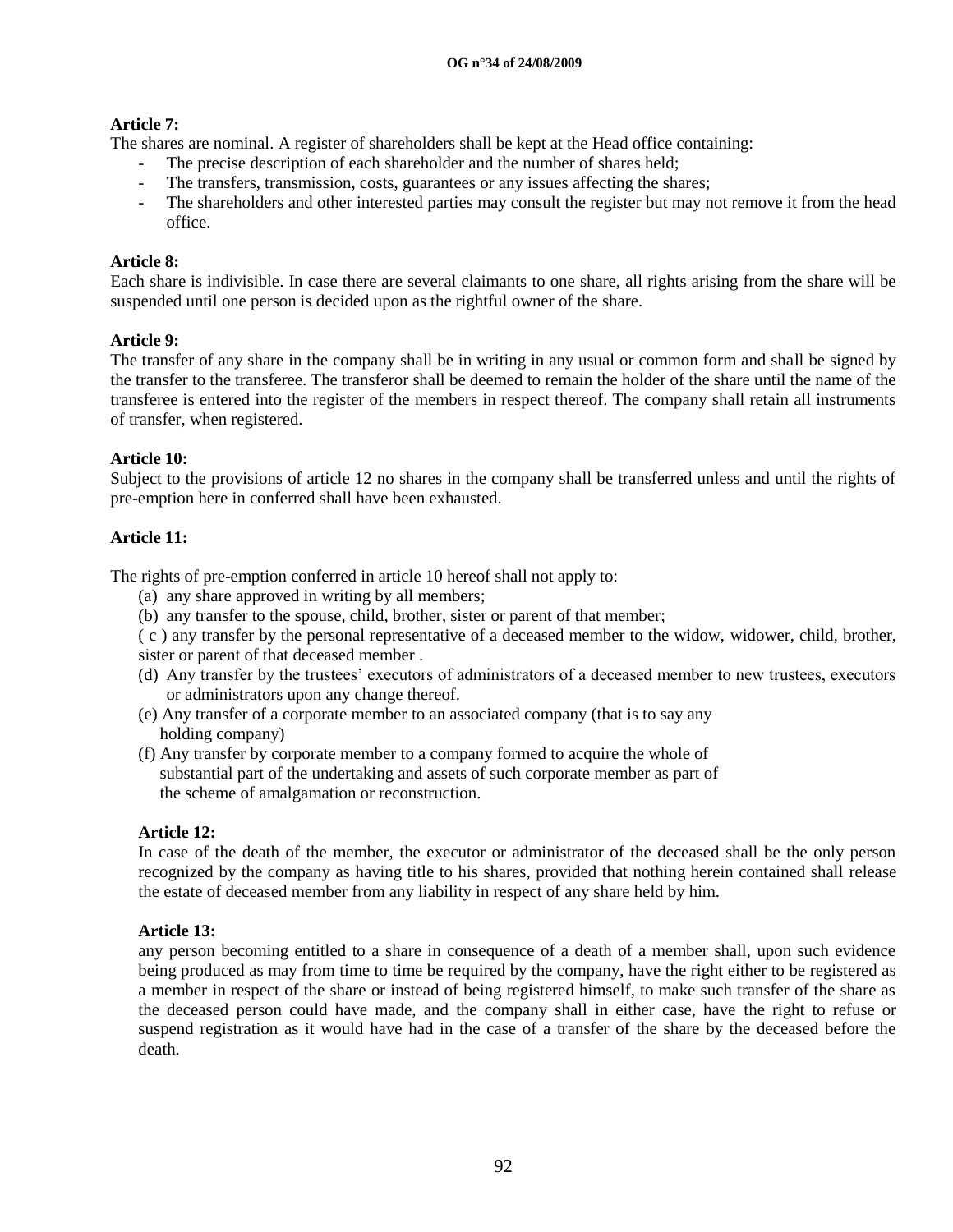## **Article 14:**

any person becoming entitled to share by reason of the dividends, the holder shall be entitled to the same dividends and other advantages to which he would be entitled if he were the registered holder of the share except that he shall be entitled in respect of to exercise any right conferred by membership in relation to general meetings of the company, provided that the company may at any time, give notice requiring any such person to elect either to be registered himself or transfer the share, and if notice is not complied, within three months after the date of service thereof, the company may, thereafter, withhold payment of dividends and other monies payable in respect of the share until compliance with the notice has been effected.

## **CHAPTER III: ADMINISTRATION-MANAGEMENT-SUPERVISION**

## **Article 15:**

The company shall be managed by a board of Directors. Any shareholder with the necessary expertise may also be entrusted with the management of the company. Until the general meeting decides otherwise, Mr. KARURANGA Emmanuel shall be entrusted with the management of the company.

## **Article 16:**

The Managing Director shall have full powers to manage and administer the assets and activities of the company within the limits of the company objects. It shall be within his/her power to carry out all those duties, which are not expressly reserved for the general meeting either by the law or by these articles of association. He/she may notably open bank accounts, deposit and withdraw money from the bank, sign letters of credit, receive payments, represent the company as claimant or defendant, sign all contracts or give powers of attorney and represent the company towards third parties.

#### **Article 17:**

Financial control is the responsibility of the directors who may appoint the auditors to act on their behalf. Auditors shall have access to all company files, accounts as well as all documents concerning the company.

## **CHAPTER IV. GENERAL MEETING**

#### **Article 18:**

The general meeting regularly constituted represents universality of the shareholders. It has powers as determined by law and these articles of association. It is convened by the managing director, auditors, and liquidator or as representative designated by law at the head office of the company or at any other place mentioned in the notice of the meeting.

#### **Article 19:**

The general meeting is convened at least 9 days in advance by registered letter or letter with acknowledgement receipt. The letter shall state the agenda.

#### **Article 20:**

An ordinary meeting convenes at least once a year. Decisions of the general meeting are taken by majority vote.

#### **Article 21:**

An extra-ordinary General meeting shall be convened when ever necessary or upon the request of any of the shareholders. Resolutions taken may not be validly taken if more than a half the share capital is represented.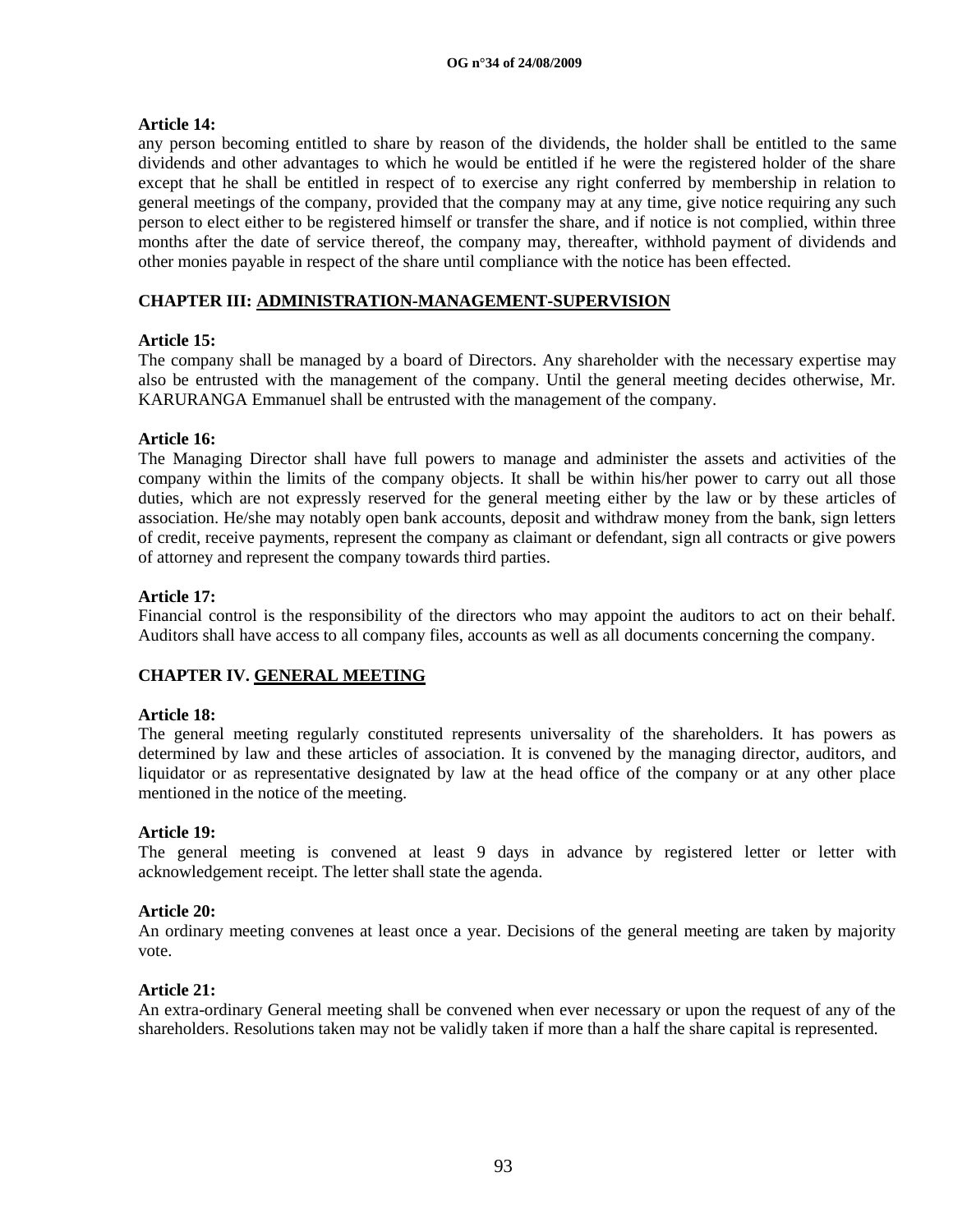## **Article 22:**

Resolutions of general meeting shall be signed by the members present and shall be kept in special register to be found at the companies head office.

## **CHAPTER V : BALANCE SHEET-INVENTORY-DIVIDENDS**

## **Article 23:**

The financial year starts on  $1<sup>st</sup>$  January end on  $31<sup>st</sup>$  December of the same year. However this first financial year shall start on the day the company is entered in the register of companies and on 31<sup>st</sup> December of the same year.

## **Article 24:**

At the end of each year, the director or managers closes accounts make an inventory and a report on the previous year. He/She high lights profiles or losses. He/She makes proposals for sharing dividends and on measures to be taken for future better management.

## **Article 25:**

The dividends of the financial year are obtained at the end of the financial year after the subtraction of the business overheads and other costs. The profits are distributed among shareholders in accordance with their share by the general meeting, which also determines the amount of profits to be retained by the company.

## **CHAPTER VI: WINDING UP, LIQUIDATION**

## **Article 26:**

The company may be wound up by an absolute majority decision of the shareholders.

## **Article 27:**

In case of loss of quarter of the share capital, the directors must convene an extraordinary general meeting to adopt measures to redress it. If the obtained is shall of the share capital, winding up is automatic unless the capital is increased by the same amount.

#### **Article 28:**

Incase the company winds up, the general meeting shall regulate mode liquidation and names one or several liquidators. It determines their power and emoluments. He reserves the power to change the articles if the liquidation so justifies. The nomination of the liquidator puts the end to the powers of director or manager.

#### **Article 29:**

At the end of the liquidation, after discharging of debts and costs of company, as well as fees for liquidator, the net shall be distributor to shareholders on prorate basis of their shares.

#### **CHAPTER VII: MISCELLANEOUS PROVISIONS**

#### **Article 30:**

All disputes involving the company shall first be brought to the attention of the general meeting and when the general meeting fails to resolve the matter, it shall be referred to an arbitrator agreed upon by the meeting.

#### **Article 31:**

For matter not taken care of by the articles of association, the laws governing companies in the Republic of Rwanda govern the members.

#### **Done at Kigali**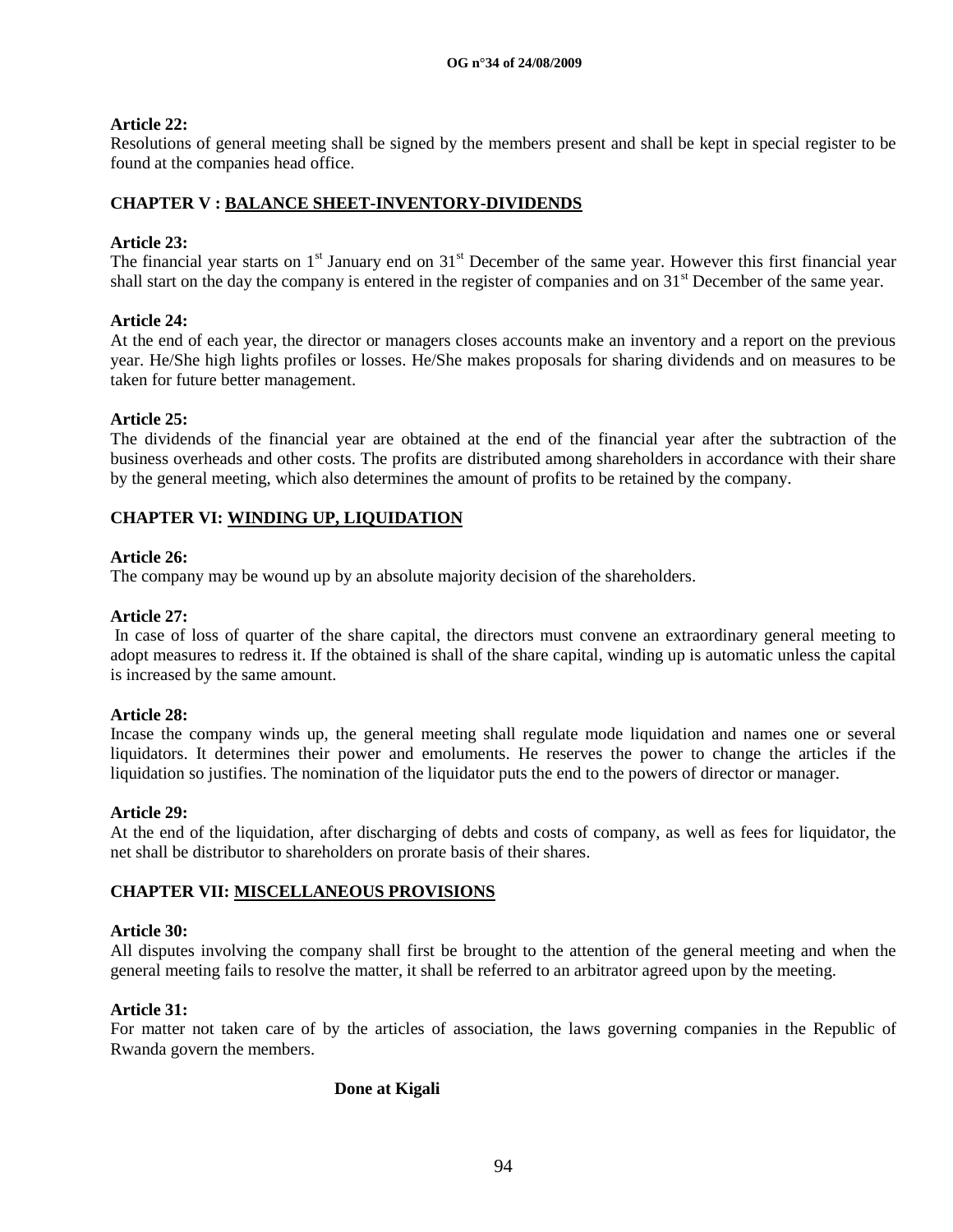#### **THE PROMOTERS**

- **1. KARURANGA Emmanuel (sé)**
- **2. TURATSINZE Jennifer (sé)**
- **3. MULISA Ernest (sé)**

#### **ACTE NOTARIE NUMERO SIX CENT SOIXANTE-DIX- HUIT VOLUME XIII/D.K**

L"an deux mille six le troisième jour du mois de Novembre ; Nous **RUZINDANA Landrine**, Notaire Officiel de l"Etat Rwandais près le District de Kicukiro, certifions que l"acte dont les clauses sont reproduites ci-avant, nous a été présenté par:

- 1. **KARURANGA Emmanuel** de nationalité Rwandaise, Résident à Kigali ;
- 2. **TURATSINZE Jennifer** de nationalité Rwandaise ; Résident à Kigali ;
- 3. **MULISA Ernest** de nationalité Rwandaise ; Résident à Kigali.

En présence de Monsieur **NTARINDWA Martin** Madame **UWAMWEZI Irène**, témoins instrumentaires à ce requis et réunissant les conditions exigées par la loi.

Lecture du contenu de l"acte ayant été faite aux comparants et aux témoins, les comparants ont déclaré devant Nous et en présence desdits témoins, que l"acte tel qu"il est rédigé renferme bien l"expression de leur volonté. En foi de quoi, le présent acte a été signé par les comparants, les témoins et Nous, Notaire, et revêtu du sceau de l"Office Rwandais Notarial près le District de Kicukiro.

#### **LES COMPARANTS**

**1. KARURANGA Emmanuel (sé) 2.TURATSINZE Jennifer (sé) 3. MULISA Ernest (sé)**

**LES TEMOINS**

**1. NTARINDWA Martin (sé) 2. UWAMWEZI Irène (sé)**

#### **LE NOTAIRE RUZINDANA Landrine (sé)**

**DROITS PERCUS** : Frais d"acte : Deux mille cinq cent francs rwandais (2500Frw) Enregistré par Nous **RUZINDANA Landrine**, Notaire du District de Kicukiro, étant et résident à Kigali, sous le N° **678**, volume **XIII** dont le coût deux mille cinq cent francs rwandais perçus suivant quittance N°**67805/D.K** du **03/11/2006**, délivrée par le comptable du District de Kicukiro.

#### **LE NOTAIRE RUZINDANA Landrine (sé)**

**FRAIS D'EXPEDITION** : Pour expédition authentique dont le coût cinq mille six cent francs rwandais, délivrée par le comptable du District de Kicukiro.

#### **LE NOTAIRE RUZINDANA Landrine (sé)**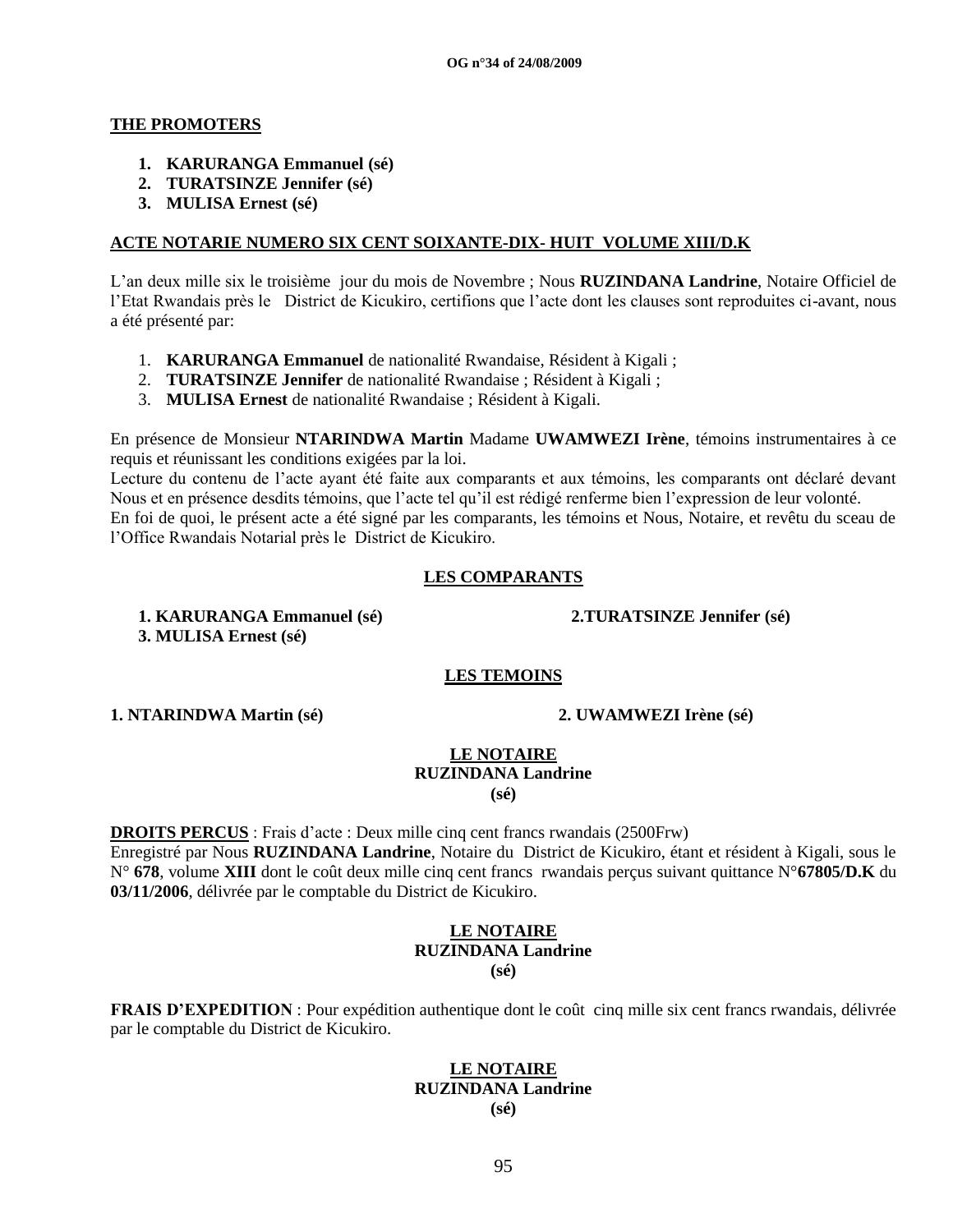#### **OG n°34 of 24/08/2009**

## **A.S. N° 741**

Reçu en dépôt au Bureau de l"Agence Nationale d"Enregistrement Commercial, le 15/01/2009 et inscrit au Registre ad hoc des actess de Société, sous le N° R.C 524/06/NYR, le dépôt des Statuts de la **Société T&K INDEX LTD.**

## **Droits perçus** :

- Droit de dépôt ……………………………5000 FRW
- Amande pour dépôt tarif……………………….. FRW
- Suivant quittance n° 314/09 du  $15/01/2009$

**Le Registraire Général Eraste KABERA (sé)**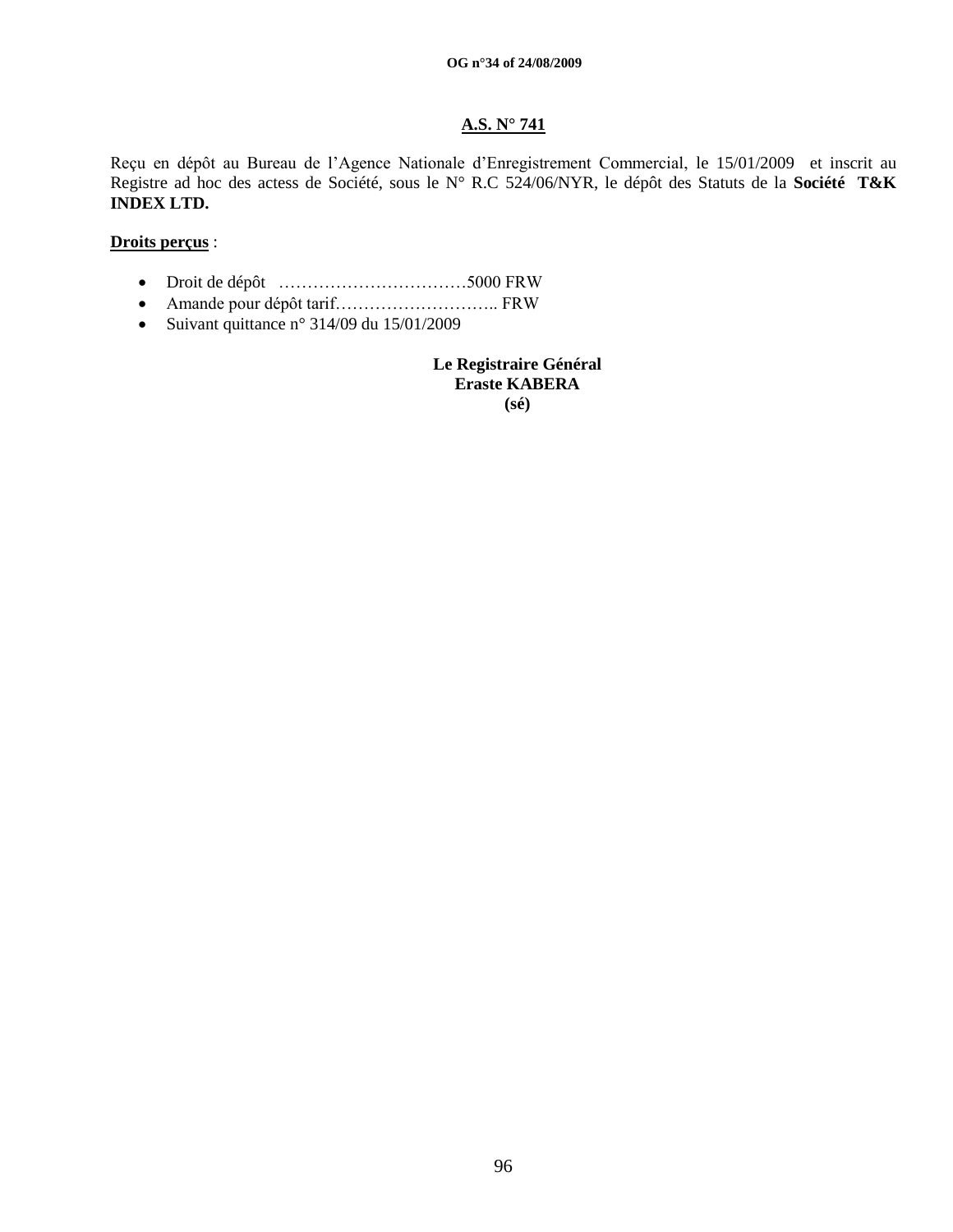## **ICYEMEZO N° RCA/0599/2009 CYO KUWA 15 MUTARAMA 2009 GIHA UBUZIMAGATOZI KOPERATIVE "TUGENDANE N'IGIHE"**

#### **Umuyobozi w'Ikigo cy'Igihugu gishinzwe guteza imbere Amakoperative;**

Ashingiye ku Itegeko n° 50/2007 ryo kuwa 18 Nzeri 2007 rigena ishyirwaho, imiterere n"imikorere y"Amakoperative mu Rwanda, cyane cyane mu ngingo yaryo ya 23, igika cya 3;

Ashingiye ku Itegeko n° 16/2008 ryo kuwa 11/06/2008 rishyiraho Ikigo cy"Igihugu gishinzwe guteza imbere Amakoperative, cyane cyane mu ngingo yaryo ya 3, igika cya 2;

Abisabwe na Perezidante wa Koperative "**TUGENDANE N'IGIHE**", ifite icyicaro i Gako, Umurenge wa Masaka, Akarere ka Kicukiro, Umujyi wa Kigali, mu rwandiko rwe rwo kuwa 15 Mutarama 2009;

#### **YEMEJE:**

#### **Ingingo ya mbere**:

Koperative "**TUGENDANE N'IGIHE**", ifite icyicaro ku Gako, Umurenge wa Masaka, Akarere ka Kicukiro, Umujyi wa Kigali, ihawe ubuzimagatozi.

#### **Ingingo ya 2**:

Koperative "**TUGENDANE N'IGIHE**" igamije guteza imbere ubworozi bw"ingurube za kijyambere. Ntiyemerewe gukora indi mirimo inyuranye n"iyo iherewe ubuzimagatozi, keretse ibanje kubisaba ikanabiherwa uburenganzira.

## **Ingingo ya 3**:

Iki Cyemezo kigira agaciro guhera umunsi cyatangarijweho mu Igazeti ya Leta ya Repubulika y"u Rwanda.

Kigali, kuwa 15 Mutarama 2009

(sé)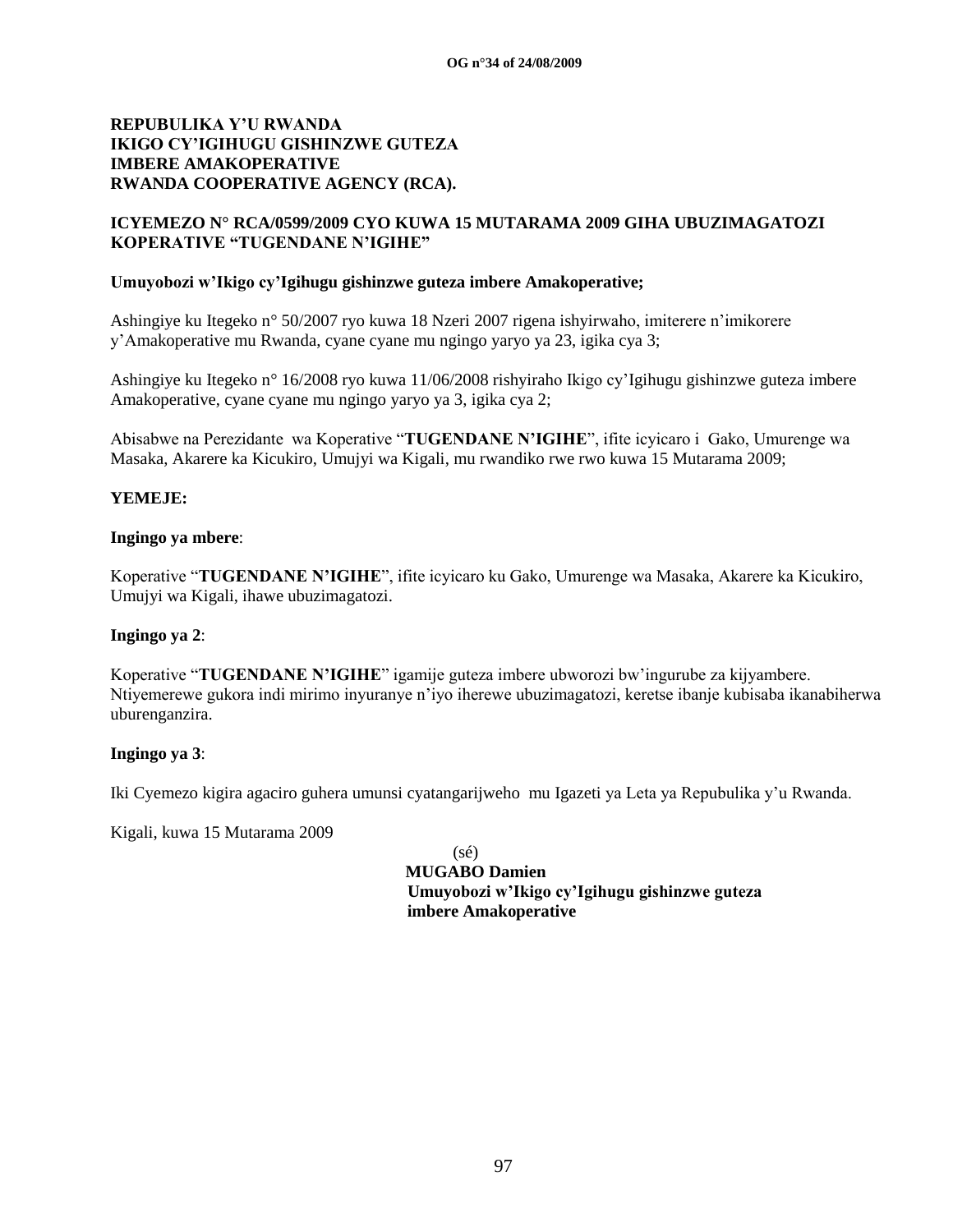## **ICYEMEZO N° RCA/0323/2009 CYO KUWA 15 MUTARAMA 2009 GIHA UBUZIMAGATOZI "COOPERATIVE D'ELEVAGE ET INSEMINATION ANIMALE" (ELEVIA-COOP)**

#### **Umuyobozi w'Ikigo cy'Igihugu gishinzwe guteza imbere Amakoperative;**

Ashingiye ku Itegeko n° 50/2007 ryo kuwa 18 Nzeri 2007 rigena ishyirwaho, imiterere n"imikorere y"Amakoperative mu Rwanda, cyane cyane mu ngingo yaryo ya 23, igika cya 3;

Ashingiye ku Itegeko n° 16/2008 ryo kuwa 11/06/2008 rishyiraho Ikigo cy"Igihugu gishinzwe guteza imbere Amakoperative, cyane cyane mu ngingo yaryo ya 3, igika cya 2;

Abisabwe na Perezida wa Koperative "**ELEVIA-COOP**", ifite icyicaro i Kigarama, Umurenge wa Kigarama, Akarere ka Kicukiro, Umujyi wa Kigali, mu rwandiko rwe rwo kuwa 08 Mutarama 2008;

#### **YEMEJE:**

#### **Ingingo ya mbere**:

Koperative "**ELEVIA-COOP**", ifite icyicaro i Kigarama, Umurenge wa Kigarama, Akarere ka Kicukiro, Umujyi wa Kigali, ihawe ubuzimagatozi.

#### **Ingingo ya 2**:

Koperative "**ELEVIA-COOP**" igamije guteza imbere ubworozi bw"inka za kijyambere n"amatungo magufi (ingurube n"inkoko). Ntiyemerewe gukora indi mirimo inyuranye n"iyo iherewe ubuzimagatozi, keretse ibanje kubisaba ikanabiherwa uburenganzira. **Ingingo ya 3**:

Iki Cyemezo kigira agaciro guhera umunsi cyatangarijweho mu Igazeti ya Leta ya Repubulika y"u Rwanda.

Kigali, kuwa 15 Mutarama 2009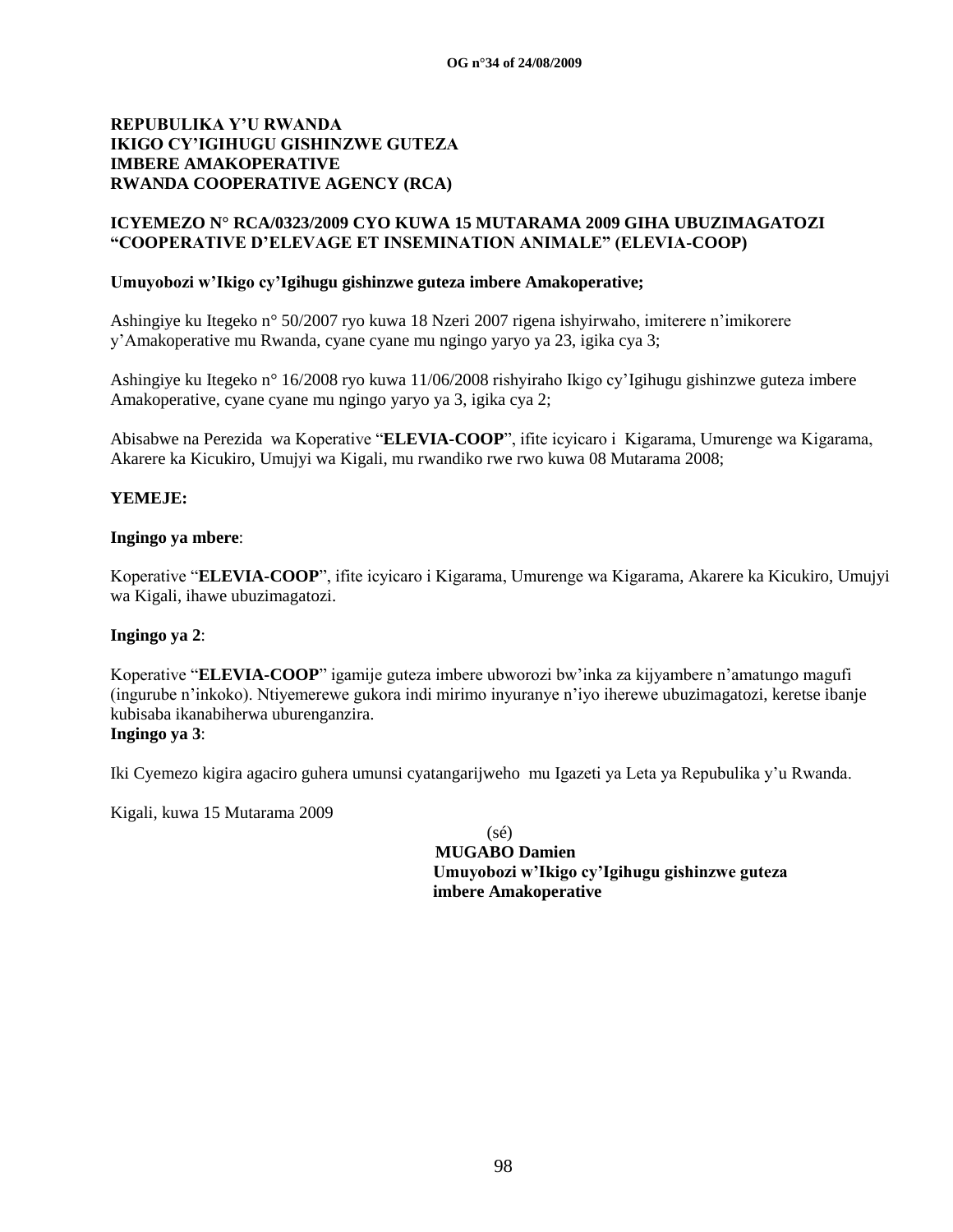## **ICYEMEZO N° RCA/0779/2009 CYO KUWA 06 GICURASI 2009 GIHA UBUZIMAGATOZI KOPERATIVE "TUMENYANE SHELTER"**

#### **Umuyobozi w'Ikigo cy'Igihugu gishinzwe guteza imbere Amakoperative;**

Ashingiye ku Itegeko n° 50/2007 ryo kuwa 18 Nzeri 2007 rigena ishyirwaho, imiterere n"imikorere y"Amakoperative mu Rwanda, cyane cyane mu ngingo yaryo ya 23, igika cya 3;

Ashingiye ku Itegeko n° 16/2008 ryo kuwa 11/06/2008 rishyiraho Ikigo cy"Igihugu gishinzwe guteza imbere Amakoperative, cyane cyane mu ngingo yaryo ya 3, igika cya 2;

Abisabwe na Perezida wa Koperative "**TUMENYANE SHELTER**", ifite icyicaro i Nyagatovu, Umurenge wa Kimironko, Akarere ka Gasabo, Umujyi wa Kigali, mu rwandiko rwe rwo kuwa 08 Nzeri 2008;

## **YEMEJE:**

#### **Ingingo ya mbere**:

Koperative "**TUMENYANE SHELTER**", ifite icyicaro i Nyagatovu, Umurenge wa Kimironko, Akarere ka Gasabo, Umujyi wa Kigali, ihawe ubuzimagatozi.

#### **Ingingo ya 2**:

Koperative "**TUMENYANE SHELTER**" igamije guteza imbere ubuhinzi bw"ibihumyo. Ntiyemerewe gukora indi mirimo inyuranye n"iyo iherewe ubuzimagatozi, keretse ibanje kubisaba ikanabiherwa uburenganzira.

#### **Ingingo ya 3**:

Iki Cyemezo kigira agaciro guhera umunsi cyatangarijweho mu Igazeti ya Leta ya Repubulika y"u Rwanda.

Kigali, kuwa 06 Gicurasi 2009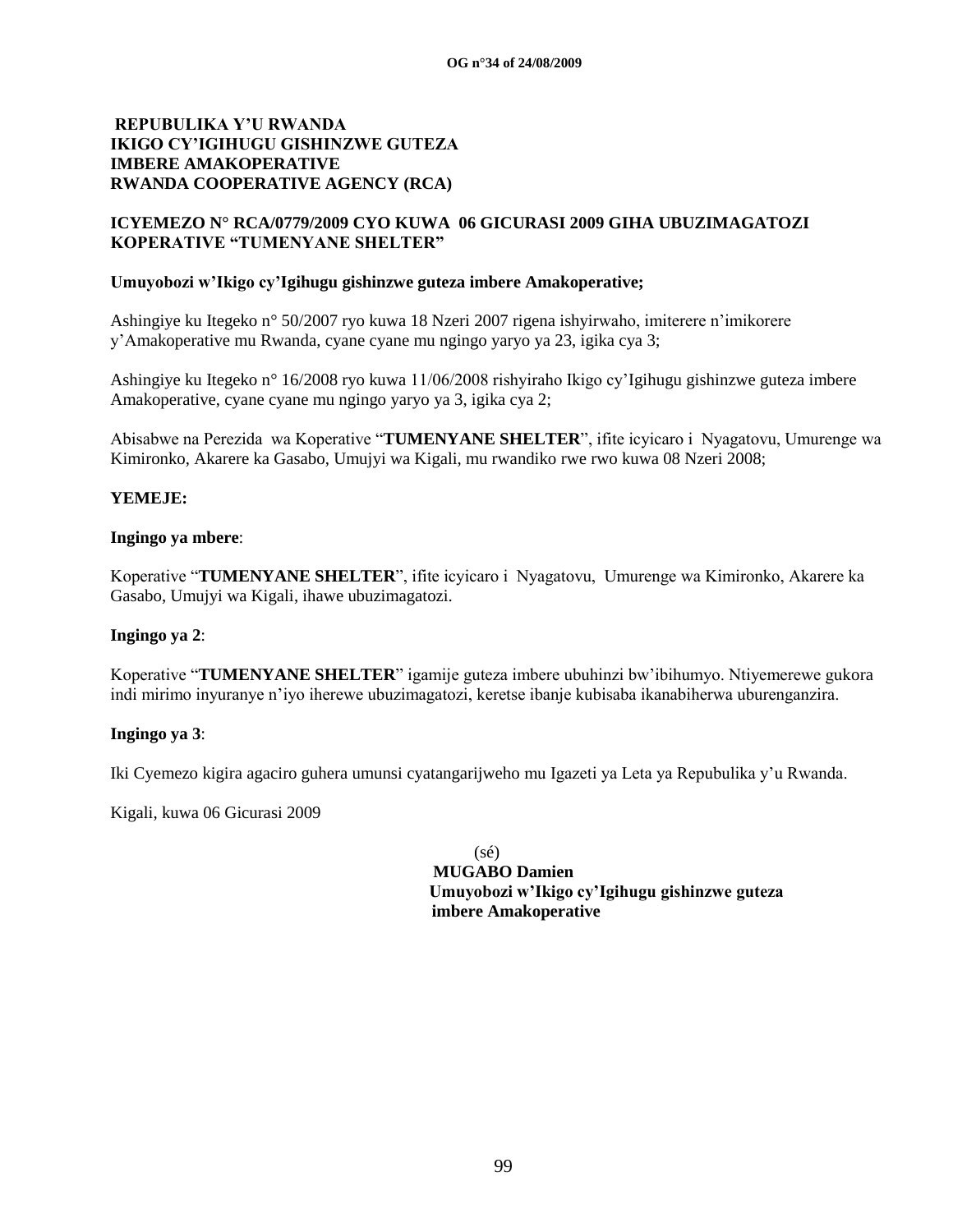## **ICYEMEZO N° RCA/0324/2009 CYO KUWA 15 MUTARAMA 2009 GIHA UBUZIMAGATOZI "COOPERATIVE DE DEVELOPPEMENT INTEGRE POUR L'AUTO PROMOTION ECONOMIQUE" (CODEIPAE)**

#### **Umuyobozi w'Ikigo cy'Igihugu gishinzwe guteza imbere Amakoperative;**

Ashingiye ku Itegeko n° 50/2007 ryo kuwa 18 Nzeri 2007 rigena ishyirwaho, imiterere n"imikorere y"Amakoperative mu Rwanda, cyane cyane mu ngingo yaryo ya 23, igika cya 3;

Ashingiye ku Itegeko n° 16/2008 ryo kuwa 11/06/2008 rishyiraho Ikigo cy"Igihugu gishinzwe guteza imbere Amakoperative, cyane cyane mu ngingo yaryo ya 3, igika cya 2;

Abisabwe na Perezida wa Koperative "**CODEIPAE**", ifite icyicaro mu Murenge wa Niboye, Akarere ka Kicukiro, Umujyi wa Kigali, mu rwandiko rwe rwo kuwa 14 Nyakanga 2008;

## **YEMEJE:**

#### **Ingingo ya mbere**:

Koperative "**CODEIPAE**", ifite icyicaro mu Murenge Niboye, Akarere ka Kicukiro, Umujyi wa Kigali, ihawe ubuzimagatozi.

#### **Ingingo ya 2**:

Koperative "**CODEIPAE**" igamije guteza imbere ubworozi bw"inkwavu bwa kijyambere. Ntiyemerewe gukora indi mirimo inyuranye n"iyo iherewe ubuzimagatozi, keretse ibanje kubisaba ikanabiherwa uburenganzira.

#### **Ingingo ya 3**:

Iki Cyemezo kigira agaciro guhera umunsi cyatangarijweho mu Igazeti ya Leta ya Repubulika y"u Rwanda.

Kigali, kuwa 15 Mutarama 2009

(sé)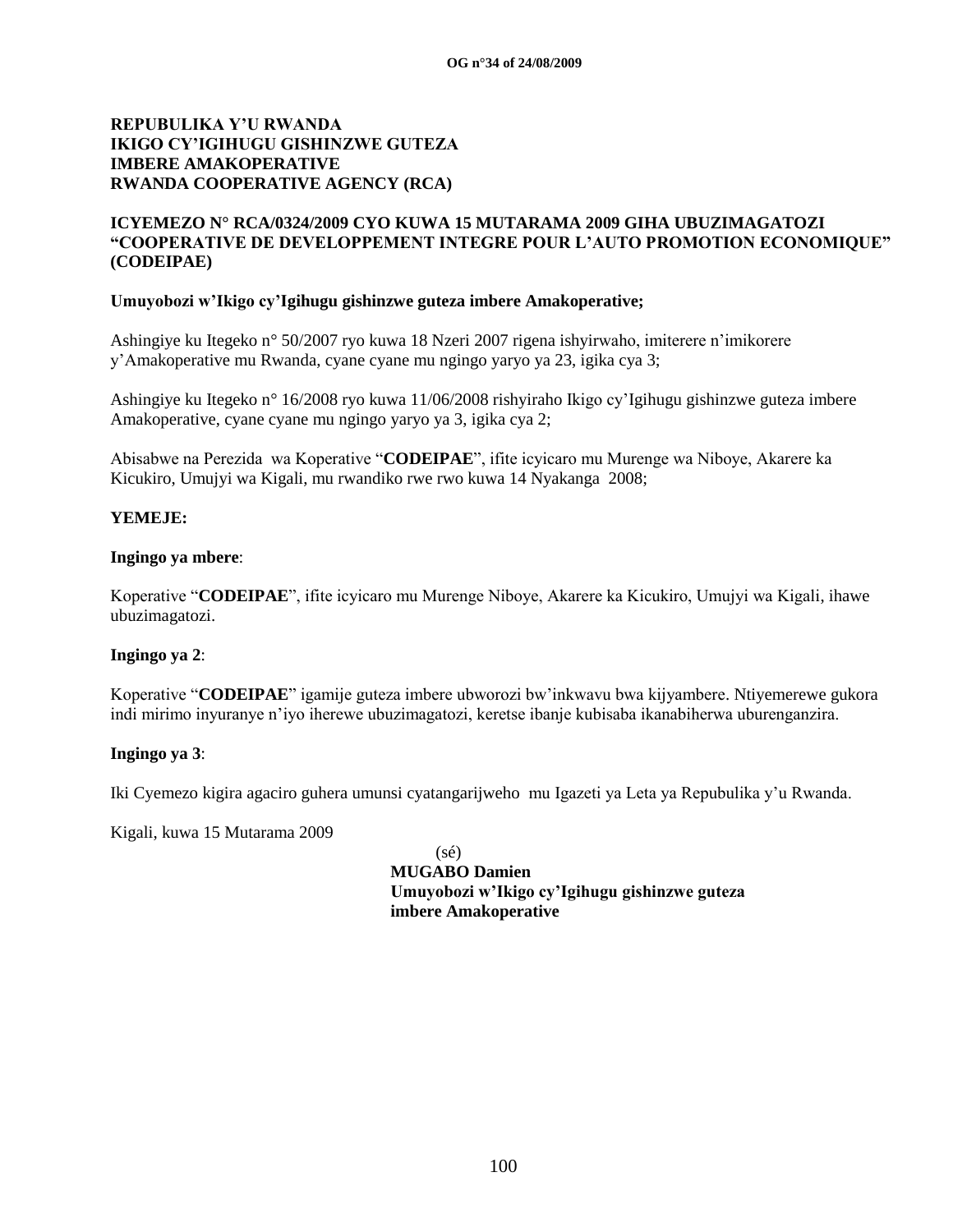## **ICYEMEZO N° RCA/0747/2009 CYO KUWA 27 MATA 2009 GIHA UBUZIMAGATOZI KOPERATIVE "DUKUNDUMURIMO –NTWALI" (KODN)**

#### **Umuyobozi w'Ikigo cy'Igihugu gishinzwe guteza imbere Amakoperative;**

Ashingiye ku Itegeko n° 50/2007 ryo kuwa 18 Nzeri 2007 rigena ishyirwaho, imiterere n"imikorere y"Amakoperative mu Rwanda, cyane cyane mu ngingo yaryo ya 23, igika cya 3;

Ashingiye ku Itegeko n° 16/2008 ryo kuwa 11/06/2008 rishyiraho Ikigo cy"Igihugu gishinzwe guteza imbere Amakoperative, cyane cyane mu ngingo yaryo ya 3, igika cya 2;

Abisabwe na Perezida wa Koperative "**DUKUNDUMURIMO –NTWALI" (KODN**), ifite icyicaro i Bunyogombe, Umurenge wa Ruhango, Akarere ka Ruhango, Intara y"Amajyepfo, mu rwandiko rwe rwo kuwa 27 Ukwakira 2008;

#### **YEMEJE:**

#### **Ingingo ya mbere**:

Koperative "**DUKUNDUMURIMO –NTWALI" (KODN**), ifite icyicaro i Bunyogombe, Umurenge wa Ruhango, Akarere ka Ruhango, Intara y"Amajyepfo, ihawe ubuzimagatozi.

#### **Ingingo ya 2**

Koperative "**DUKUNDUMURIMO –NTWALI**" (**KODN**) igamije guteza imbere ububumbyi bw"amatafari n"amategura. Ntiyemerewe gukora indi mirimo inyuranye n"iyo iherewe ubuzimagatozi, keretse ibanje kubisaba ikanabiherwa uburenganzira.

## **Ingingo ya 3**:

Iki Cyemezo kigira agaciro guhera umunsi cyatangarijweho mu Igazeti ya Leta ya Repubulika y"u Rwanda.

Kigali, kuwa 27 Mata 2009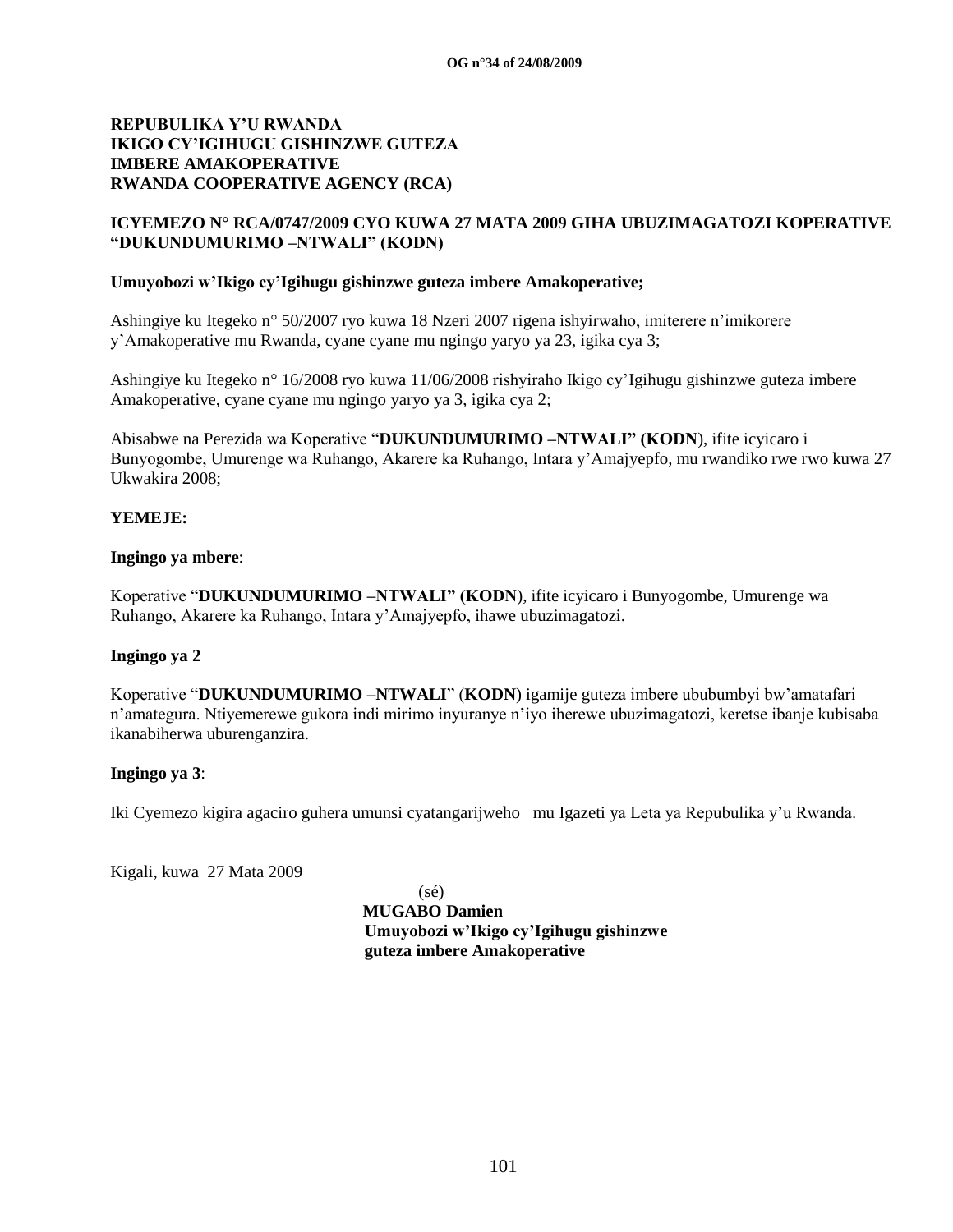## **ICYEMEZO N° RCA/0800/2009 CYO KUWA 12 MATA 2009 GIHA UBUZIMAGATOZI KOPERATIVE "UMUHUZA WA KIGOMA"**

#### **Umuyobozi w'ikigo cy'Igihugu gishinzwe guteza imbere Amakoperative;**

Ashingiye ku Itegeko n° 50/2007 ryo kuwa 18 Nzeri 2007 rigena ishyirwaho, imiterere n"imikorere y"Amakoperative mu Rwanda, cyane cyane mu ngingo yaryo ya 23, igika cya 3;

Ashingiye ku Itegeko n° 16/2008 ryo kuwa 11/06/2008 rishyiraho Ikigo cy"Igihugu gishinzwe guteza imbere Amakoperative, cyane cyane mu ngingo yaryo ya 3, igika cya 2;

Abisabwe na Perezidante wa Koperative "**UMUHUZA WA KIGOMA**", ifite icyicaro i Butansinda, Umurenge wa Kigoma, Akarere ka Nyanza, Intara y"Amajyepfo, mu rwandiko rwe rwo kuwa 10 Ukuboza 2008;

#### **YEMEJE:**

#### **Ingingo ya mbere**:

Koperative "**UMUHUZA WA KIGOMA**", ifite icyicaro i Butansinda, Umurenge wa Kigoma, Akarere ka Nyanza, ihawe ubuzimagatozi.

#### **Ingingo ya 2**:

Koperative "**UMUHUZA WA KIGOMA**" igamije guteza imbere ubworozi bw"inzuki. Ntiyemerewe gukora indi mirimo inyuranye n"iyo iherewe ubuzimagatozi, keretse ibanje kubisaba ikanabiherwa uburenganzira.

#### **Ingingo ya 3**:

Iki Cyemezo kigira agaciro guhera umunsi cyatangarijweho mu Igazeti ya Leta ya Repubulika y"u Rwanda.

Kigali, ku wa 12 Gicurasi 2009

(sé)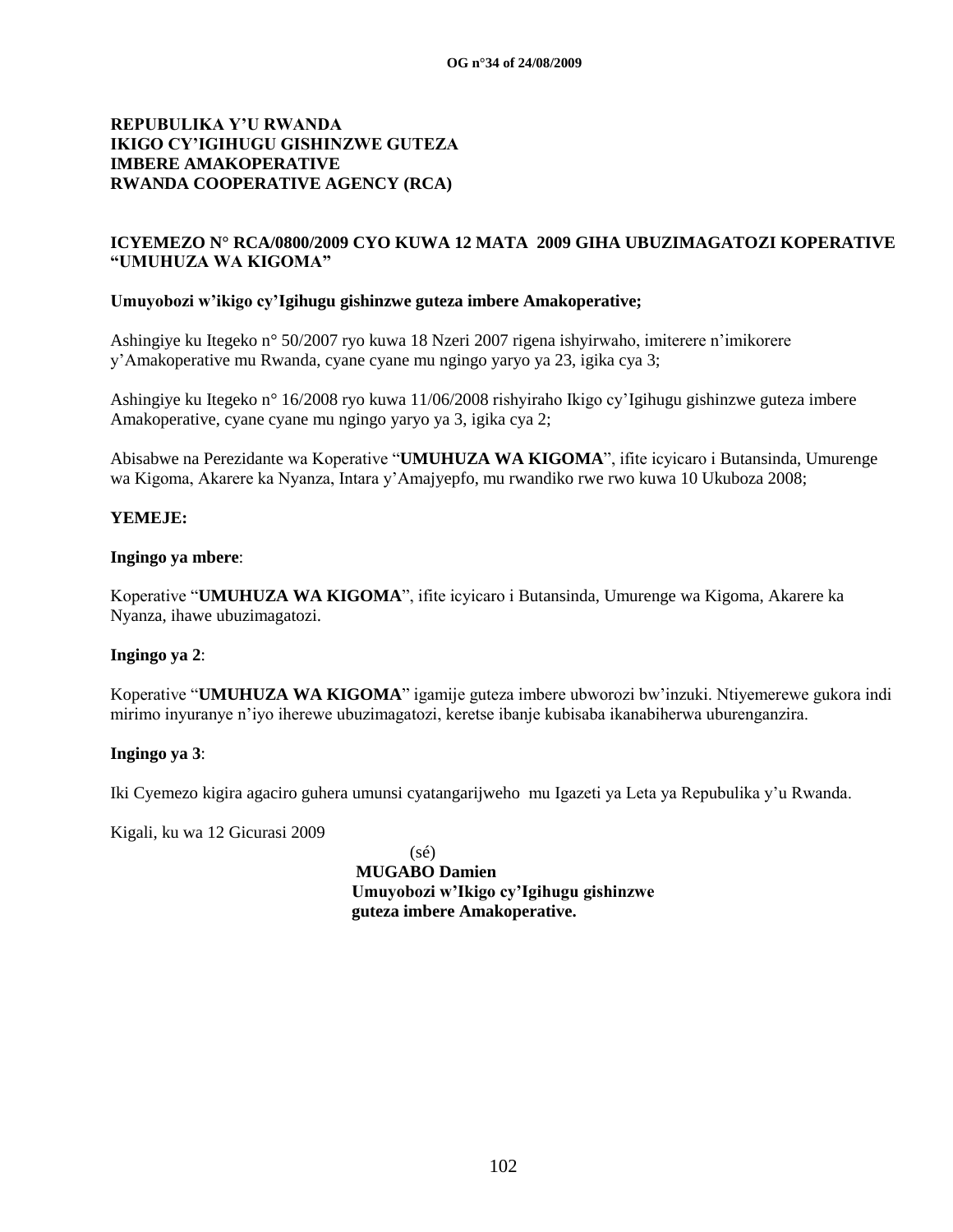## **ICYEMEZO N° RCA/0715/2009 CYO KUWA 23 MATA 2009 GIHA UBUZIMAGATOZI "COOPERATIVE DE STOCKAGE ALIMENTAIRE DE MUKOMA" (COSAM)**

#### **Umuyobozi w'Ikigo cy'Igihugu gishinzwe guteza imbere Amakoperative;**

Ashingiye ku Itegeko n° 50/2007 ryo kuwa 18 Nzeri 2007 rigena ishyirwaho, imiterere n"imikorere y"Amakoperative mu Rwanda, cyane cyane mu ngingo yaryo ya 23, igika cya 3;

Ashingiye ku Itegeko n° 16/2008 ryo kuwa 11/06/2008 rishyiraho Ikigo cy"Igihugu gishinzwe guteza imbere Amakoperative, cyane cyane mu ngingo yaryo ya 3, igika cya 2;

Abisabwe na Perezida wa Koperative **"COSAM**.", ifite icyicaro i Rutabo, Umurenge wa Kinazi, Akarere ka Ruhango, Intara y"Amajyepfo, mu rwandiko rwe rwo ku wa 09 Werurwe 2009;

#### **YEMEJE:**

#### **Ingingo ya mbere**:

Koperative **"COSAM**", ifite icyicaro Rutabo, Umurenge wa Kinazi, Akarere ka Ruhango, Intara y"Amajyepfo, ihawe ubuzimagatozi.

#### **Ingingo ya 2**:

Koperative "**COSAM**" igamije guteza imbere ubucuruzi by"imyaka (ibishyimbo, amasaka na soya). Ntiyemerewe gukora indi mirimo inyuranye n"iyo iherewe ubuzimagatozi, keretse ibanje kubisaba ikanabiherwa uburenganzira.

#### **Ingingo ya 3**:

Iki Cyemezo kigira agaciro guhera umunsi cyatangarijweho mu Igazeti ya Leta ya Repubulika y"u Rwanda.

Kigali, kuwa 23 Mata 2009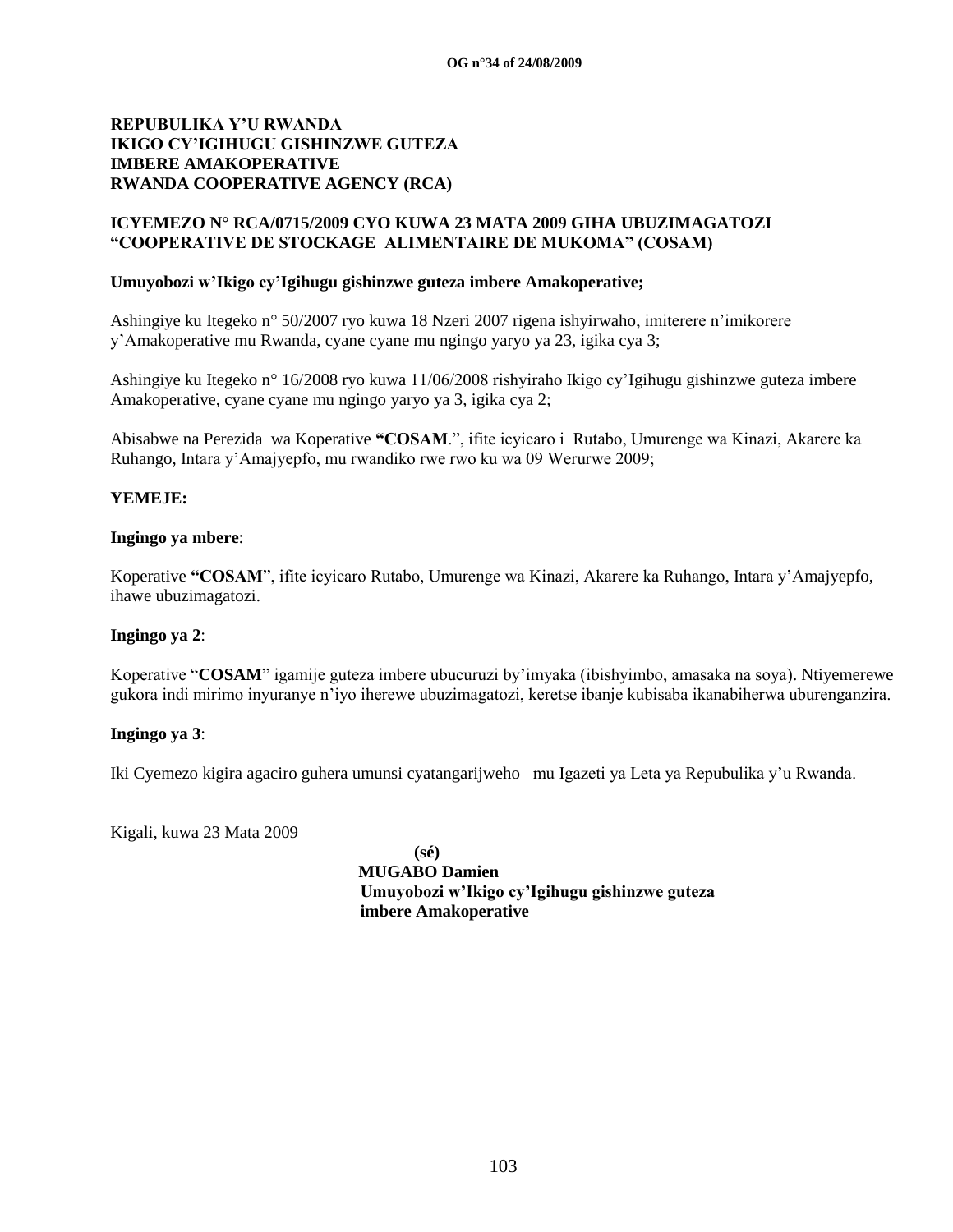## **ICYEMEZO N° RCA/0160/2009 CYO KUWA 15 MUTARAMA 2009 GIHA UBUZIMAGATOZI "COOPERATIVE POUR LA PROMOTION DES INTRANTS, ACHAT ET COMMERCIALISATION DE LA PRODUCTION AGRICOLE » (COOPIACPA)**

#### **Umuyobozi w'Ikigo cy'Igihugu gishinzwe guteza imbere Amakoperative;**

Ashingiye ku Itegeko n° 50/2007 ryo kuwa 18 Nzeri 2007 rigena ishyirwaho, imiterere n"imikorere y"Amakoperative mu Rwanda, cyane cyane mu ngingo yaryo ya 23, igika cya 3;

Ashingiye ku Itegeko n° 16/2008 ryo kuwa 11/06/2008 rishyiraho Ikigo cy"igihugu gishinzwe guteza imbere Amakoperative, cyane cyane mu ngingo yaryo ya 3, igika cya 2;

Abisabwe na Perezida wa Koperative "**COOPIACPA**", ifite icyicaro i Uwinkingi-Gahira, Umurenge w"Uwinkingi, Akarere ka Nyamagabe, Intara y"Amajyepfo mu rwandiko rwe rwo ku wa 24 Kamena 2007;

#### **YEMEJE:**

#### **Ingingo ya mbere**:

Koperative "**COOPIACPA**", ifite icyicaro i Uwinkingi-Gahira, Umurenge w"Uwinkingi, Akarere ka Nyamagabe, Intara y"Amajyepfo, ihawe ubuzimagatozi.

#### **Ingingo ya 2**:

Koperative "**COOPIACPA**" igamije guteza imbere ubucuruzi bw"imyaka ngandurarugo (amasaka, ibishyimbo n"ibirayi). Ntiyemerewe gukora indi mirimo inyuranye n"iyo iherewe ubuzimagatozi, keretse ibanje kubisaba ikanabiherwa uburenganzira.

#### **Ingingo ya 3**:

Iki Cyemezo kigira agaciro guhera umunsi cyatangarijweho mu Igazeti ya Leta ya Repubulika y"u Rwanda.

Kigali, kuwa 15 Mutarama 2009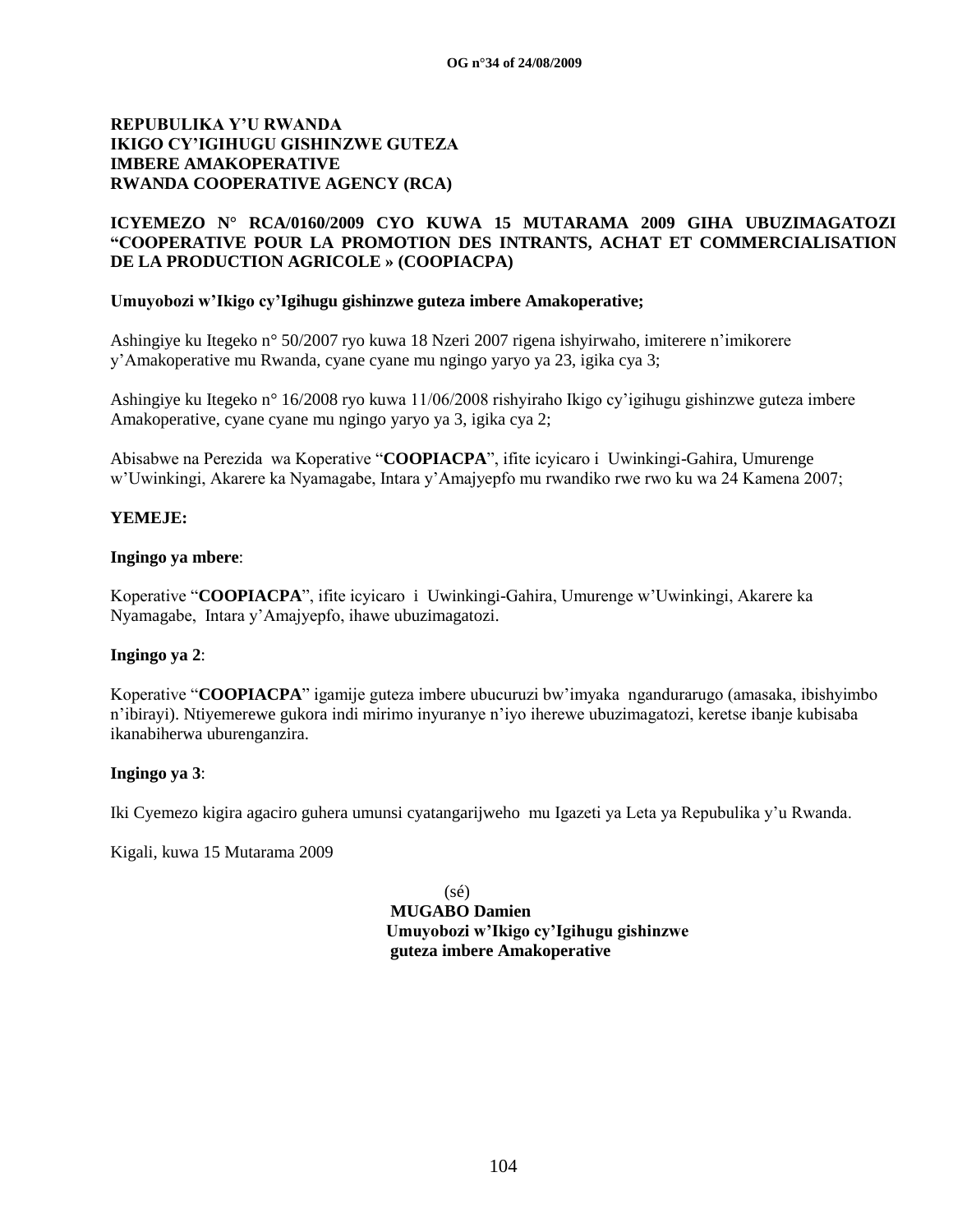#### **ICYEMEZO N° RCA/0809/2009 CYO KUWA 12 GICURASI 2009 GIHA UBUZIMAGATOZI "COOPERATIVE DES TAXIS-MOTOS DE RUHANGO-TEBUKA » (COTAMORU-TEBUKA)**

#### **Umuyobozi w'Ikigo cy'Igihugu gishinzwe guteza imbere Amakoperative;**

Ashingiye ku Itegeko n° 50/2007 ryo ku wa 18 Nzeri 2007 rigena ishyirwaho, imiterere n"imikorere y"Amakoperative mu Rwanda, cyane cyane mu ngingo yaryo ya 23, igika cya 3;

Ashingiye ku Itegeko n° 16/2008 ryo kuwa 11/06/2008 rishyiraho Ikigo cy"Igihugu gishinzwe guteza imbere Amakoperative, cyane cyane mu ngingo yaryo ya 3, igika cya 2;

Abisabwe na Perezida wa Koperative " **COTAMORU-TEBUKA** ", ifite icyicaro i Nyamagana, Umurenge wa Ruhango, Akarere ka Ruhango, Intara y"Amajyepfo mu rwandiko rwe rwo ku wa 30 Werurwe 2009;

#### **YEMEJE:**

#### **Ingingo ya mbere**:

Koperative "**COTAMORU-TEBUKA**", ifite icyicaro i Nyamagana, Umurenge wa Ruhango, Akarere ka Ruhango, Intara y"Amajyepfo, ihawe ubuzimagatozi.

#### **Ingingo ya 2**:

Koperative "**COTAMORU-TEBUKA**" igamije gutanga serivisi ijyanye no gutwara abantu n"ibintu ku mapikipiki. Ntiyemerewe gukora indi mirimo inyuranye n"iyo iherewe ubuzimagatozi, keretse ibanje kubisaba ikanabiherwa uburenganzira.

## **Ingingo ya 3**:

Iki Cyemezo kigira agaciro guhera umunsi cyatangarijweho mu Igazeti ya Leta ya Repubulika y"u Rwanda.

Kigali, kuwa 20 Gicurasi 2009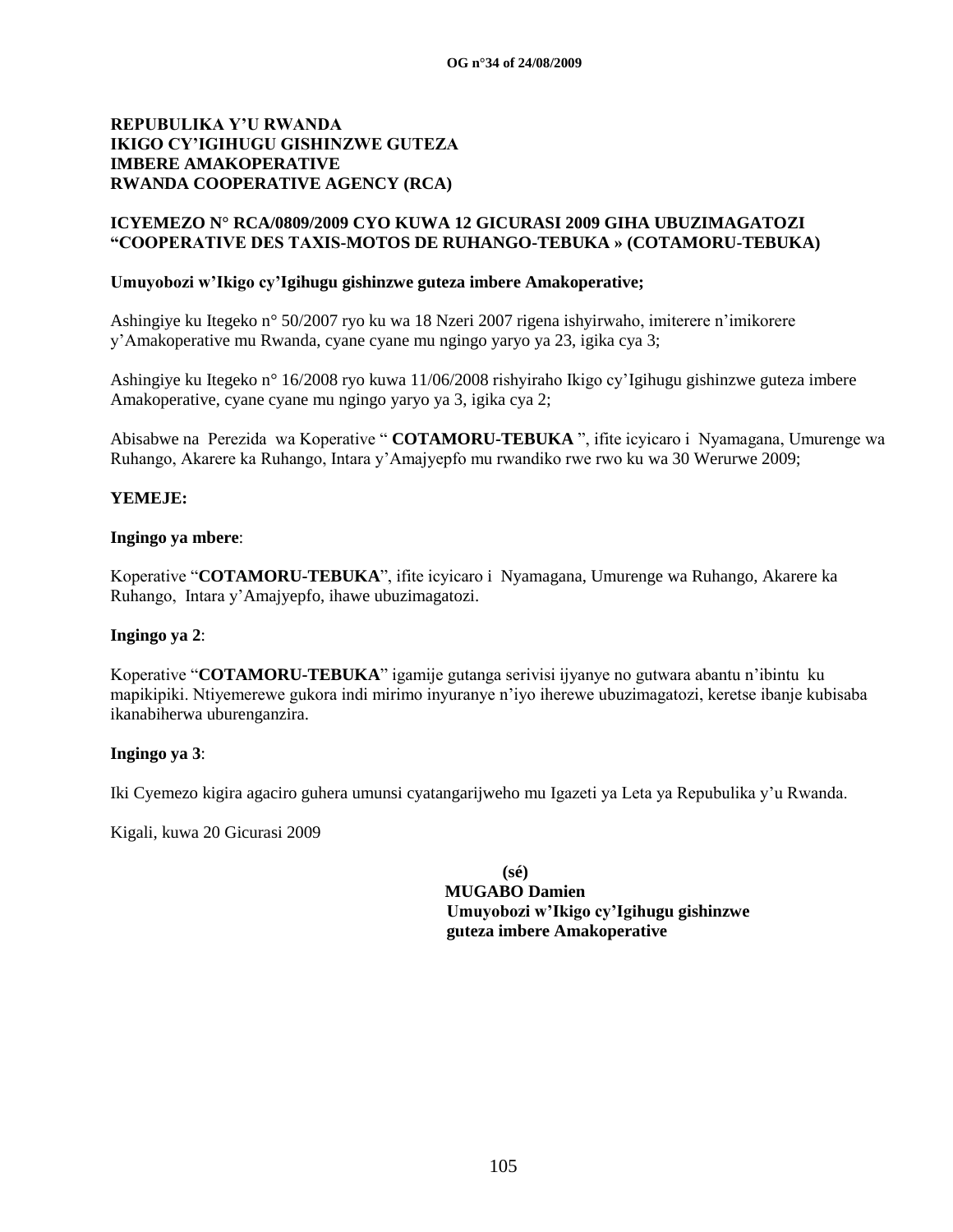## **ICYEMEZO N° RCA/0215/2009 CYO KUWA 15 MUTARAMA 2009 GIHA UBUZIMAGATOZI COOPERATIVE DES AGRICULTEURS DES CULTURES VIVRIERES DE KANYONGO-INGANDURARUGO" (CACVK-INGANDURARUGO)"**

#### **Umuyobozi w'Ikigo cy'Igihugu gishinzwe guteza imbere Amakoperative;**

Ashingiye ku Itegeko n° 50/2007 ryo ku wa 18 Nzeri 2007 rigena ishyirwaho, imiterere n"imikorere y"Amakoperative mu Rwanda, cyane cyane mu ngingo yaryo ya 23, igika cya 3;

Ashingiye ku Itegeko n° 16/2008 ryo ku wa 11/06/2008 rishyiraho Ikigo cy"Igihugu gishinzwe guteza imbere Amakoperative, cyane cyane mu ngingo yaryo ya 3, igika cya 2;

Abisabwe na Perezida wa Koperative "**CACVK-INGANDURARUGO**", ifite icyicaro mu Murenge wa Kamembe, Akarere ka Rusizi, Intara y"Iburengarazuba, mu rwandiko rwe rwo ku wa 30 Mata 2008;

## **YEMEJE:**

#### **Ingingo ya mbere**:

Koperative "**CACVK-INGANDURARUGO**", ifite icyicaro mu Murenge wa Kamembe, Akarere ka Rusizi, Intara y"Iburengerazuba, ihawe ubuzimagatozi.

#### **Ingingo ya 2**:

Koperative "**CACVK-INGANDURARUGO**" igamije guteza imbere ubuhinzi bw"impeke n"imboga (amashu n"intoryi). Ntiyemerewe gukora indi mirimo inyuranye n"iyo iherewe ubuzimagatozi, keretse ibanje kubisaba ikanabiherwa uburenganzira.

#### **Ingingo ya 3**:

Iki Cyemezo kigira agaciro guhera umunsi cyatangarijweho mu Igazeti ya Leta ya Repubulika y"u Rwanda.

Kigali, kuwa 15 Mutarama 2009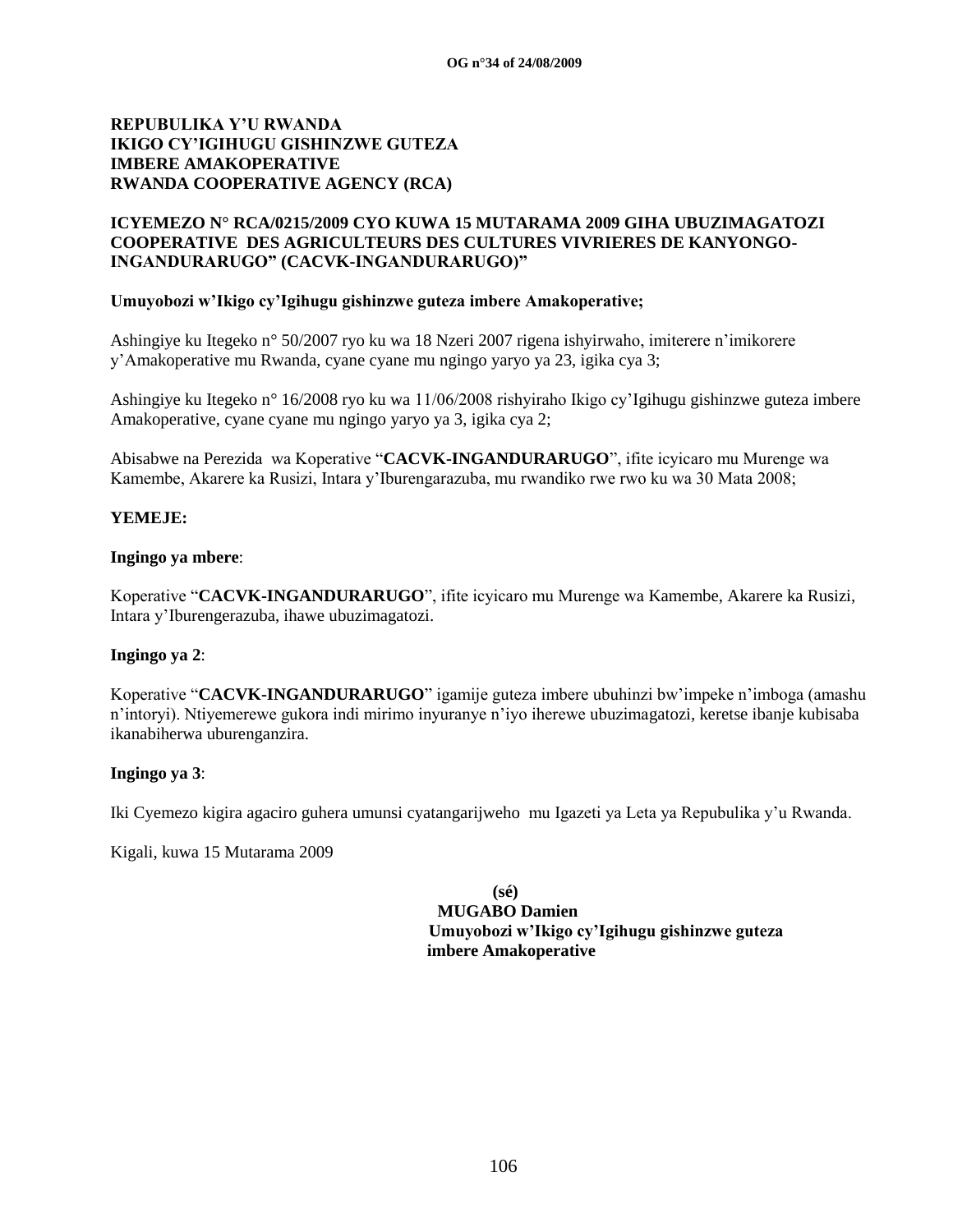## **ICYEMEZO N° RCA/0817/2009 CYO KUWA 12 GICURASI 2009 GIHA UBUZIMAGATOZI KOPERATIVE "URUMURI BUNYOGOMBE" (KOUBU)**

#### **Umuyobozi w'Ikigo cy'Igihugu gishinzwe guteza imbere Amakoperative;**

Ashingiye ku Itegeko n° 50/2007 ryo kuwa 18 Nzeri 2007 rigena ishyirwaho, imiterere n"imikorere y"amakoperative mu Rwanda, cyane cyane mu ngingo yaryo ya 23, igika cya 3;

Ashingiye ku Itegeko n° 16/2008 ryo kuwa 11/06/2008 rishyiraho Ikigo cy"Igihugu gishinzwe guteza imbere Amakoperative, cyane cyane mu ngingo yaryo ya 3, igika cya 2;

Abisabwe na Perezida wa Koperative "**KOUBU**", ifite icyicaro i Bunyogombe, Umurenge wa Ruhango, Akarere ka Ruhango, Intara y"Amajyepfo, mu rwandiko rwe rwo ku wa 06 Mata 2009;

#### **YEMEJE:**

#### **Ingingo ya mbere**:

Koperative "**KOUBU**", ifite icyicaro i Bunyogombe, Umurenge wa Ruhango, Akarere ka Ruhango, Intara y"Amajyepfo, ihawe ubuzimagatozi.

#### **Ingingo ya 2**:

Koperative "**KOUBU**" igamije guteza imbere umwuga w"ubudozi bw"imyenda. Ntiyemerewe gukora indi mirimo inyuranye n"iyo iherewe ubuzimagatozi, keretse ibanje kubisaba ikanabiherwa uburenganzira.

#### **Ingingo ya 3**:

Iki Cyemezo kigira agaciro guhera umunsi cyatangarijweho mu Igazeti ya Leta ya Repubulika y"u Rwanda.

Kigali, kuwa 12 Gicurasi 2009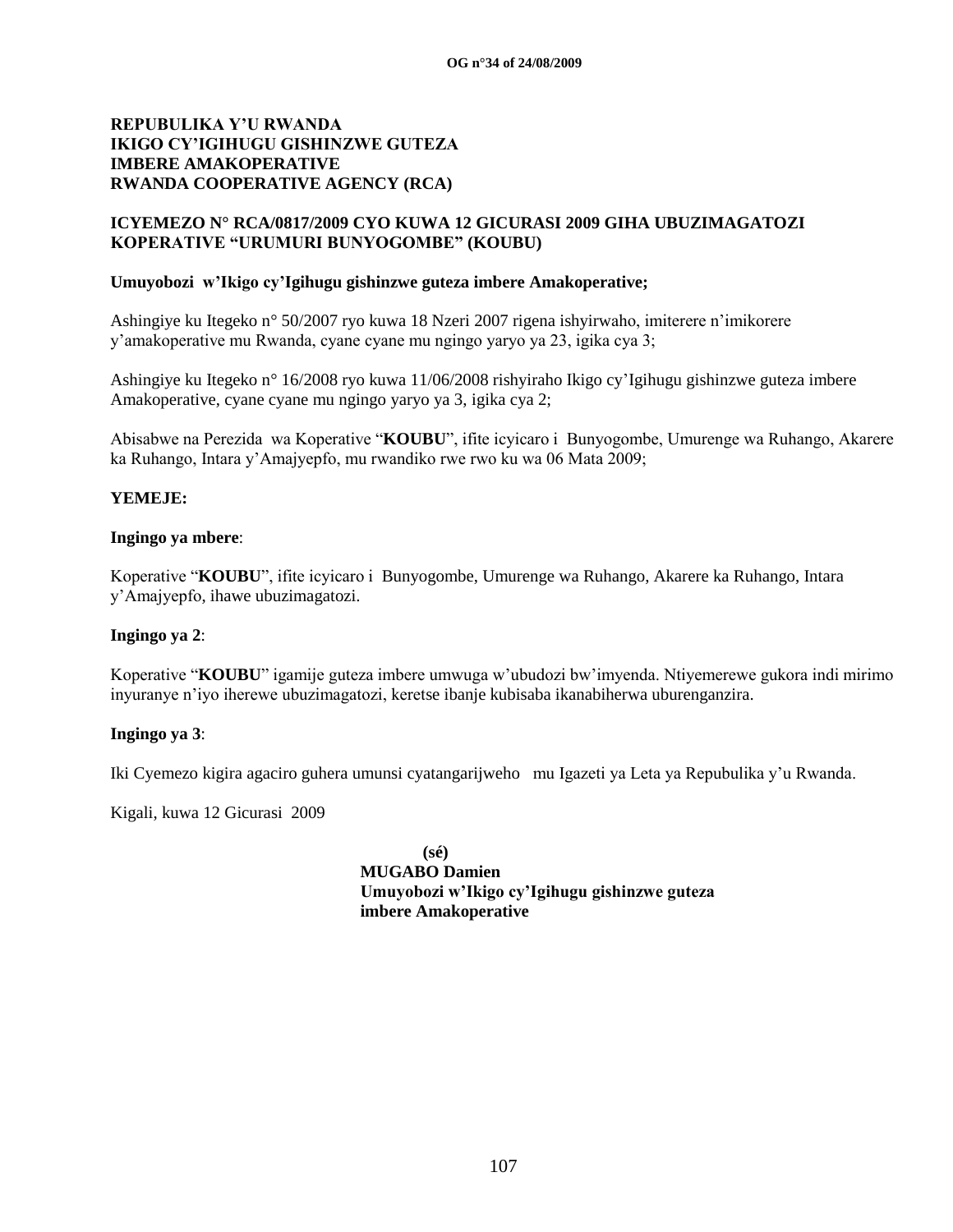## **ICYEMEZO N° RCA/0117/2009 CYO KUWA 15 MUTARAMA 2009 GIHA UBUZIMAGATOZI KOPERATIVE "UBUMWE MBUYE"**

#### **Umuyobozi w'Ikigo cy'Igihugu gishinzwe guteza imbere Amakoperative;**

Ashingiye ku Itegeko n° 50/2007 ryo kuwa 18 Nzeri 2007 rigena ishyirwaho, imiterere n"imikorere y"Amakoperative mu Rwanda, cyane cyane mu ngingo yaryo ya 23, igika cya 3;

Ashingiye ku Itegeko n° 16/2008 ryo kuwa 11/06/2008 rishyiraho Ikigo cy"Igihugu gishinzwe guteza imbere Amakoperative, cyane cyane mu ngingo yaryo ya 3, igika cya 2;

Abisabwe na Perezida wa Koperative "**UBUMWE MBUYE**", ifite icyicaro i Mbuye, Umurenge wa Mbuye, Akarere ka Ruhango, Intara y"Amajyepfo, mu rwandiko rwe rwo kuwa 28 Gicurasi 2008;

#### **YEMEJE:**

#### **Ingingo ya mbere**:

Koperative "**UBUMWE MBUYE**", ifite icyicaro i Mbuye, Umurenge wa Mbuye, Akarere ka Ruhango, Intara y"Amajyepfo, ihawe ubuzimagatozi.

#### **Ingingo ya 2**:

Koperative "**UBUMWE MBUYE**" igamije guteza imbere ubuhinzi bw"imyumbati. Ntiyemerewe gukora indi mirimo inyuranye n"iyo iherewe ubuzimagatozi, keretse ibanje kubisaba ikanabiherwa uburenganzira.

#### **Ingingo ya 3**:

Iki Cyemezo kigira agaciro guhera umunsi cyatangarijweho mu Igazeti ya Leta ya Repubulika y"u Rwanda.

Kigali, kuwa 15 Mutarama 2009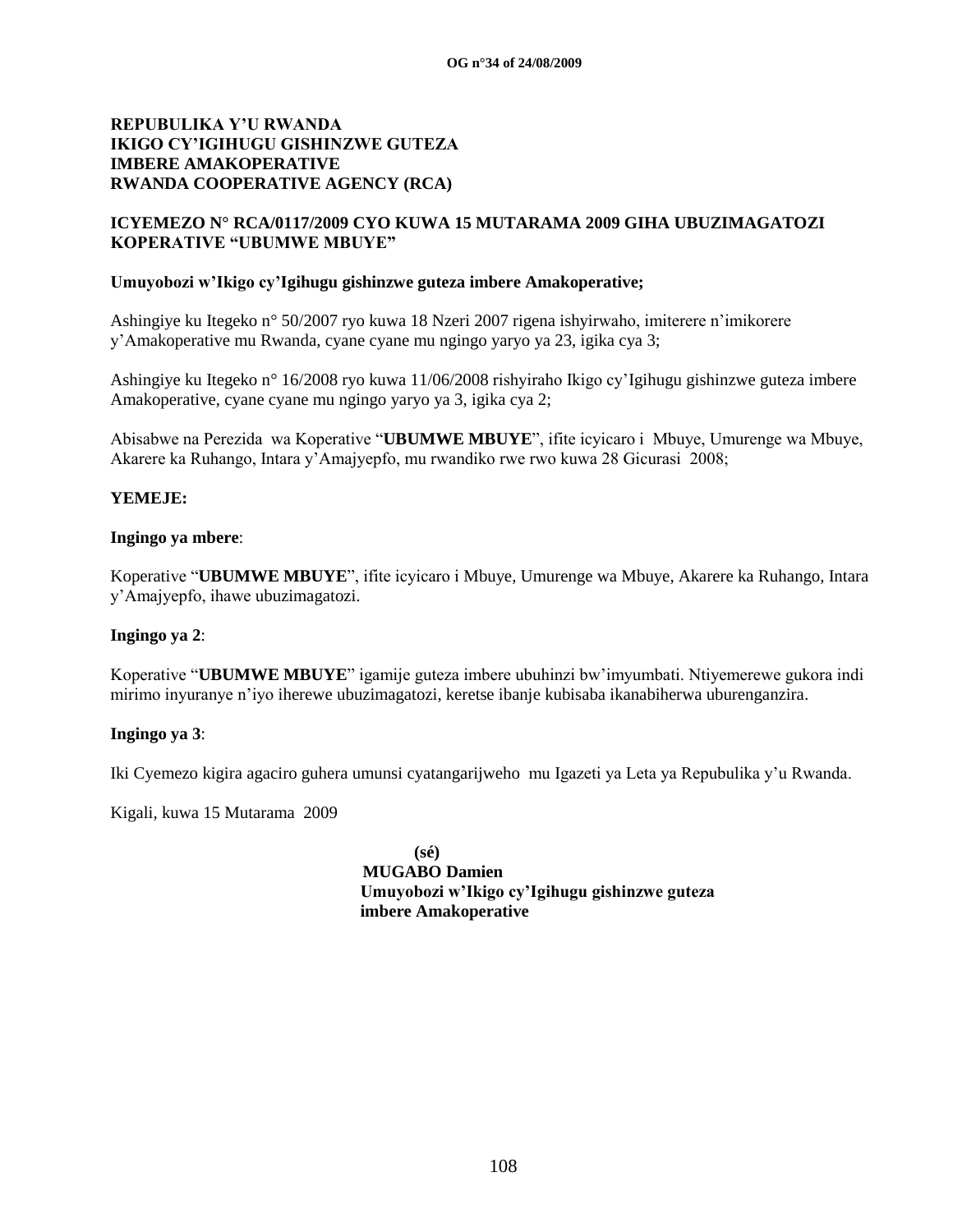## **ICYEMEZO N° RCA/0376/2009 CYO KUWA 15 MUTARAMA 2009 GIHA UBUZIMAGATOZI KOPERATIVE "TWISUNGANE KARANINGUFU" (KOP.T.K)**

Umuyobozi w"ikigo cy"Igihugu gishinzwe guteza imbere Amakoperative;

Ashingiye ku Itegeko n° 50/2007 ryo kuwa 18 Nzeri 2007 rigena ishyirwaho, imiterere n"imikorere y"Amakoperative mu Rwanda, cyane cyane mu ngingo yaryo ya 23, igika cya 3;

Ashingiye ku Itegeko n° 16/2008 ryo kuwa 11/06/2008 rishyiraho Ikigo cy"Igihugu gishinzwe guteza imbere Amakoperative, cyane cyane mu ngingo yaryo ya 3, igika cya 2;

Abisabwe na Perezida wa Koperative "**TWISUNGANE KARANINGUFU**", ifite icyicaro i Butaro, Umurenge wa Butaro, Akarere ka Burera, Intara y"Amajyaruguru, mu rwandiko rwe rwo ku wa 19 Kanama 200;

## **YEMEJE:**

#### **Ingingo ya mbere**:

Koperative "**TWISUNGANE KARANINGUFU**", ifite icyicaro i Butaro, Umurenge wa Butaro, Akarere ka Burera, Intara ya Burera, Intara y"Amajyaruguru, ihawe ubuzimagatozi.

## **Ingingo ya 2:**

Koperative "**TWISUNGANE KARANINGUFU**" igamije gupakira no gupakurura imizigo. Ntiyemerewe gukora indi mirimo inyuranye n"iyo iherewe ubuzimagatozi, keretse ibanje kubisaba ikanabiherwa uburenganzira.

#### **Ingingo ya 3**:

Iki cyemezo kigira agaciro guhera umunsi cyatangarijweho mu Igazeti ya Leta ya Repubulika y"u Rwanda.

Kigali, kuwa 15 Mutarama 2009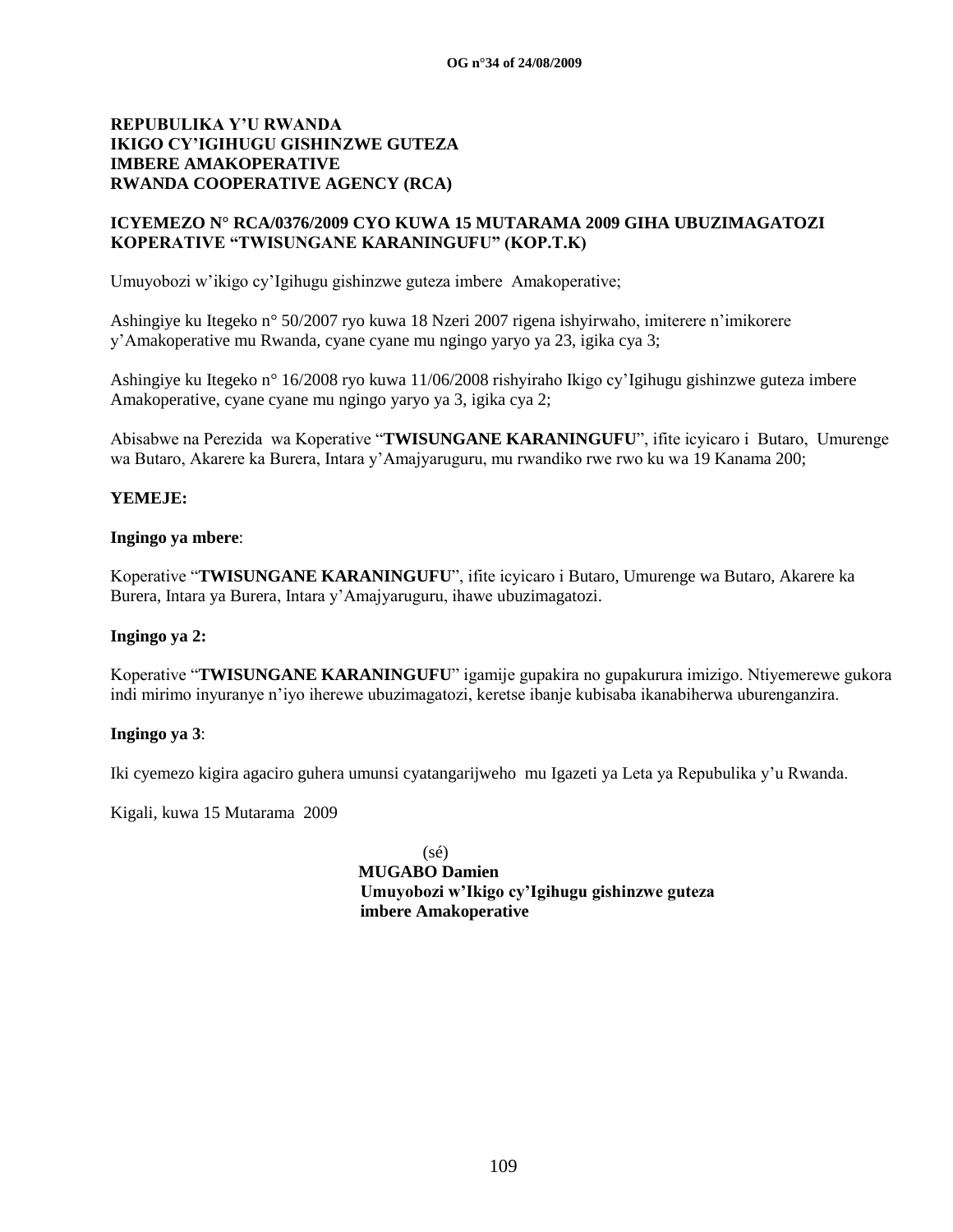## **ICYEMEZO N° RCA/0145/2009 CYO KUWA 15 MUTARAMA 2009 GIHA UBUZIMAGATOZI "COOPERATIVE DES TECNICIENS EN TRAVAUX PUBLICS ET CONSTRUCTION » (COTTRACO)**

#### **Umuyobozi w'Ikigo cy'Igihugu gishinzwe guteza imbere Amakoperative;**

Ashingiye ku Itegeko n° 50/2007 ryo kuwa 18 Nzeri 2007 rigena ishyirwaho, imiterere n"imikorere y"amakoperative mu Rwanda, cyane cyane mu ngingo yaryo ya 23, igika cya 3;

Ashingiye ku Itegeko n° 16/2008 ryo kuwa 11/06/2008 rishyiraho Ikigo cy"Igihugu gishinzwe guteza imbere Amakoperative, cyane cyane mu ngingo yaryo ya 3, igika cya 2;

Abisabwe na Perezida wa Koperative "**COTTRACO**", ifite icyicaro i Rukomo, Umurenge wa Rukomo, Akarere ka Gicumbi, Intara y"Amajyaruguru, mu rwandiko rwe rwo kuwa 03 Gicurasi 2008;

## **YEMEJE:**

#### **Ingingo ya mbere**:

Koperative "**COTTRACO**", ifite icyicaro i Rukomo, Umurenge wa Rukomo, Akarere ka Gicumbi, Intara y"Amajyaruguru, ihawe ubuzimagatozi.

## **Ingingo ya 2**:

Koperative "**COTTRACO**" igamije guteza imbere umwuga w"ubwubatsi. Ntiyemerewe gukora indi mirimo inyuranye n"iyo iherewe ubuzimagatozi, keretse ibanje kubisaba ikanabiherwa uburenganzira.

## **Ingingo ya 3**:

Iki Cyemezo kigira agaciro guhera umunsi cyatangarijweho mu Igazeti ya Leta ya Repubulika y"u Rwanda.

Kigali, kuwa 15 Mutarama 2009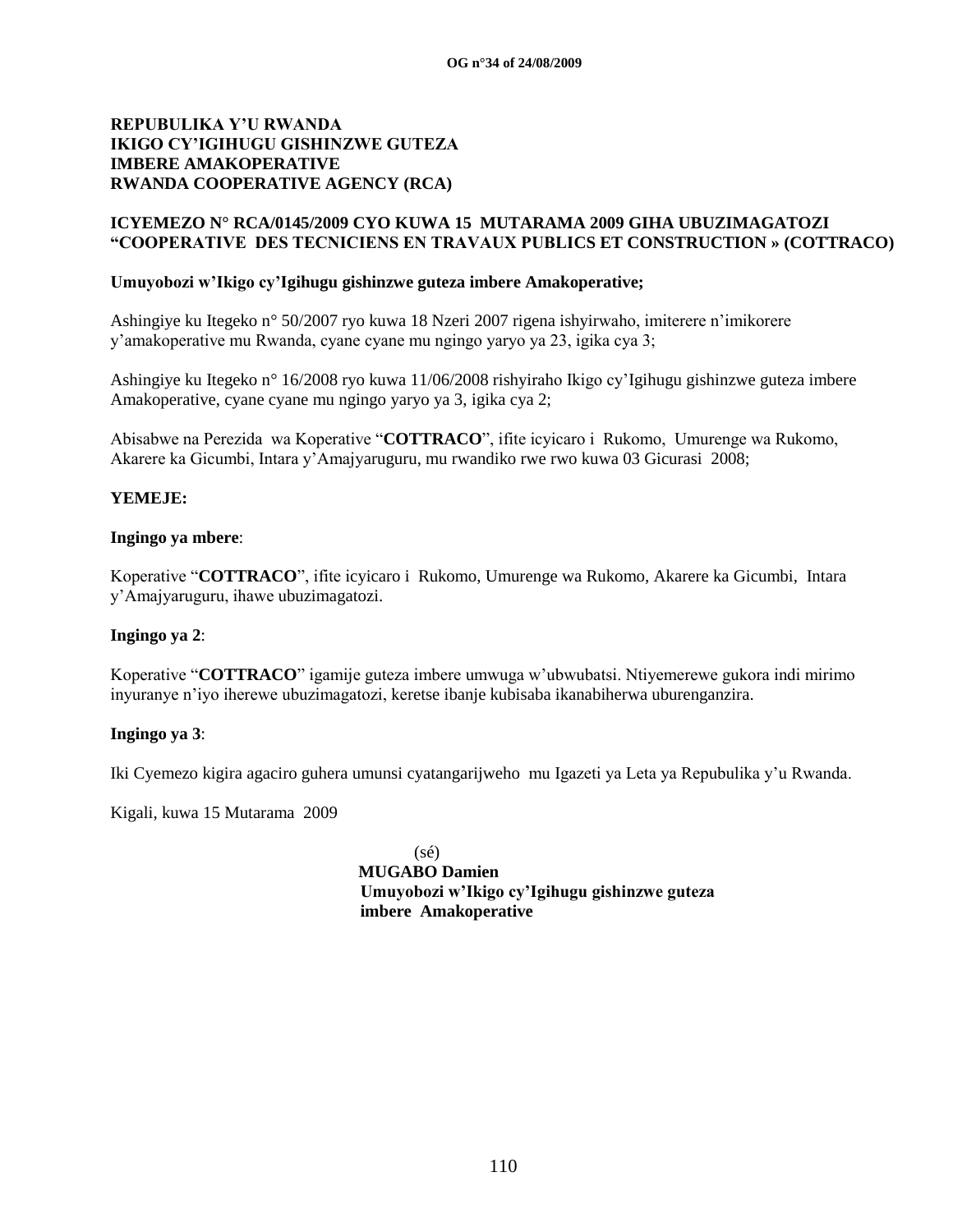## **ICYEMEZO N° RCA/0675/2009 CYO KUWA 30/03/2009 GIHA UBUZIMAGATOZI "COOPERATIVE DES AGRICULTEURS PROGRESSISTES DE REMERA » (CAPRORE-INTAMBWE)**

## **Umuyobozi w'Ikigo cy'Igihugu gishinzwe guteza imbere Amakoperative;**

Ashingiye ku Itegeko n° 50/2007 ryo kuwa 18 Nzeri 2007 rigena ishyirwaho, imiterere n"imikorere y"Amakoperative mu Rwanda, cyane cyane mu ngingo yaryo ya 23, igika cya 3;

Ashingiye ku Itegeko n° 16/2008 ryo kuwa 11/06/2008 rishyiraho Ikigo cy"Igihugu gishinzwe guteza imbere Amakoperative, cyane cyane mu ngingo yaryo ya 3, igika cya 2;

Abisabwe na Perezida wa Koperative "**CAPRORE-INTAMBWE**", ifite icyicaro i Rurenge, Umurenge wa Remera, Akarere ka Gatsibo, Intara y"Iburasirazuba, mu rwandiko rwe rwo ku wa 21 Kamena 2008;

## **YEMEJE:**

#### **Ingingo ya mbere**:

Koperative "**CAPRORE-INTAMBWE**", ifite icyicaro i Rurenge, Umurenge wa Remera, Akarere ka Gatsibo, Intara y"Iburasirazuba, ihawe ubuzimagatozi.

#### **Ingingo ya 2**:

Koperative "**CAPRORE-INTAMBWE**" igamije guteza imbere ubuhinzi bw"ibigori na soja no gutunganya umusaruro wabyo. Ntiyemerewe gukora indi mirimo inyuranye n"iyo iherewe ubuzimagatozi, keretse ibanje kubisaba ikanabiherwa uburenganzira.

## **Ingingo ya 3**:

Iki Cyemezo kigira agaciro guhera umunsi cyatangarijweho mu Igazeti ya Leta ya Repubulika y"u Rwanda.

Kigali, kuwa 30/03/2009

(sé)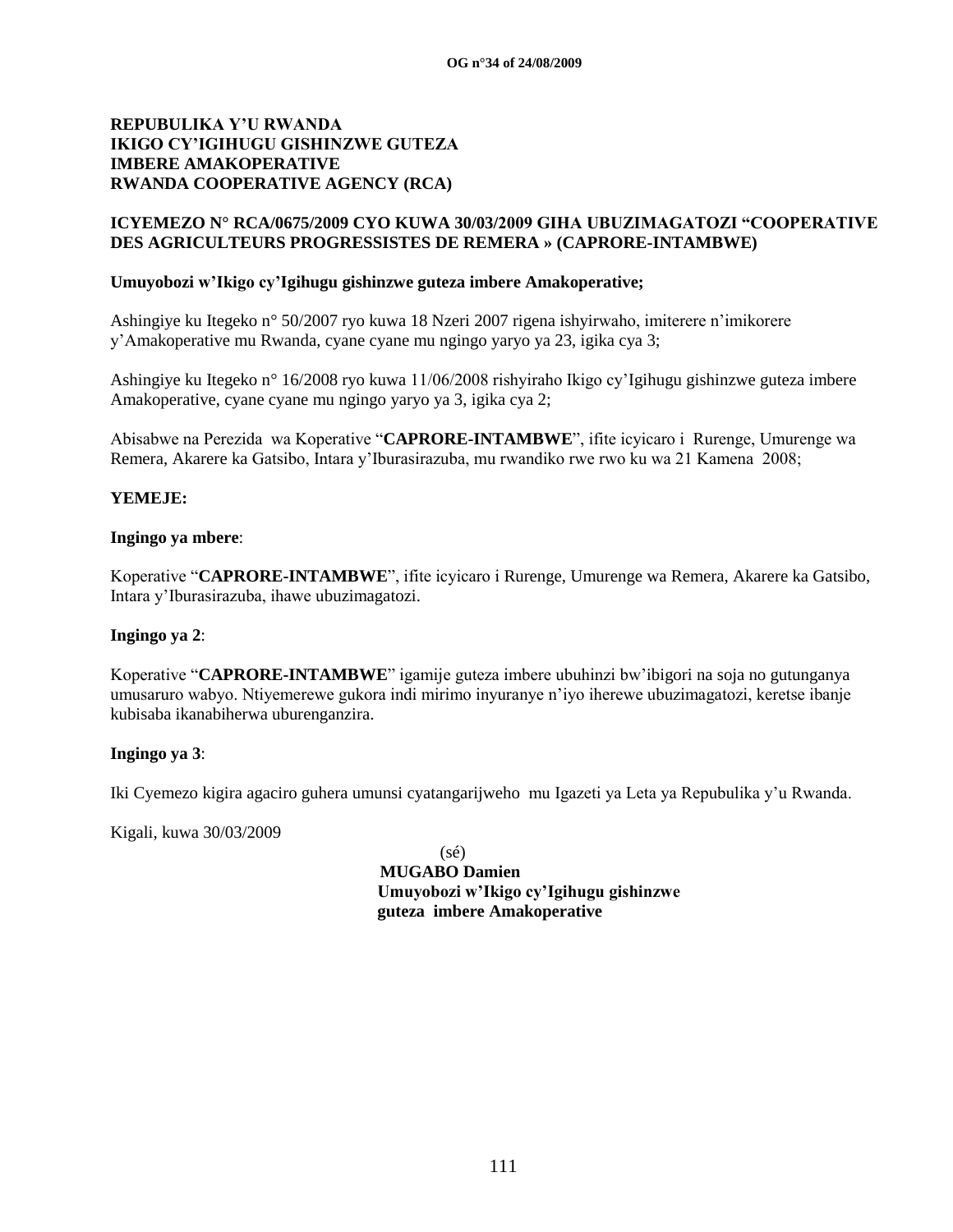## **ICYEMEZO N° RCA/0692/2009 CYO KUWA 27 MATA 2009 GIHA UBUZIMAGATOZI KOPERATIVE « INTIGANDA MUSHISHITO" (COOPIMU)**

#### **Umuyobozi w'Ikigo cy'Igihugu gishinzwe guteza imbere Amakoperative;**

Ashingiye ku Itegeko n° 50/2007 ryo kuwa 18 Nzeri 2007 rigena ishyirwaho, imiterere n"imikorere y"Amakoperative mu Rwanda, cyane cyane mu ngingo yaryo ya 23, igika cya 3;

Ashingiye ku Itegeko n° 16/2008 ryo kuwa 11/06/2008 rishyiraho Ikigo cy"Igihugu gishinzwe guteza imbere Amakoperative, cyane cyane mu ngingo yaryo ya 3, igika cya 2;

Abisabwe na Perezida wa Koperative " **COOPIMU** ", ifite icyicaro i Kanyampongo, Umurenge w"Uwinkingi, Akarere ka Nyamagabe, Intara y"Amajyepfo, mu rwandiko rwe rwo ku wa 16 Kamena 2008;

#### **YEMEJE:**

#### **Ingingo ya mbere**:

Koperative "**COOPIMU**", ifite icyicaro i Kanyampongo, Umurenge w"Uwinkingi, Akarere ka Nyamagabe, Intara y"Amajyepfo, ihawe ubuzimagatozi.

#### **Ingingo ya 2**:

Koperative "**COOPIMU**" igamije guteza imbere ubuhinzi bw"Ibirayi, ingano, ibigori n"imboga n"ubworozi bw"inka. Ntiyemerewe gukora indi mirimo inyuranye n"iyo iherewe ubuzimagatozi, keretse ibanje kubisaba ikanabiherwa uburenganzira.

## **Ingingo ya 3**:

Iki Cyemezo kigira agaciro guhera umunsi cyatangarijweho mu Igazeti ya Leta ya Repubulika y"u Rwanda.

Kigali, kuwa 27 Mata 2009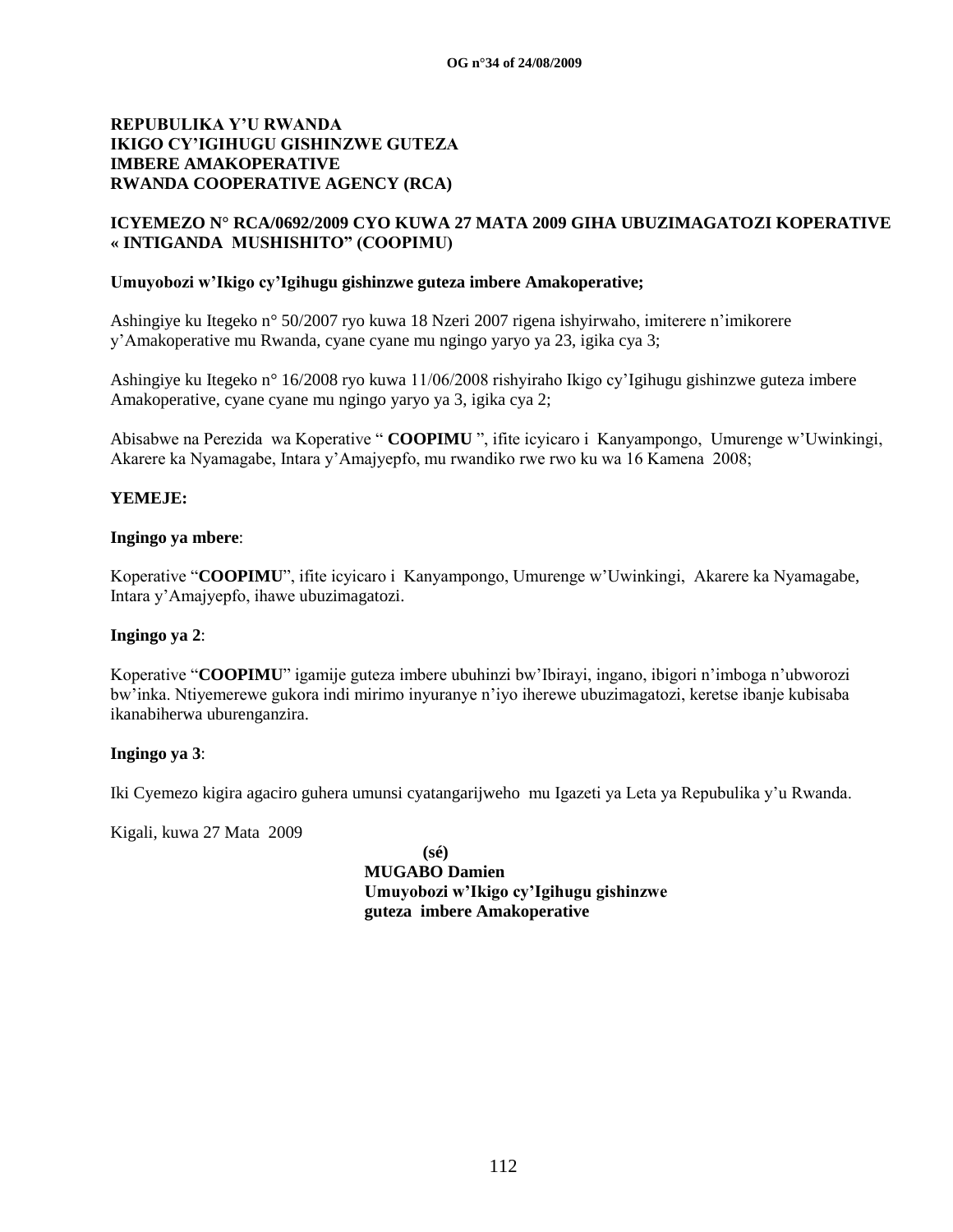## **ICYEMEZO N° RCA/0863/2009 CYO KUWA 27 GICURASI 2009 GIHA UBUZIMAGATOZI KOPERATIVE "ABADAHOGORA" (KOA)**

## **Umuyobozi w'Ikigo cy'Igihugu gishinzwe guteza imbere Amakoperative;**

Ashingiye ku Itegeko n° 50/2007 ryo kuwa 18 Nzeri 2007 rigena ishyirwaho, imiterere n"imikorere y"amakoperative mu Rwanda, cyane cyane mu ngingo yaryo ya 23, igika cya 3;

Ashingiye ku Itegeko n° 16/2008 ryo kuwa 11/06/2008 rishyiraho Ikigo cy"igihugu gishinzwe guteza imbere Amakoperative, cyane cyane mu ngingo yaryo ya 3, igika cya 2;

Abisabwe na Perezida wa Koperative "**ABADAHOGORA" (KOA**), ifite icyicaro mu Kagari k"Umuganda, Umurenge wa Gisenyi, Akarere ka Rubavu, Intara y"Iburengerazuba, mu rwandiko rwe rwo kuwa 8 Ukwakira 2008;

## **YEMEJE:**

## **Ingingo ya mbere**:

Koperative "**ABADAHOGORA" (KOA**), ifite icyicaro mu Kagari k"Umuganda, Umurenge wa Gisenyi, Akarere ka Rubavu, Intara y"Iburengarazuba, ihawe ubuzimagatozi.

## **Ingingo ya 2**:

Koperative "**ABADAHOGORA" (KOA**) igamije guteza imbere umwuga wo kuririmba no gucuranga. Ntiyemerewe gukora indi mirimo inyuranye n"iyo iherewe ubuzimagatozi, keretse ibanje kubisaba ikanabiherwa uburenganzira.

## **Ingingo ya 3**:

Iki Cyemezo kigira agaciro guhera umunsi cyatangarijweho mu Igazeti ya Leta ya Repubulika y"u Rwanda.

Kigali, kuwa 27 Gicurasi 2009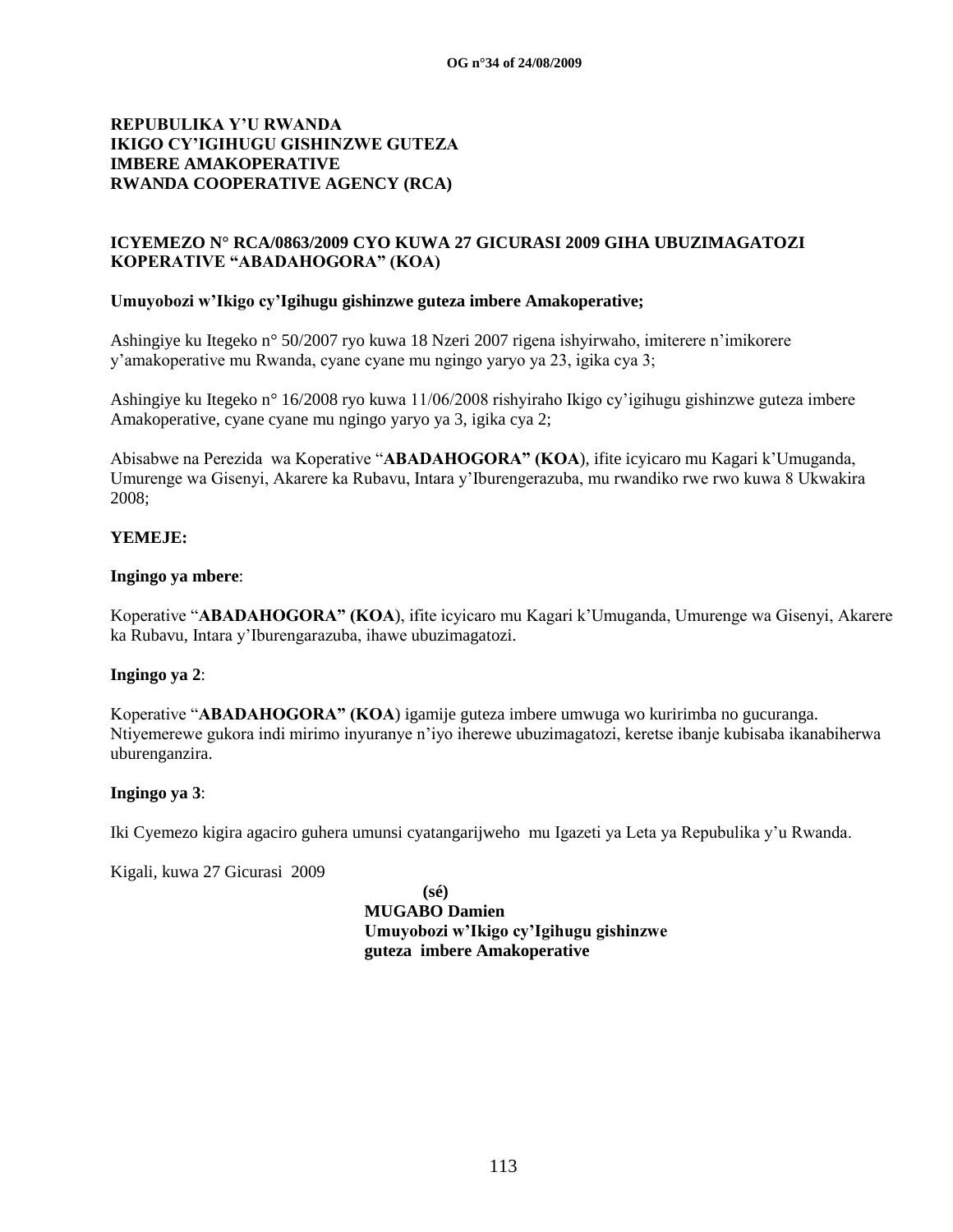## **ICYEMEZO N° RCA/0770/2009 CYO KUWA 23 MATA 2009 GIHA UBUZIMAGATOZI KOPERATIVE "DUHOZANYE KAVUMU"**

#### **Umuyobozi w'Ikigo cy'Igihugu gishinzwe guteza imbere Amakoperative;**

Ashingiye ku Itegeko n° 50/2007 ryo ku wa 18 Nzeri 2007 rigena ishyirwaho, imiterere n"imikorere y"Amakoperative mu Rwanda, cyane cyane mu ngingo yaryo ya 23, igika cya 3;

Ashingiye ku Itegeko n° 16/2008 ryo ku wa 11/06/2008 rishyiraho Ikigo cy"Igihugu gishinzwe guteza imbere Amakoperative, cyane cyane mu ngingo yaryo ya 3, igika cya 2;

Abisabwe na Perezida wa Koperative "**DUHOZANYE KAVUMU**", ifite icyicaro i Birembo, Umurenge wa Kavumu, Akarere ka Ngororero, Intara y"Iburengerazuba, mu rwandiko rwe rwo kuwa 30 Nyakanga 2008;

## **YEMEJE:**

#### **Ingingo ya mbere:**

Koperative "**DUHOZANYE KAVUMU**", ifite icyicaro Birembo, Umurenge wa Kavumu, Akarere ka Ngororero, Intara y"Iburengarazuba, ihawe ubuzimagatozi.

## **Ingingo ya 2**:

Koperative "**DUHOZANYE KAVUMU**" igamije guteza imbere ubudozi bw"imyenda. Ntiyemerewe gukora indi mirimo inyuranye n"iyo iherewe ubuzimagatozi, keretse ibanje kubisaba ikanabiherwa uburenganzira.

## **Ingingo ya 3**:

Iki Cyemezo kigira agaciro guhera umunsi cyatangarijweho mu Igazeti ya Leta ya Repubulika y"u Rwanda.

Kigali, kuwa 23 Mata 2009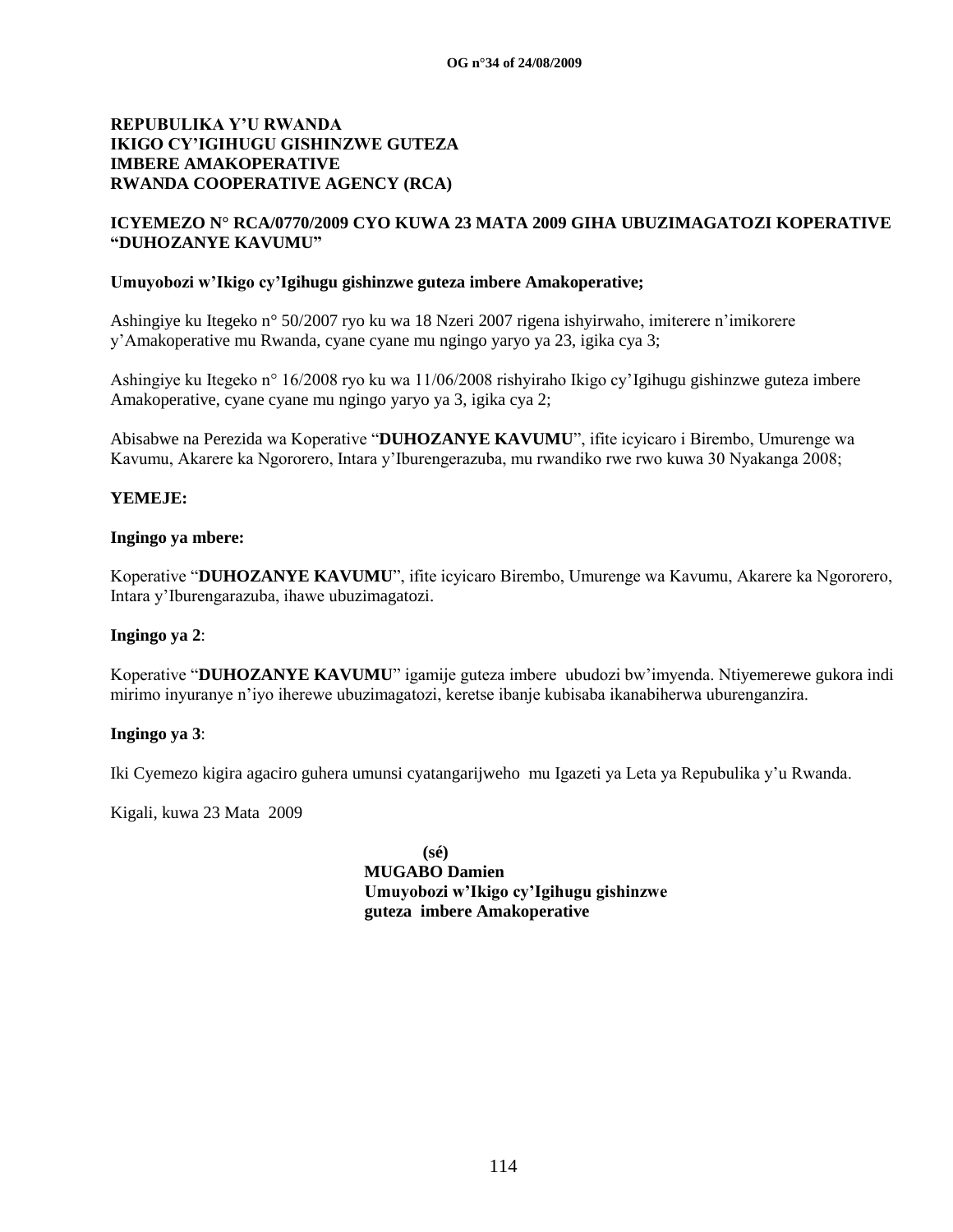## **ICYEMEZO N° RCA/0820/2009 CYO KUWA 12 GICURASI 2009 GIHA UBUZIMAGATOZI KOPERATIVE « IMENA-RUHANGO » (KOIMERU)**

#### **Umuyobozi w'Ikigo cy'Igihugu gishinzwe guteza imbere Amakoperative;**

Ashingiye ku Itegeko n° 50/2007 ryo kuwa 18 Nzeri 2007 rigena ishyirwaho, imiterere n"imikorere y"Amakoperative mu Rwanda, cyane cyane mu ngingo yaryo ya 23, igika cya 3;

Ashingiye ku Itegeko n° 16/2008 ryo kuwa 11/06/2008 rishyiraho Ikigo cy"Igihugu gishinzwe guteza imbere Amakoperative, cyane cyane mu ngingo yaryo ya 3, igika cya 2;

Abisabwe na Perezidante wa Koperative "**KOIMERU** ", ifite icyicaro i Musamo, Umurenge wa Ruhango, Akarere ka Ruhango, Intara y"Amajyepfo, mu rwandiko rwe rwo kuwa 03 Mata 2009;

## **YEMEJE:**

#### **Ingingo ya mbere**:

Koperative "**KOIMERU**", ifite icyicaro i Musamo, Umurenge wa Ruhango, Akarere ka Ruhango, Intara y"Amajyepfo, ihawe ubuzimagatozi.

## **Ingingo ya 2**:

Koperative "**KOIMERU**" igamije guteza imbere ubuhinzi bw"inyanya. Ntiyemerewe gukora indi mirimo inyuranye n"iyo iherewe ubuzimagatozi, keretse ibanje kubisaba ikanabiherwa uburenganzira.

## **Ingingo ya 3**:

Iki Cyemezo kigira agaciro guhera umunsi cyatangarijweho mu Igazeti ya Leta ya Repubulika y"u Rwanda.

Kigali, ku wa 12 Gicurasi 2009

(sé)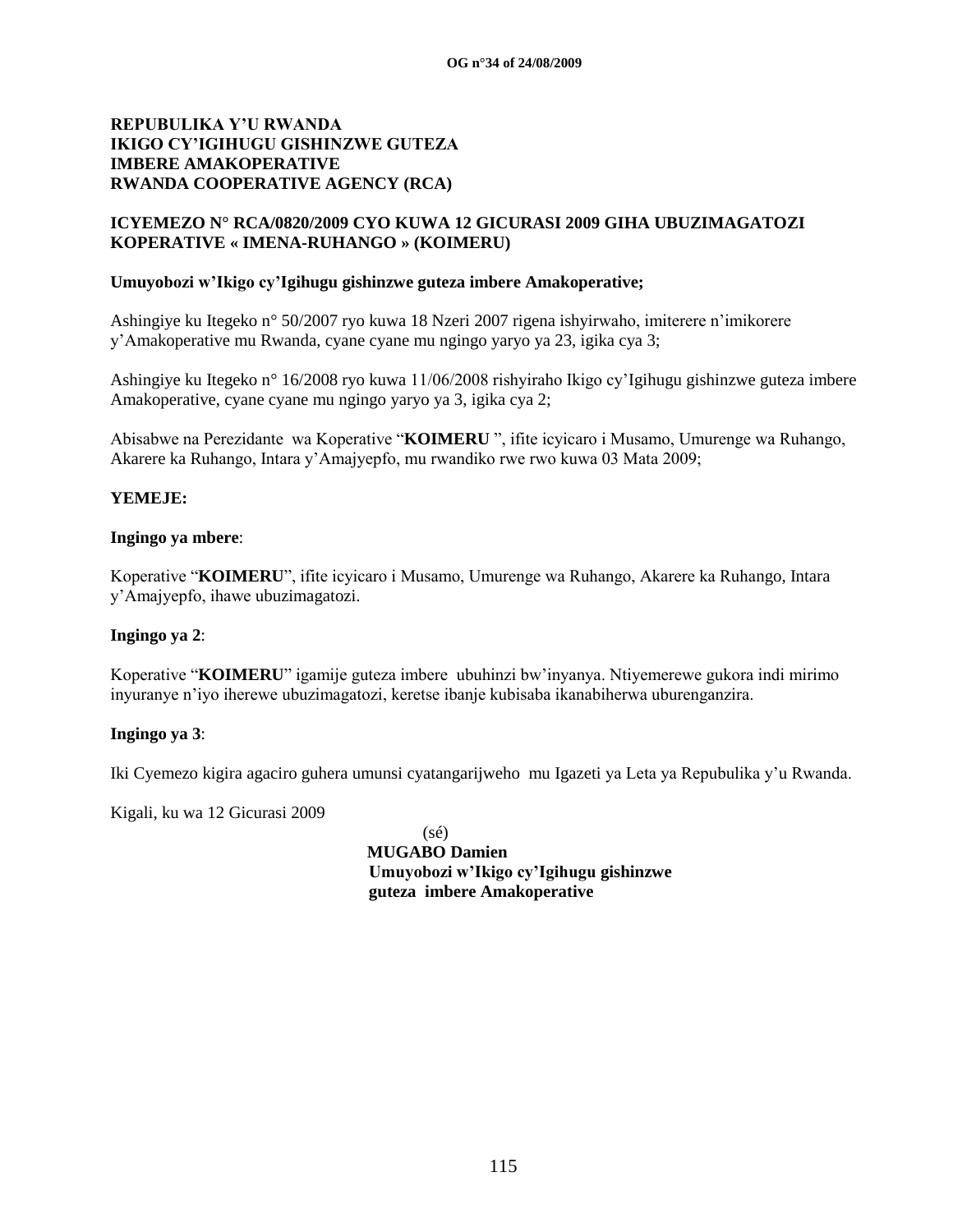## **ICYEMEZO N° RCA/0140/2009 CYO KUWA 15 MUTARAMA 2009 GIHA UBUZIMAGATOZI "COOPERATIVE DES TAXIS – MOTOS DES DE BUGESERA" ( COTAMOBU -UBUFATANYE)**

## **Umuyobozi w'Ikigo cy'Igihugu gishinzwe guteza imbere Amakoperative;**

Ashingiye ku Itegeko n° 50/2007 ryo kuwa 18 Nzeri 2007 rigena ishyirwaho, imiterere n"imikorere y"Amakoperative mu Rwanda, cyane cyane mu ngingo yaryo ya 23, igika cya 3;

Ashingiye ku Itegeko n° 16/2008 ryo kuwa 11/06/2008 rishyiraho Ikigo cy"Igihugu gishinzwe guteza imbere Amakoperative, cyane cyane mu ngingo yaryo ya 3, igika cya 2;

Abisabwe na Perezida wa Koperative "**COTAMOBU-UBUFATANYE**", ifite icyicaro i Nyamata, Umurenge wa Nyamata, Akarere ka Bugesera, Intara y"Iburasirazuba, mu rwandiko rwe rwo kuwa 05 Nzeri 2007;

## **YEMEJE:**

#### **Ingingo ya mbere**:

Koperative "**COTAMOBU-UBUFATANYE**", ifite icyicaro Nyamata, Umurenge wa Nyamata, Akarere ka Bugesera, Intara y"Iburengarazuba, ihawe ubuzimagatozi.

## **Ingingo ya 2**:

Koperative "**COTAMOBU-UBUFATANYE**" igamije guteza imbere umwuga wo gutwara abantu abantu n"ibintu hifashishijwe Amapikipiki (taxis-motos). Ntiyemerewe gukora indi mirimo inyuranye n"iyo iherewe ubuzimagatozi, keretse ibanje kubisaba ikanabiherwa uburenganzira.

## **Ingingo ya 3**:

Iki Cyemezo kigira agaciro guhera umunsi cyatangarijweho mu Igazeti ya Leta ya Repubulika y"u Rwanda.

Kigali, kuwa 15 Mutarama 2009

(sé)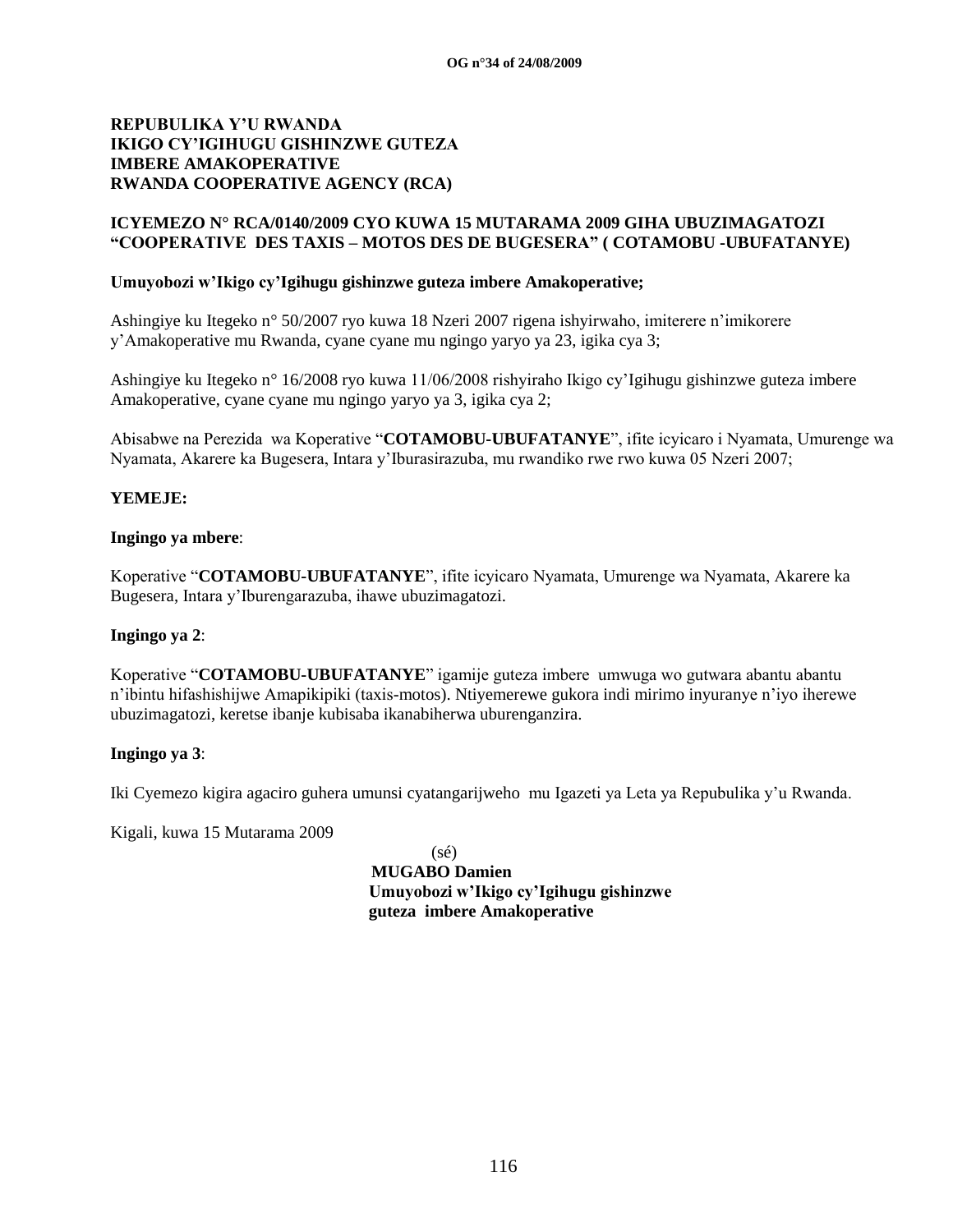## **ICYEMEZO N° RCA/0483/2009 CYO KUWA 15 MUTARAMA 2009 GIHA UBUZIMAGATOZI "COOPERATIVE INITIATIVE POUR LE BIEN-ETRE COMMUNAUTAIRE –INTERA » (CIBEC-INTERA)**

## **Umuyobozi w'Ikigo cy'Igihugu gishinzwe guteza imbere Amakoperative;**

Ashingiye ku Itegeko n° 50/2007 ryo ku wa 18 Nzeri 2007 rigena ishyirwaho, imiterere n"imikorere y"Amakoperative mu Rwanda, cyane cyane mu ngingo yaryo ya 23, igika cya 3;

Ashingiye ku Itegeko n° 16/2008 ryo ku wa 11/06/2008 rishyiraho Ikigo cy"Igihugu gishinzwe guteza imbere Amakoperative, cyane cyane mu ngingo yaryo ya 3, igika cya 2;

Abisabwe na Perezida wa Koperative " **CIBEC-INTERA** ", ifite icyicaro i Gisenyi, Umurenge wa Murambi, Akarere ka Gatsibo, Intara y"Iburasirazuba, mu rwandiko rwe rwo kuwa 04 Kanama 2008;

## **YEMEJE:**

## **Ingingo ya mbere**:

Koperative "**CIBEC-INTERA**", ifite icyicaro Gisenyi, Umurenge wa Murambi, Akarere ka Gatsibo, Intara y"Iburasirazuba, ihawe ubuzimagatozi.

## **Ingingo ya 2**:

Koperative "**CIBEC-INTERA**" igamije guteza imbere ubworozi bw"amagweja. Ntiyemerewe gukora indi mirimo inyuranye n"iyo iherewe ubuzimagatozi, keretse ibanje kubisaba ikanabiherwa uburenganzira.

## **Ingingo ya 3**:

Iki Cyemezo kigira agaciro guhera umunsi cyatangarijweho mu Igazeti ya Leta ya Repubulika y"u Rwanda.

Kigali, kuwa 15 Mutarama 2009

(sé)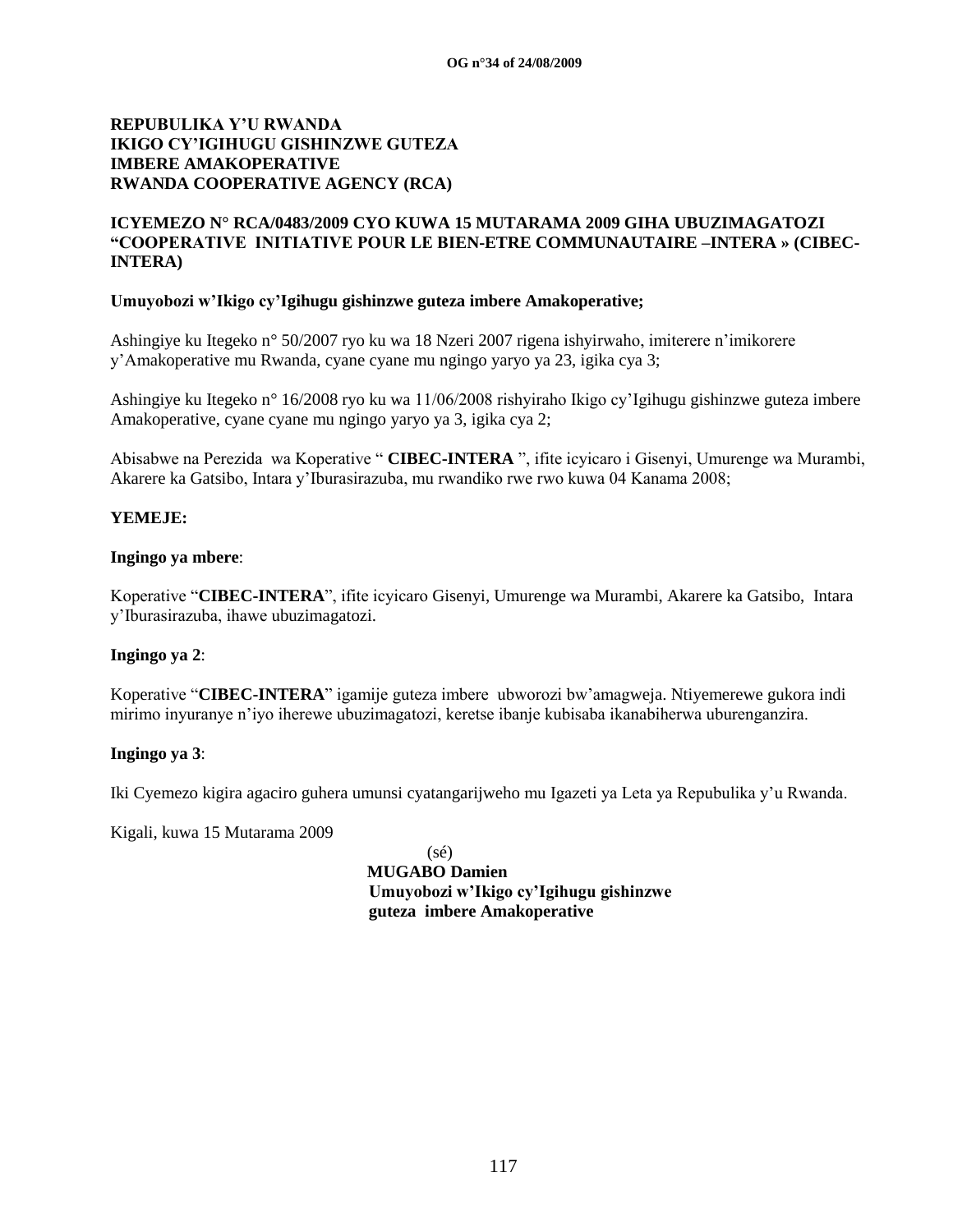## **ICYEMEZO N° RCA/0845/2009 CYO KUWA 21/05/ 2009 GIHA UBUZIMAGATOZI COOPERATIVE Y'ABAHINZI BA MORINGA NASHO-KIREHE «COAMONAKI »**

## **Umuyobozi w'Ikigo cy'Igihugu gishinzwe guteza imbere Amakoperative;**

Ashingiye ku Itegeko n° 50/2007 ryo ku wa 18 Nzeri 2007 rigena ishyirwaho, imiterere n"imikorere y"Amakoperative mu Rwanda, cyane cyane mu ngingo yaryo ya 23, igika cya 3;

Ashingiye ku Itegeko n° 16/2008 ryo ku wa 11/06/2008 rishyiraho Ikigo cy"Igihugu gishinzwe guteza imbere Amakoperative, cyane cyane mu ngingo yaryo ya 3, igika cya 2;

Abisabwe na Perezida wa Koperative **«COAMONAKI »**, ifite icyicaro i Cyambwe, Umurenge wa Nasho, Akarere ka Kirehe, Intara y"Iburasirazuba, mu rwandiko rwe rwo kuwa 14 Werurwe 2009;

## **YEMEJE:**

## **Ingingo ya mbere**:

Koperative **«COAMONAKI »** ifite icyicaro i Cyambwe, Umurenge wa Nasho, Akarere ka Kirehe, Intara y"Iburasirazuba ihawe ubuzimagatozi.

## **Ingingo ya 2**:

Koperative **«COAMONAKI »** igamije guteza imbere ubuhinzi bwa Moringa na Gliricida Sepium. Ntiyemerewe gukora indi mirimo inyuranye n"iyo iherewe ubuzimagatozi, keretse ibanje kubisaba ikanabiherwa uburenganzira.

## **Ingingo ya 3**:

Iki Cyemezo kigira agaciro guhera umunsi cyatangarijweho mu Igazeti ya Leta ya Repubulika y"u Rwanda.

Kigali, kuwa 15 Mutarama 2009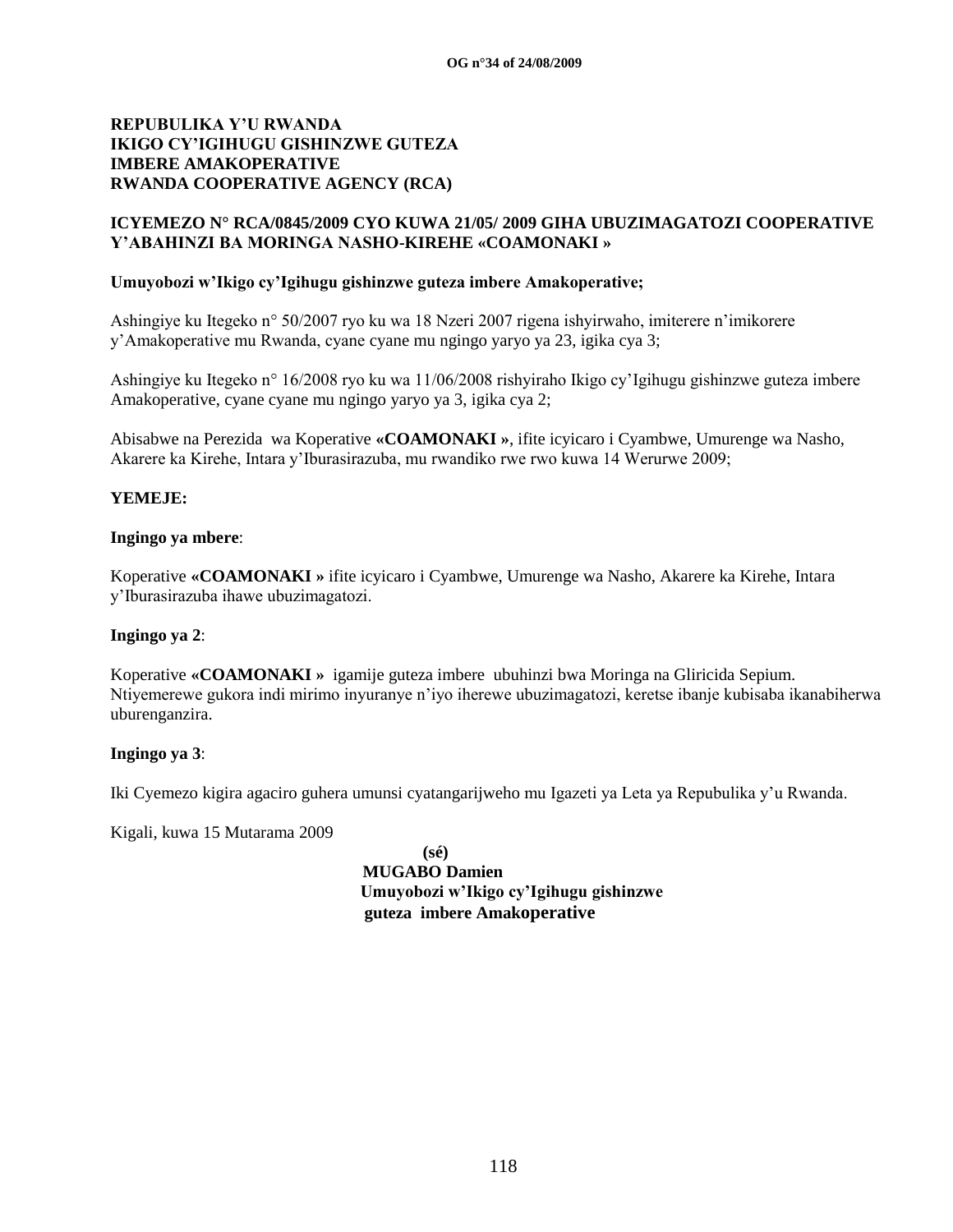## **IKIGUZI CY'IGAZETI YA LETA YA REPUBULIKA Y'U RWANDA N'ICY'INYANDIKO ZIYITANGARIZWAMO**

Hakurikijwe Iteka rya Perezida n° 62/01 ryo By Presidential Order n° 62/01 of 05/12/2008 Référence faite à l'Arrêté Présidentiel n° kuwa 05/12/2008 n"Iteka rya Minisitiri n° and Ministerial Order n° 01/03.04 of 01/01/2009 62/01 du 05/12/2008 et à l"Arrêté 01/03.04 ryo kuwa 01/01/2009 ashyiraho ikiguzi concerning subscription and advertising rates for cy'Igazeti ya Leta ya Repubulika y'u Rwanda the Official Gazette of the Republic of Rwanda; n"icy"inyandiko ziyitangarizwamo ;

Ikiguzi cy'Igazeti ya Leta ya Repubulika y'u The Subscription and advertising rates for the Le tarif des abonnements et insertions au Rwanda n"icy"inyandiko ziyitangarizwamo Official Gazette of the Republic of Rwanda shall gishyizweho ku buryo bukurikira :

## **A. Ikiguzi cy'umwaka wose**

-Mu Rwanda 50 000 Frs -Mu bihugu bidukikije 60 000 Frs -Mu bindi bihugu by"Afurika 61 000 Frs -Mu Burayi 65 000 Frs -Muri Amerika na Aziya 68 000 Frs -Muri Oseyaniya 72 000 Frs

## **B. Ikiguzi cya buri numero: 1000 FRW C.Ikiguzi cy'inyandiko ziyitangarizwamo:**

Amafaranga ibihumbi cumi na bine (14.000 Frw) kuri buri rupapuro rwandikishije imashini cyangwa orudinateri.

Ku nyandiko ituzuye urupapuro rumwe, hakoreshwa uburyo bwo kubara imirongo: umurongo umwe ni amafaranga y"u Rwanda Francs for one line. magana atanu na makumyabiri n"atanu (525).

# **A. Annual subscription:**

be fixed as follows:

| - Rwanda                                   | 50,000 Frw |
|--------------------------------------------|------------|
| - Bordering Countries                      | 60,000 Frw |
| - Other Countries in Africa                | 61,000 Frw |
| - European Countries                       | 65,000 Frw |
| - American and Asian Countries 68, 000 Frw |            |
| - Oceania                                  | 72,000 Frw |

## **B. Retail price per copy : 1000 FRW C. Advertising rates:**

Fourteen Thousand (14,000) Rwandan Francs per page typed, whether by computer or typewriter.

be five hundred twenty five (525) Rwanda page, le prix est de cinq cent vingt-cinq

#### **SUBSCRIPTION AND RATES ADVERTISING TARIF DES ABONNEMENTS ET DES INSERTIONS**

Ministériel n° 01/03.04 du 01/01/2009 portant fixation du tarif des abonnements et d"insertions au Journal Officiel de la République du Rwanda ;

Journal Officiel de la République du Rwanda est fixé comme suit :

## **A. Abonnement annuel :**

| -Rwanda                | 50 000 Frw |
|------------------------|------------|
| -Pays limitrophes      | 60 000 Frw |
| -Autres pays d'Afrique | 61 000 Frw |
| -Europe                | 65 000 Frw |
| -Amérique et Asie      | 68 000 Frw |
| -Océanie               | 72 000 Frw |
|                        |            |

## **B. Prix de détail au numéro : 1000 FRW C.Prix des insertions :**

Quatorze mille (14 000) Francs chaque page de texte dactylographié ou écrit à l"ordinateur.

For inserts of less than one page, the price shall Pour l'insertion d'un texte de moins d'une (525) francs rwandais par ligne.